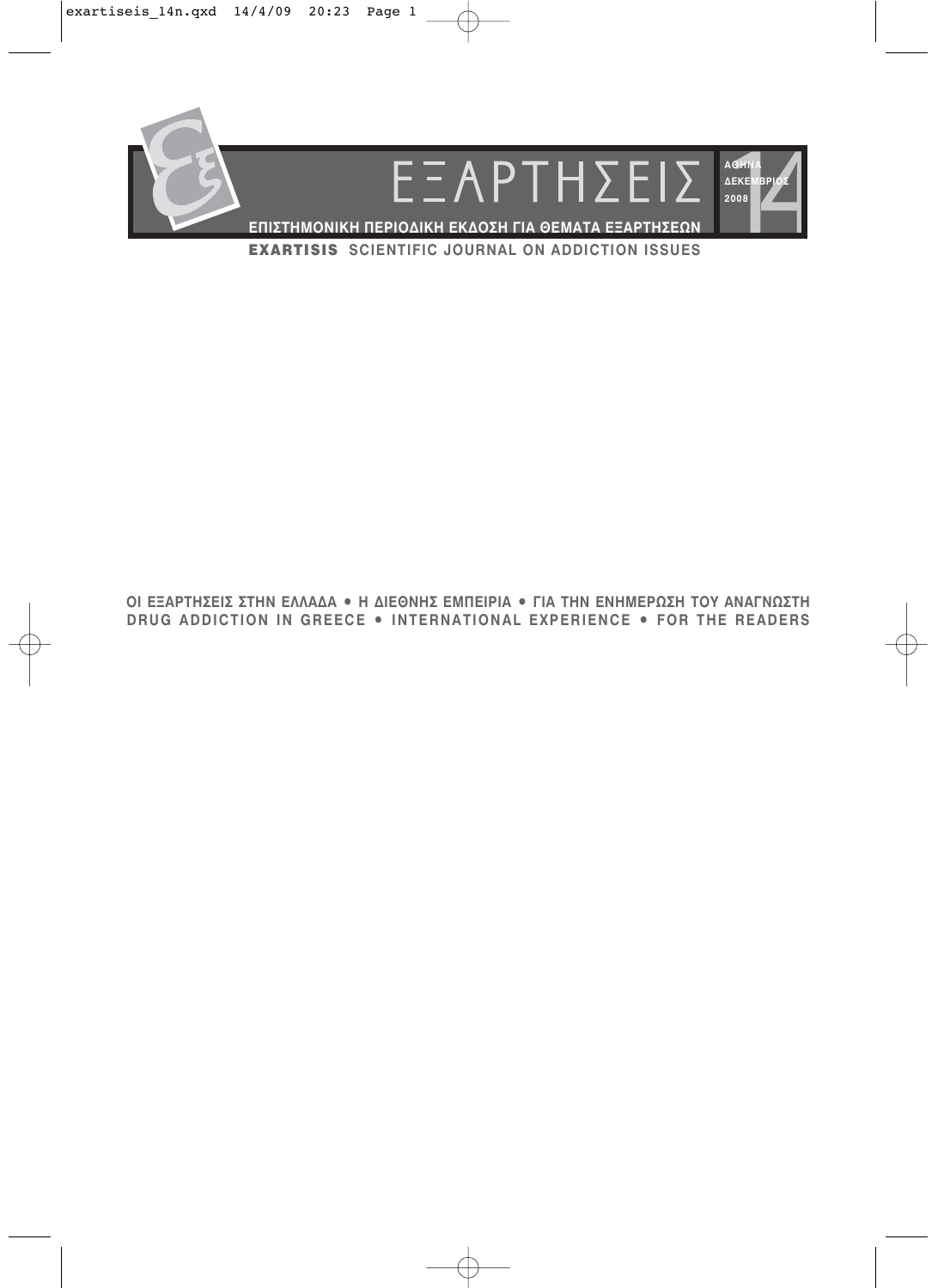

**XARTISIS NTIFIC JOURNAL ON ADDICTION ISSUES** 

### *Ιδιοκτησία*

Κέντρο Θεραπείας Εξαρτημένων Ατόμων (∫∂£∂∞) Σορβόλου 24, 116 36 ΑΘΗΝΑ τηλ.: 210 9241993-6, φαξ: 210 9241986 ηλεκτρονική διεύθυνση: exartisis@kethea.gr ιστοσελίδα: www.exartiseis.gr

## *<i>Εκδότης-Διευθυντής*

Γεράσιμος ΝΟΤΑΡΑΣ

*Αναπληρώτρια Διευθύντρια Έκδοσης* Άννα ΤΣΙΜΠΟΥΚΛΗ

### Συντακτική Ομάδα

Σταματία ΑΛΙΦΡΑΓΚΗ, Ρέμος ΑΡΜΑΟΣ, Ελένη ΑΡΓΥΡΙΑΔΟΥ, Μίρκα ΓΟΝΤΙΚΑ, Μαρίνα ΔΑΣΚΑΛΟΠΟΥΛΟΥ, Ξενοφών ΣΕΛΠΕΣΑΚΗΣ, Αλεξάνδρα ΤΖΑΛΑ, Κωνσταντίνα ΥΦΑΝΤΗ, Γεωργία ΧΡΙΣΤΟΦΙΛΗ

### *Σύμβουλος Έκδοσης* Griffith EDWARDS, Εκδότης του Addiction

**Διεθνής Συμβουλευτική Επιτροπή** 

David DEITCH, καθηγητής Κλινικής Ψυχιατρικής στο Πανεπιστήμιο Καλιφόρνια Σαν Ντιέγκο Δημήτρης ΙΑΤΡΙΔΗΣ, καθηγητής Έρευνας και Κοινωνικής Πολιτικής στο Boston College Edward KAUFMAN, καθηγητής Κλινικής Ψυχιατρικής στο Πανεπιστήμιο Καλιφόρνια, Irvine και εκδότης ÙÔ˘ *∞merican Journal of Drug and Alcohol Abuse*

### *<i><del>Ēπιστημονική Επιτροπή Έκδοσης</del>*

Δημοσθένης ΑΓΡΑΦΙΩΤΗΣ, Παναγιώτης ΓΕΩΡΓΑΚΑΣ, Δήμητρα ΓΚΕΦΟΥ-ΜΑΔΙΑΝΟΥ, Ανδρέας ΔΗΜΗΤΡΙΟΥ, Αθανάσιος ΔΟΥΖΕΝΗΣ, Γιώργος ΚΑΛΑΡΡΥΤΗΣ, Χάρις ΚΑΤΑΚΗ, Νέστωρ ΚΟΥΡΑΚΗΣ, Άννα ΚΟΚΚΕΒΗ, Χρήστος ΚΟΚΚΟΡΗΣ, Ευάγγελος ΚΡΟΥΣΤΑΛΑΚΗΣ, Αχιλλέας ΚΡΥΣΤΑΛΛΗΣ, Ιωάννα ΚΥΡΙΤΣΗ, Χρήστος ΛΑΣΚΑΡΑΤΟΣ, Ιωάννης ΛΙΑΠΠΑΣ, Βασίλειος ΜΑΡΚΗΣ, Μάριος ΜΑΡΣΕΛΟΣ, Κατερίνα ΜΑΤΣΑ, Βενετσάνος ΜΑΥΡΕΑΣ, Γιώργος ΜΠΑΡΔΑΝΗΣ, Αλίκη ΜΟΣΤΡΙΟΥ, Δημοσθένης ΜΠΟΥΚΗΣ, Κλήμης ΝΑΥΡΙΔΗΣ, Γεράσιμος ΠΑΠΑΝΑΣΤΑΣΑΤΟΣ, Νικόλαος ΠΑΡΑΣΚΕΥΟΠΟΥΛΟΣ, Βασίλης ΠΑΣΣΑΣ, Άννα ΠΕΤΡΙΔΟΥ, Πέτρος ΠΟΛΥΧΡΟΝΗΣ, Χαράλαμπος ΠΟΥΛΟΠΟΥΛΟΣ, Χρήστος ΡΟΓΚΟΤΗΣ, Καλλιόπη ΣΠΙΝΕΛΛΗ, Ιωάννης ΤΣΙΑΝΤΗΣ, Ανδρέας ΦΑΚΟΣ, Ιάκωβος ΦΑΡΣΕΔΑΚΗΣ, Μάρθα ΦΩΣΤΕΡΗ

### *Publishing Body*

Therapy Centre for Dependent Individuals (KETHEA) 24, Sorvolou str., 116 36 ATHENS tel.: +30 210 9241993-6, fax: +30 210 9241986 e-mail: exartisis@kethea.gr website: www.exartiseis.gr

### *Editor in Chief*

Gerassimos NOTARAS

*Assistant Editor* Anna TSIBOUKLI

### *Editorial Group*

Stamatia ALIFRAGI, Remos ARMAOS, Eleni ARGYRIADOU, Mirka GONTIKA, Marina DASKALOPOULOU, Xenofon SELPESAKIS, Alexandra TZALA, Konstantina YFANTI, Georgia CHRISTOFILI

*Consultant Editor*  Griffith EDWARDS, Editor in Chief of *Addiction* 

*International Editorial Advisory Group*  David DEITCH, Professor of Clinical Psychiatry, University of California San Diego Demetrius IATRIDIS, Professor, Social Policy Planning, Boston College Graduate School of Social Work Edward KAUFMAN, Professor of Clinical Psychiatry, University of California, Irvine and Editor of the *∞merican Journal of Drug and Alcohol Abuse*

### *National Editorial Advisory Group*

Dimosthenis AGRAFIOTIS, Panagiotis GEORGAKAS, Dimitra GEFOU-MADIANOU, Andreas DIMITRIOU, Athanassios DOUZENIS, Giorgos KALARRYTIS, Charis KATAKI, Nestor KOURAKIS, Anna KOKKEVI, Christos KOKKORIS, Evangelos KROUSTALAKIS, Achilleas KRYSTALLIS, Ioanna KYRITSI, Christos LASKARATOS, Ioannis LIAPPAS, Vasileios MARKIS, Marios MARSELOS, Katerina MATSA, Venetsanos MAVREAS, Giorgos BARDANIS, Aliki MOSTRIOU, Dimosthenis BOUKIS, Klimis NAVRIDIS, Gerassimos PAPANASTASATOS, Nikolaos PARASKEVOPOULOS, Vasilis PASSAS, Anna PETRIDOU, Petros POLYCHRONIS, Charalampos POULOPOULOS, Christos ROGOTIS, Kalliopi SPINELLI, Ioannis TSIADIS, Andreas FAKOS, Iakovos FARSEDAKIS, Martha FOSTERI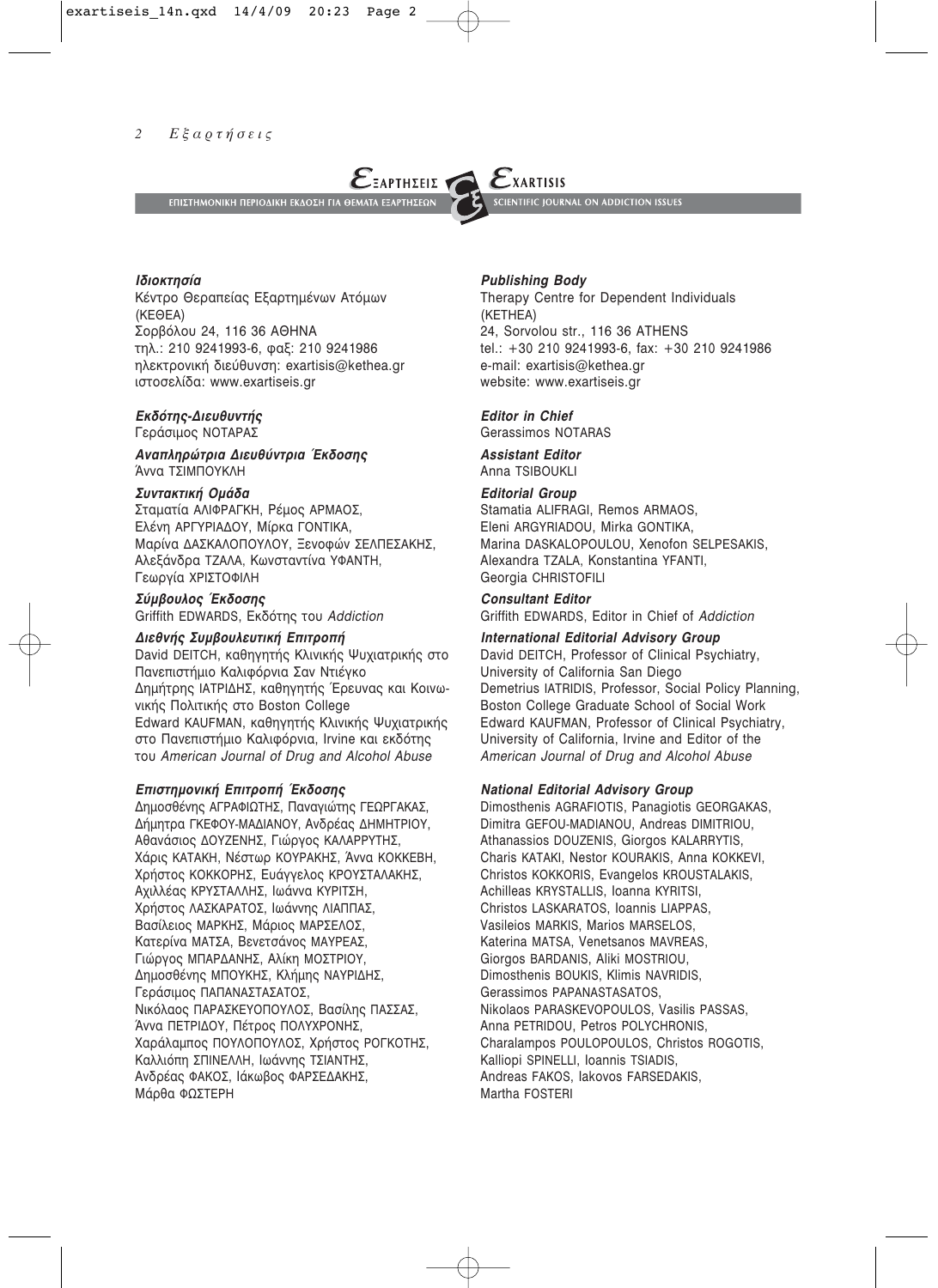# $\Big\vert$ exartiseis\_14n.qxd 14/4/09 20:23 Page 3

 $=$   $-$ 

# ¶∂ƒπ∂Ã√ª∂¡∞ - CONTENTS

 $=$   $\cdots$  $\sim$   $\sim$ 

| Συνέντευξη, Dr Steven Gallon<br>Interview with Dr Steven Gallon<br>OI ΕΞΑΡΤΗΣΕΙΣ ΣΤΗΝ ΕΛΛΑΔΑ - DRUG ADDICTION IN GREECE<br>Παράγοντες που επηρεάζουν το χρόνο παραμονής στις θεραπευτικές<br>κοινότητες<br>Εριάννα Νταλιάνη και Χριστίνα Σεργιάννη                                                                                                                                                                             | 11<br>25             |
|--------------------------------------------------------------------------------------------------------------------------------------------------------------------------------------------------------------------------------------------------------------------------------------------------------------------------------------------------------------------------------------------------------------------------------|----------------------|
|                                                                                                                                                                                                                                                                                                                                                                                                                                |                      |
| Factors influencing retention in a Therapeutic Community setting<br>Erianna Daliani and Christina Seryianni                                                                                                                                                                                                                                                                                                                    |                      |
| Η ΘΕΡΑΠΕΙΑ ΣΤΟ ΣΤΟΧΑΣΤΡΟ – TREATMENT PERSPECTIVES<br>Η οικονομική αξιολόγηση των υπηρεσιών απεξάρτησης από<br>ναρκωτικές ουσίες: Θεωρητικό Πλαίσιο και Βιβλιογραφική ανασκόπηση<br>της διεθνούς εμπειρίας<br>Πέτρος Τρίαντος<br>Aspects of economic evaluation of substance abuse treatment: Theory and<br>Literature review of the international experience<br>Petros Triantos                                                | 41                   |
| Η ΔΙΕΘΝΗΣ ΕΜΠΕΙΡΙΑ - INTERNATIONAL EXPERIENCE<br>Δεξιότητες αντιμετώπισης και θεραπείες αντιμετώπισης<br>του απροόπτου για την εξάρτηση από τη μαριχουάνα:<br>διερεύνηση των μηχανισμών αλλαγής της συμπεριφοράς<br>Coping skills training and contingency management treatments for marijuana<br>dependence: exploring mechanisms of behavior change<br>Mark D. Litt, Ronald M. Kadden, Elise Kabela-Cormier & Nancy M. Petry | 55                   |
| <b>ΠΕΡΙΛΗΨΕΙΣ - ABSTRACTS</b><br>Αλκοόλ - Alcohol<br>Ηρωίνη, Κάνναβη και άλλες ουσίες - Heroin, Cannabis and other drugs<br>Καπνός - Tobacco<br>Άλλα Θέματα - Other issues                                                                                                                                                                                                                                                     | 80<br>86<br>93<br>99 |
| ΓΙΑ ΤΗΝ ΕΝΗΜΕΡΩΣΗ ΤΟΥ ΑΝΑΓΝΩΣΤΗ - FOR THE READER<br>Νέα και γεγονότα - News and notes<br>107<br>Οδηγίες προς τους συγγραφείς – Guidance to the authors<br>112                                                                                                                                                                                                                                                                  |                      |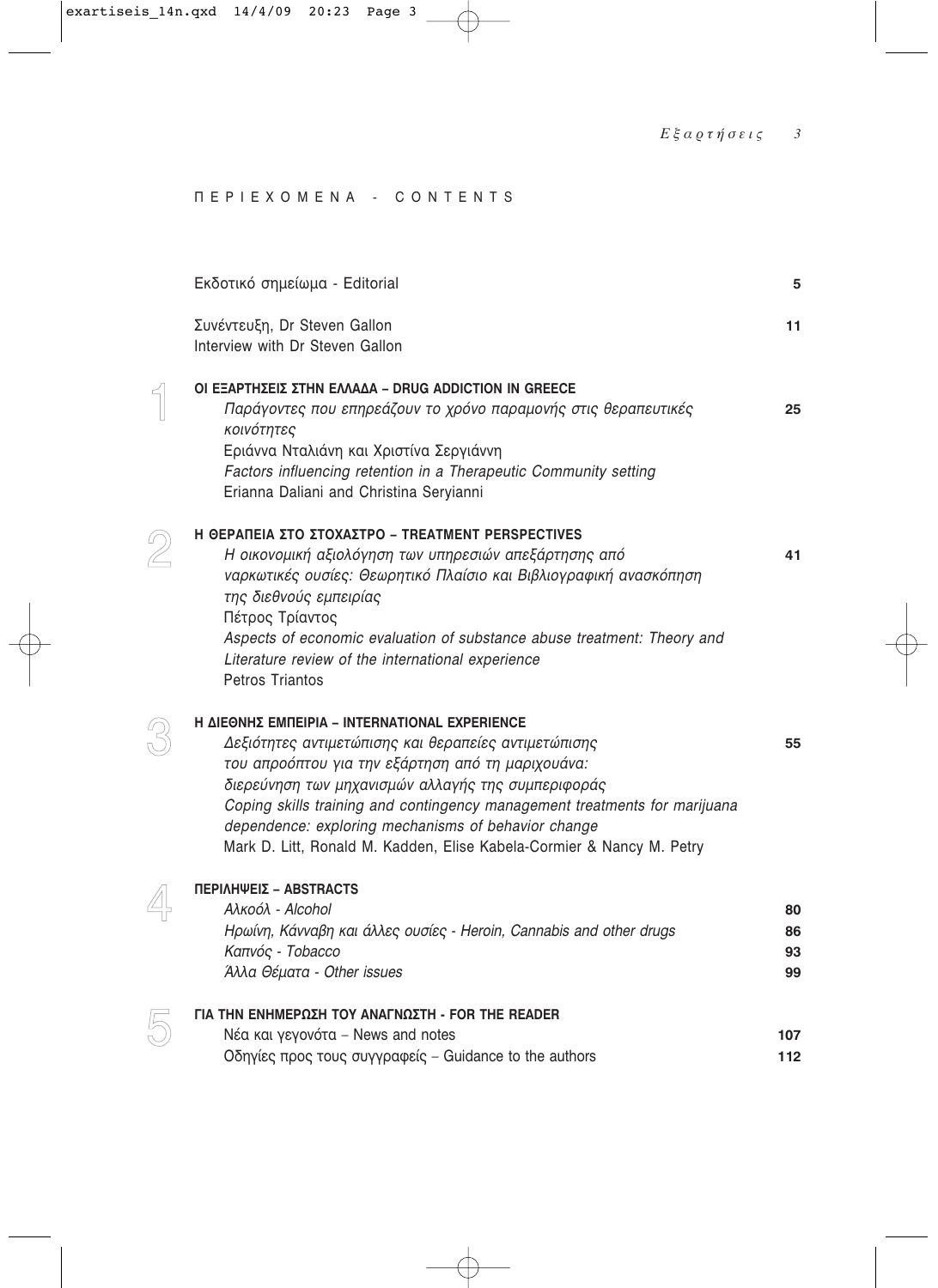$\overline{4}$ Εξαρτήσεις

Για την καλύτερη ενημέρωση των αναγνωστών του περιοδικού τα περιεχόμενα, οι τίτλοι των άρθρων και των περιλήψεων είναι δίγλωσσοι.

Η αναδημοσίευση των πρωτότυπων ελληνικών άρθρων επιτρέπεται μόνο με έγγραφη άδεια από τον εκδότη και θα πρέπει υποχρεωτικά να αναφέρονται η πηγή και οι συγγραφείς. Επίσης, η αναδημοσίευση των μεταφρασμένων άρθρων του περιοδικού επιτρέπεται μόνο με έγγραφη άδεια από τον εκδότη και θα πρέπει υποχρεωτικά να αναφέρονται η πηγή, οι συγγραφείς και το όνομα του μεταφραστή του άρθρου.

For the better information of the readers of this journal the contents, the titles of the articles and of the abstracts are translated into two languages.

Reprint of the original Greek articles is only allowed after the written permission of the editor, and they should always refer the source and the authors. Also reprint of the translated articles is only allowed after the written permission of the editor and they should always refer the source, the authors and the translator.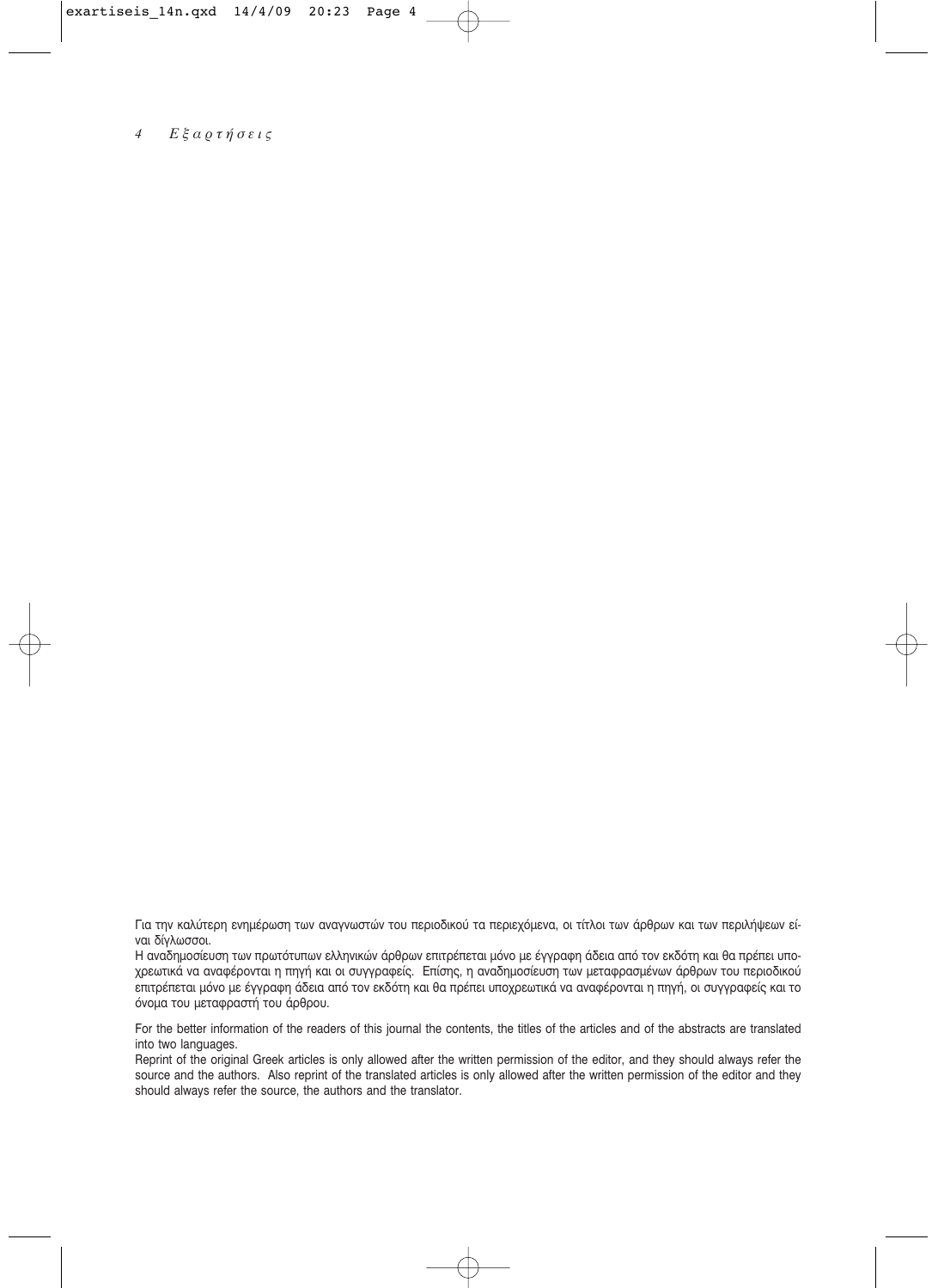# *EΚδοτικό Σημείωμα*

ΣΤΟ ΔΕΚΑΤΟ ΤΕΤΑΡΤΟ ΑΥΤΟ ΤΕΥΧΟΣ ΤΩΝ ΕΞΑΡΤΗΣΕΩΝ θα επανέλθουμε στο θέμα των παρεμβάσεων του ΚΕΘΕΑ στο πλαίσιο του θεραπευτικού συστήματος. Την ευκαιρία μας δίνει μια πρωτοποριακή και πρωτόγνωρη, για τα δεδομένα των ελληνικών φυλακών, πρωτοβουλία που ανέλαβε το πρόγραμμα «Εν Δράσει» στο πλαίσιο της λειτουργίας της Θεραπευτικής Κοινότητας που δημιούργησε το ΚΕΘΕΑ και ξεκίνησε τη λειτουργία του, εδώ και λίγους μήνες, στο ανδρικό τμήμα των δικαστικών φυλακών Κορυδαλλού.

Πρόκειται για την πραγματοποίηση ενός διαδραστικού εκπαιδευτικού σεμιναρίου που διεξήχθη στις 27 Ιανουαρίου τρέχοντος έτους και στο οποίο συμμετείχαν επιστημονικό, διοικητικό και φυλακτικό προσωπικό της φυλακής, κρατούμενοι της φυλακής που παρακολουθούν το θεραπευτικό πρόγραμμα του ΚΕΘΕΑ, καθώς και θεραπευτικό προσωπικό του ΚΕΘΕΑ που εργάζεται σε διάφορες φυλακές της Ελλάδας, όπου παρεμβαίνει με προγράμματά του TO KEΘEA.

Το διαδραστικό αυτό εκπαιδευτικό σεμινάριο που διάρκεσε 8 ώρες, διεύθυνε ο καθηνητής Ψυχιατρικής και Διευθυντής του Κέντρου Εκπαίδευσης για τις Εξαρτήσεις στο Πανεπιστήμιο της Καλιφόρνιας (Σαν Ντιέγκο) Igor Koutsenok.

Ας διευκρινίσουμε ότι η έννοια του διαδραστικού, στη συγκεκριμένη περίπτωση, σημαίνει ότι δεν επρόκειτο για διάλεξη ή μάθημα, αλλά για μια δυvαμική ζύμωση των ερευνητικών διαπιστώσεων, των προσωπικών εμπειριών – θεραπευτών, υπό θεραπεία κρατουμένων και προσωπικού της φυλακής, καθώς και της αμφίδρομης μεταφοράς γνώσεως για τα τεκταινόμενα από τις δύο πλευρές του Ατλαντικού, σε ό,τι αφορά τις μεθόδους θεραπευτικών παρεμβάσεων και την αποτελεσματικότητά τους, στο πλαίσιο του σωφρονιστικού συστήματος.

Αναδείχτηκαν και εξετάστηκαν σε βάθος θέματα όπως:

α. Οι στόχοι της θεραπείας σε ό,τι αφορά τους χρήστες παραβάτες. Μείωση της εγκληματικότητας στην κοινωνία. Μείωση της κατάχρησης ουσιών. Βελτίωση των συνθηκών διαβίωσης των χρηστών. Μείωση της κατασπατάλησης κοινωνικών πόρων. Η αμερικανική εμπειρία δείχνει ότι στα δύο περίπου εκατομμύρια κρατουμένων δύο στους τρεις έχουν πρόβλημα χρήσης. Μόνο όμως το 15% από αυτούς δέχεται κάποια συστηματική θεραπεία. Το ποσό που δαπανάται για το «σωφρονισμό» είναι 30 δισεκατομμύρια δολάρια ετησίως, από τα οποία τα 24,1 δισεκατομμύρια δαπανώνται για χρήστες κρατουμένους. Ενώ τα ποσοστά υποτροπής στην εγκληματικότητα είναι 75% στον πρώτο χρόνο μετά την αποφυλάκιση. Αυτό σημαίνει ότι 3 στους 4 χρήστες επιστρέφουν στη φυλακή. Είναι λοιπόν σαφές ότι μόνο ο εγκλεισμός δεν αρκεί. Πρέπει να συνοδεύεται από θεραπεία.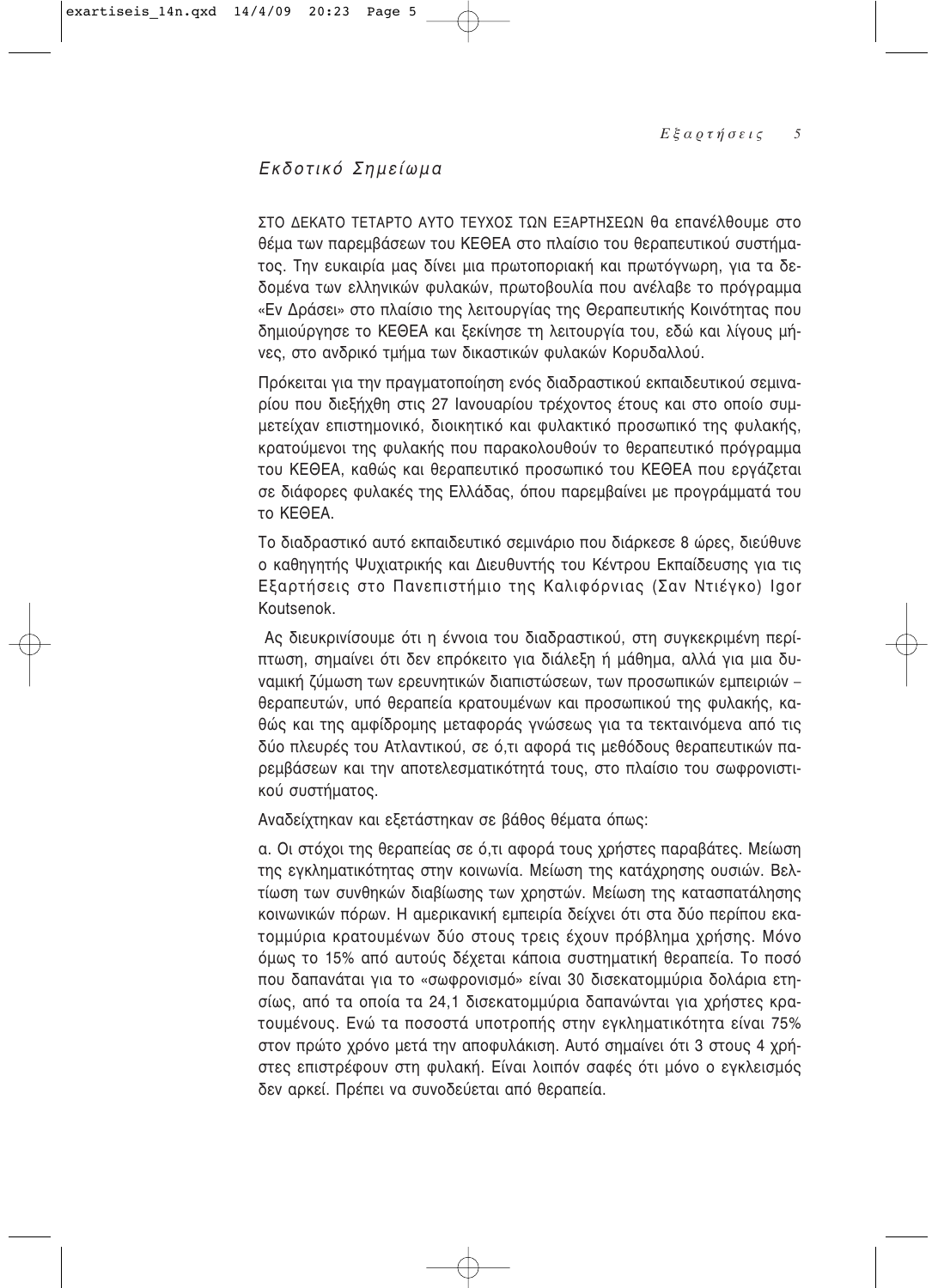β. Το προφίλ των χρηστών που βρίσκονται στο πλαίσιο του σωφρονιστικού συστήματος είναι παραπλήσιο, αν όχι όμοιο, με αυτό των μελών των θεραπευτικών κοινοτήτων. 18-25 ετών στην πλειονότητά τους. Πολλαπλή χρήση ουσιών. Παραβατική δραστηριότητα. Ελάχιστες επαγγελματικές δεξιότητες. Όχι μόνιμη απασχόληση. Χαοτικός τρόπος ζωής. Με τη λογική ότι η Θεραπευτική Κοινότητα είναι το αποτελεσματικότερο μοντέλο για άτομα αυτού του προφίλ, επιλέχτηκε για τις παρεμβάσεις στο πλαίσιο του σωφρονιστικού συστήματος.

Πράγματι ερευνητικά στοιχεία (Knight-Simpson-Hiller, 2003) έχουν δείξει ότι στις φυλακές του Τέξας τα ποσοστά υποτροπών στην εγκληματικότητα και επιστροφής στη φυλακή, τρία χρόνια μετά την αποφυλάκιση, έχουν μειωθεί κατά 50% (από το 52% στο 26%) για τα άτομα που έλαβαν θεραπεία μέσα στη φυλακή και υπηρεσίες μεταθεραπευτικής παρακολούθησης όταν απελευθερώθηκαν. Τα αντίστοιχα ποσοστά για τις φυλακές της Καλιφόρνιας δείχνουν ότι μόλις ένας στους τρεις, από όσους έλαβαν θεραπεία και μεταθεραπευτική υποστήριξη, επέστρεψαν στη φυλακή τρία χρόνια μετά την αποφυλάκισή τους.

Η θεραπευτική παρέμβαση, στο πλαίσιο του κοινοτικού μοντέλου, πρέπει να αντιμετωπίσει την πολυπαραγοντικότητα των αιτιών της χρήσης:

- Αν η έναρξη της χρήσης αποτελεί επιλογή, η συνακόλουθη εξάρτηση δημιουργεί ακούσια αποτελέσματα συμπεριφοράς. Η δε παρατεταμένη χρήση ουσιών επιδρά με τρόπο που καθιστά τη διακοπή της χρήσης πολύ δύσκολη.
- Στο ψυχολογικό επίπεδο, η χαμηλή αυτοεκτίμηση, η αντικοινωνική προσωπικότητα, η απομόνωση, η ανάγκη για φυγή από την πραγματικότητα.
- Στο κοινωνικό επίπεδο, η εκπαιδευτική αποτυχία, η πίεση των ομοτίμων, οι δυσκολίες κοινωνικοποίησης.

Τις αιτίες αυτές πρέπει να αντιμετωπίσει η θεραπεία. Οι πιο πετυχημένες θεραπευτικές παρεμβάσεις είναι αυτές που καλύπτουν παράλληλα όλους τους παραπάνω τομείς.

Ας ελπίσουμε ότι η λογική τέτοιων προσεγγίσεων και η πρακτική τέτοιων διαδραστικών μεθόδων, για τη συνεχή βελτίωση των θεραπευτικών πρακτικών, θα ενσωματωθούν στο σωφρονιστικό σύστημα, ώστε να καταστούν ωφέλιμες τόσο για τους χρήστες παραβάτες όσο και για την κοινωνία μας γενικότερα

> Για την Εκδοτική Ομάδα ΓΕΡΑΣΙΜΟΣ ΝΟΤΑΡΑΣ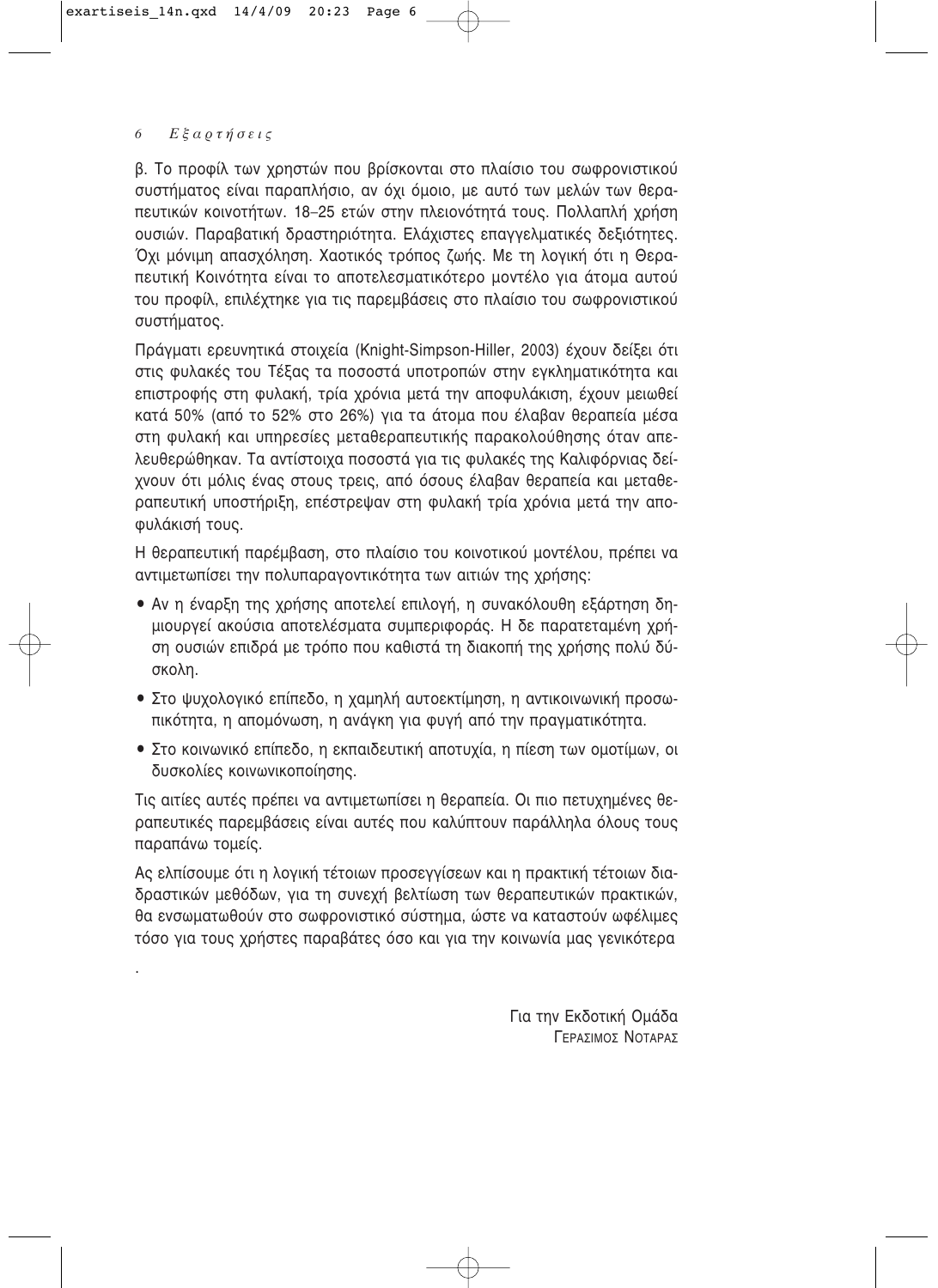## *Editorial*

IN THIS FOURTEENTH ISSUE OF EXARTISEIS we will once again revisit KETHEA's interventions in the therapeutic system.

This opportunity is offered by the pioneering and extraordinary, for the reality of the Greek prisons, initiative undertaken by KETHEA's program "En Drasei" a Therapeutic Community that has been created and has just started operating, at the men's judicial prisons in Korydallos. We refer to the implementation of an interactive training seminar that was carried out in January 27<sup>th</sup>, 2009. Scientific and administrative prison personnel, prison guards, together with inmates, members of the Therapeutic Community KETHEA-En Drasei, as well as KETHEA's treatment staff who work in various prisons throughout Greece, where KETHEA intervenes, took part in this training.

This interactive training seminar lasted 8 hours, and it was coordinated by Igor Koutsenok, Professor of Psychiatry and Director of the Addiction Training Center in the University of California, San Diego.

Before going further let's define the meaning of "interaction" in this particular case. It implies that it was not a pure lecture or a theoretic course, but it could better be described as a dynamic exchange of scientific findings and personal experiences –of therapists, inmates, members of the therapeutic community and prison staff. It also comprised the mutual exchange of information with regard to what is happening on both sides of the Atlantic, in relation to the methods of therapeutic interventions and their effectiveness, within the correctional system.

Among the issues that were analysed in depth were:

a. The objectives of treatment regarding the users-offenders: reduction of criminality in the society; reduction of substance abuse; improvement of the living conditions of users; reduction in the amount of social resources used for them. According to the "American" experience, among a population of approximately two million inmates, two out of three have a substance use problem. However, only 15% of them receive some sort of systematic treatment. The funds given on corrections' measures' in general is 30 billion dollars, 24.1 of which are spent on inmates-users. The recidivism rates are 75% in the first 12 months after release; which means that 3 out of 4 users will return to prison. It is, therefore, clear that incarceration alone is not enough. Treatment is necessary.

b. The profile of a user in the correctional system is similar, if not the same, to that of a Therapeutic Community member: the majority of them is between 18-25 years old, they are polydrug users, involved in deviant activities and a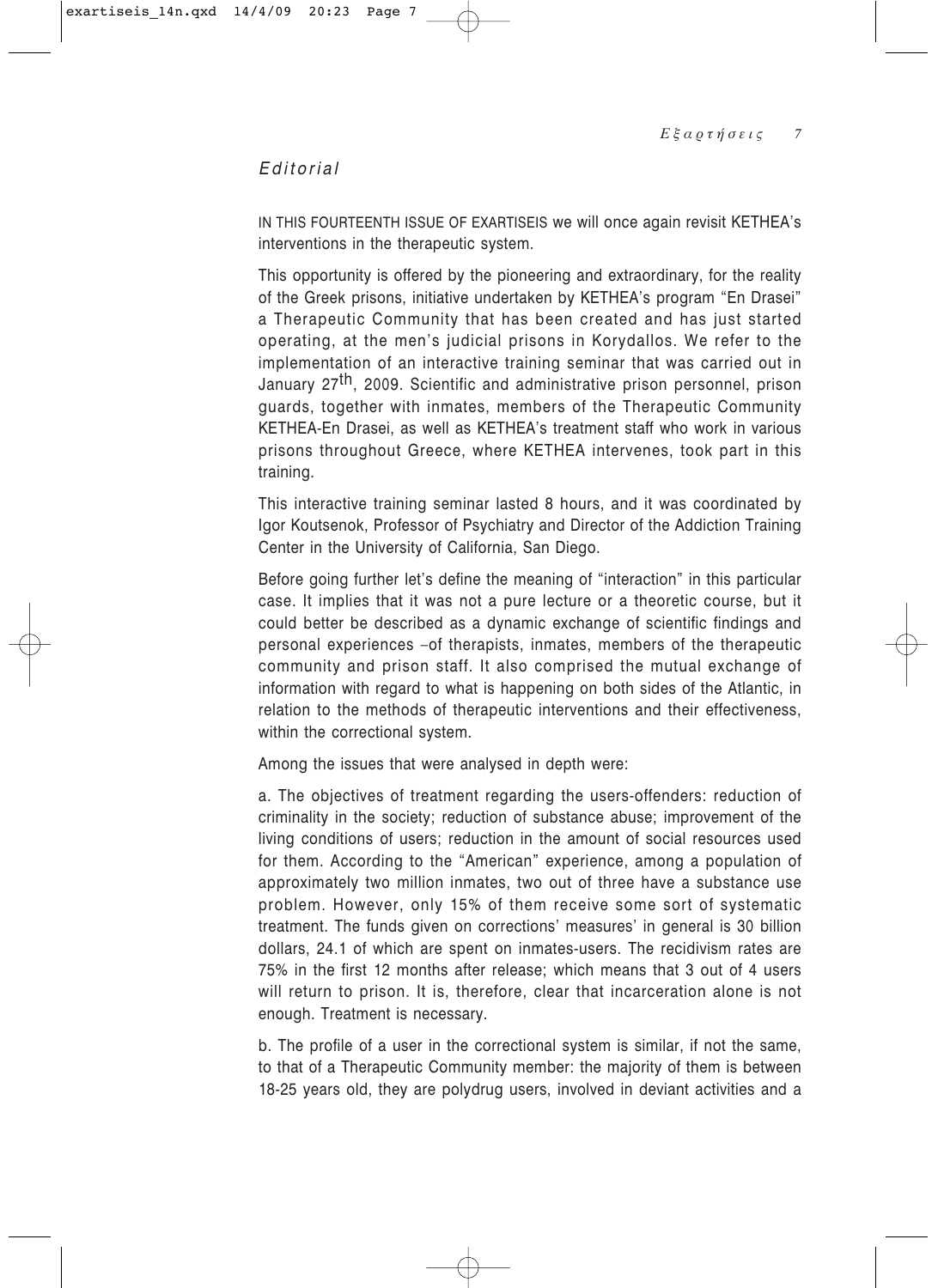chaotic lifestyle, without a history of a full time job. Based on the above evidence and given the fact that the Therapeutic Community model is the most effective for people with this profile, the TC model was selected for the interventions within the correctional system.

In fact, research evidence (Knight-Simpson-Hiller, 2003) shows that in Texan prisons the recidivism rates, three years after release, have been reduced by 50% (from 52% to 26%) for the individuals receiving treatment in prison as well as aftercare treatment after their release. Similar data from the prisons in California show that three years after release only one in three individuals who received treatment and aftercare support returned to prison.

The treatment intervention, in the community model, needs to take into consideration the multifactorial causes of use:

Even if the initiation of taking drugs is a choice, dependence is an outcome that leads to involuntary behaviours. Moreover, the prolonged substance use influences the individual in a way that makes it very difficult for him to stop.

The psychological level: low self esteem, antisocial personality, alienation, a need to escape reality.

The social level: academic failure, peer pressure, difficulties during the socialization of the individual.

These are some of the issues that treatment needs to address. The most effective treatment interventions are those covering at the same time all the aforementioned areas.

Hopefully the rationale of similar interventions and interactive methods, for the continuous improvement of treatment practices will become integrated in the correctional setting for the benefit of both: users-offenders and the wider society in general.

> For the Editorial Group **GERASSIMOS NOTARAS**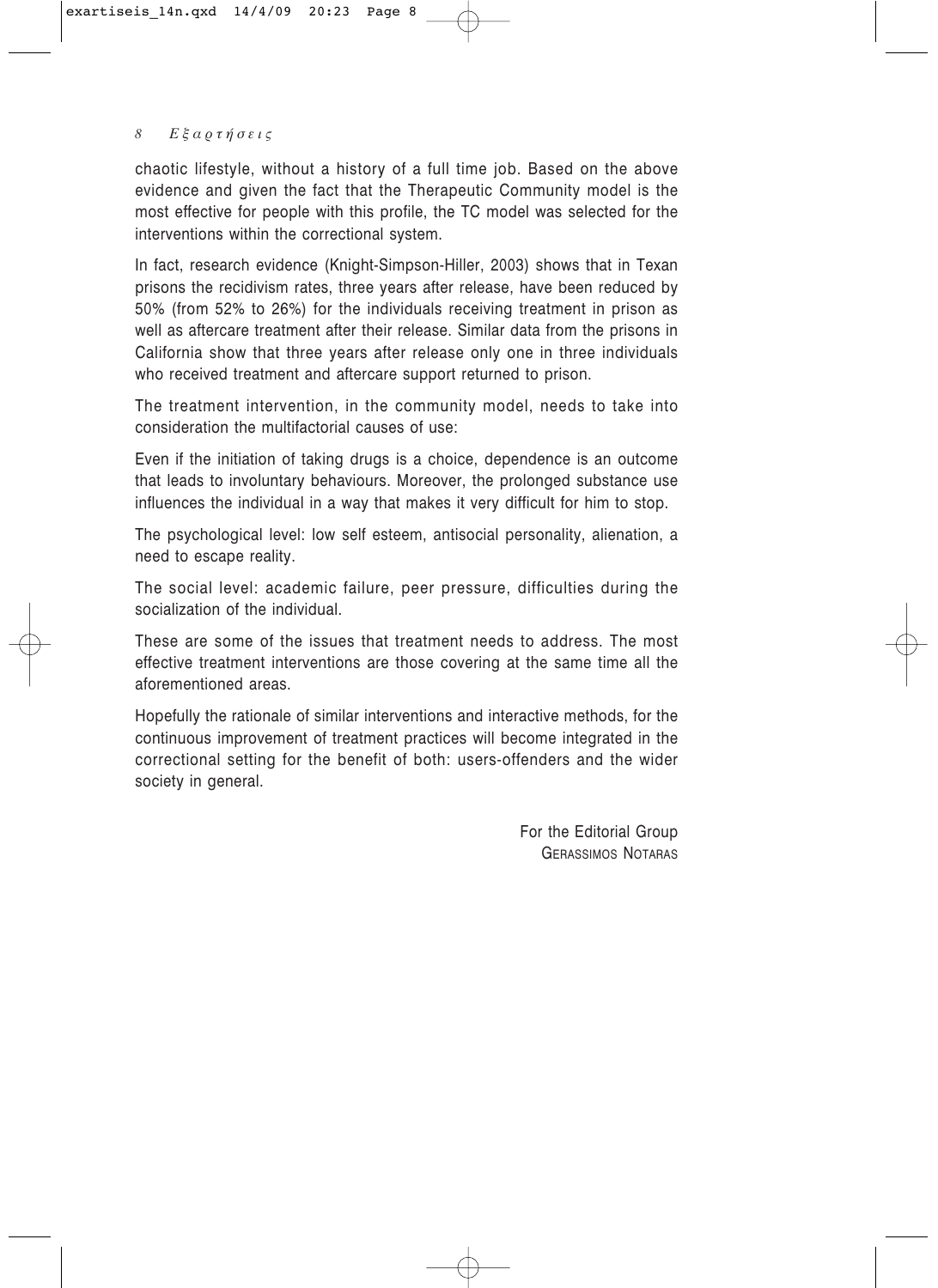*Ε ξ α ρ τ ή σ ε ι ς , τεύχος 14, 2008*

 $\Sigma$ υνέντευξη, Dr Steven Gallon *Interview with Dr Steven Gallon* 

Στο πλαίσιο του εκπαιδευτικού κύκλου με τίτλο «Συμβουλευτική στον Τομέα της τοξικοεξάρτησης», που συνδιοργανώνει το ΚΕΘΕΑ σε συνεργασία με το Πανεπιστήμιο της Καλιφόρνια, San Diego, συναντήσαμε τον Dr S. Gallon. Ο Dr Gallon, είναι καθηγητής στη συμβουλευτική ψυχολογία στο πανεπιστήμιο του Oregon, ειδικεύεται στη θεραπεία της τοξικοεξάρτησης και πιο συγκεκριμένα στην εκπαίδευση συμβούλων τοξικοεξάρτησης και άλλων επαγγελματιών στο χώρο της υγείας παρέχοντας εποπτεία και εκπαίδευση σε μεθόδους θεραπείας. Είναι διευθυντής στο βόρειο-δυτικό Τομέα Μεταφοράς της Τεχνογνωσίας (ATTC) στην τοξικοεξάρτηση, του Ορεγκον.

Τη συνέντευξη παρουσιάζει η Κωνσταντίνα Υφαντή.

*Μετάφραση* ΓΕΩΡΓΙΑ ΧΡΙΣΤΟΦΙΛΗ *Translation* GEORGIA CHRISTOFILI

Εξαρτήσεις (Ε): Σας ευχαριστούμε πολύ που ήρθατε, είναι πολύ σημαντικό που είστε μαζί **μας και δεχθήκατε να κάνουμε αυτή τη συνέντευξη.** 

**Steven Gallon (SG):** Και για μένα είναι. Κι εγώ χαίρομαι που είμαι εδώ μαζί σας.

- Ε: Έχετε επιτελέσει πολύτιμο έργο όλα αυτά τα χρόνια στο χώρο των εξαρτήσεων θα μπο- $\overline{a}$ ρούσατε να μας πείτε κάποιες από τις κυριότερες κατευθύνσεις της δουλειάς σας;
- **S.G.:** Βεβαίως, ξεκίνησα να δουλεύω με τις εξαρτήσεις το 1974, όταν ολοκλήρωσα την πρα-Κτική μου άσκηση στο Νοσοκομείο για τους Βετεράνους του Βιετνάμ στο Πόρτλαντ. Είχα ολοκληρώσει την πρακτική μου στον τομέα ψυχολογίας και εκκρεμούσε ακόμη η πτυχιακή μου εργασία, έτσι έπρεπε να βρίσκομαι κοντά στο Πανεπιστήμιο όπου φοιτούσα, το Πανεπιστήμιο του Όρεγκον. Άρχισα λοιπόν να ψάχνω για δουλειά και βρήκα μία θέση σε ένα κοντινό κέντρο ψυχικής υγείας, όπου χρειαζόντουσαν κάποιον, για να οργανώσει ένα πρόγραμμα για τη θεραπεία των εξαρτήσεων. Όσο ήμουν στο συγκεκριμένο Νοσοκομείο στο Πόρτλαντ, απέκτησα μεγάλη εμπειρία δουλεύοντας με βετεράνους, που γύρισαν από το Βιετνάμ στις αρχές τις δεκαετίας του '60, με προβλήματα χρήσης ουσιών. Σκέφτηκα λοιπόν ότι θα ήταν ενδιαφέρον να ξεκινήσω ένα πρόγραμμα θεραπείας σε μια μικρή πόλη, όπως το Όρεγκον. Έτσι λοιπόν έγινε και τελικά δούλεψα εκεί για δέκα χρόνια.
- Όσον αφορά το πρόγραμμα, όταν ξεκίνησε ήμουν ο μόνος σύμβουλος για θέματα εξαρτήσεων, ενώ όταν έφυγα υπήρχαν ήδη δέκα. Εξελίχθηκε σε ένα μεγάλο πρόγραμμα λοιπόν αυτά τα δέκα χρόνια. Μετά από αυτό το διάστημα δούλεψα σε ένα άλλο θεραπευτικό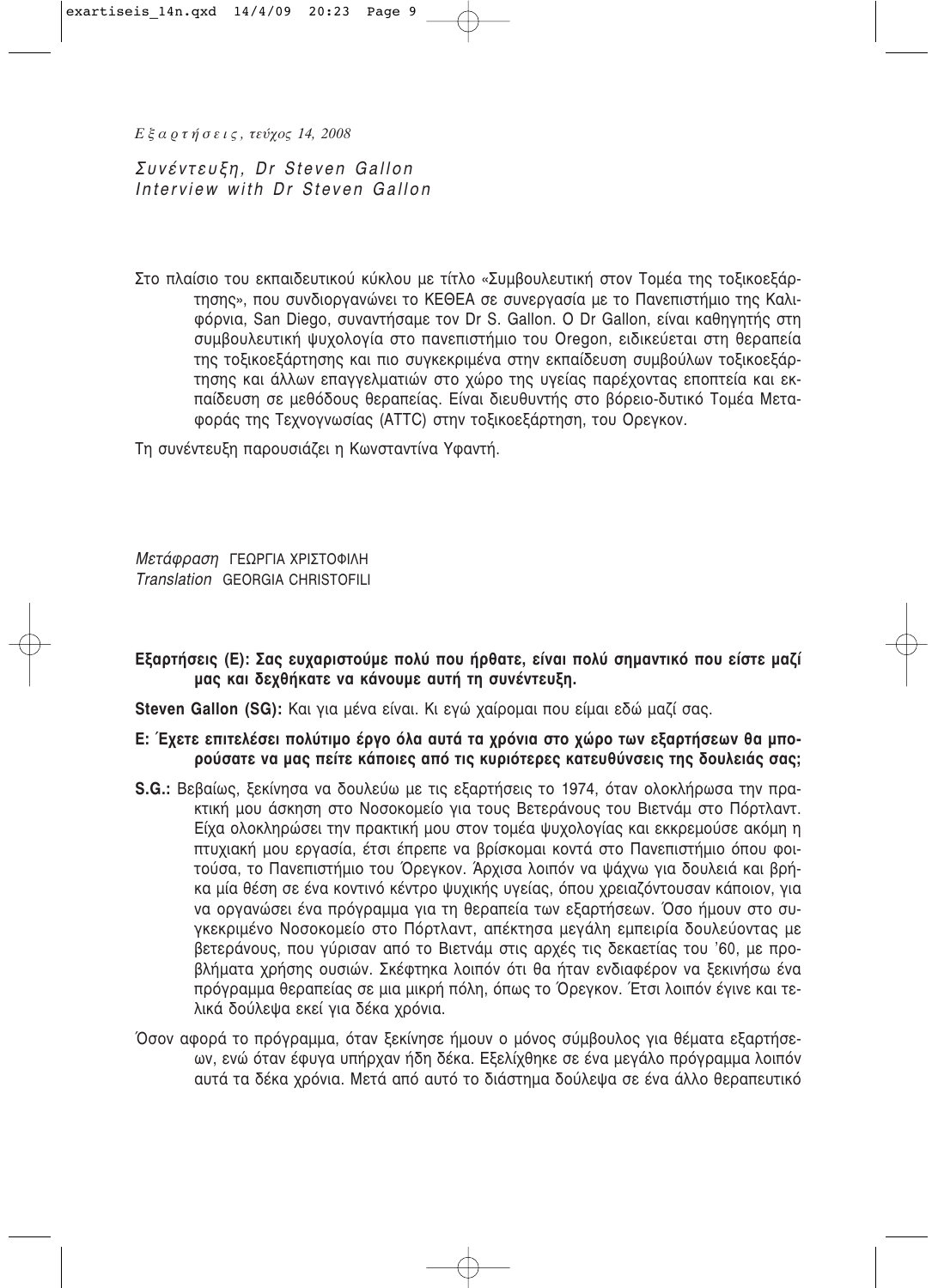κέντρο, όπου ήμουν διευθυντής στο θεραπευτικό κομμάτι. Ήταν ένα ιδιωτικό πρόγραμμα και έμεινα εκεί για εννέα χρόνια. Όσο ήμουν εκεί ασχολήθηκα και με την εκπαίδευση. Το θεραπευτικό κέντρο στο οποίο εργαζόμουν είχε τομέα εκπαίδευσης, όπως το ΚΕΘΕΑ, όπου παρείχαμε εκπαίδευση σε φορείς για το πώς να «στήσουν» στεγνά προγράμματα, αλλά και σε επαγγελματίες ψυχικής υγείας και απεξάρτησης από ολόκληρη την Πολιτεία του Όρεγκον. Μετά τα εννέα χρόνια, είχα την ευκαιρία να πάω να δουλέψω για την ομοσπονδιακή κυβέρνηση, ήμουν Διευθυντής Εκπαίδευσης της Πολιτείας, αρμόδιος για την ανάπτυξη εκπαιδευτικών προγραμμάτων στο χώρο των εξαρτήσεων, εκεί έμεινα για τρία χρόνια, αλλά μου φαινόταν ανιαρό. Κατά κύριο λόγο έκλεινα ξενοδοχεία και υπένραφα συμβόλαια με τους εκπαιδευτές. Ένιωθα σαν να ήμουν ταξιδιωτικός πράκτορας και ότι έχανα την επαφή μου με το χώρο των εξαρτήσεων. Έτσι, το 1993, όταν μου δόθηκε η ευκαιρία να γίνω Διευθυντής ενός από τα Κέντρα Μεταφοράς της Τεχνογνωσίας για τις Εξαρτήσεις (Addictions Technology Transfer Center, ATTC) την αξιοποίησα και εδώ και 15 χρόνια είμαι Διευθυντής αυτού του κέντρου.

# **Ε: Θα θέλατε να μας πείτε περισσότερα για αυτό;**

- **S.G.:** Στο κέντρο αυτό ασχολούμαστε με τη δημιουργία εργαλείων και πρακτικών ερευνητικών εφαρμογών, τα οποία βασίζονται σε επιστημονικά και ερευνητικά δεδομένα. Αξιοποιώντας τις έρευνες στο χώρο των εξαρτήσεων δημιουργούμε εργαλεία και μεθόδους με στόχο να μειώσουμε το χρόνο που μεσολαβεί στη μετάβαση μιας επιστημονικής ανακάλυψης από τη θεωρία στην πράξη, από τους συμβούλους στους πελάτες. Συνήθως, αυτή η διαδικασία χρειάζεται περίπου 15 χρόνια για να ολοκληρωθεί. Εμείς λοιπόν προσπαθούμε να μειώσουμε το χρόνο αυτό.
- Σχεδιάζουμε λοιπόν αυτά τα εργαλεία, «οργανώνουμε» εκπαιδευτικά προγράμματα και εκπαιδεύουμε τους ανθρώπους που παρέχουν θεραπευτικές υπηρεσίες στην κοινότητα. Η περιοχή ευθύνης μας έχει επεκταθεί και από μία Πολιτεία, τώρα έχουμε φτάσει να έχουμε τέσσερις, παρέχουμε λοιπόν εκπαίδευση σε τέσσερις διαφορετικές Πολιτείες στις Ηνωμένες Πολιτείες. Η ομοσπονδιακή κυβέρνηση έχει ιδρύσει 14 κέντρα μεταφοράς της Τεχνογνωσίας σε ολόκληρη τη χώρα, τα οποία δουλεύουν με τους επαγγελματίες του χώρου σε τοπικό επίπεδο και αξιοποιούν τα στοιχεία που εκείνοι φέρνουν.

# Ε: Ποιες είναι κάποιες από τις σημαντικότερες δυσκολίες που αντιμετωπίσατε όλα αυτά τα χρόνια και πώς τις ξεπεράσατε;

**S.G.:** Νομίζω ότι η μεγαλύτερη δυσκολία που κληθήκαμε να αντιμετωπίσουμε στην παροχή κατάρτισης και εκπαίδευσης είναι ότι συχνά οι υπηρεσίες για την αντιμετώπιση της εξάρτησης υπο-χρηματοδοτούνται. Δεν έχουν αρκετά κονδύλια και σε ορισμένες περιπτώσεις μάλιστα η χρηματοδότηση εμφανίζει διακυμάνσεις. Έτσι όταν ο προϋπολογισμός είναι χαμηλός, συνήθως, το πρώτο πράγμα στο οποίο γίνονται περικοπές είναι η εκπαίδευση. Η κατάρτιση και η εκπαίδευση των επαγγελματιών, οι δραστηριότητες διασφάλισης της ποιότητας της εργασίας, οι προσπάθειες για βελτίωση του θεραπευτικού σχεδιασμού, όλα αυτά θεωρούνται πολυτέλεια και εφόσον είναι δευτερευούσης σημασίας περικόπτονται. Η μεγαλύτερή μου απογοήτευση λοιπόν αφορά το ότι στο χώρο αυτόν πραγματοποιούνται πολλά καινούργια πράγματα, κάθε χρόνο, νέες επιστημονικές ανακαλύψεις, φάρμακα, πιο αποτελεσματικές θεραπευτικές τεχνικές, ερευνητικά προγράμματα, ωστόσο η εκμάθηση των νέων αυτών μεθόδων και τεχνικών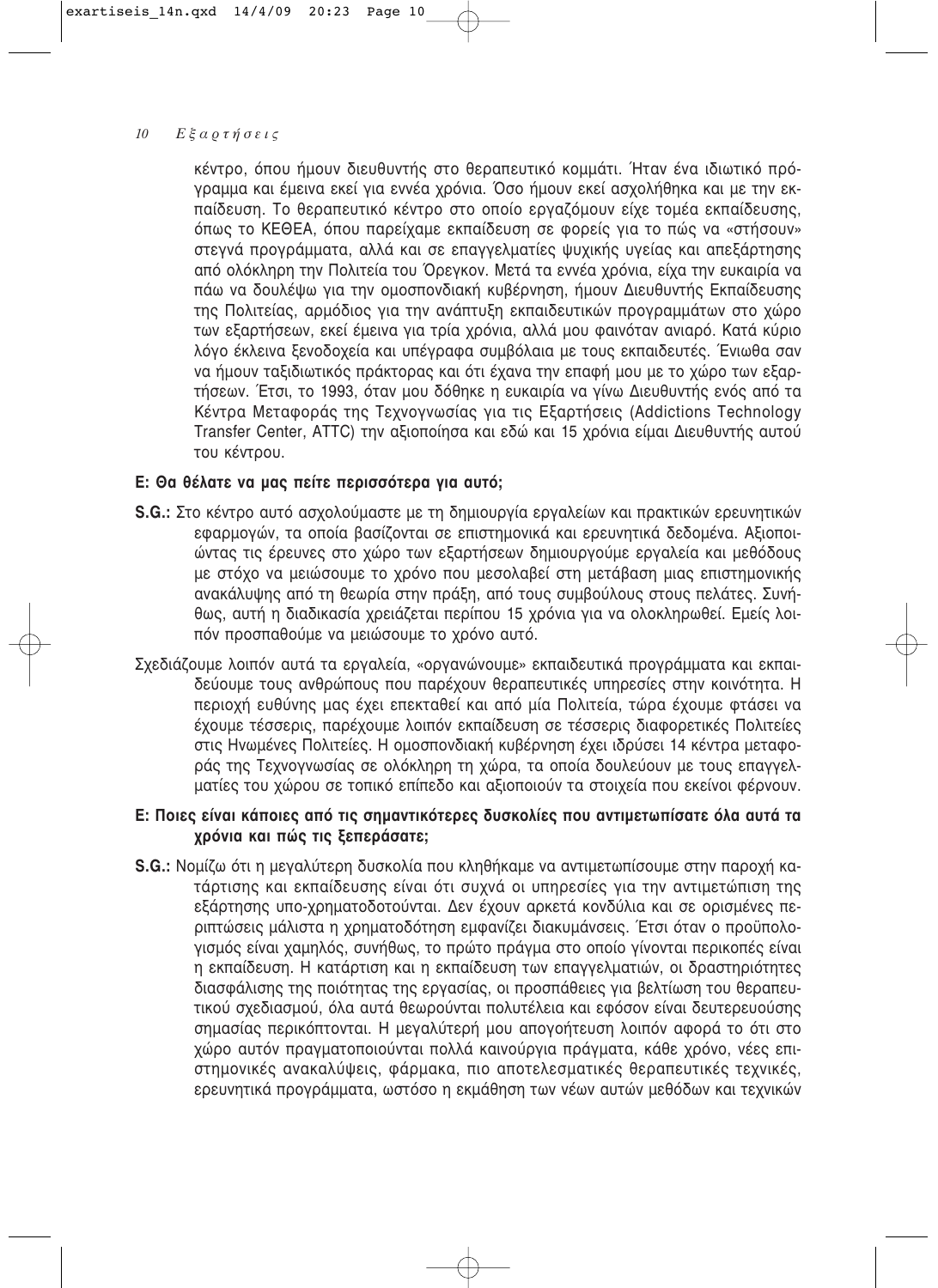exartiseis 14n.qxd 20:23 Page 11 14/4/09

> δεν φαίνεται να αποτελεί προτεραιότητα. Αυτό είναι μεγάλη απογοήτευση, και ίσως η μεναλύτερη.

### Ε: Ποιες είναι οι καλύτερες τεχνικές που έχετε συναντήσει στο χώρο των εξαρτήσεων:

- S.G.: Πραγματικά, υπάρχουν πάρα πολλές καλές τεχνικές, όπως η χορήγηση φαρμακευτικής αγωγής, η συνέντευξη κινητοποίησης, η γνωσιακή συμπεριφορική θεραπεία, οι θεραπευτικές κοινότητες, η θεραπεία των δώδεκα βημάτων και όλες είναι αποτελεσματικές. Ωστόσο, αυτό που φαίνεται να είναι σημαντικό δεν είναι η μέθοδος που χρησιμοποιεί κανείς, αλλά το πόσο καλά καταρτισμένος είναι για να την εφαρμόσει. Οι φορείς που εκπαιδεύουν καλά το προσωπικό τους, που έχουν επαγγελματική αντιμετώπιση και εφαρμόζουν το μοντέλο τους αποτελεσματικά, ανεξάρτητα από το ποιο μοντέλο χρησιμοποιούν, είναι πιο αποτελεσματικοί από άλλους που δεν είναι τόσο καλά καταρτισμένοι και δεν αφιερώνουν χρόνο και προσπάθεια, έτσι ώστε να εξασφαλίσουν την κατάλληλη εκπαίδευση του προσωπικού.
- Ε: Πόσο σημαντική θεωρείτε ότι είναι η εκπαίδευση και η κατάρτιση και κατά πόσο είναι σημαντικό οι θεραπευτές για θέματα εξαρτήσεων να έχουν περάσει και οι ίδιοι από δική τους θεραπεία;
- S.G.: Αυτές είναι δύο ερωτήσεις. Αναφορικά με το πρώτο ερώτημα πόσο σημαντική είναι η εκπαίδευση και η κατάρτιση, πιστεύω πως είναι πολύ σημαντική, είναι ό,τι σημαντικότερο. Οι έρευνες μας έχουν δείξει ότι οι καλά εκπαιδευμένοι επαγγελματίες παρέχουν αποτελεσματικές υπηρεσίες. Γνωρίζουμε ότι η κατάρτιση των συμβούλων τοξικοεξάρτησης είναι πολύ σημαντική, όπως επίσης ότι υπάρχουν προβλήματα σε αυτόν τον τομέα σε ολόκληρες τις Ηνωμένες Πολιτείες. Οι σύμβουλοι τοξικοεξάρτησης πιθανόν να έχουν εντελώς διαφορετικό επαγγελματικό προσανατολισμό, κάποιοι είναι κοινωνικοί λειτουργοί, άλλοι ψυχολόγοι, γιατροί, γοσηλευτές είναι πιθανόν να προέρχονται από διαφορετικά επιστημονικά πεδία. Ωστόσο, δεν υπάρχει ένα πλαίσιο, όπου όλοι οι ειδικοί θα μπορούσαν να εκπαιδευτούν αποτελεσματικά στην αντιμετώπιση της τοξικοεξάρτησης. Όσον αφορά την ποιότητα της παρεχόμενης εκπαίδευσης στις Ηνωμένες Πολιτείες για την προετοιμασία των επαγγελματιών στο χώρο των εξαρτήσεων, υπάρχουν πολλές δυνατότητες, υπάρχουν εξαιρετικά εκπαιδευτικά προγράμματα, καλά οργανωμένα και πολύ αναλυτικά, καθώς και άλλα προγράμματα που στηρίζονται περισσότερο στην παράδοση, στα βιώματα και τις προσωπικές πεποιθήσεις του ατόμου αντί για την επιστήμη. Θα ήθελα λοιπόν να τονίσω πόσο πραγματικά σημαντικές είναι η εκπαίδευση και η κατάρτιση.
- Η άλλη σου ερώτηση λοιπόν ήταν κατά πόσο είναι σημαντικό οι θεραπευτές για θέματα εξαρτήσεων να συμμετέχουν και οι ίδιοι σε προσωπική θεραπεία. Αυτό το θέμα είναι επίσης ουσιαστικό για πολλούς και διάφορους λόγους. Συχνά, κάποιοι ξεκινούν να εργάζονται στο χώρο αυτό λόγω κάποιας προσωπικής τους επαφής με την εξάρτηση: είναι πιθανόν δηλαδή να μεγάλωσαν σε μια οικογένεια, όπου υπήρχαν προβλήματα εξάρτησης ή να αντιμετώπιζαν οι ίδιοι πρόβλημα εξάρτησης. Όταν λοιπόν προέρχονται από αυτό το περιβάλλον, είναι σε θέση να κατανοούν καλά τι είναι η εξάρτηση, αλλά ορισμένες φορές μπερδεύονται σχετικά με το ποιος πρέπει να είναι ο ρόλος τους στη διαδικασία αυτή, ή ενδέχεται να υπάρχουν ακόμη προσωπικά ζητήματα που θα πρέπει να «δουλέψουν» ώστε να είναι πραγματικά καλά. Η άλλη ομάδα θεραπευτών τώρα, είναι συχνά άνθρωποι οι οποίοι δεν έχουν ιστορικό που σχετίζεται με την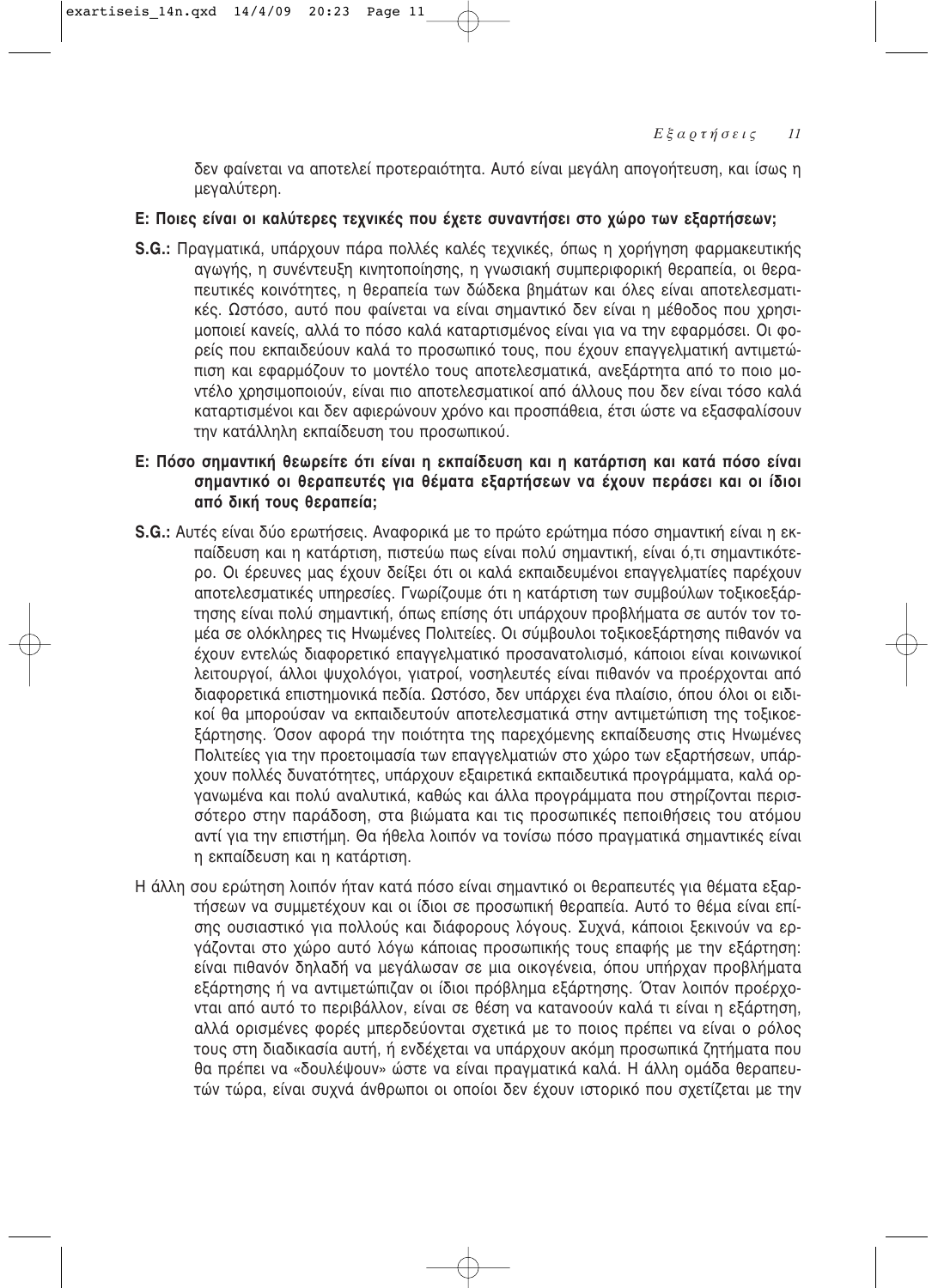εξάρτηση, έτσι, είναι πιθανόν, κάποιες φορές να υπάρχουν ορισμένες παρανοήσεις που οφείλονται σε στερεότυπες πεποιθήσεις για την εξάρτηση, οι οποίες χρειάζεται να διορθωθούν.

Ανεξάρτητα λοιπόν, από ποια ομάδα προέρχεται κανείς, είναι σημαντικό να συμμετέχει σε μια διαδικασία κατά την οποία θα μάθει πράγματα για τον εαυτό του και θα μπορέσει να κατανοήσει πραγματικά ποιος είναι ο ρόλος του επαγγελματία στο χώρο των εξαρτήσεων. Νομίζω ότι ορισμένες φορές οι σύμβουλοι στο χώρο των εξαρτήσεων προσπαθούν να κάνουν όλη τη δουλειά μόνοι τους. Επενδύουν λοιπόν προσωπικά στη θεραπεία του πελάτη τους και εάν ο δεύτερος αντιμετωπίσει προβλήματα, τότε ο σύμβουλος νιώθει ότι απειλείται ή νιώθει απογοητευμένος και πιθανόν να μην μπορεί να αλληλεπιδράσει πλέον με τον πελάτη του με θεραπευτικό τρόπο. Έτσι, το να δουλέψουμε με τον εαυτό μας είναι πολύ σημαντικό, όπως επίσης είναι ιδιαίτερα σημαντικό να γνωρίζουμε σαφώς ποιος είναι ο ρόλος μας.

# Ε: Πόσο μπορεί να «μπει» στις προσωπικές του εμπειρίες ο θεραπευτής, να αναφερθεί στα προσωπικά του βιώματα;

- S.G.: Νομίζω ότι πρέπει να χρησιμοποιούμε τις προσωπικές μας εμπειρίες πολύ προσεκτικά. Υπάρχουν πάρα πολλοί δρόμοι που μπορούν να οδηγήσουν στη θεραπεία. Ένας σύμβουλός που και ο ίδιος έχει απεξαρτηθεί από τη χρήση ουσιών έχει ζήσει μια μοναδική εμπειρία, τη δική του εμπειρία. Το γεγονός αυτό, εάν δεν είναι προσεκτικός, μπορεί να τον οδηγήσει σε γενικεύσεις και να αρχίσει να πιστεύει ότι η δική του εμπειρία είναι η καλύτερη, ή ενδεχομένως επειδή νιώθει πιο εξοικειωμένος με αυτή να θέλει να επηρεάσει τον πελάτη του, έτσι ώστε να ξεκινήσει μια διαδικασία παρόμοια με τη δική του, κάτι που είναι μεγάλο λάθος. Θεωρώ ότι είναι πολύ σημαντικό για τους επαγγελματίες στο χώρο των εξαρτήσεων να κατανοήσουν πως υπάρχουν πολλοί δρόμοι που οδηγούν στη θεραπεία και αυτό που έχει σημασία είναι να προσεγγίσουμε τον πελάτη και να τον βοηθήσουμε να βρει το δρόμο και τον τρόπο που του ταιριάζει κι ας μην ταιριάζει, απαραιτήτως, στο σύμβουλο και τις δικές του πεποιθήσεις. Αυτό λοιπόν είναι πάρα πολύ σημαντικό.
- Από την άλλη πλευρά η αποκάλυψη της δικής μου εμπειρίας και της δικής μου πορείας στη θεραπεία μπορεί να είναι πολύ αποτελεσματική, ιδιαίτερα στα πρώτα στάδια της θεραπείας. Μπορεί να δώσει ελπίδα και να ενισχύσει το κίνητρο, να περνάει το μήνυμα ότι η θεραπεία από τη χρήση ουσιών είναι πραγματικά εφικτή, καθώς οι άνθρωποι, ειδικά στην αρχή της θεραπευτικής διαδικασίας, νιώθουν συχνά ότι τους υπερβαίνει. Μοιάζει να είναι πολύ δύσκολη η πορεία για τη θεραπεία και έτσι γρήγορα εγκαταλείπουν. Νομίζω ότι αυτός είναι και ο λόγος που βλέπουμε κάποιους να ξεκινούν θεραπεία τρεις, τέσσερις ακόμη και πέντε φορές πριν καταφέρουν να πετύχουν το στόχο τους, να απεξαρτηθούν.
- Πιστεύω λοιπόν, ότι η αυτό-αποκάλυψη είναι σημαντική αλλά πρέπει να γίνεται με πολύ προσεκτικό τρόπο. Μπορεί να είναι μεγάλο λάθος, εάν ο πελάτης κατευθύνεται στο να ακολουθήσει οπωσδήποτε την ίδια πορεία με το θεραπευτή του. Ο καθένας πρέπει να βρει το δικό του τρόπο και δρόμο προς την απεξάρτηση. Νομίζω λοιπόν, πως ο ρόλος μας ως σύμβουλοι είναι να δίνουμε ευκαιρίες στους ανθρώπους να βρουν το δικό τους δρόμο προς τη θεραπεία, και σαφώς όχι να παρουσιάζουμε περιορισμένες επιλογές, σύμφωνα με τις προσωπικές μας θεραπευτικές εμπειρίες.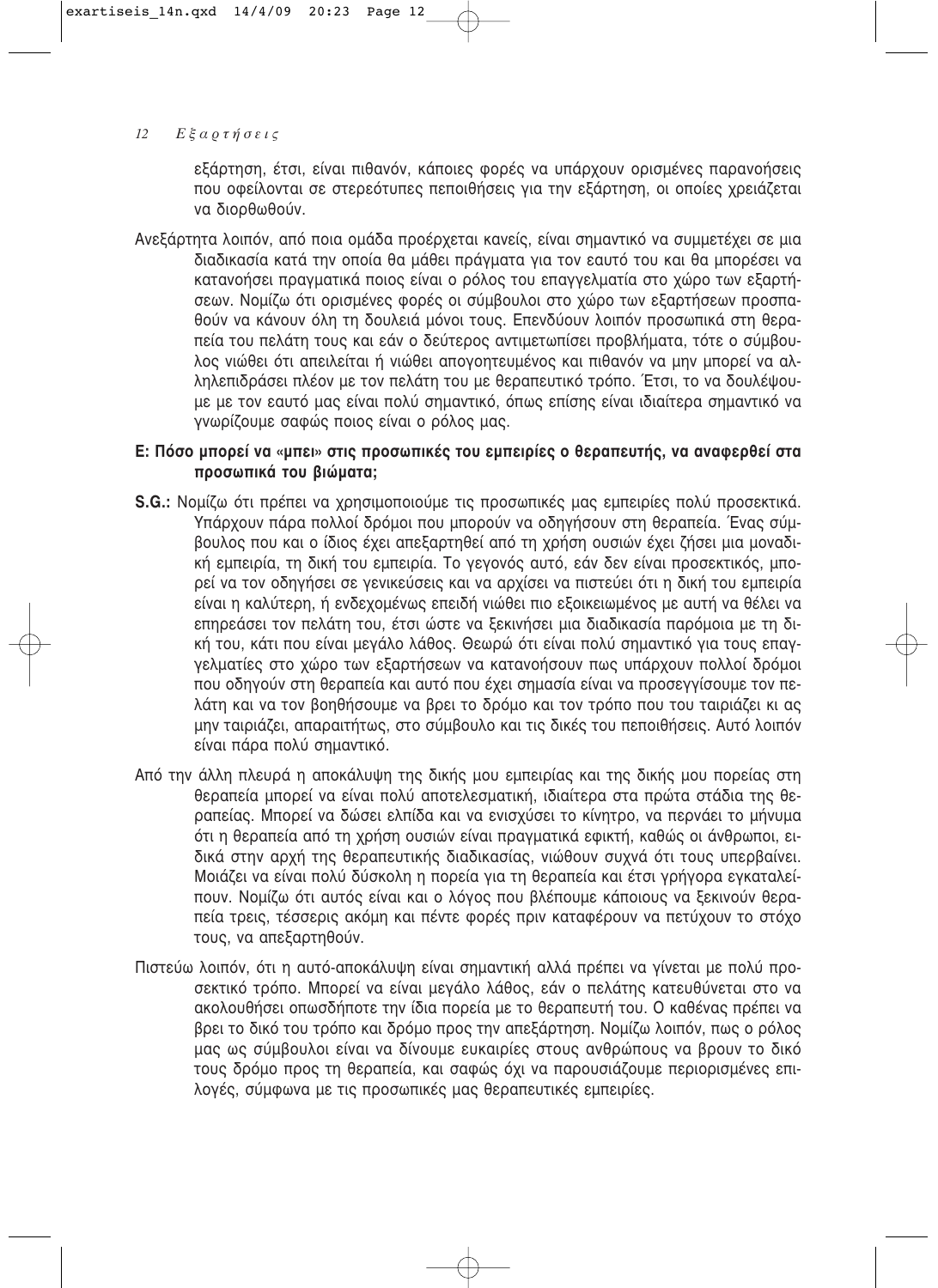# Ε: Έχετε κάποια νέα σχέδια πάνω στα οποία δουλεύετε τώρα και θέλετε να τα μοιραστεί**τε μαζί μας;**

exartiseis\_14n.qxd 14/4/09 20:23 Page 13

- **S.G.:** Ναι, αρκετά. Ένας από τους λόγους για τους οποίους με κάλεσε αυτή την εβδομάδα το ΚΕΘΕΑ<sup>1</sup> είναι να δουλέψω με τα άτομα που παρέχουν εποπτεία στους συμβούλους με στόχο να βελτιώσουμε τις δεξιότητες αυτές. Την ίδια δουλειά κάνουμε και στα Κέντρα Μεταφοράς της Τεχνογνωσίας για τις Εξαρτήσεις. Εκπαιδεύουμε τους επόπτες και συνεργαζόμαστε με διάφορους φορείς, για να τους βοηθήσουμε να οργανώσουν ένα πρόγραμμα εποπτείας, το οποίο να είναι αποτελεσματικό για τη δική τους πραγματι-Κότητα. Αυτό σημαίνει ότι οι επόπτες παρατηρούν, δίνουν ανατροφοδότηση και κατευθύνουν τα άτομα που εποπτεύουν, τους συμβούλους δηλαδή, με στόχο τη βελτίωση των δεξιοτήτων τους. Αυτός είναι ένας τομέας που έχει παραμεληθεί στις Ηνωμένες Πολιτείες. Δεν παρέχουμε πλέον αρκετή εποπτεία όπως στο παρελθόν. Γίνεται μια προσπάθεια λοιπόν να ανανεωθεί το ενδιαφέρον και ο ενθουσιασμός που υπήρχε για την κλινική εποπτεία. Προσπαθούμε να βοηθήσουμε τους διευθυντές των οργανισμών και των φορέων να καταλάβουν ότι υπάρχει και οικονομικό όφελος από την κλινική εποπτεία, καθώς συμβάλλει στη βελτίωση των παρεχόμενων υπηρεσιών και στην αποτελεσματικότερη παροχή θεραπευτικής βοήθειας. Υπάρχουν πολλά οφέλη λοιπόν από τη συμμετοχή των φορέων σε εκπαιδευτικές διαδικασίες κλινικής εποπτείας. Αυτό λοιπόν είναι κάτι το οποίο με ενθουσιάζει ιδιαίτερα. Κάτι άλλο είναι ότι δημιουργούμε τα εργαλεία εκείνα που θα βοηθήσουν τους συμβούλους να γίνουν πιο αποτελεσματικοί στην εφαρμογή της στρατηγικής της συνέντευξης κινητοποίησης. Η συνέντευξη κινητοποίησης φαίνεται πολύ απλή μέθοδος, όταν την πρωτοσυναντά κανείς και διαβάζει γι' αυτή, στην πραγματικότητα όμως είναι αρκετά πολύπλοκη και δύσκολη να εφαρμοστεί αποτελεσματικά στην πράξη. Δουλεύουμε λοιπόν με τα εργαλεία και τους πόρους, το έντυπο υλικό, τα μαγνητοσκοπημένα παραδείγματα, τα εκπαιδευτικά προγράμματα για να βοηθήσουμε τους διάφορους οργανισμούς και τους συμβούλους να εφαρμόσουν τη συνέντευξη κινητοποίησης αποτελεσματικά.
- Κάτι παρόμοιο κάνουμε και με τη φαρμακευτική αγωγή. Ένα άλλο έργο με το οποίο έχω ενθουσιαστεί είναι το ότι τα ερευνητικά κέντρα στις Ηνωμένες Πολιτείες έχουν αρχίσει να εντοπίζουν τα φάρμακα που είναι χρήσιμα για τα άτομα που έχουν πρόβλημα με το αλκοόλ, με τη χρήση διεγερτικών, όπως είναι οι μεθαμφεταμίνες, η κοκαΐνη και φυσικά με την ηρωίνη. Πιστεύω ότι στα επόμενα πέντε με δέκα χρόνια θα δούμε αρκετά νέα φάρμακα να εντάσσονται, τα οποία, δυστυχώς, τα περισσότερα θεραπευτικά κέντρα δεν είναι ακόμη έτοιμα να τα διαχειριστούν, πολλά δεν τα γνωρίζουν καν. Μέρος λοιπόν της δουλειάς μας στο Κέντρο Μεταφοράς της Τεχνογνωσίας για τις Εξαρτήσεις είναι να τους βοηθήσουμε να συνειδητοποιήσουν την κατάσταση και να μάθουν για αυτές τις μεθόδους θεραπείας, να βρουν δηλαδή τον τρόπο να τις εντάξουν στο θεραπευτικό σχεδιασμό για την αντιμετώπιση της εξάρτησης. Αυτό δεν σημαίνει να αντικαταστήσουν ό,τι ήδη εφαρμόζεται, αλλά να εντάξουν νέες μεθόδους στο θεραπευτικό σχεδιασμό με τέτοιον τρόπο ώστε να γίνει πιο αποτελεσματικός.

<sup>1</sup> O Dr Gallon προσκλήθηκε από το ΚΕΘΕΑ ως εκπαιδευτής σε σεμινάριο για την εποπτεία επαγγελματιών που διοργανώθηκε από το ΚΕΘΕΑ για τα στελέχη του, το διάστημα από 7-9/09/2008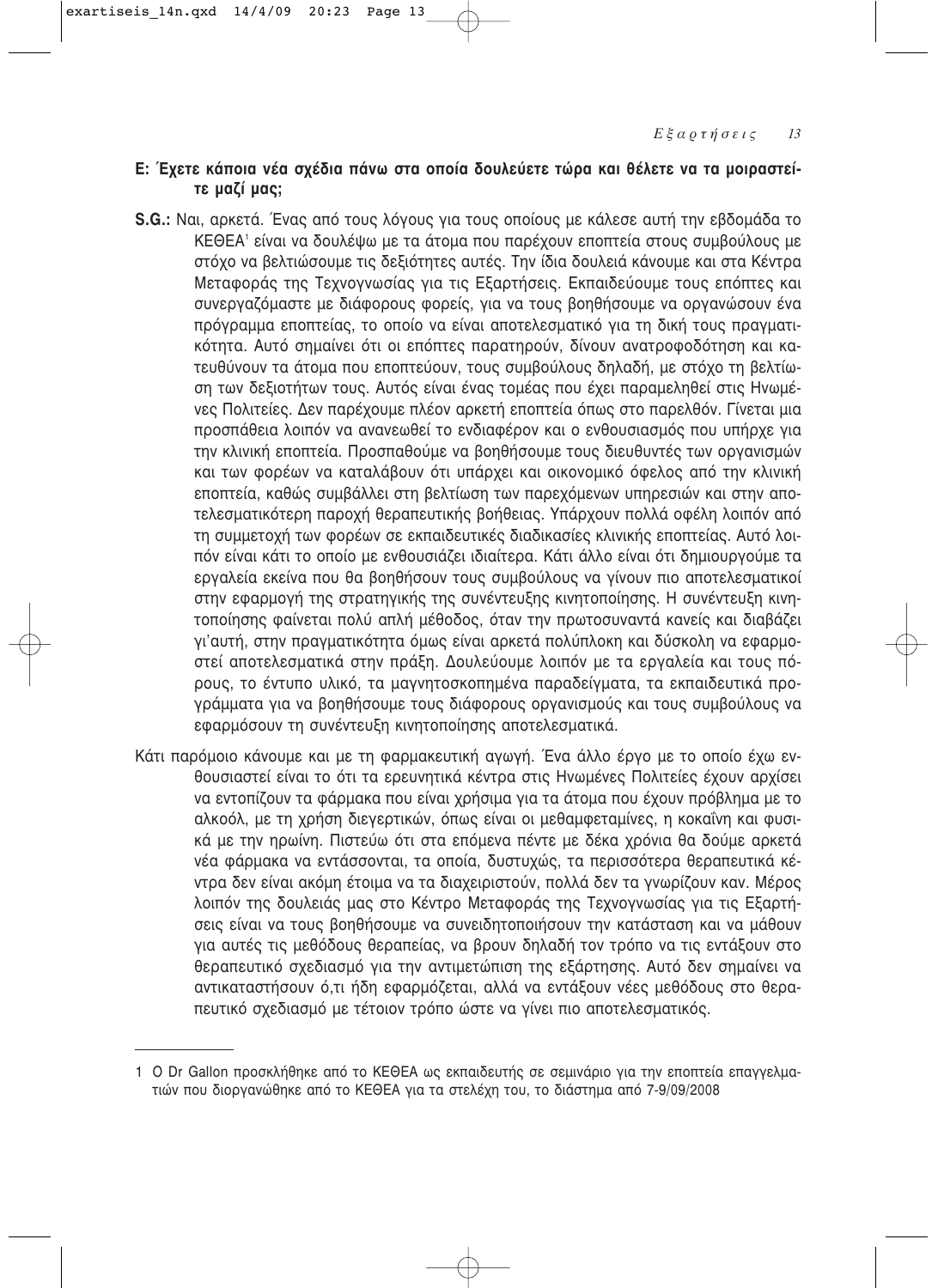# Ε: Ποια είναι κατά τη γνώμη σας τα προσόντα που θα έπρεπε να έχει ένας κλινικός επόптпс;

S.G.: Υπάρχουν πολλά χαρακτηριστικά. Ένα από αυτά είναι ο υψηλός βαθμός αυτογνωσίας, η κατανόηση των ρόλων του συμβούλου και του επόπτη και η κατανόηση του προσωπικού ιστορικού και των πεποιθήσεών του καθενός, ώστε να παραμένει αντικειμενικός και ανοιχτός στην εφαρμογή νέων μεθόδων. Άρα η αυτογνωσία είναι ένα χαρακτηριστικό, καθώς και το να είναι ανοιχτός σε νέες ιδέες, να ενημερώνεται διαρκώς από τη σύγχρονη βιβλιονραφία, να διαβάζει επιστημονικά περιοδικά, όπως το περιοδικό του ΚΕΘΕΑ (Εξαρτήσεις) και άλλα, να εκπαιδεύεται, να συμμετέχει σε εκπαιδευτικές δραστηριότητες και εργαστήρια. Επίσης, να εντάσσει καινούργιες ιδέες από το εξωτερικό περιβάλλον, από άλλους οργανισμούς, προσπαθώντας πάντα να χτίζει μια γερή βάση γνώσης πάνω στην οποία να στηρίζει τις θεραπευτικές πρακτικές του. Το πρώτο λοιπόν είναι η αυτοννωσία, το δεύτερο είναι να παραμένει ανοιχτός στις νέες πληροφορίες, και ένα τρίτο είναι η διάθεσή του να είναι καλά καταρτισμένος. Αυτό σημαίνει να ζητά εποπτεία, να μελετά και να προετοιμάζει το υλικό που θα χρησιμοποιήσει στη θεραπεία, να γνωρίζει καλά και να μαθαίνει όσα περισσότερα μπορεί για τον πελάτη του, να διαβάζει τις αξιολογήσεις και να ενημερώνεται για την προηγούμενη θεραπευτική εμπειρία του πελάτη σε άλλα θεραπευτικά κέντρα ή με άλλους συμβούλους, που πιθανόν να δουλεύουν παράλληλα μαζί του. Καταλαβαίνετε ότι η έννοια της καλής προετοιμασίας είναι πολύ σημαντική. Νομίζω πως οι έρευνες είναι σαφείς ότι ο καλύτερα καταρτισμένος θεραπευτής είναι πιο αποτελεσματικός. Αυτά λοιπόν θεωρώ πως είναι τα τρία πιο σημαντικά χαρακτηριστικά: η αυτογνωσία, να είναι ανοιχτός σε νέες ιδέες και η διάθεση για καλή κατάρτιση.

# Ε: Ποια πιστεύετε ότι είναι τα σημαντικότερα λάθη που μπορεί κάποιος σύμβουλος να κάνει στην καθημερινότητά του; Πώς θα μπορούσε να τα αποφύγει;

- S.G.: Ναι, σωστά. Υπάρχουν πολλά πιθανά λάθη, κίνδυνοι ή παγίδες που μπορεί να πέσει ο θεραπευτής. Ένα από αυτά είναι η υπόθεση ότι γνωρίζει όλα όσα χρειάζεται να γνωρίζει, ότι δεν χρειάζεται περισσότερες πληροφορίες, ότι ξέρει καλά το στόχο, το θέμα της θεραπείας και τον πελάτη του, καθώς και για το πώς θα κάνει τις παρεμβάσεις του. Αυτό είναι μεγάλη παγίδα, η υπερβολική εμπιστοσύνη, καθώς και η πεποίθηση ότι τα ξέρει όλα. Μια δεύτερη παγίδα είναι το να εμπλακεί τόσο πολύ με τη διαδικασία που περνάει ο πελάτης του, ώστε να σταματήσει να τον βλέπει αντικειμενικά, να χαθεί δηλαδή η ικανότητα για αντικειμενική ανατροφοδότηση και η παροχή συμβουλευτικής και καθοδήγησης. Εάν για παράδειγμα οι προσωπικές του ανάγκες για ικανοποίηση, αίσθηση αποτελεσματικότητας και συμβολής, σχετίζονται με το πόσο καλά πάει ο πελάτης του στη θεραπεία, τότε χάνει την αντικειμενικότητά του. Πιστεύω ότι οι σύμβουλοι, οι θεραπευτές και γενικότερα οι ειδικοί στη θεραπεία χρειάζεται να καλύπτουν τις δικές τους, προσωπικές ανάγκες εκτός της θεραπείας, με αυτό τον τρόπο θα είναι πιο αντικειμενικοί.
- Ε: Με βάση τα όσα γνωρίζετε για τη θεραπεία απεξάρτησης στην Ελλάδα, την εξέλιξή της τις τελευταίες δύο δεκαετίες, αλλά πιο συγκεκριμένα από τη δουλειά που κάνατε πρόσφατα με τους επόπτες του ΚΕΘΕΑ, στο εκπαιδευτικό σεμινάριο που διοργάνωσε ο φορέας, μπορείτε να μας πείτε τις εντυπώσεις σας και ποια η εμπειρία σας από αυτό;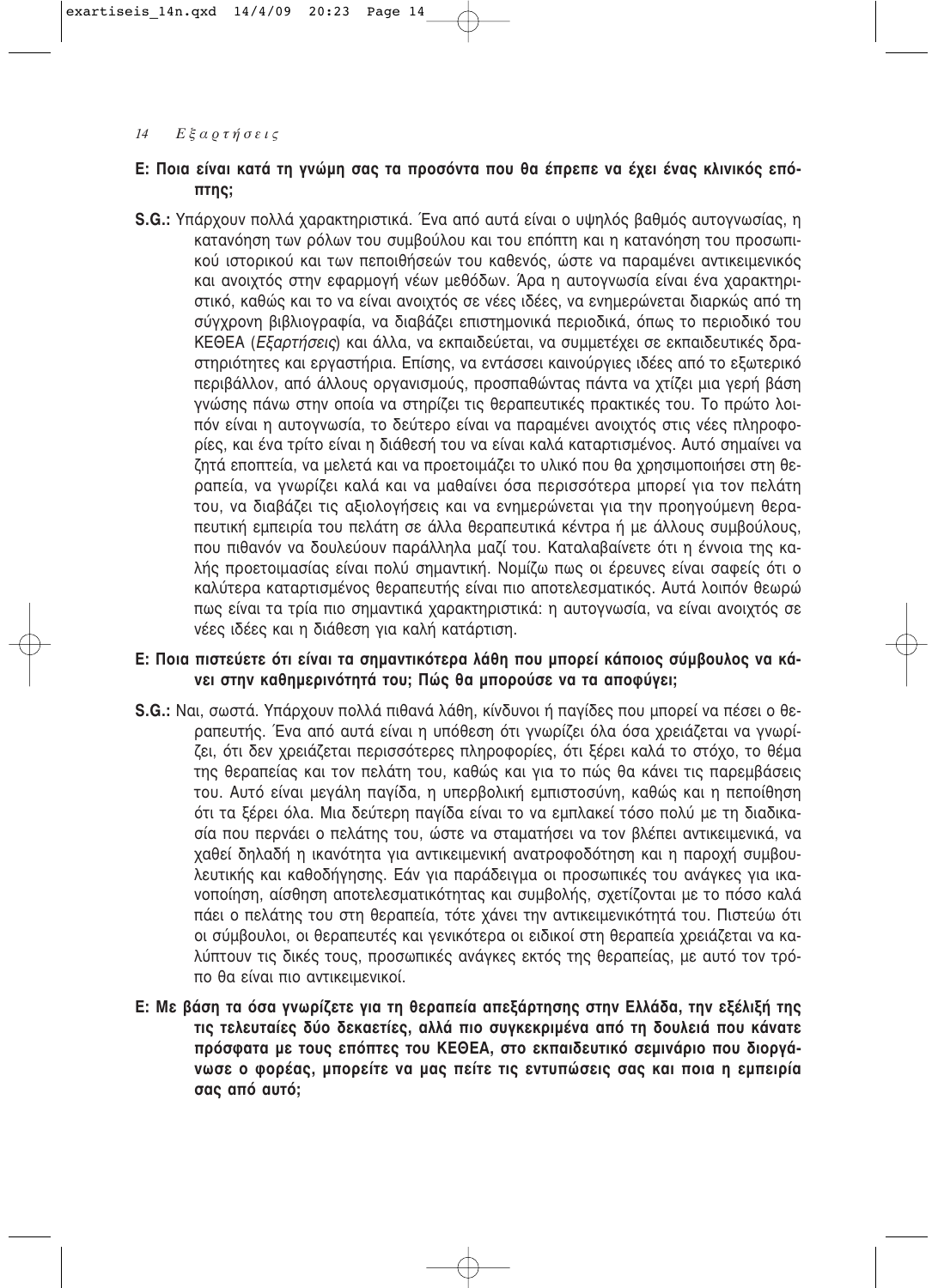S.G.: Μακάρι να γνώριζα περισσότερα για τα θεραπευτικά προγράμματα και τις προσεγγίσεις που χρησιμοποιεί το ΚΕΘΕΑ. Γνωρίζω κάποια πράγματα γενικά και μάλλον ασαφή. Δεν ξέρω λεπτομέρειες έτσι μου είναι δύσκολο να απαντήσω σε αυτή την ερώτηση. Ωστόσο, κάτι που παρατήρησα στην ομάδα εποπτών με την οποία δούλεψα, πρόσφατα είναι ότι εδώ στην Ελλάδα οι άνθρωποι φαίνεται να ενδιαφέρονται, να συζητούν και να ανταλλάσσουν απόψεις, να μοιράζονται με άλλους τις δικές τους πεποιθήσεις και ιδέες, να συζητούν ο ένας με τον άλλο για τη δουλειά που κάνουν. Δείχνουν να νιώθουν άνετα με αυτό. Οι επόπτες με τους οποίους συνεργάστηκα έδειχναν άνετα να ανταλλάσσουν απόψεις μεταξύ τους και να δίνουν ανατροφοδότηση ο ένας στον άλλο, ακόμη και να προκαλούν ή να διαφωνούν μεταξύ τους. Φάνηκαν ανοιχτοί σε αυτή την προσέγγιση και αυτό το σέβομαι. Από την εμπειρία μου με δουλειά με άλλες ομάδες που έχω εκπαιδεύσει σε άλλες χώρες, οι άνθρωποι δεν είναι τόσο ανοιχτοί και πρόθυμοι να αποκαλύψουν, να μοιραστούν, να μιλήσουν και να ανταλλάξουν απόψεις, καθώς και να προσπαθήσουν να καταλήξουν σε κάποια συμφωνία ή ομοφωνία. Αυτό λοιπόν ήταν πολύ καλό. Επίσης, αυτήν την εβδομάδα οι συμμετέχοντες ήταν πολύ πρόθυμοι να δοκιμάσουν στην πράξη καινούργια πράγματα, νέες ιδέες, να δώσουν ο ένας στον άλλο ανατροφοδότηση και να λαμβάνουν ενεργά μέρος στη μαθησιακή διαδικασία. Πέρασα πολύ ωραία γιατί ήταν πολύ ανοιχτοί σε νέες προτάσεις, τόσο οι επόπτες όσο και οι σύμβουλοι με τους οποίους συνεργάστηκα.

# Ε: Ποιο θα λέγατε πως είναι το πιο δύσκολο κομμάτι της εποπτείας;

exartiseis 14n.qxd 14/4/09

 $20:23$ 

Page 15

S.G.: Νομίζω ο χρόνος. Ο χρόνος αποτελεί πολύ μεγάλο πρόβλημα. Τα άτομα που ασκούν εποπτεία στους οργανισμούς, συνήθως, είναι επιφορτισμένα με την περισσότερη δουλειά. Βρίσκονται ανάμεσα στο προσωπικό της πρώτης γραμμής και τους πελάτες και την ανώτερη διεύθυνση του προγράμματος. Είναι υπεύθυνοι για τη μεταφορά της πληροφορίας από το φορέα στους συμβούλους, καθώς και το αντίστροφο, από τους συμβούλους προς τη διεύθυνση. Έτσι βρίσκονται διαρκώς σε μια διαδικασία μεταφοράς των μηνυμάτων και της φιλοσοφίας του οργανισμού προς τους πελάτες και το προσωπικό και ανατροφοδότησης από τους πελάτες και το προσωπικό προς τη διεύθυνση. Έχουν συναντήσεις που πρέπει να παραβρίσκονται, αναφορές που πρέπει να γράψουν. Επιπλέον, οι επόπτες έγιναν επόπτες επειδή ήταν καλοί ως σύμβουλοι, συχνά λοιπόν έχουν και επιπλέον αρμοδιότητες στο φορέα εκτός από την παροχή εποπτείας. Παρά το γεγονός ότι είναι η ομάδα διοίκησης, μπορεί ωστόσο να βλέπουν ακόμη περιστατικά και να καλούνται να λύσουν προβλήματα ή καταστάσεις κρίσης στο θεραπευτικό πρόγραμμα. Καλούνται να παρέμβουν, εάν κάποιος πελάτης έχει ένα πολύ σοβαρό πρόβλημα ή σε κάποια κρίσιμη φάση της ομάδας για να επιλύσουν το πρόβλημα που έχει προκύψει. Όλα αυτά τον αποσπούν από τις δραστηριότητες, που σχετίζονται με την εποπτεία και οι οποίες περιλαμβάνουν την ανάθεση εργασιών, τη δημιουργία ξεκάθαρης περιγραφής των θέσεων, την παρατήρηση των συμβούλων εν ώρα εργασίας, την ανατροφοδότηση και την καθοδήγησή τους, ώστε να βελτιώνουν τις δεξιότητές τους. Η εποπτεία είναι πολύ σημαντική δουλειά, και η ιεράρχηση των θεμάτων νομίζω αποτελεί ένα από τα σημαντικότερα προβλήματα. Συχνά, η διεύθυνση απαιτεί πολλά πράγματα από αυτούς που ασκούν εποπτεία. Νομίζω ότι μια πιθανή λύση θα ήταν η διεύθυνση να κατανοήσει πραγματικά την αξία που έχει το έργο που προσφέρουν οι επόπτες και να τους απάλλασσε από κάποιες άλλες υποχρεώσεις τους, έτσι ώστε να μπορούν να αφιερώνουν περισσότερο χρόνο στην εποπτεία.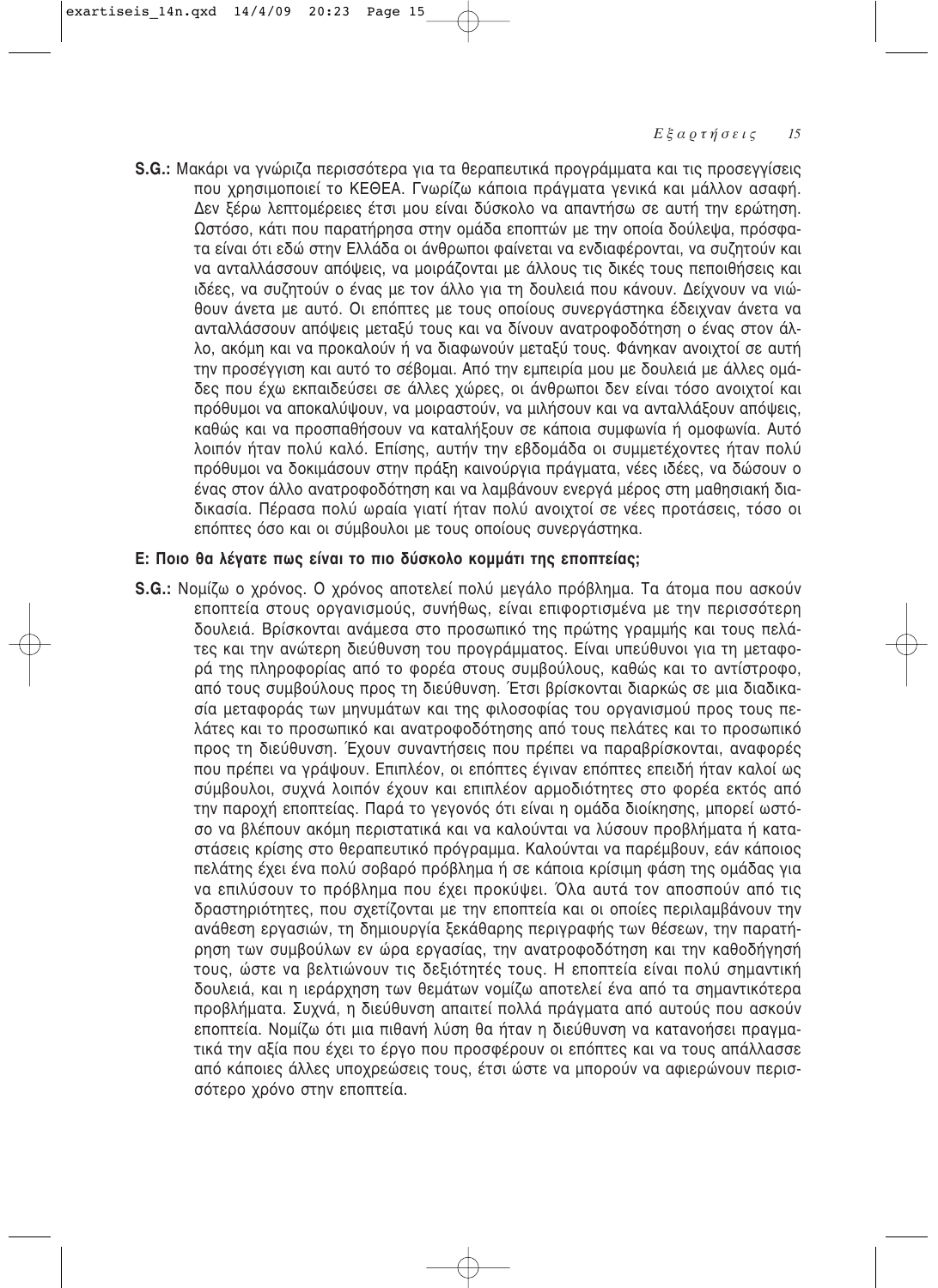# **Ε: Ποια είναι τα στοιχεία που διαμορφώνουν ένα καλό κλίμα στο εργασιακό περιβάλλον;**

**S.G.:** Νομίζω ότι δύο είναι τα σημαντικότερα στοιχεία. Το ένα σχετίζεται με το να είναι κανείς ανοιχτός και να υπάρχει εμπιστοσύνη, αυτό που θα ονόμαζα «διαφάνεια», η προθυμία από τη διοίκηση και τους επόπτες να αποκαλύπτουν πλήρως τις προθέσεις του φορέα, τις προσδοκίες τους από το προσωπικό και τη διάθεσή τους να διασφαλίσουν ότι το προσωπικό είναι καλά προετοιμασμένο. Αυτό είναι το ένα στοιχείο. Ένα άλλο είναι η διοίκηση και οι επόπτες να δημιουργήσουν μια ατμόσφαιρα διαρκούς μάθησης για óλους στον οργανισμό ώστε το μήνυμα να είναι σαφές: όλοι έχουμε πολλά ακόμη να μάθουμε, κανείς δεν είναι τέλειος, ο οργανισμός μας δεν είναι τέλειος, κανένας σύμβουλος δεν κατέχει την «τέλεια γνώση». Όλοι έχουμε να μάθουμε καινούργια πράγματα, έτσι δημιουργούμε αυτό που εγώ συνηθίζω να αποκαλώ «κοινότητα μάθησης». Μια κοινότητα συνεχιζόμενης μάθησης, μέσα στην οποία προσπαθούμε κάθε εβδομάδα να αυξήσουμε τη γνώση μας σχετικά με την αποτελεσματικότητα της δουλειάς μας, με τις νέες θεραπευτικές διεργασίες, με αυτά που κάνουμε καλά και με αυτά που δεν κάνουμε τόσο καλά, τέλος τη γνώση γύρω από αυτά που μας λένε οι πελάτες μας ότι λειτουργούν καλά γι' αυτούς μέσα στο πρόγραμμα. Εάν υπάρχει αυτό το κλίμα συνεχιζόμενης μάθησης και ατμόσφαιρα εμπιστοσύνης, όπου μπορεί κάποιος να ανοιχτεί, τότε έχουμε έναν οργανισμό που μπορεί να πετύχει. Εάν όμως συμβαίνει το αντίθετο, εάν δηλαδή η ατμόσφαιρα είναι κλειστή και προστατευτική και δεν δίνεται αξία στη μάθηση, αλλά υπάρχει απλά η αυστηρή προσκόλληση στο συνηθισμένο πρωτό-ΚΟλλο τότε, κατά την άποψή μου, αυτός ο οργανισμός οδηγείται στο θάνατο. Δεν θα καταφέρει να επιβιώσει για μεγάλο χρονικό διάστημα. Μόνον ένας οργανισμός που είναι ζωντανός, ανοιχτός και εξελίσσεται, που βρίσκεται σε διαδικασία μάθησης διαρ-Κώς, θα μπορέσει να είναι πετυχημένος. Πιστεύω ειλικρινά ότι το ΚΕΘΕΑ έχει πολλά από αυτά τα χαρακτηριστικά: είναι πλαίσιο ανοιχτό, έχει επιθυμία για συνεχιζόμενη μάθηση, κατέχει ηγετική θέση στο χώρο, παραμένει ανοιχτό σε νέες ιδέες και έχει αυτήν την ατμόσφαιρα, το νιώθεις αυτό με το που μπαίνεις από την πόρτα, όταν μιλάς με τα στελέχη του.

# Ε: Σας ευχαριστούμε για τα θετικά σας σχόλια. Ένα άλλο ερώτημα αφορά το πώς μπορεί **ο επόπτης να λύνει τις συγκρούσεις που πιθανόν προκύπτουν;**

S.G.: Επίλυση συγκρούσεων; Το πρώτο εργαλείο για την επίλυση συγκρούσεων είναι η κατανόηση και των δύο πλευρών, ή όλων εάν υπάρχουν περισσότερες πλευρές, ανάλογα με το πρόβλημα. Εφόσον πρόκειται για σύγκρουση, το μεγαλύτερο λάθος που μπορεί να κάνει κανείς είναι να φτάσει σε βιαστικό συμπέρασμα για το ποια θα ήταν η καλύτερη λύση. Η καλύτερη προσέγγιση είναι να βεβαιωθούμε ότι κατανοούμε το πρόβλημα μέσα από πολλές διαφορετικές οπτικές, από την οπτική όλων των εμπλεκόμενων μερών. Συχνά, όταν υπάρχει καλή, αμοιβαία κατανόηση του ζητήματος η λύση έρχεται μόνη της. Πιστεύω λοιπόν πως το πρώτο βήμα είναι η κατανόηση. Το δεύτερο πράγμα που πρέπει να κάνουμε είναι να σκεφτούμε αρκετές διαφορετικές λύσεις και να μην κολλήσουμε μόνο με μία. Αντίθετα, να συζητήσουμε την πιθανότητα διαφορετικών λύσεων πριν καταλήξουμε σε αυτήν που θα λειτουργήσει καλύτερα. Τέλος, το τρίτο βήμα είναι να καταφέρουμε να φτάσουμε σε ομοφωνία, αυτό θα πει να υπάρχει πλήρης συμφωνία από όλα τα μέρη σχετικά με τη λύση που βρέθηκε, γεγονός που αυξάνει τις πιθανότητες να πετύχουμε. Ένα άλλο χαρακτηριστικό είναι μόλις φτάσουμε στη συμφωνία σχετικά με μια λύση, να μην τη χαρακτηρίσουμε ως «τη λύση». Ας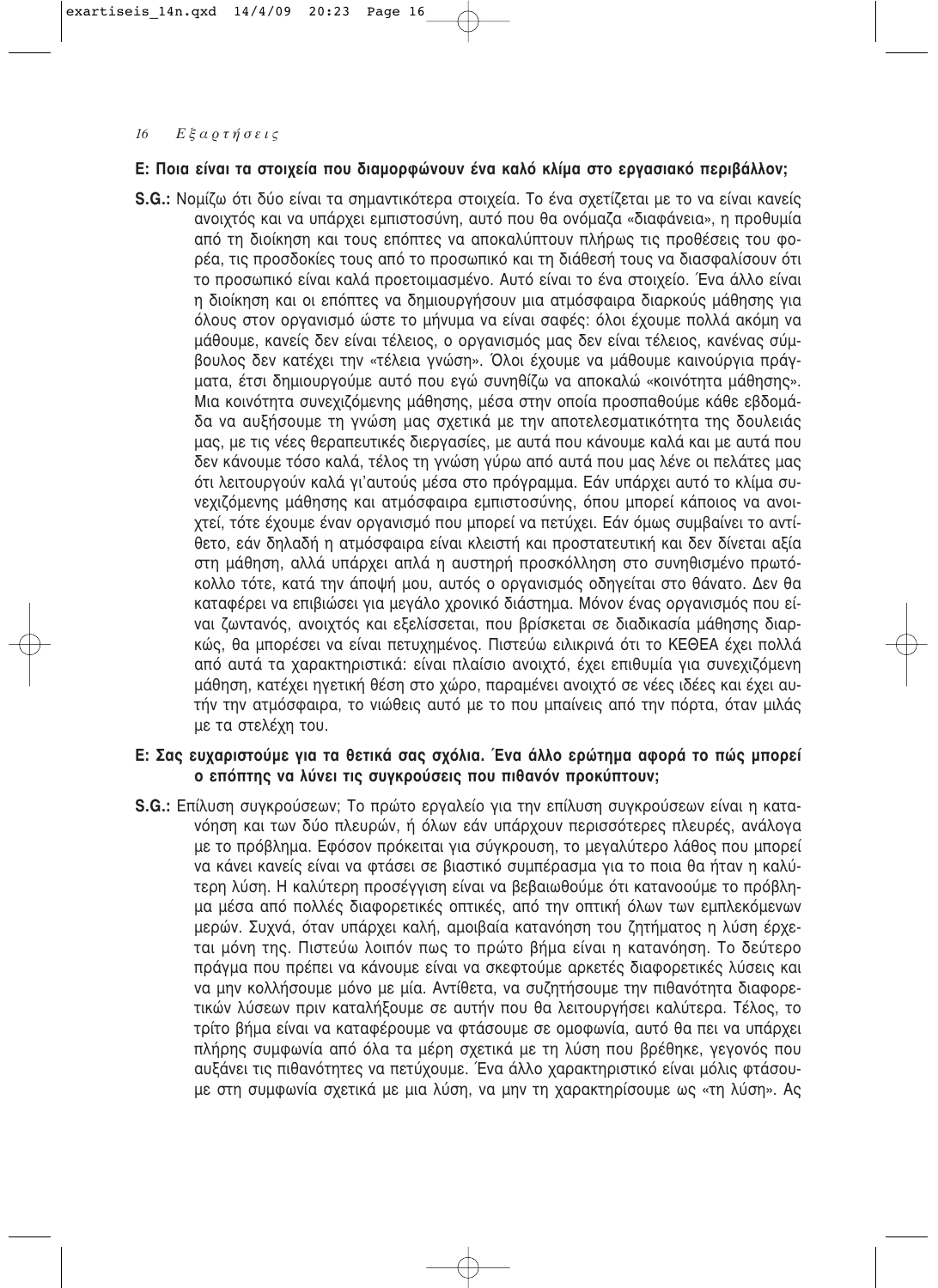προτείνουμε τη δοκιμή για ένα διάστημα, για μία ή δύο εβδομάδες ή έναν μήνα και μετά να αποφασίσουμε εάν πραγματικά αυτή είναι η λύση. Εάν λοιπόν δεν πετύχει τότε επιστρέφουμε στη συζήτηση και λέμε «η προηγούμενη επιλογή μας δεν ήταν τόσο σωστή. Ίσως θα πρέπει να δοκιμάσουμε κάτι άλλο».

Αφήνουμε λοιπόν ανοιχτό το ενδεχόμενο να μην κάναμε σωστή επιλογή στην πρώτη μας προσπάθεια να αντιμετωπίσουμε το πρόβλημα, καθώς αυτό είναι μια επικίνδυνη πιθανότητα. Εάν όμως συνεχίσουμε να σκεφτόμαστε ότι η λύση που βρήκαμε είναι και η μοναδική και τελικά αυτό δεν πετύχει τότε θα κολλήσουμε. Θα νιώσουμε ότι βρισκόμαστε σε αδιέξοδο και δεν θα μπορούμε να μετακινηθούμε προς καμία κατεύθυνση, αυτό είναι κατά τη γνώμη μου, επικίνδυνο. Νομίζω ότι ο πιο αποτελεσματικός τρόπος για να λυθεί μια σύγκρουση είναι κατ' αρχήν η κατανόηση, να είμαστε ανοιχτοί και να σκεφτόμαστε διαφορετικές προσεγγίσεις και πολλές πιθανές λύσεις, να επιλέγουμε μία και να τη δοκιμάζουμε για ένα χρονικό διάστημα για να δούμε εάν πραγματικά θα δουλέψει.

## Ε: Κατά τη γνώμη σας ποιοι είναι οι κύριοι στόχοι ενός καλού επόπτη;

- S.G.: Οι κυριότεροι στόχοι ενός καλού επόπτη; Θα έλεγα ότι είναι τρεις ή τέσσερις. Ο πρώτος είναι να διασφαλίσει το ότι οι πελάτες λαμβάνουν την καλύτερη δυνατή φροντίδα, άρα λοιπόν διασφάλιση της ποιότητας των υπηρεσιών. Ακολουθεί η πιο γνωστή αρχή της ιατρικής «δεν προκαλώ βλάβη». Αυτό σημαίνει ότι διασφαλίζουμε την ασφάλεια των πελατών μας και δεν τους εκθέτουμε σε πολύ μεγάλο κίνδυνο ή κακοποίηση ή κακής ποιότητας φροντίδα.
- Άρα, πρόκειται για τη διασφάλιση της ποιότητας των υπηρεσιών και της ασφάλειας του πελάτη. Τέλος πιστεύω πως το τρίτο είναι να διαφυλάξουμε αυτό που εγώ θα ονόμαζα η οικονομική αποδοτικότητα. Να παρέχουμε δηλαδή την καλύτερη δυνατή ποιότητα φροντίδας με το χαμηλότερο δυνατό κόστος για αυτόν που πληρώνει τις υπηρεσίες. Κάποιες φορές πληρώνει ο πελάτης για τις υπηρεσίες, κάποιες άλλες η κυβέρνηση, ενώ άλλες το κόστος των υπηρεσιών καλύπτεται από την ασφάλεια του πελάτη ή από τον οργανισμό που παρέχει τις υπηρεσίες. Θα πρέπει οι υπηρεσίες μας να παρέχονται με τρόπο οικονομικά ωφέλιμο. Αυτές λοιπόν είναι οι τρεις κυριότερες υπευθυνότητες ενός επόπτη: η παροχή καλής ποιότητας φροντίδας, η ασφάλεια του πελάτη και η διασφάλιση ότι παρέχεται η φροντίδα με οικονομικά ωφέλιμο τρόπο.

# Ε: Ποιες θεωρείτε ότι είναι οι δεξιότητες ενός καλά καταρτισμένου συμβούλου ή επόπτη;

S.G.: Δεξιότητες; Πωπω! Αυτή είναι δύσκολη ερώτηση. Ελπίζω μόνο να έχω και ο ίδιος αναπτύξει τις δεξιότητες για τις οποίες μιλάω στη συνέντευξη αυτή, πως είμαι ανοιχτός να δεχθώ νέες πληροφορίες, έχω αποκτήσει ικανοποιητικό επίπεδο αυτογνωσίας και είμαι πρόθυμος να πειραματιστώ και να δοκιμάσω νέα πράγματα. Ενδεχομένως μία ακόμη δεξιότητα, αν και ίσως δεν πρόκειται για δεξιότητα αλλά μάλλον για χαρακτηριστικό, είναι να νοιαζόμαστε πολύ γι' αυτό που κάνουμε. Να έχουμε πάθος γι' αυτό που κάνουμε, να το αγαπάμε και να αγαπάμε τους ανθρώπους που δουλεύουν μαζί μας. Πιστεύω λοιπόν, ότι το να μοιραζόμαστε, να συμπονούμε και να επενδύουμε είναι αυτά που μας κρατούν φρέσκους, σε εγρήγορση, μας βοηθούν να συνεχίσουμε να επενδύουμε και να είμαστε καλά καταρτισμένοι. Ελπίζω λοιπόν να αναφέρθηκα σε κάποιες απ' αυτές τις δεξιότητες, ωστόσο κι εγώ προσπαθώ να εφαρμόζω στην πράξη αυτά που λέω. Στο χώρο των εξαρτήσεων το να κάνω πράξη τα λόγια μου σημαίνει να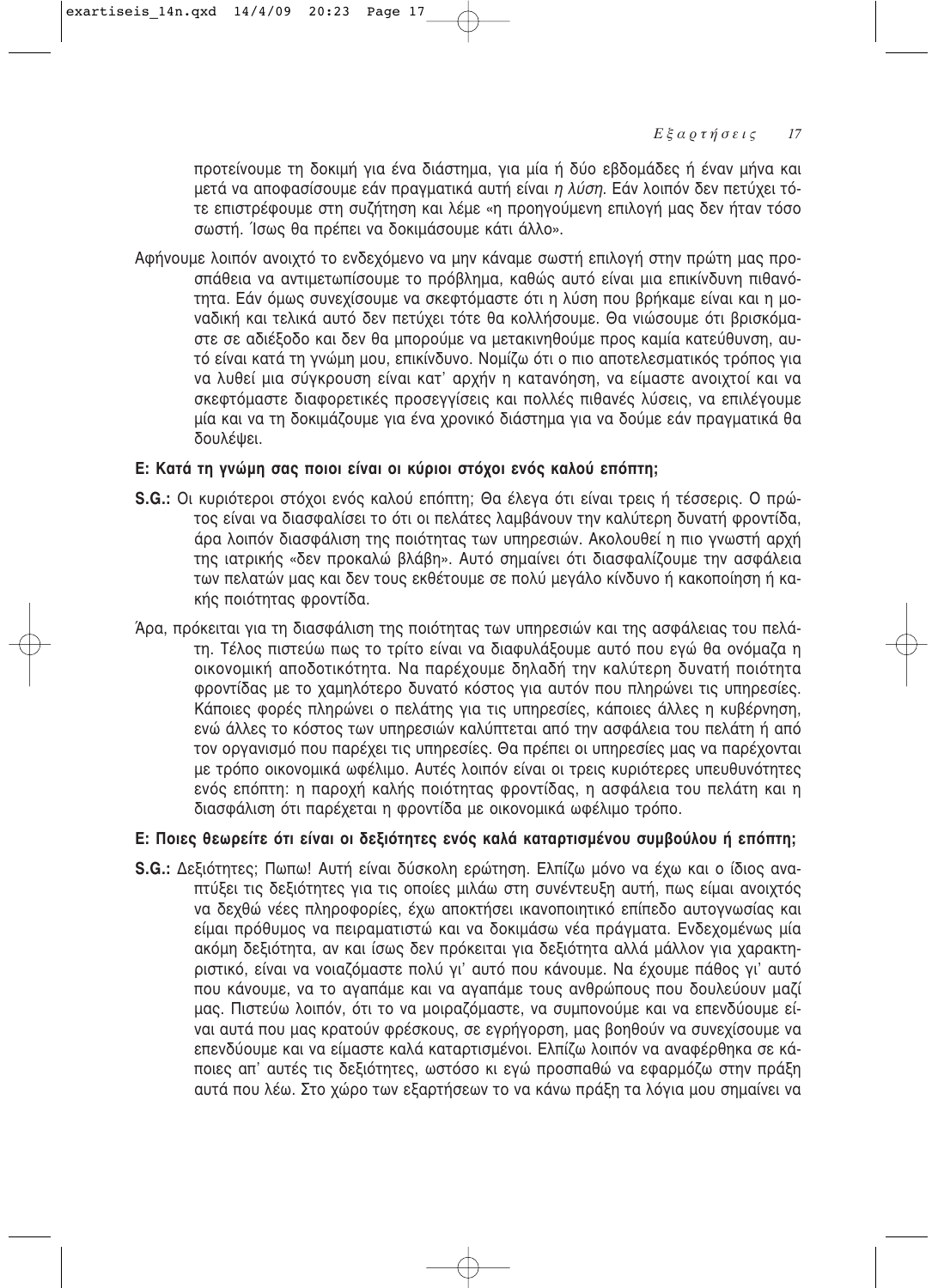> είμαι πάντοτε σαφής και ειλικρινής, να εννοώ αυτό που λέω. Ελπίζω πως το κάνω αυτό και συμπεριφέρομαι με τρόπο ο οποίος συνάδει με τις πεποιθήσεις μου όσον αφορά τη θεραπεία.

# Ε: Τι θα συμβουλεύατε ένα νέο θεραπευτή ή επόπτη;

- S.G.: Η συμβουλή μου για τους νέους θεραπευτές είναι όλα αυτά, για τα οποία μιλήσαμε σήμερα. Να είναι ξεκάθαροι και νεμάτοι πάθος νια τη δουλειά τους, να μαθαίνουν όσο περισσότερα μπορούν για τον εαυτό τους, έτσι ώστε να συμπεριφέρονται με έναν τρόπο ο οποίος να είναι πραγματικά θεραπευτικός για τον πελάτη, να είναι ανοιχτοί στη γνώση πάντοτε, να είναι δεσμευμένοι και να απολαμβάνουν τις δεξιότητές τους. όπως επίσης και να αυξάνουν διαρκώς το επίπεδο αυτοννωσίας τους όσον αφορά το τι είναι αυτό στο οποίο είναι καλοί. Είναι πολύ σημαντικό. Πολλοί άνθρωποι στο χώρο μας δυσκολεύονται να αποδεχθούν τα θετικά τους στοιχεία. Στο εκπαιδευτικό αυτή την εβδομάδα παρατήρησα ότι κάποιοι άνθρωποι δυσκολεύονταν να ακούσουν τα θετικά μηνύματα που τους έδιναν. Ωστόσο, για να μπορέσουμε να είμαστε θετικά πρότυπα για τους πελάτες μας, θα πρέπει να μάθουμε να εκτιμούμε όλα τα στοιχεία, να συνειδητοποιήσουμε ότι όλοι έχουν αδυναμίες και ελλείψεις, να συνεχίσουμε να δουλεύουμε με αυτά και να βελτιώνουμε τις δεξιότητές μας συνεχώς.
- Νομίζω πως το τέταρτο πράγμα που θα έλεγα στους επόπτες είναι να φροντίζουν τον εαυτό τους σωματικά, συναισθηματικά και πνευματικά, να συμμετέχουν σε υγιείς δραστηριότητες και να είναι θετικά πρότυπα για τους πελάτες τους. Στην Ελλάδα, θα τολμούσα να πω, ότι ένα από τα πράγματα που χρειάζεται να γίνει στις θεραπευτικές κοινότητες είναι να συνειδητοποιήσετε ποια είναι η δική σας εξάρτηση από τον καπνό και τα προϊόντα του. Τα δεδομένα των ερευνών στις Ηνωμένες Πολιτείες σε σχέση με το κάπνισμα είναι ότι οι άνθρωποι που εξακολουθούν να καπνίζουν αντιμετωπίζουν υψηλότερο κίνδυνο υποτροπής στην εξάρτηση από ό,τι εκείνοι που έχουν διακόψει τόσο την εξάρτηση από τον καπνό όσο και την εξάρτηση από τις ουσίες. Έτσι, ένας τομέας ανάπτυξης στην Ελλάδα θα ήταν να αναγνωριστεί η σημασία αντιμετώπισης όλων των εξαρτήσεων στο σύνολό τους και συγκεκριμένα η σημασία αντιμετώπισης της εξάρτησης από τον καπνό, καθώς αυτή σχετίζεται με τη συνολικότερη υνεία του ατόμου. Στις Ηνωμένες Πολιτείες περισσότεροι από χίλιοι άνθρωποι τη μέρα πεθαίνουν από ασθένειες που σχετίζονται με το κάπνισμα. Στην Ελλάδα το ποσοστό των ενηλίκων οι οποίοι καπνίζουν είναι πολύ υψηλότερο από αυτό των Ηνωμένων Πολιτειών. Ο προβληματισμός μου λοιπόν είναι ότι, μακροπρόθεσμα, η φροντίδα της υγείας στην Ελλάδα θα κληθεί να αντιμετωπίσει ένα γενικότερο κίνδυνο λόγω της κουλτούρας και της δημοτικότητας του καπνίσματος. Θεωρώ ότι η πολιτισμική αυτή αλλαγή θα πραγματοποιηθεί τόσο στα προγράμματα θεραπείας της εξάρτησης όσο και σε ολόκληρη τη χώρα και θα συνειδητοποιήσετε τους κινδύνους που ενέχει η εξάρτηση από τον καπνό τόσο για τη δική σας υγεία όσο και για την υγεία των πελατών. Όσον αφορά τους πελάτες μας, εάν μάθουμε πώς να αντιμετωπίζουμε την εξάρτηση από τον καπνό και προσφέρουμε θεραπεία για τη διακοπή της χρήσης στα ήδη υπάρχοντα θεραπευτικά προγράμματα απεξάρτησης, με τις μεθόδους που εφαρμόζονται για την αντιμετώπιση της εξάρτησης από τα διεγερτικά, τα οπιούχα και τα άλλα ναρκωτικά αυτό θα ήταν ένα βήμα μπροστά στο χώρο της θεραπείας.
- Ε: Ίσως παρατηρήσατε και εσείς πως το ΚΕΘΕΑ έχει ήδη απαγορεύσει το κάπνισμα μέσα στους χώρους του.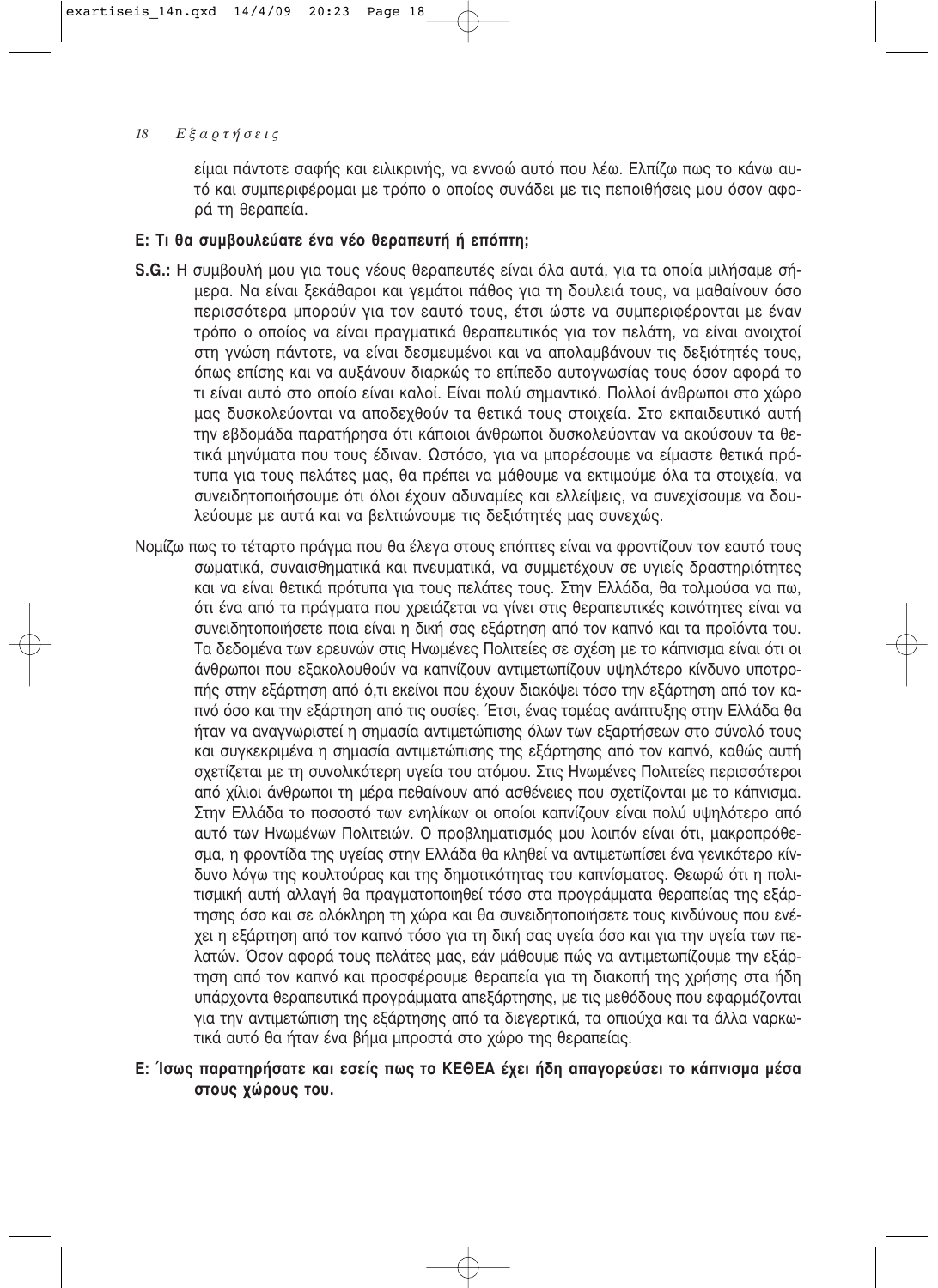S.G.: Αυτή η προσέγγιση είναι ένα πρώτο καλό βήμα, όμως είναι πολύ μικρό. Το μόνο που κάνει αυτό είναι να διώξει τον καπνό μέσα από τον περιβάλλοντα χώρο, ωστόσο δεν αντιμετωπίζει ούτε εξαλείφει την εξάρτηση και αυτό είναι που καλείστε να αντιμετωπίσετε: την εξάρτηση.

# Ε: Συμφωνώ μαζί σας, όμως είναι δυνατόν κάποιος να απαλλαγεί από όλες τις εξαρτήσεις TOU:

- **S.G.:** Θεωρώ πως είναι. Πιστεύω ότι δεν είναι εύκολο αλλά μπορεί να γίνει, οι έρευνες έχουν ξεκινήσει να το υποστηρίζουν, και δεν αναφέρομαι στην εξάρτηση από τη σοκολάτα, το σεξ, το Ίντερνετ, τα κινητά τηλέφωνα, ή τα ηλεκτρονικά μηνύματα, μιλάω για ουσίες. Εάν λοιπόν κάποιος αντιμετωπίσει ταυτόχρονα όλα τα προβλήματα εξάρτησης από ουσίες που έχει, υπάρχει πολύ μεγαλύτερη πιθανότητα να θεραπευτεί και να μην οδηγηθεί σε υποτροπή. Πιστεύω ότι γίνεται, αλλά θα πρέπει η φιλοσοφία ολόκληρου του οργανισμού να έχει ως στόχο να βοηθήσει τους ανθρώπους να ζήσουν μια ζωή καθαρή από όλες τις ουσίες. Ακόμη, χρειάζεται η διοίκηση του φορέα να είναι πρόθυμη να πάρει αυτό το ρίσκο. Συχνά, οι υπεύθυνοι των θεραπευτικών προγραμμάτων διστάζουν να αντιμετωπίσουν τα προβλήματα από το κάπνισμα διότι φοβούνται ότι όλοι οι πελάτες τους θα φύγουν, θα διακόψουν τη θεραπεία. Ωστόσο, έχει ανακαλυφθεί ότι αυτό δεν ισχύει. Όταν προσφέρεται η ευκαιρία σε κάποιον που είναι εξαρτημένος από τον καπνό να αντιμετωπίσει αυτό το πρόβλημα παράλληλα με το πρόβλημα εξάρτησής του από άλλες ουσίες, πολύ συχνά, το αξιοποιεί. Δεν εννοώ ότι θα πρέπει να έχουμε ένα ξεχωριστό πρόγραμμα στο οποίο οι πελάτες θα δουλεύουν με την εξάρτησή τους από τον καπνό, ωστόσο κάθε πελάτης θα πρέπει να έχει τη δυνατότητα να αντιμετωπίσει το πρόβλημα εξάρτησης από τον καπνό μέσα στο πρόγραμμα που έχει ήδη ενταχθεί, ως μέρος της θεραπείας αντιμετώπισης της εξάρτησης.
- Aυτό ισχύει τόσο για τους ανήλικους όσο και στους ενηλίκους. Ιδιαίτερα εάν έχεις για θεραπεία ενκύους. Το καλύτερο πράνμα που μπορεί να κάνει μια νυναίκα νια το μωρό της είναι να μην καπνίζει ούτε κατά τη διάρκεια της εγκυμοσύνης ούτε μετά. Να σταματήσει το κάπνισμα, γενικώς. Ωστόσο στην Ελλάδα είδα πολλές εγκύους να καπνίζουν και πρανματικά ανησυχώ νια τα παιδιά τους.

### **Ε: Τι θα συμβουλεύατε όσους παρέχουν εποπτεία;**

exartiseis\_14n.qxd 14/4/09 20:23 Page 19

- **S.G.:** Για να είναι κανείς καλός ο επόπτης πιστεύω ότι η πρώτη προτεραιότητα θα ήταν να αφιερώσει χρόνο να κατανοεί τους ανθρώπους τους οποίους επιβλέπει. Για να μπορέσει να τους καταλάβει θα πρέπει να περάσει χρόνο μαζί τους συζητώντας για τα πιστεύω τους, για τις θεραπευτικές τεχνικές, αλλά και παρατηρώντας τους καθώς κά-VOUV τη δουλειά τους, μαγνητοσκοπώντας και βλέποντας τις κασέτες, είτε συμμετέχοντας σε μία συμβουλευτική συνέδρια ή σε μία ομάδα συμβουλευτικής βλέποντας τον άνθρωπο καθώς δουλεύει. Μόνο με αυτό τον τρόπο, με αυτού του είδους την παρατήρηση μπορεί να κανείς να κατανοήσει τις δεξιότητες και τις ελλείψεις ενός επαγγελματία. Οι σύμβουλοι χρειάζονται δύο ειδών ανατροφοδότηση. Χρειάζονται επιβεβαίωση για αυτά που κάνουν καλά και καθοδήγηση και ανατροφοδότηση για αυτά που χρειάζεται να βελτιώσουν.
- Aυτοί που παρέχουν εποπτεία λοιπόν ποτέ, ή σχεδόν ποτέ, δεν έχουν την ευκαιρία να παρατηρήσουν τους συμβούλους τους εν ώρα εργασίας. Δεν μπορούν λοιπόν να αναγνωρίσουν, να επιβραβεύσουν και να ενισχύσουν τα θετικά στοιχεία του συμβούλου. Ταυ-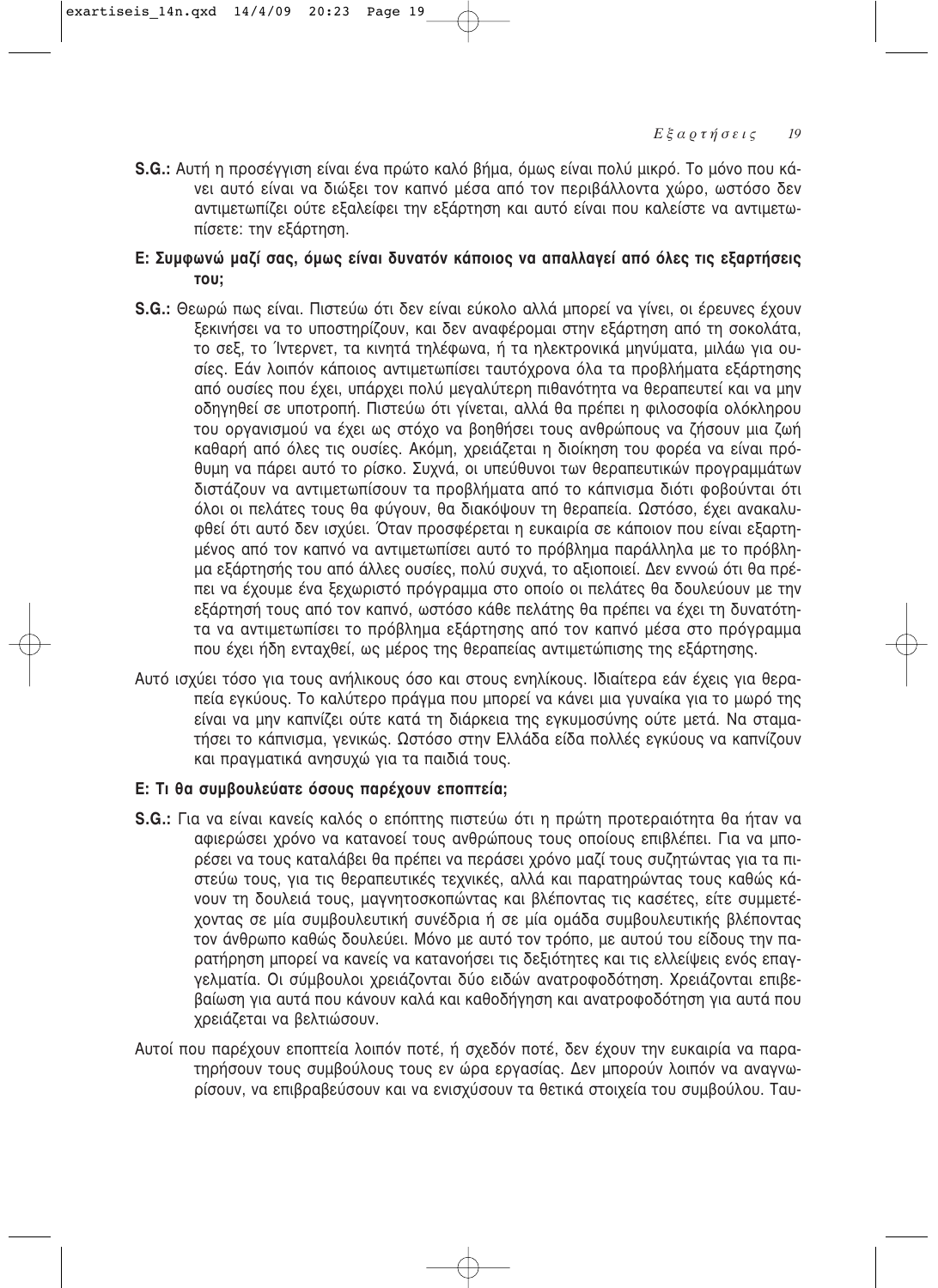τόχρονα όμως δεν μπορούν να εκπαιδεύσουν, να καθοδηγήσουν και να δώσουν ανατροφοδότηση στους συμβούλους για να μπορέσουν να βελτιωθούν. Νομίζω ότι αυτό είναι το σημαντικότερο για έναν επόπτη. Να γνωρίζει αυτόν που εποπτεύει, να γνωρίζει το επίπεδο των δεξιοτήτων του, να τον βλέπει εν ώρα εργασίας και να αναπτύξει σχέση μαζί του. Μια σχέση συνεργασίας και εμπιστοσύνης, ώστε να μην αποτελεί απλά ένα πρόσωπο εξουσίας αλλά να είναι ένας συνεργάτης που μπορεί να συμβάλλει ουσιαστικά στη βελτίωση των δεξιοτήτων του.

# Ε: Σας ευχαριστώ για τη συνέντευξη και το χρόνο σας.

S.G.: Εγώ σας ευχαριστώ.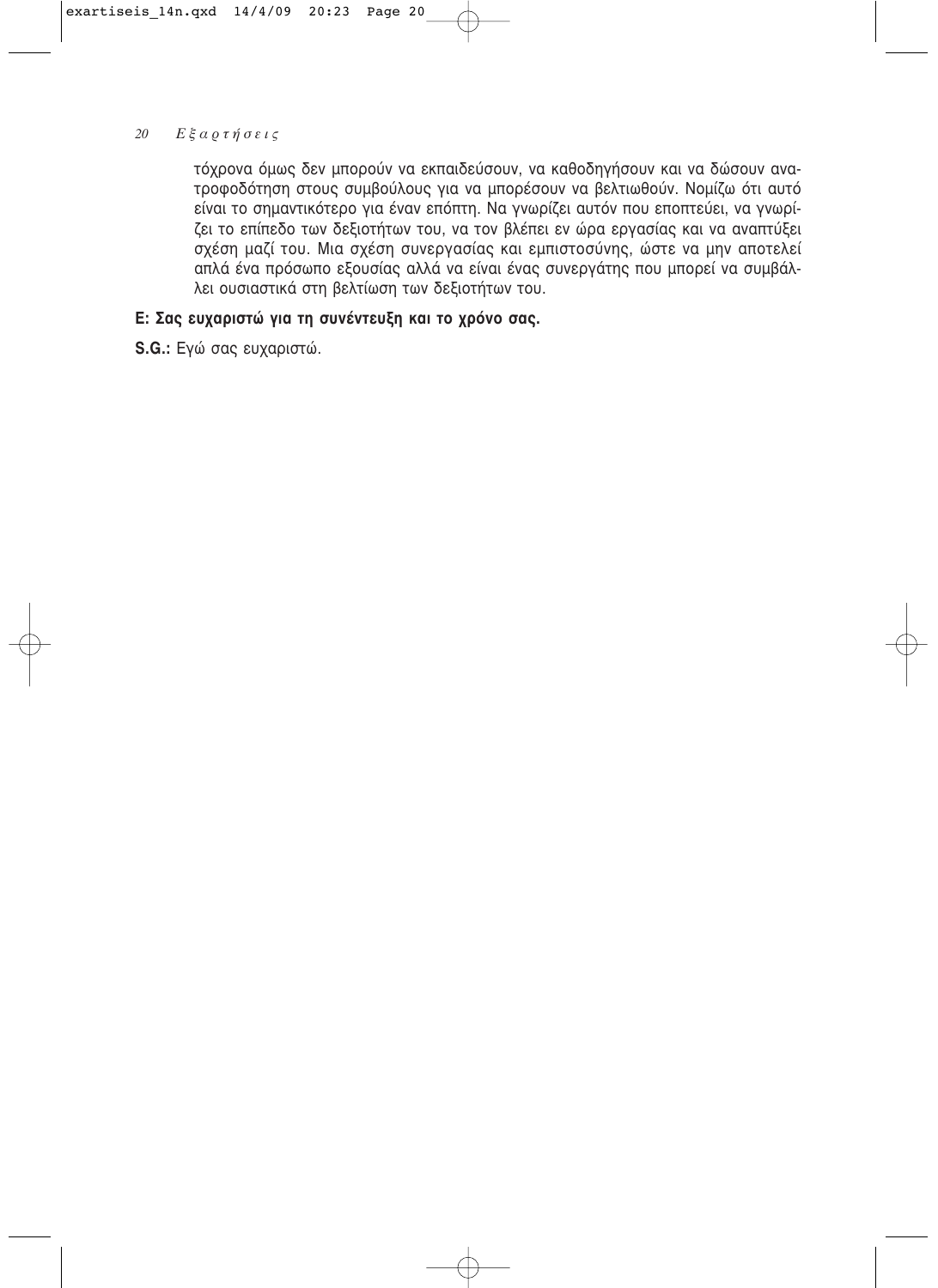# <u>OL EEAPTHΣEIΣ ΣΤΗΝ ΕΛΛΑΔΑ</u><br>DRUG ADDICTION IN GREECE</u>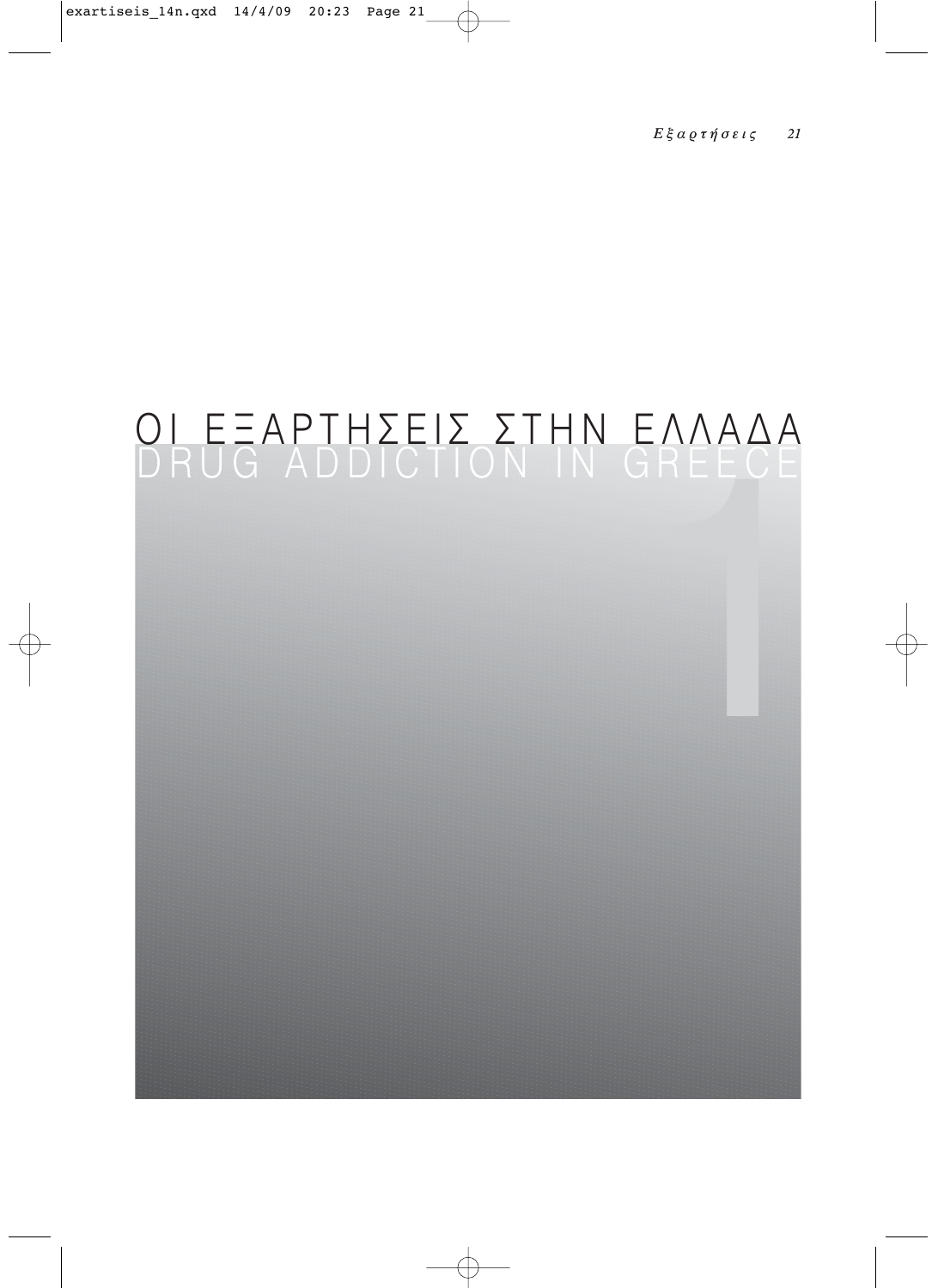# Σημείωση:

Στο 13ο τεύχος στη σελ. 60, στο άρθρο με τίτλο «Εκτίμηση ψυχολογικών παραγόντων προσωπικότητας σε σχέση με την ολοκλήρωση ή εγκατάλειψη του θεραπευτικού προγράμματος ψυχολογικής απεξάρτησης» εκ παραδρομής χρησιμοποιήθηκε ο όρος «λογαριθμική παλινδρόμηση» αντί του «λογιστική παλινδρόμηση».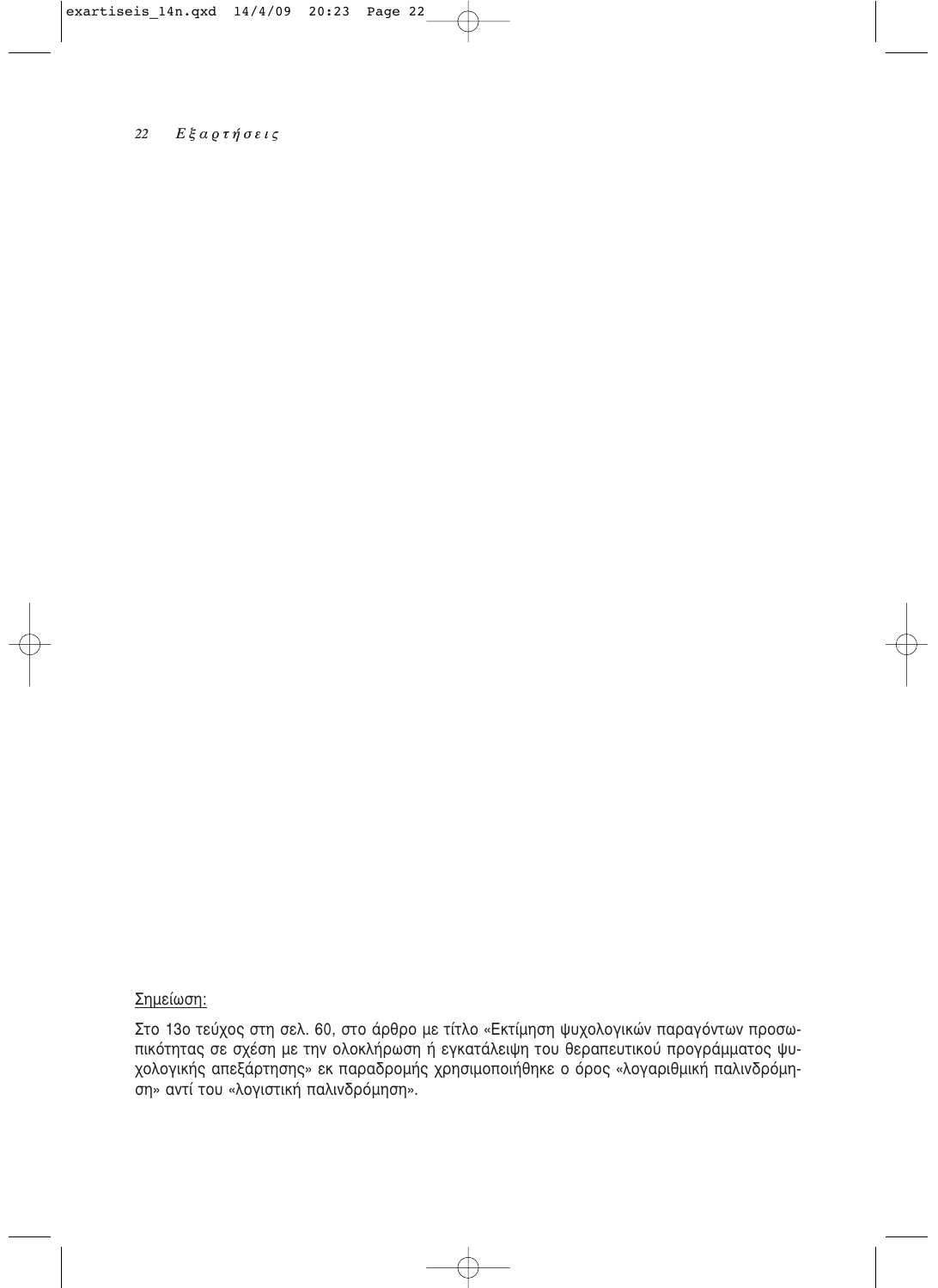*Ε ξ α ρ τ ή σ ε ι ς , τεύχος 14, 2008*

# FACTORS INFLUENCING RETENTION IN A THERAPEUTIC COMMUNITY **SETTING**

ERIANNA DALIANI<sup>1</sup> AND CHRISTINA SERYIANNI<sup>2</sup> KETHEA RESEARCH DEPARTMENT

Abstract

- Aims: The study aims at analysing the characteristics of drug-addicts who enter treatment in Greek TCs and investigating the factors that influence their length of stay in therapeutic settings.
- Methods: All clients that were admitted for treatment in 9 KETHEA-TCs for adults during 2002 2005, participated in personal interviews based on the European version of the ASI (Addiction Severity Index) questionnaire. The above data was combined and analysed together with information with regard to programme characteristics including data on client retention.
- Findings: Although the analysis of data is still in progress, the preliminary findings confirm the results of previous studies, showing that factors such as gender, severity of addiction, criminal behaviour, family history etc are related to clients' length of stay in treatment.
- Conclusions: The interpretation of findings provides valuable information on how clients' characteristics at intake influence the therapeutic outcome. Within this framework, the systematic recording of clients' therapeutic process, from intake to discharge, comprises an important monitoring and evaluating tool not only of individual therapeutic experiences, but also of the therapeutic programmes themselves. Moreover, a significant interaction was obtained between clients' characteristics and type of treatment; thus indicating the importance of client-treatment matching.

Key words: retention, Therapeutic Community, EuropASI, research

2 Christina Seryianni, PhD, Psychologist

<sup>1</sup> Eianna Daliani, Statistician – Researcher, MSc., email: edaliani@kethea.gr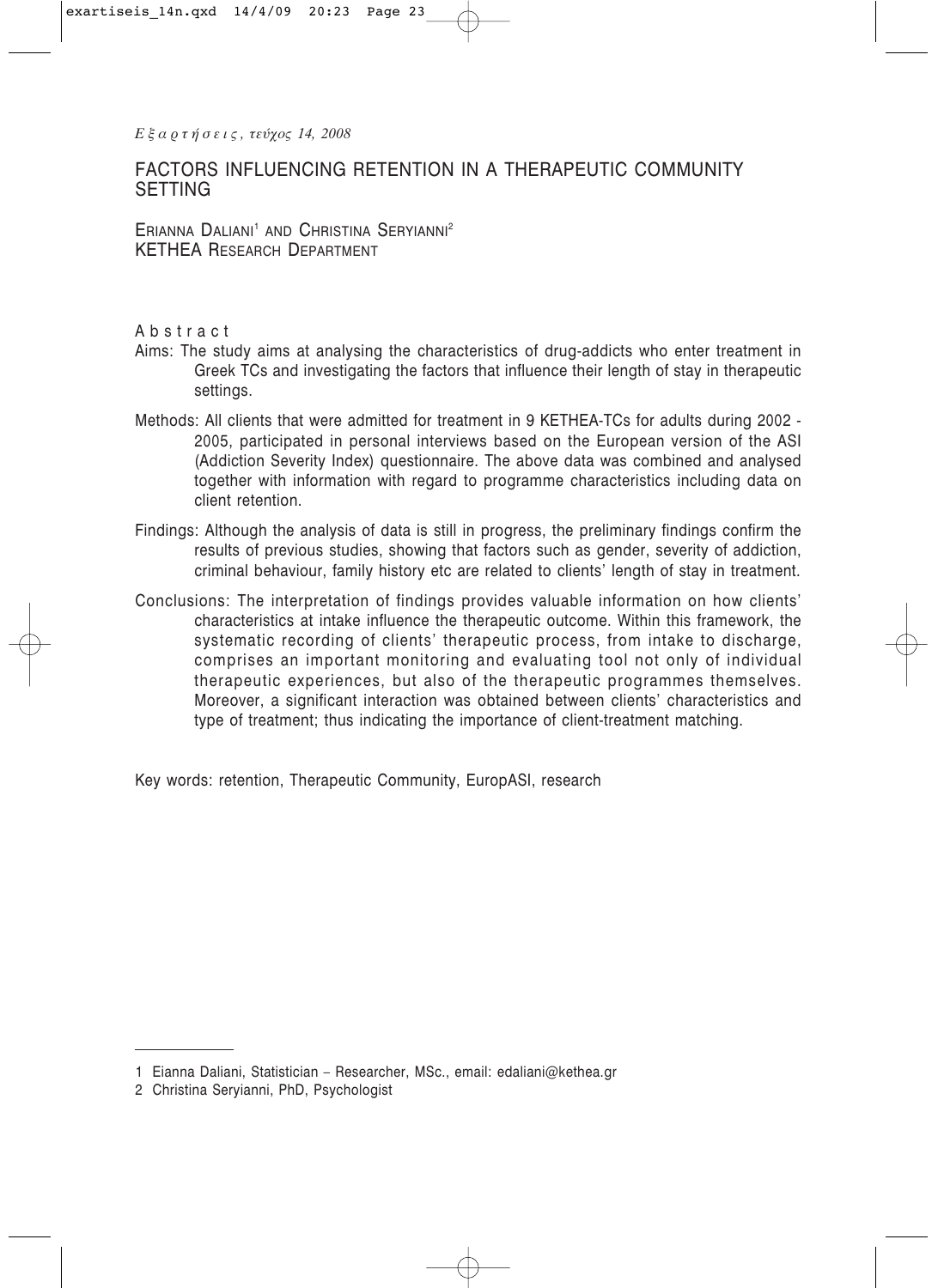Εξαρτήσεις, τεύχος 14, 2008

# ΠΑΡΑΓΟΝΤΕΣ ΠΟΥ ΕΠΗΡΕΑΖΟΥΝ ΤΟ ΧΡΟΝΟ ΠΑΡΑΜΟΝΗΣ ΣΤΙΣ ΘΕΡΑΠΕΥΤΙΚΕΣ ΚΟΙΝΟΤΗΤΕΣ

ΕΡΙΑΝΝΑ ΝΤΑΛΙΑΝΗ<sup>4</sup> ΚΑΙ ΧΡΙΣΤΙΝΑ ΣΕΡΓΙΑΝΝΗ<sup>5</sup> TOMFAY EPFYNAY KEOEA

Περίληψη

- Σκοπός: Σκοπός της συγκεκριμένης έρευνας είναι η διερεύνηση της σχέσης μεταξύ; (α) των γαρακτηριστικών των χρηστών που εισάγονται σε θεραπεία απεξάρτησης και (β) του τύπου της συγκεκριμένης θεραπείας, με το χρόνο παραμονής σε αυτή.
- Μέθοδος: Σε όλους τους ενήλικους εξυπηρετούμενους, οι οποίοι είχαν εισαχθεί σε κάποια από τις εννέα θεραπευτικές κοινότητες του ΚΕΘΕΑ κατά την περίοδο μεταξύ 01/01/2002 και 31/12/2005 χορηγήθηκε το EuropASI (η ευρωπαϊκή προσαρμογή του Addiction Severity Index). Τα συγκεκριμένα στοιχεία, καθώς και στοιχεία αναφορικά με τα χαρακτηριστικά των προγραμμάτων, εξετάστηκαν, τόσο μεμονωμένα όσο και συνδυαστικά, σε σχέση με το χρόνο παραμονής των ατόμων στα προγράμματα θεραπείας.
- Αποτελέσματα: Η σοβαρότητα των προβλημάτων που σχετίζονται με τη χρήση ουσιών και την ψυχική κατάσταση των ατόμων παρατηρήθηκε να επηρεάζει το χρόνο παραμονής στη θεραπεία ανεξάρτητα από τον τύπο θεραπευτικού προγράμματος, ενώ επιπλέον η σοβαρότητα των προβλημάτων που σχετίζονται με το οικογενειακό ιστορικό και τη νομική/δικαστική κατάσταση ατόμων, παρατηρήθηκε ότι επηρεάζει το χρόνο παραμονής στα προγράμματα εξωτερικής παραμονής.
- Συμπεράσματα: Μέσα από τα αποτελέσματα της παρούσας έρευνας προκύπτει η ύπαρξη σημαντικής αλληλεπίδρασης μεταξύ των χαρακτηριστικών των εξυπηρετούμενων και των χαρακτηριστικών της θεραπείας ενώ τονίζεται η σπουδαιότητα του ταιριάσματος των θεραπευτικών υπηρεσιών με τις ανάγκες των εξυπηρετούμενων. Επιπλέον, παρέχεται εμπειρική τεκμηρίωση σχετικά με το συνδυασμό εξυπηρετούμενων-υπηρεσιών που σχετίζεται με μεγαλύτερα ποσοστά ολοκλήρωσης της θεραπείας.

Λέξεις κλειδιά: χρόνος παραμονής, Θεραπευτική Κοινότητα, EuropASI, έρευνα

## **FIΣAΓOΓH**

Η έρευνα στο χώρο της απεξάρτησης έχει δείξει ότι υπάρχει θετική σχέση ανάμεσα στο χρόνο παραμονής στη θεραπεία και το θεραπευτικό αποτέλεσμα Συγκεκριμένα, τα άτομα που ολοκληρώνουν ένα θεραπευτικό πρόγραμμα εμφανίζουν μικρότερες πιθανότητες

<sup>4</sup> Εριάννα Νταλιάνη, Στατιστικός - Ερευνητής, MSc. Email: edaliani@kethea.gr

<sup>5</sup> Χριστίνα Σεργιάννη, PhD, Ψυχολόγος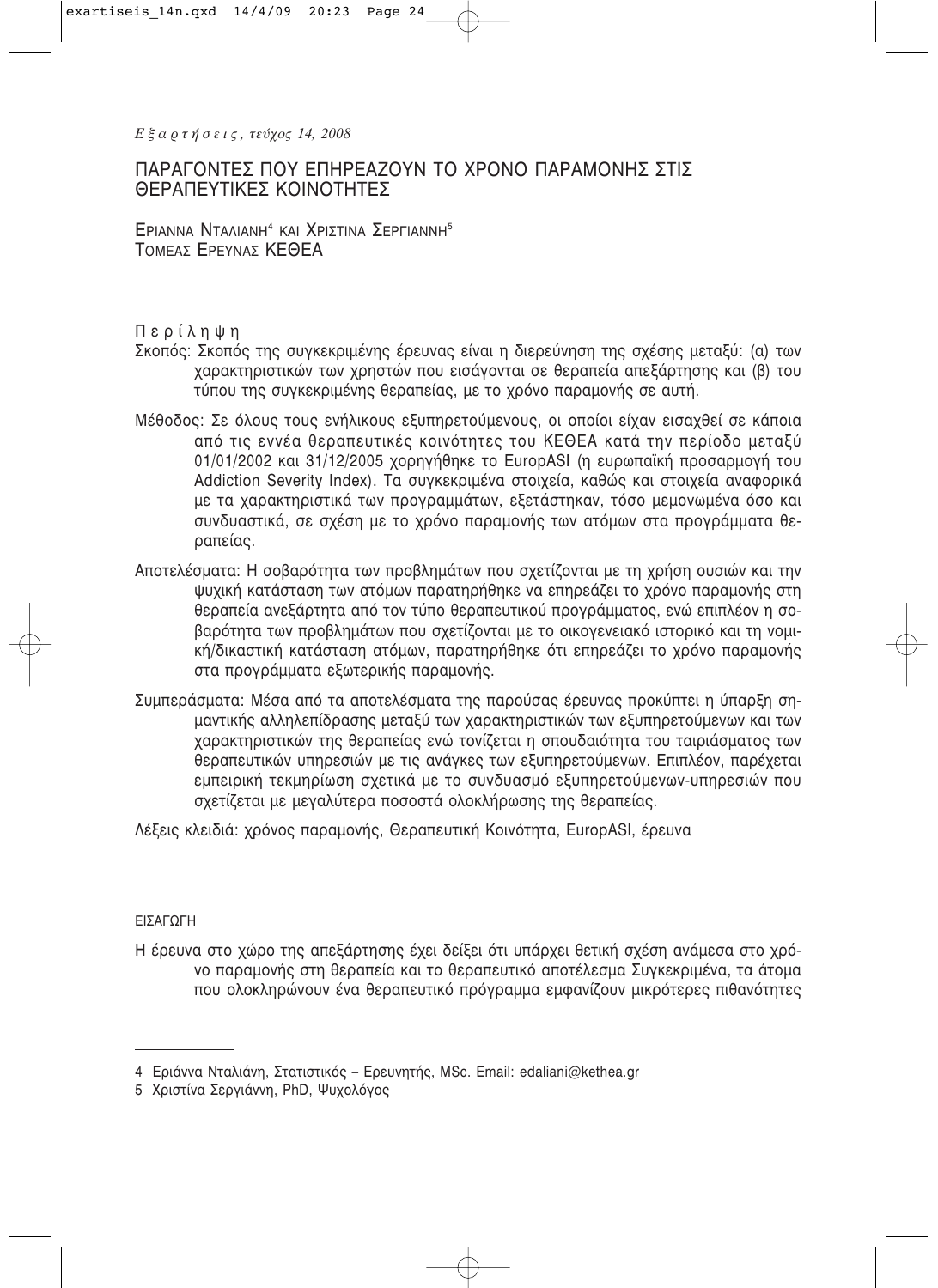για υποτροπή, επανεισαγωγή σε θεραπεία ή εμπλοκή με το νόμο μέσα στο επόμενο διάστημα, ενώ είναι πιθανότερο να έχουν αποκατασταθεί επαγγελματικά (Condelli & Hubbard, 1994; Hoffman *et al.*, 1996; Hubbard, Craddock, & Anderson, 2003; Hubbard *et al.*, 1997; Luchansky *et al.*, 2000; McCusker et al., 1999; Messina, Wish, Nemes, 2000; Rawson *et al.*, 1995; Simpson *et al.*, 1999; Simpson & Curry, 1997; Simpson, Joe, & Brown, 1997; Toumbourou, Hamilton, & Fallon, 1998). Εντούτοις, η πρόωρη διακοπή της θεραπείας είναι ιδιαίτερα συχνή σε όλους τους τύπους προγραμμάτων, γενονός που υποδεικνύει ότι τα άτομα που ξεκινούν μια θεραπευτική διαδικασία απεξάρτησης δεν παραμένουν σε αυτή αρκετά προκειμένου να ωφεληθούν (De Leon, 1994; Simpson & Sells, 1990).

Τα συγκεκριμένα αποτελέσματα έχουν στρέψει την έρευνα τα τελευταία χρόνια στη διερεύνηση των παραγόντων που επηρεάζουν το χρόνο παραμονής στη θεραπεία, τόσο στις θεραπευτικές κοινότητες όσο και σε άλλου τύπου προγράμματα (Condelli,1994; DeLeon, 1991; DeLeon, Melnick, & Kressel, 1997; Westreich *et al.*, 1997). Οι συγκεκριμένες έρευνες προσεννίζουν το θέμα σε δύο επίπεδα; ως προς τα χ*αρακτηριστικά των χρηστών* που εισάγονται σε θεραπεία και ως προς τα *χαρακτηριστικά των θεραπευτικών προγραμμάτων.* 

*Τα χαρακτηριστικά των χρηστών* 

- Χρήστες με λιγότερο βεβαρημένο ιστορικό χρήσης ουσιών και προβλήματα που σχετίζονται με τη χρήση (Maglione, Chao, & Anglin, 2000; Mertens & Weisner, 2000), λιγότερα εργασιακά προβλήματα (McLellan, 1983) ή/και λιγότερα οικογενειακά/κοινωνικά προβλήματα (Huselid, Self, & Gutierres, 1991; Westreich *et al.*, 1997) φαίνονται να παραμένουν στη θεραπεία απεξάρτησης για μεγαλύτερο διάστημα.
- Aναφορικά με τα κοινωνικο-δημογραφικά χαρακτηριστικά των χρηστών, η ηλικία αποτελεί έναν από τους σημαντικότερους παράγοντες που συνδέονται με το χρόνο παραμονής στη θεραπεία, ενώ η σχέση άλλων χαρακτηριστικών, όπως το φύλο, η εμπλοκή με το νόμο και τα ψυχιατρικά συμπτώματα, με την παραμονή στη θεραπεία απεξάρτησης δεν είναι σαφής.
- Αναλυτικότερα, η μεγαλύτερη ηλικία συνδέεται με μεγαλύτερο χρόνο παραμονής στη θερατιεία (Meier *et al.*, 2003; Wickizer *et al.*, 1994). Αναφορικά με το φύλο, ενώ οι περισσότερες έρευνες έχουν δείξει ότι οι άνδρες παραμένουν στη θεραπεία για περισσότερο χρόνο συγκριτικά με τις γυναίκες (Arfken et al., 2001; King & Canada, 2004; McCaul, Svikis, & Moore, 2001; Petry & Bickel, 2000; Sayre *et al.*, 2002), δεν είναι λίγες οι έρευνες στις οποίες, είτε οι γυναίκες εμφανίζονται να παραμένουν στη θεραπεία για μεγαλύτερο διάστημα από ό,τι οι άνδρες (π.χ. Broome, Flynn, & Simpson, 1999), είτε το φύλο δεν φαίνεται να διαφοροποιεί το χρόνο παραμονής στη θεραπεία (Condelli *et al.*, 2000; Green *et al.*, 2002; Veach *et al.*, 2000). Επιπλέον, σχετικές έρευνες έχουν δείξει ότι οι παράγοντες που επηρεάζουν το χρόνο παραμονής στη θεραπεία δεν είναι κοινοί για τα δύο φύλα (Green *et al.*, 2002; Mertens & Weisner, 2002), ενώ το «ταίριασμα» πελατών-θεραπείας με κριτήριο το φύλο έχει σχετιστεί με μεγαλύτερο χρόνο παραμονής των γυναικών στη θεραπεία (Hser *et al.*, 1999).
- Η εικόνα δεν είναι σαφής και στην περίπτωση της ψυχιατρικής συννοσηρότητας. Περισσότερα ψυχιατρικά συμπτώματα (κυρίως καταθλιπτικά) έχουν φανεί να σχετίζονται τόσο με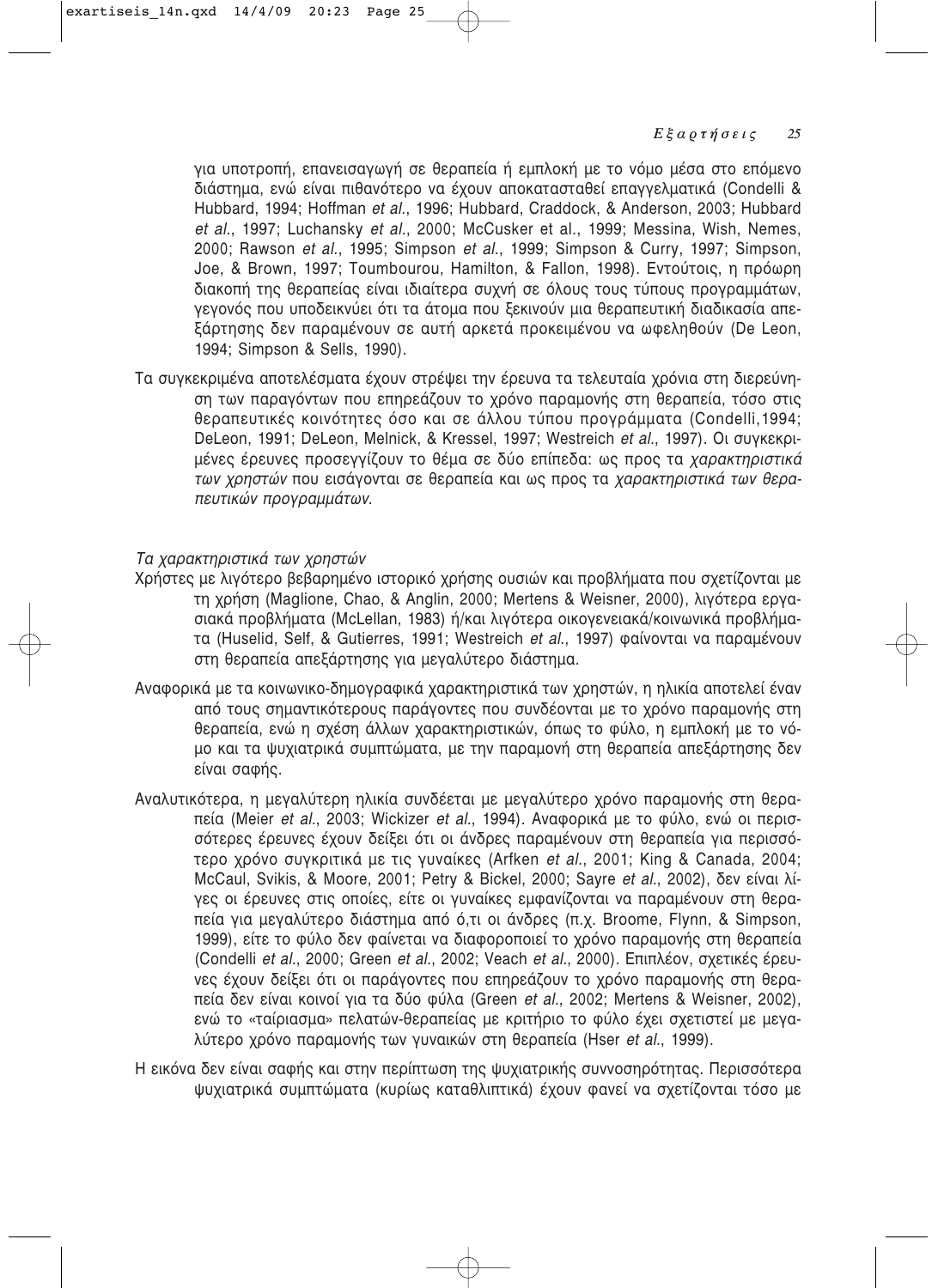$\mu$ εγαλύτερο (Carroll *et al.*, 1993), όσο και με μικρότερο διάστημα παραμονής στη θεραπεία απεξάρτησης (Green *et al.*, 2002; Stark, 1992), ενώ σε άλλες έρευνες δεν έχει καταγραφεί άμεση σχέση μεταξύ των δύο (Kleinman *et al.*, 1992; Sterling *et al.*, 1994). Τέλος, ενώ η εμπλοκή με το νόμο έχει συσχετιστεί ερευνητικά με μεναλύτερο χρόνο παραμονής στη θεραπεία (π.χ. Hiller *et al.*, 1998; Knight *et al.*, 2000; Young, 2002), το συγκεκριμένο εύρημα δεν έχει επιβεβαιωθεί στο σύνολο των σχετικών ερευνών (π.χ. Marshall & Hser, 2002).

### *Τα χαρακτηριστικά των προγραμμάτων*

- Γενικά, η έρευνα έχει δείξει ότι ο χρόνος παραμονής στα προγράμματα διαμονής είναι μεγαλύτερος συγκριτικά με το χρόνο παραμονής στα προγράμματα εξωτερικής παραμονής (Hubart *et al.*, 1989).
- Aκόμα και στο πλαίσιο των ερευνών, στις οποίες έχει γίνει άμεση σύγκριση μεταξύ των προγραμμάτων διαμονής και των προγραμμάτων εξωτερικής παραμονής, έχουν αναφερθεί μία σειρά μεθοδολογικά ζητήματα, τα οποία περιορίζουν τα συμπεράσματα που μπορούν να εξαχθούν από αυτές. Πιο συγκεκριμένα, τα άτομα που απευθύνο-Vται στους δύο τύπους προγραμμάτων προέρχονται, συνήθως, από διαφορετικούς πληθυσμούς, τόσο αναφορικά με τα κοινωνικό-δημογραφικά τους χαρακτηριστικά, όσο και με τα χαρακτηριστικά που σχετίζονται με τη χρήση ουσιών. Επιπλέον, οι δύο αυτοί τύποι προγραμμάτων παρουσιάζουν διαφορές, τόσο σχετικά με τη δομή τους όσο και με τις θεραπευτικές παρεμβάσεις που υιοθετούν. Κατά συνέπεια δεν είναι απόλυτα σαφές εάν οι διαφορές που έχουν καταγραφεί σχετίζονται με τις δομικές διαφορές των δύο τύπων προγραμμάτων, τις διαφορετικές θεραπευτικές παρεμβάσεις που υιοθετούν ή το διαφορετικό προφίλ των ατόμων που απευθύνονται σε αυτά.
- Επιπλέον, πιθανές ερμηνείες για τη μεγάλη διαφοροποίηση των αποτελεσμάτων που αφορούν στη σχέση μεταξύ τόσο των χαρακτηριστικών των θεραπευτικών προγραμμάτων όσο και των χαρακτηριστικών των χρηστών που προσέρχονται σε αυτά, αποτελούν: (α) οι διαφορές στην ερευνητική μεθοδολογία που εφαρμόζεται, (β) η πιθανή μεσολαβητική επίδραση άλλων μεταβλητών ή/και (γ) το γεγονός ότι η σημαντικότερη επίδραση στο χρόνο παραμονής πιθανά προέρχεται από την αλληλεπίδραση των επιμέρους χαρα-Κτηριστικών.
- Ο σκοπός της συγκεκριμένης έρευνας είναι η διερεύνηση της σχέσης μεταξύ των χαρακτηριστικών των χρηστών που εισάγονται σε θεραπεία απεξάρτησης και του τύπου της συγκεκριμένης θεραπείας με το χρόνο παραμονής σε αυτή.

### ΜΕΤΡΗΣΕΙΣ

### Σοβαρότητα προβλημάτων

H ευρωπαϊκή προσαρμογή της 5<sup>ης</sup> έκδοσης του Addiction Severity Index (ASI – McLellan *et al.*, 1980, 1992) χορηγήθηκε κατά την εισαγωγή των εξυπηρετούμενων στο θεραπευτικό πρόγραμμα. Το EuropASI συμπληρώνεται στο πλαίσιο μιας σχετικά σύντομης, ημι-δομημένης συνέντευξης, η οποία στοχεύει στη συγκέντρωση πληροφοριών γύρω από τα προβλήματα των χρηστών σε εφτά τομείς: σωματικά προβλήματα, επαγγελματική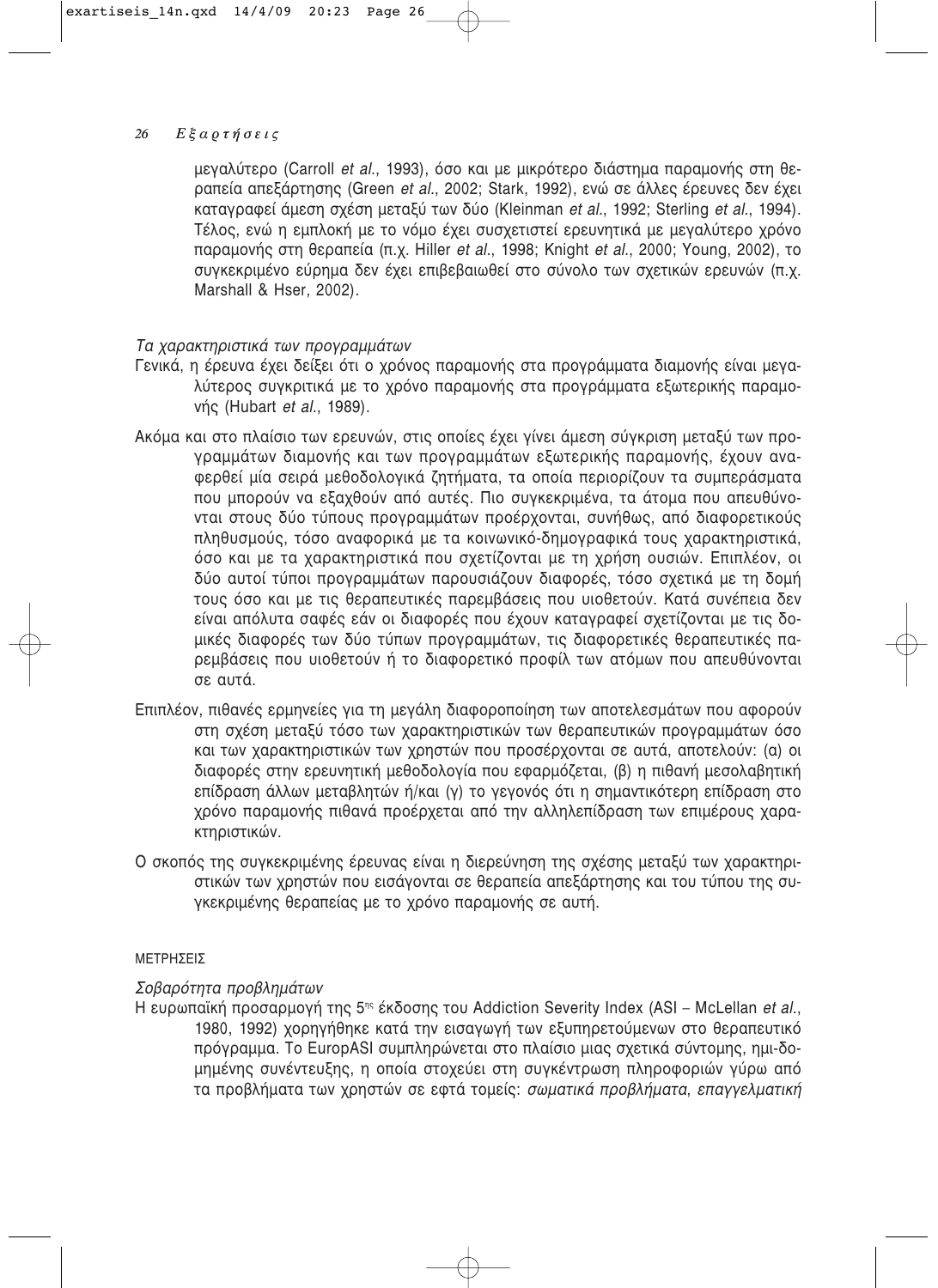και οικονομική κατάσταση, παραβατική δραστηριότητα και νομικά προβλήματα, κοινωνικές και οικογενειακές σχέσεις, ψυχιατρικά συμπτώματα, χρήση ναρκωτικών και αλκοόλ.

20:23 Page 27

14/4/09

- Για τους σκοπούς της συγκεκριμένης έρευνας υπολογίστηκαν και χρησιμοποιήθηκαν, τόσο οι δείκτες σοβαρότητας (severity ratings) όσο και οι συνθετικές τιμές (composite scores). Σύμφωνα με τους κατασκευαστές του ερωτηματολογίου, οι δείκτες σοβαρότητας και οι συνθετικές τιμές λειτουργούν ανεξάρτητα μεταξύ τους, ενώ και οι δύο συνδυάζουν αντικειμενικές πληροφορίες με την υποκειμενική γνώμη των ατόμων για τη σοβαρότητα των προβλημάτων που αντιμετωπίζουν και την ανάγκη τους για θεραπεία. Οι συνθετικές τιμές αναφέρονται στο «εδώ-και-τώρα» και συνκεκριμένα στις τελευταίες 30 ημέρες που προηγήθηκαν της συνέντευξης. Οι δείκτες σοβαρότητας αποτελούν την εκτίμηση των συνεντευκτών ως προς τη σοβαρότητα των προβλημάτων που αντιμετωπίζουν τα άτομα διαχρονικά, όπως αυτή προκύπτει από το συνυπολογισμό των αντικειμενικών και των υποκειμενικών δεδομένων που παρέχονται από τα άτομα κατά τη διάρκεια της συνέντευξης. Κατά συνέπεια, οι δείκτες σοβαρότητας εκτιμάται ότι αποδίδουν μία περισσότερο ολοκληρωμένη εικόνα αναφορικά με τη βαρύτητα των προβλημάτων που αντιμετωπίζουν τα άτομα στους επιμέρους τομείς που εξετάζονται.
- Προκειμένου να είναι εφικτή η σύγκριση μεταξύ των δύο μετρήσεων, τόσο οι δείκτες σοβαρότητας όσο και οι συνθετικές τιμές, μετατράπηκαν σε μία κλίμακα από 0 έως 1, όπου το 0 υποδεικνύει το χαμηλότερο και το 1 τον υψηλότερο βαθμό σοβαρότητας σε κάθε περιοχή που εξετάζεται.

### Χρόνος παραμονής

exartiseis 14n.qxd

Ο προγραμματισμένος χρόνος παραμονής στα θεραπευτικά προγράμματα του ΚΕΘΕΑ είναι οι δώδεκα (12) μήνες. Μετά το πέρας του συγκεκριμένου χρονικού διαστήματος, οι εξυπηρετούμενοι προχωρούν σε μία επόμενη θεραπευτική φάση, η οποία είναι λιγότερο εντατική και αφορά στην κοινωνική τους επανένταξη. Για τους σκοπούς της συγκεκριμένης έρευνας, θεωρήσαμε ότι τα άτομα έχουν ολοκληρώσει τη θεραπεία τους, όταν έχουν παραμείνει στη θεραπεία για διάστημα ίσο ή μεγαλύτερο των δώδεκα μηνών, ενώ αντίστοιχα θεωρήσαμε ότι έχουν διακόψει τη θεραπεία τους στην περίπτωση που η παραμονή τους στη θεραπεία ήταν μικρότερη των δώδεκα μηνών.

### ΜΕΘΟΔΟΛΟΓΙΑ

# Συμμετέχοντες

Στην παρούσα έρευνα συμμετείχαν ενήλικες, οι οποίοι είχαν εισαχθεί σε κάποια από τις εννέα θεραπευτικές κοινότητες του ΚΕΘΕΑ κατά την περίοδο μεταξύ 01/01/2002 και 31/12/2005. Τέσσερις από τις κοινότητες ήταν διαμονής (ΚΕΘΕΑ-ΙΘΑΚΗ στη Μακεδονία, ΚΕΘΕΑ-ΕΞΟΔΟΣ στη Θεσσαλία, ΚΕΘΕΑ-ΠΑΡΕΜΒΑΣΗ και ΚΕΘΕΑ-ΝΟΣΤΟΣ στην Αττική) και πέντε ήταν εξωτερικής παραμονής (ΚΕΘΕΑ-ΔΙΑΒΑΣΗ στην Αττική, ΚΕΘΕΑ-ΑΡΙΑΔΝΗ στην Κρήτη, ΚΕΘΕΑ-ΠΙΛΟΤΟΣ στη Θεσσαλία, ΚΕΘΕΑ-ΟΞΥΓΟΝΟ στην Πελοπόννησο).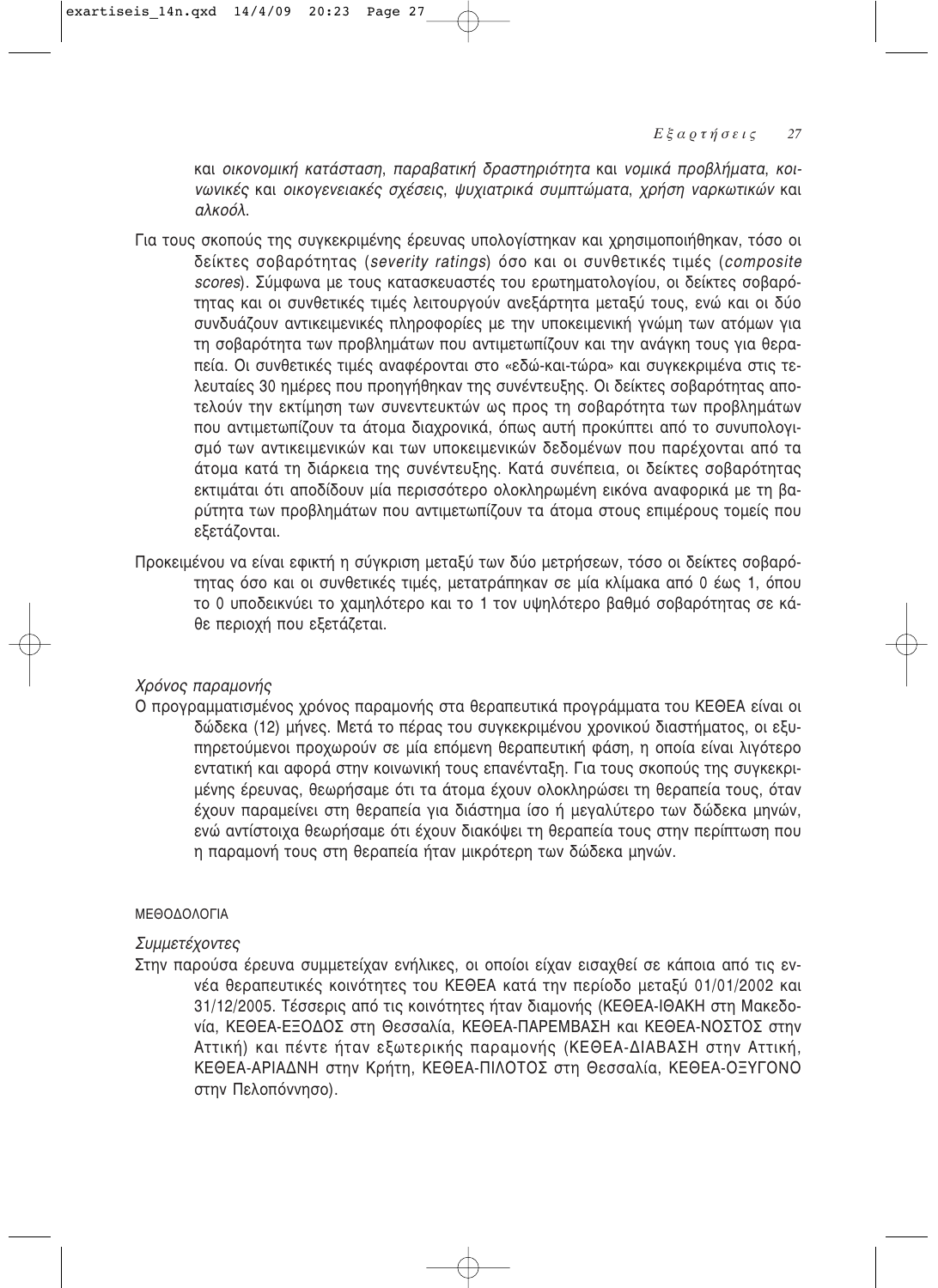## $\Delta$ ιαδικασία

Η συμπλήρωση του ερωτηματολογίου έγινε με τη διαδικασία της συνέντευξης και διενεργήθηκε από έμπειρους συνεντευκτές, οι οποίοι ακολούθησαν μία σταθμισμένη διαδικασία για τη λήψη των σχετικών πληροφοριών.

## AΠΟΤΕΛΕΣΜΑΤΑ

## $\Delta$ *είγμα*

Το δείγμα αποτελείτο από 1496 άτομα. Η πλειοψηφία ήταν άνδρες (86,8%), ενώ ο μέσος όρος ηλικίας ήταν τα 27 έτη. Το μεγαλύτερο ποσοστό των ατόμων είχαν εισαχθεί σε θεραπευτικά προγράμματα διαμονής (71,0%), ενώ περίπου οι μισοί είχαν παραμείνει σε θεραπεία για διάστημα μεγαλύτερο του ενός έτους (Πίνακας 1).

### Συσχετίσεις μεταξύ των συνθετικών τιμών & των δεικτών σοβαρότητας

- Όπως φαίνεται στον Πίνακα 2, η υψηλότερη τιμή εμφανίζεται στο δείκτη σοβαρότητας αναφορικά με τη χρήση ναρκωτικών, ενώ η αντίστοιχη συνθετική τιμή είναι αρκετά χαμηλότερη. Παράλληλα, υψηλές τιμές καταγράφονται και στους δείκτες σοβαρότητας, που αφορούν στο οικογενειακό ιστορικό, καθώς και στην επαγγελματική/οικονομική κατάσταση, ενώ οι χαμηλότερες τιμές αφορούν στη χρήση αλκοόλ.
- Οι συσχετίσεις μεταξύ των συνθετικών τιμών και των δεικτών σοβαρότητας υπολογίστηκαν για κάθε έναν από τους τομείς που εξετάστηκαν. Τα αποτελέσματα έδειξαν ότι οι συσχετίσεις ήταν χαμηλές για τη χρήση ουσιών, το οικογενειακό ιστορικό και την επαγγελματική/οικονομική κατάσταση και υψηλές για τη νομική/δικαστική κατάσταση.

|                  |            | N    | $\%$ |  |
|------------------|------------|------|------|--|
| Φύλο             | Άνδρες     | 1298 | 86,8 |  |
|                  | Γυναίκες   | 198  | 13,2 |  |
|                  | Σύνολο     | 1496 | 100  |  |
| Τύπος            | Διαμονής   | 1059 | 70,8 |  |
| προγράμματος     | Εξωτερικής |      |      |  |
|                  | παραμονής  | 437  | 29,2 |  |
|                  | Σύνολο     | 1496 | 100  |  |
| Χρόνος παραμονής | $1 - 30$   | 277  | 18,5 |  |
| στη θεραπεία     | $31 - 90$  | 185  | 12,4 |  |
|                  | 91-180     | 184  | 12,3 |  |
|                  | 181-270    | 119  | 8,0  |  |
|                  | 271-360    | 102  | 6,8  |  |
|                  | $360+$     | 629  | 42,0 |  |
|                  | Σύνολο     | 1496 | 100  |  |

### ΠΙΝΑΚΑΣ 1: ΤΟ ΠΡΟΦΙΛ ΤΩΝ ΕΞΥΠΗΡΕΤΟΥΜΕΝΩΝ ΩΣ ΠΡΟΣ ΤΟ ΦΥΛΟ, ΤΟΝ ΤΥΠΟ ΘΕΡΑΠΕΥΤΙΚΟΥ ΠΡΟΓΡΑΜΜΑΤΟΣ ΚΑΙ ΤΟ ΧΡΟΝΟ ΠΑΡΑΜΟΝΗΣ ΣΤΗ ΘΕΡΑΠΕΙΑ.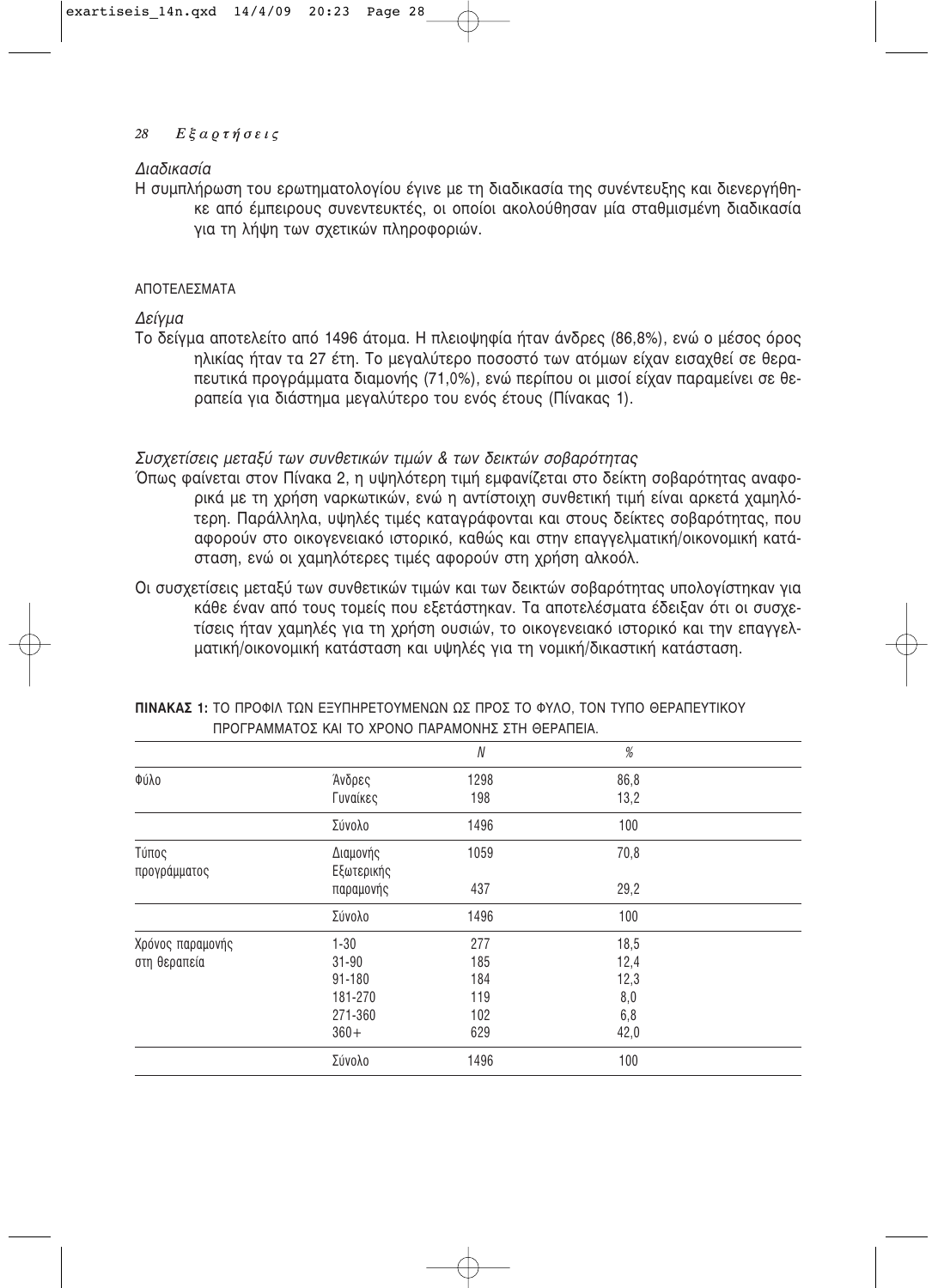| Προβλήματα<br>τιμές                  | Συνθετικές<br>σοβαρότητας | Δείκτες<br>Pearson r | Συντελεστές συσχέτισης |
|--------------------------------------|---------------------------|----------------------|------------------------|
| Κατάσταση υγείας                     | 0,21                      | 0,26                 | $0.595**$              |
| Επαγγελματική / Οικονομική κατάσταση | 0.43                      | 0,36                 | $0.314*$               |
| Χρήση αλκοόλ                         | 0,12                      | 0.26                 | $0.572**$              |
| Χρήση ναρκωτικών                     | 0,22                      | 0.67                 | $0.203**$              |
| Νομική / Δικαστική κατάσταση         | 0,32                      | 0,28                 | $0.750**$              |
| Οικογενειακό ιστορικό                | 0.33                      | 0.47                 | $0.133**$              |
| Ψυχική κατάσταση                     | 0,21                      | 0.34                 | $0.560**$              |
| * $p$ < 0,05, ** $p$ < 0,01          |                           |                      |                        |

# ΠΙΝΑΚΑΣ 2: ΤΟ ΠΡΟΦΙΛ ΤΩΝ ΕΞΥΠΗΡΕΤΟΥΜΕΝΩΝ ΩΣ ΠΡΟΣ ΤΗ ΣΟΒΑΡΟΤΗΤΑ ΤΩΝ ΠΡΟΒΛΗΜΑΤΩΝ ΣΤΟΥΣ ΤΟΜΕΙΣ ΠΟΥ ΕΞΕΤΑΣΤΗΚΑΝ.

## *Χρόνος παραμονής στη θεραπεία*

- Στο Γράφημα 1 παρουσιάζεται το ποσοστό (%) των ατόμων που παραμένει στη θεραπεία μετά από διάστημα 30, 60, 90 ημερών κλπ. Για παράδειγμα, μετά τον πρώτο μήνα στη θεραπεία το 81,5% των ατόμων παραμένει στη θεραπεία, ενώ μετά τους δύο πρώτους μήνες το 25,7% έχει διακόψει. Μετά το πέρας ενός έτους, το 42% έχει ολοκληρώσει την προγραμματισμένη περίοδο εντατικής θεραπείας, ενώ το 58% έχει διακόψει πρόωρα.
- Στο Γράφημα 2 παρουσιάζεται το ποσοστό (%) των ατόμων που παραμένει στη θεραπεία στη διάρκεια ενός έτους ανά τύπο προγράμματος. Όπως φαίνεται, το ποσοστό των ατόμων που ολοκληρώνει τη θεραπεία στα προγράμματα εξωτερικής παραμονής είναι σημαντικά μεγαλύτερο από το αντίστοιχο των προγραμμάτων διαμονής.

### ΓΡΑΦΗΜΑ 1: ΧΡΟΝΟΣ ΠΑΡΑΜΟΝΗΣ ΣΤΗ ΘΕΡΑΠΕΙΑ (ΣΕ ΗΜΕΡΕΣ)

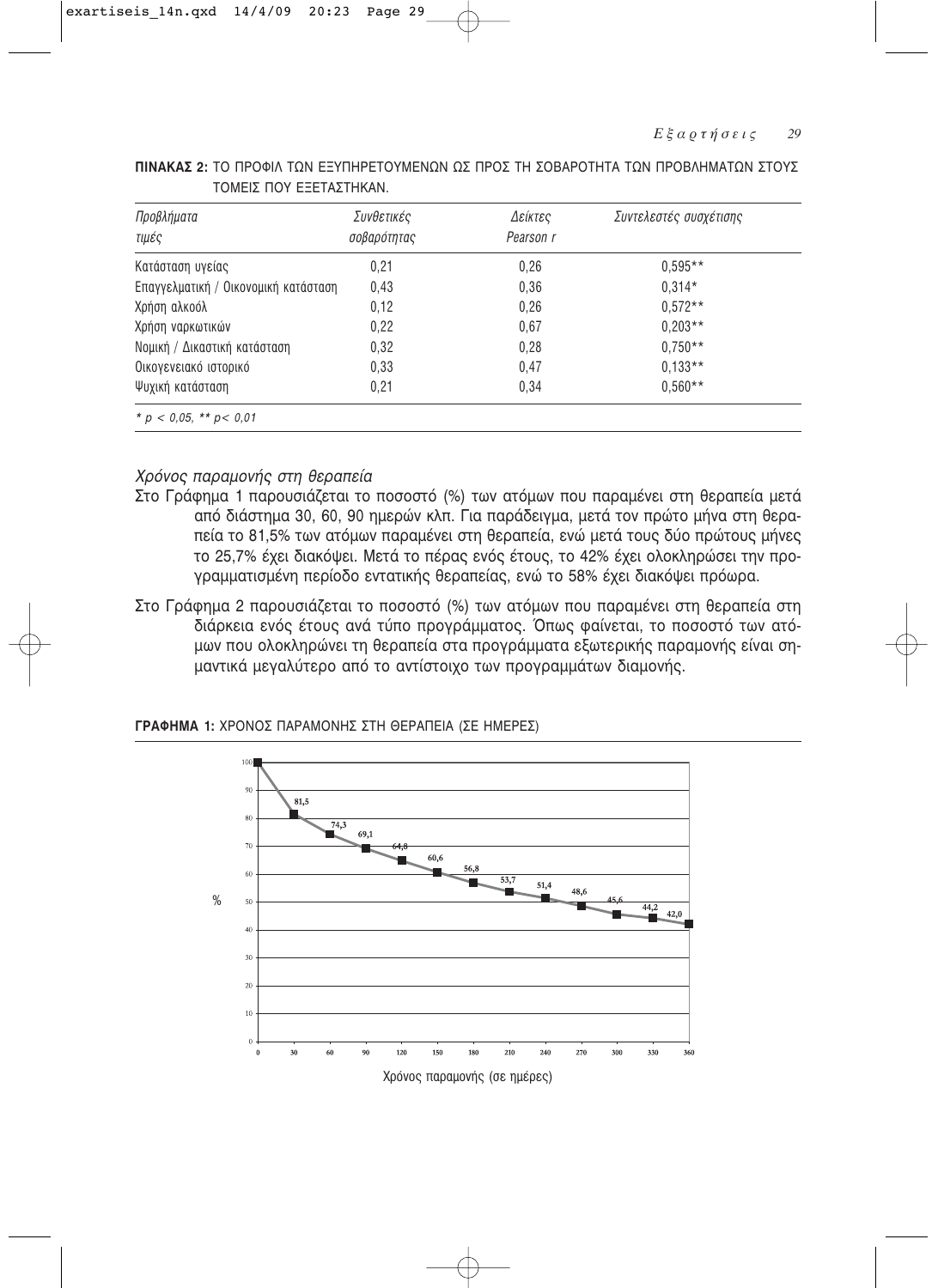### $30^{\circ}$ Εξαρτήσεις

ΓΡΑΦΗΜΑ 2: ΧΡΟΝΟΣ ΠΑΡΑΜΟΝΗΣ ΣΤΗ ΘΕΡΑΠΕΙΑ (ΣΕ ΗΜΕΡΕΣ) ΑΝΑ ΤΥΠΟ ΠΡΟΓΡΑΜΜΑΤΟΣ



Θεραπευτική έκβαση & παράγοντες που την επηρεάζουν

- Πραγματοποιήθηκε δυαδική λογιστική παλινδρόμηση, με τη θεραπευτική έκβαση (διακοπή/ολοκλήρωση) ως εξαρτημένη μεταβλητή και τον τύπο προγράμματος, το φύλο, την ηλικία, τους δείκτες σοβαρότητας και τις συνθετικές τιμές του EuropASI ως ανεξάρτητες μεταβλητές. Χρησιμοποιήθηκαν και οι δείκτες σοβαρότητας και οι συνθετικές τιμές, καθώς οι διασυσχετίσεις (intercorrelations) μεταξύ τους δεν ήταν υψηλές σε απόλυτες τιμές. Οι αλληλεπιδράσεις μεταξύ του τύπου προγράμματος και των υπολοίπων προβλεπουσών μεταβλητών εισήχθησαν ταυτόχρονα προκειμένου να ελεγχθεί η επίδρασή τους στον ετήσιο χρόνο παραμονής.
- Τα αποτελέσματα της ανάλυσης παρουσιάζονται στον Πίνακα 3. Όπως φαίνεται από τη μελέτη των κύριων επιδράσεων, ο τύπος του προγράμματος, η σοβαρότητα των προβλημάτων που σχετίζονται με τη χρήση και η σοβαρότητα των προβλημάτων που σχετίζονται με την ψυχική κατάσταση του ατόμου μπορούσαν να προβλέψουν σε στατιστικά σημαντικό βαθμό τη θεραπευτική έκβαση. Συγκεκριμένα, η παρακολούθηση ενός προγράμματος εξωτερικής παραμονής, η μικρότερη σοβαρότητα προβλημάτων που σχετίζονται με τη χρήση ουσιών τον τελευταίο μήνα (συνθετική τιμή) και η μεγαλύτερη σοβαρότητα προβλημάτων, που σχετίζονται με την ψυχική κατάσταση του ατόμου διαχρονικά (δείκτης σοβαρότητας) μπορούσαν να προβλέψουν την ολοκλήρωση της θεραπείας σε σημαντικό βαθμό.
- Μελετώντας τις αλληλεπιδράσεις μεταξύ των μεταβλητών που εξετάστηκαν, η σοβαρότητα των προβλημάτων εμφανίστηκε να σχετίζεται σε, στατιστικά, σημαντικά μεγαλύτερο βαθμό με τη διακοπή ή την ολοκλήρωση της θεραπείας στα προγράμματα εξωτερικής παραμονής. Συνκεκριμένα, η σοβαρότητα των προβλημάτων που σχετίζονται με το οι-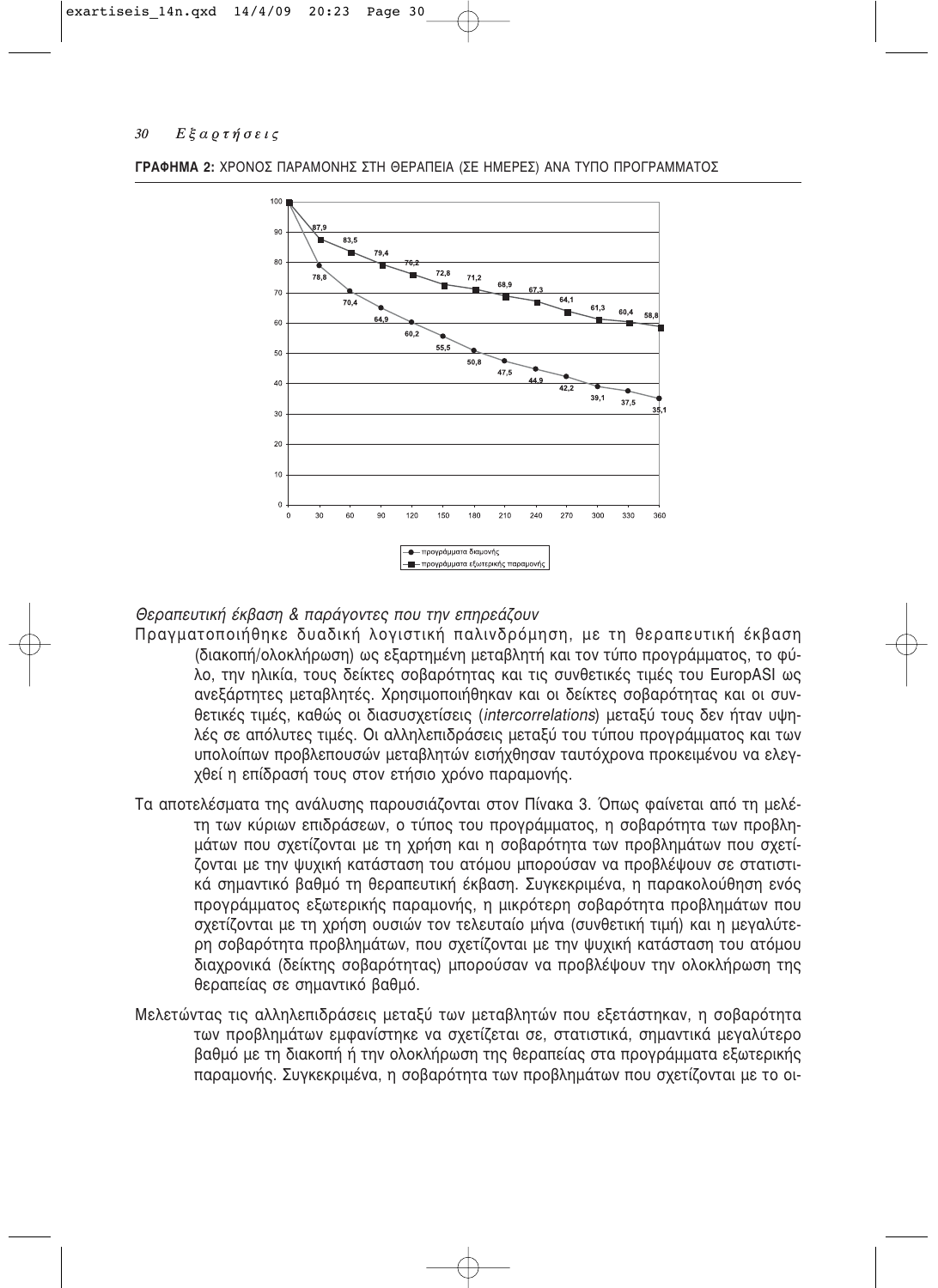κογενειακό ιστορικό (τόσο τον τελευταίο μήνα όσο και διαχρονικά), τη χρήση ναρκωτικών, τη νομική/δικαστική κατάσταση και την ψυχική κατάσταση διαχρονικά μπορούσε να προβλέψει την ολοκλήρωση ή όχι της θεραπείας σε σημαντικό βαθμό.

### **ΠΙΝΑΚΑΣ 3: ΛΟΓΙΣΤΙΚΗ ΠΑΛΙΝΔΡΟΜΗΣΗ**

exartiseis\_14n.qxd 14/4/09 20:23 Page 31

| Κύριες επιδράσεις                            | <b>Beta</b> | <b>SE</b> | df | <b>Odds Ratio</b> |
|----------------------------------------------|-------------|-----------|----|-------------------|
| Τύπος προγράμματος                           | 1,67        | 0,43      | 1  | 5,33              |
| (εξωτερικής παραμονής) ***                   |             |           |    |                   |
| Χρήση ναρκωτικών                             |             |           |    |                   |
| (συνθετική τιμή) ***                         | $-1,31$     | 0,39      | 1  | 0.27              |
| Ψυχική κατάσταση                             |             |           |    |                   |
| (δείκτης σοβαρότητας)***                     | $-1,22$     | 0,30      | 1  | 0,29              |
| Αλληλεπιδράσεις                              |             |           |    |                   |
| Οικογενειακό ιστορικό                        |             |           |    |                   |
| (συνθετική τιμή) (x) τύπος προγράμματος      |             |           |    |                   |
| (εξωτερικής παραμονής)*                      | $-1,14$     | 0,62      | 1  | 0,32              |
| Χρήση ναρκωτικών                             |             |           |    |                   |
| (δείκτης σοβαρότητας) (x) τύπος προγράμματος |             |           |    |                   |
| (εξωτερικής παραμονής)**                     | $-1,99$     | 0,82      | 1  | 0,14              |
| Νομική / Δικαστική κατάσταση                 |             |           |    |                   |
| (δείκτης σοβαρότητας) (x) τύπος προγράμματος |             |           |    |                   |
| (εξωτερικής παραμονής)**                     | $-1,23$     | 0,48      | 1  | 0,29              |
| Οικογενειακό ιστορικό                        |             |           |    |                   |
| (δείκτης σοβαρότητας)                        |             |           |    |                   |
| (x) τύπος προγράμματος                       |             |           |    |                   |
| (εξωτερικής παραμονής)**                     | 1,30        | 0,61      | 1  | 3,66              |
| Ψυχική κατάσταση                             |             |           |    |                   |
| (δείκτης σοβαρότητας) (x) τύπος προγράμματος |             |           |    |                   |
| (εξωτερικής παραμονής) **                    | 1,75        | 0,70      | 1  | 5,75              |
| * $P < 0.1$ ** $P < 0.05$ *** $P < 0.01$     |             |           |    |                   |

### ΣΥΖΗΤΗΣΗ

Συνολικά, ο χρόνος παραμονής στη θεραπεία βρέθηκε να σχετίζεται τόσο με τον τύπο του θεραπευτικού προγράμματος, όσο και με τη σοβαρότητα των προβλημάτων των χρηστών.

Η σοβαρότητα των προβλημάτων που σχετίζονται με την κατάχρηση ουσιών πριν την εισαγωγή για θεραπεία σχετίζονταν με υψηλότερα ποσοστά διακοπής της θεραπείας, ανεξάρτητα από τον τύπο του θεραπευτικού πλαισίου. Σύμφωνα με τα αποτελέσματα προηγούμενων ερευνών, η σοβαρότητα προβλημάτων που σχετίζονται με τη χρήση vαρκωτικών είναι ίσως η πιο συνεπής μεταβλητή που σχετίζεται με το χρόνο παραμονής στη θεραπεία (Maglione et al., 2000; Mertens & Weisner, 2000).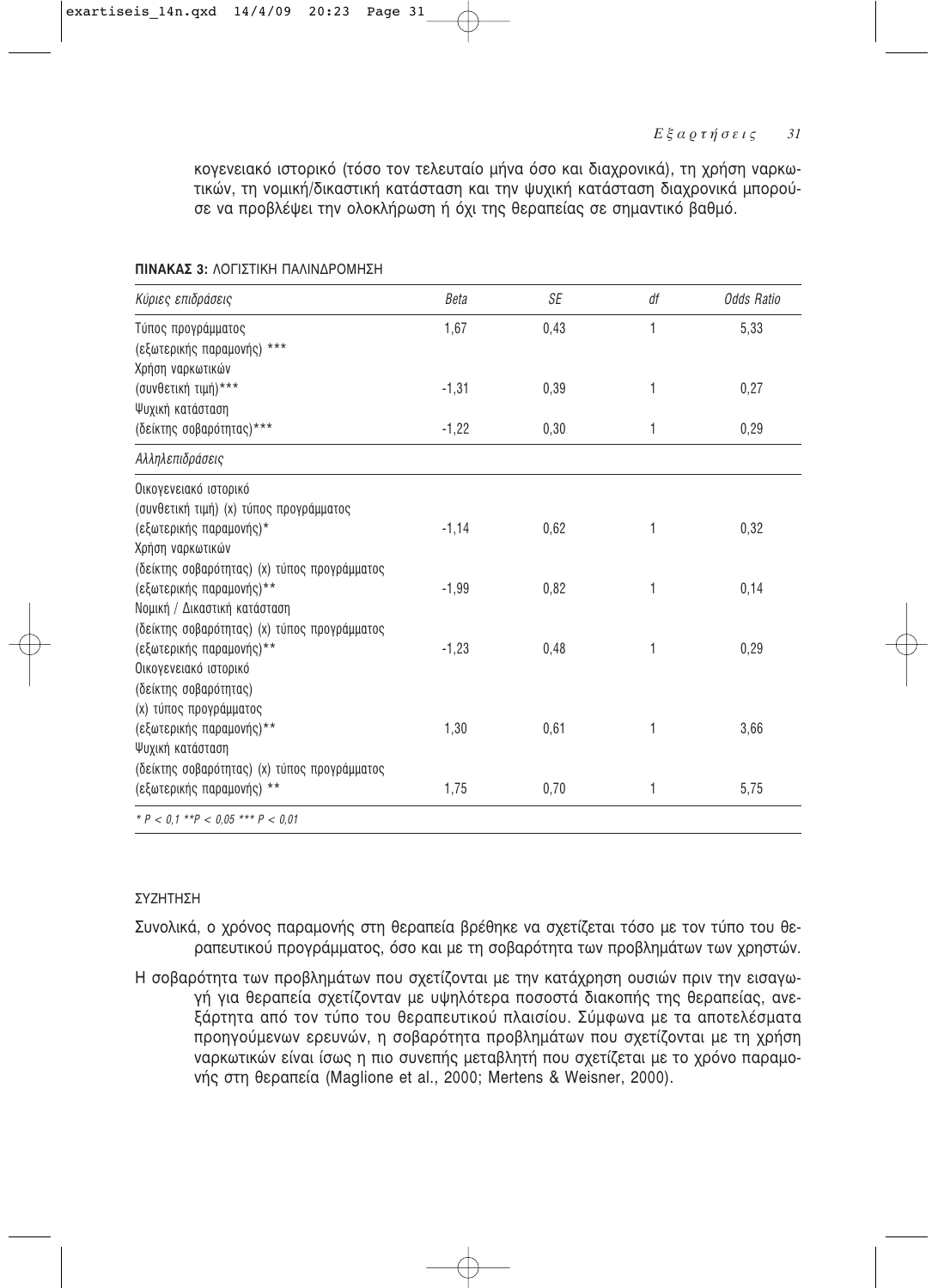- Τα προγράμματα εξωτερικής παραμονής σχετίζονται με υψηλότερα ποσοστά ολοκλήρωσης της θεραπείας. Όπως προκύπτει από τα διαγράμματα ετήσιας παραμονής, η βασική διαφορά στα ποσοστά παραμονής στη θεραπεία προκύπτουν από τις διακοπές που συμβαίνουν κατά τις πρώτες τριάντα ημέρες της θεραπείας, ποσοστό το οποίο είναι σημαντικά υψηλότερο στα προγράμματα διαμονής. Το συγκεκριμένο εύρημα θα πρέπει να εκτιμηθεί σε συνάρτηση με τη σημαντική αλληλεπίδραση που καταγράφηκε μεταξύ του τύπου του θεραπευτικού προγράμματος και της σοβαρότητας των προβλημάτων. Συνολικά, οι εξυπηρετούμενοι των προγραμμάτων διαμονής εμφανίστηκαν να έχουν σοβαρότερα προβλήματα συγκριτικά με τους εξυπηρετούμενους των προγραμμάτων εξωτερικής παραμονής στους περισσότερους από τους τομείς που εξετάστηκαν.
- Οι εξυπηρετούμενοι, που ανέφεραν περισσότερο σοβαρά ψυχικά προβλήματα, ήταν λιγότερο πιθανό να ολοκληρώσουν τη θεραπεία τους. Το συγκεκριμένο εύρημα χρειάζεται να εξεταστεί περαιτέρω, καθώς η χρήση συνκεκριμένων ουσιών, συχνά, σχετίζεται με την εκδήλωση ψυχιατρικών συμπτωμάτων. Κατά συνέπεια, η σοβαρότητα των προβλημάτων που σχετίζονται με τη χρήση ναρκωτικών είναι πιθανό να επηρεάζει τη σχέση μεταξύ ψυχικών προβλημάτων και χρόνου παραμονής στη θεραπεία.
- Ο παράγοντας του φύλου δεν παρατηρήθηκε να επηρεάζει σε σημαντικό βαθμό το χρόνο παραμονής στη θεραπεία, όταν ελέγχθηκε σε συνδυασμό με τη σοβαρότητα των προβλημάτων στους επιμέρους τομείς. Το συγκεκριμένο εύρημα είναι ιδιαίτερα σημαντικό, καθώς προσφέρει μία πιθανή ερμηνεία για την ασυνέπεια των ερευνητικών αποτελεσμάτων σχετικά με το ρόλο του φύλου στο χρόνο παραμονής στη θεραπεία. Ενδεχομένως, η σοβαρότητα των προβλημάτων να επηρεάζει το χρόνο παραμονής στη θεραπεία των ατόμων, ανεξαρτήτως φύλου, στην αρχή της θεραπευτικής διαδικασίας. ενώ διαφοροποιήσεις με κριτήριο το φύλο (ή το συνδυασμό του με τον τύπο προγράμματος) να προκύπτουν στην πορεία της θεραπείας. Περαιτέρω διερεύνηση του ακριβούς χρόνου διακοπής και συσχετισμός του με το φύλο, τη σοβαρότητα των προβλημάτων που σχετίζονται με τη χρήση και τον τύπο του θεραπευτικού προγράμματος αναμένεται να δώσει πολύτιμες πληροφορίες αναφορικά με το συγκεκριμένο θέμα.
- Σύμφωνα με προηνούμενες έρευνες, τα οικονενειακά/κοινωνικά προβλήματα συνδέονται με χαμηλότερα ποσοστά παραμονής στη θεραπεία (Huselid *et al.*, 1991; Westreich *et al.*, 1997). Στην παρούσα μελέτη, αυτό παρατηρήθηκε μόνο στην περίπτωση των προγραμμάτων εξωτερικής παραμονής. Πιθανά, το συγκεκριμένο εύρημα να σχετίζεται με τις προϋποθέσεις εισαγωγής στα συγκεκριμένα προγράμματα, καθώς η ύπαρξη υποστηρικτικού πλαισίου, το οποίο θα εμπλέκεται με κάποιο τρόπο στη θεραπεία του ατόμου αποτελεί βασικό κριτήριο για την εισαγωγή του ατόμου στη θεραπεία.
- Σε αντίθεση με τα αποτελέσματα άλλων ερευνών (π.χ. Hiller et al., 1998; Knight et al., 2000; Young, 2002), η σοβαρότητα των προβλημάτων των εξυπηρετούμενων που σχετίζονται με το νόμο εμφανίστηκε να σχετίζεται με μικρότερο χρόνο παραμονής στη θεραπεία. Χρειάζεται να σημειωθεί ότι στο πλαίσιο του συγκεκριμένου ερωτηματολογίου εξετάζεται η ύπαρξη δικαστικών εκκρεμοτήτων και ιστορικού φυλάκισης. Προηγούμενες έρευνες έχουν δείξει ότι οι δικαστικές εκκρεμότητες συχνά σχετίζονται με μεγαλύτερο χρόνο παραμονής, ενώ το ιστορικό φυλάκισης σχετίζεται με μικρότερο χρόνο παραμονής στη θεραπεία. Κατά συνέπεια, η επιμέρους εξέταση των δύο αυτών διαστάσεων της εμπλοκής με το νόμο θα έδινε πιθανά μία σαφέστερη εικόνα.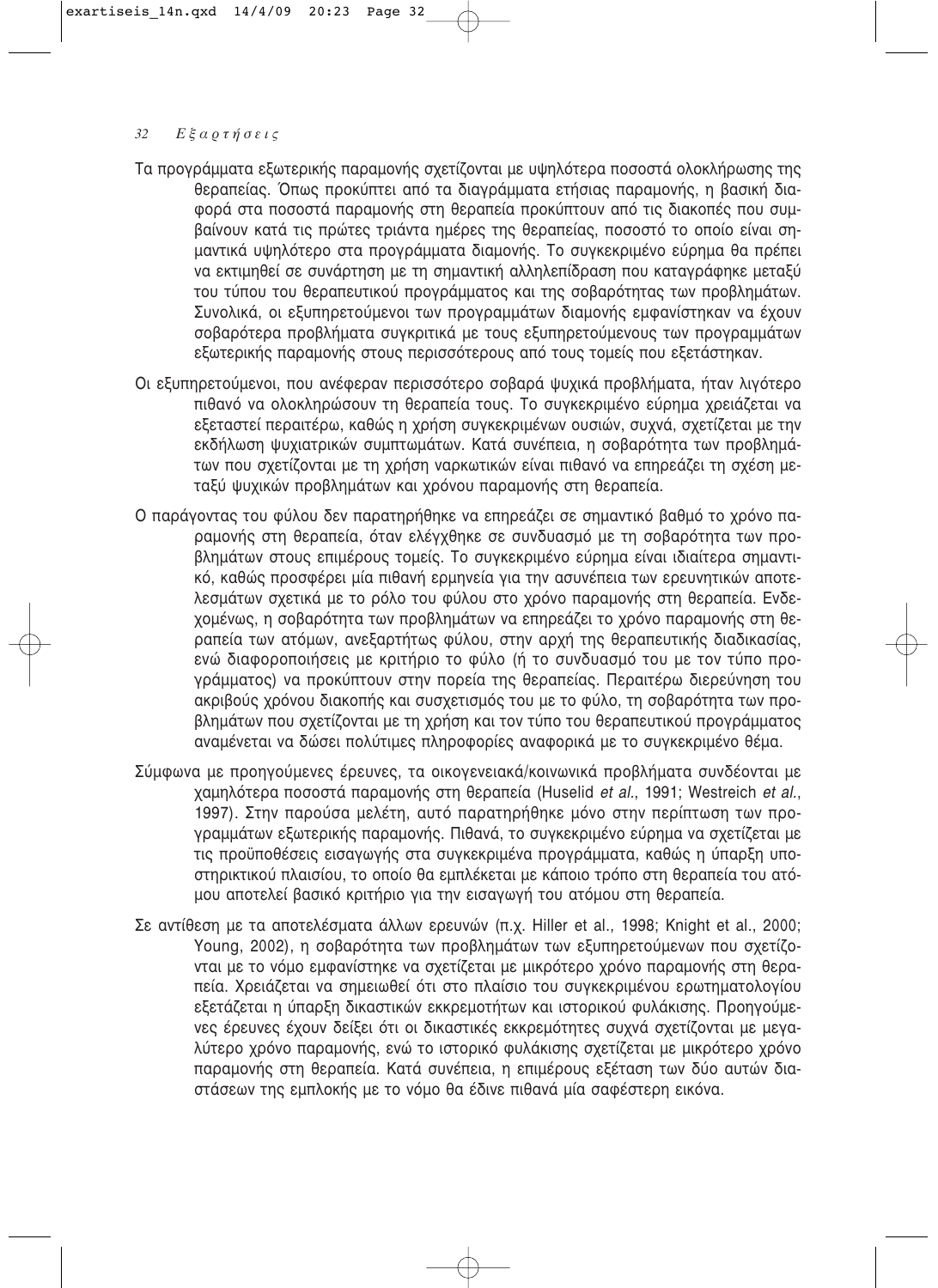Επιπλέον, παρατηρήθηκαν διαφορές μεταξύ των δεικτών σοβαρότητας και των συνθετικών τιμών. Καθώς η συνθετική τιμή αναφέρεται στο διάστημα των τριάντα ημερών πριν την εισαγωγή του ατόμου σε θεραπεία -περίοδο κατά την οποία το άτομο περιορίζει ή ακόμα και διακόπτει τη χρήση- είναι φανερό ότι η τιμή αυτή «υποτιμά» το πραγματικό μένεθος των προβλημάτων που σχετίζονται με τη χρόνια χρήση ναρκωτικών ουσιών. Παράλληλα, οι δείκτες σοβαρότητας μπορούν να θεωρηθούν ως περισσότερο αντιπροσωπευτικές εκτιμήσεις, καθώς περιλαμβάνουν μια διαχρονική εκτίμηση των προβλημάτων στους επιμέρους τομείς.

# Περιορισμοί & προτάσεις για περαιτέρω έρευνα

20:23 Page 33

exartiseis 14n.qxd 14/4/09

- Οι εκτιμήσεις της σοβαρότητας των προβλημάτων στις περισσότερες από τις επτά περιοχές που εξετάστηκαν εμφάνισαν υψηλή συσχέτιση μεταξύ τους. Ως εκ τούτου, η εξέταση καθενός από τους τομείς, ξεχωριστά, αναφορικά με το χρόνο παραμονής στη θεραπεία δεν οδηνεί σε ασφαλή συμπεράσματα. Επιπλέον, το συνκεκριμένο εύρημα ενείρει πιθανά και μεθοδολογικά ζητήματα, δεδομένου ότι, εξ ορισμού, κάθε ένας από τους δείκτες του ερωτηματολογίου για τους τομείς που εξετάζονται είναι κατασκευασμένος με τέτοιο τρόπο ώστε να λειτουργεί ως μία ανεξάρτητη μέτρηση.
- Στη πλαίσιο της παρούσας μελέτης, ως δείκτης μέτρησης του χρόνου παραμονής χρησιμοποιήθηκε η ολοκλήρωση (ή μη) της θεραπείας. Ενδεχομένως, εναλλακτικοί δείκτες αξιολόγησης του χρόνου παραμονής να επέτρεπαν τη διαμόρφωση μίας πιο ολοκληρωμένης εικόνας. Μια πρόταση θα ήταν η διάκριση μεταξύ πρώιμης και μεταγενέστερης χρονικά διακοπής της θεραπείας και να διερευνηθούν οι παράγοντες που επηρεάζουν αυτές τις δύο ομάδες ξεχωριστά.
- Μέσα από τα ευρήματα της παρούσας έρευνας τονίζεται η σημαντική αλληλεπίδραση μεταξύ των χαρακτηριστικών των εξυπηρετούμενων και των χαρακτηριστικών της θεραπείας, καθώς και η σπουδαιότητα του «ταιριάσματος» των θεραπευτικών υπηρεσιών με τις ανάγκες των εξυπηρετούμενων. Επιπλέον, παρέχεται εμπειρική τεκμηρίωση σχετικά με το συνδυασμό εξυπηρετούμενων-υπηρεσιών που σχετίζεται με μεγαλύτερα ποσοστά ολοκλήρωσης της θεραπείας.
- Είναι γεγονός ότι η διαδικασία σχεδιασμού μελετών αναφορικά με τον αποτελεσματικότερο συνδυασμό εξυπηρετούμενων-υπηρεσιών χαρακτηρίζεται από μία σειρά μεθοδολογικών προβληματισμών. Πέρα από το μεγάλο αριθμό των επιμέρους χαρακτηριστικών των εξυπηρετούμενων και τους εναλλακτικούς τρόπους αξιολόγησης της θεραπευτικής αποτελεσματικότητας, μία σειρά ιδιαίτερων χαρακτηριστικών των θεραπευτικών υπηρεσιών χρειάζεται να μελετηθούν συνδυαστικά, όπως για παράδειγμα, η θεραπευτική προσέγγιση, η διάρκεια της θεραπείας, το θεραπευτικό πλαίσιο, οι θεραπευτές αλλά και οι θεραπευτικοί στόχοι. Παρά την πολυπλοκότητα της συγκεκριμένης διαδικασίας έχουν ήδη προταθεί και εφαρμοστεί πιλοτικά, σχετικά πρωτόκολλα και τα πρώτα αποτελέσματα είναι θετικά (π.χ. DeLeon, Melnick, & Cleland, 2008).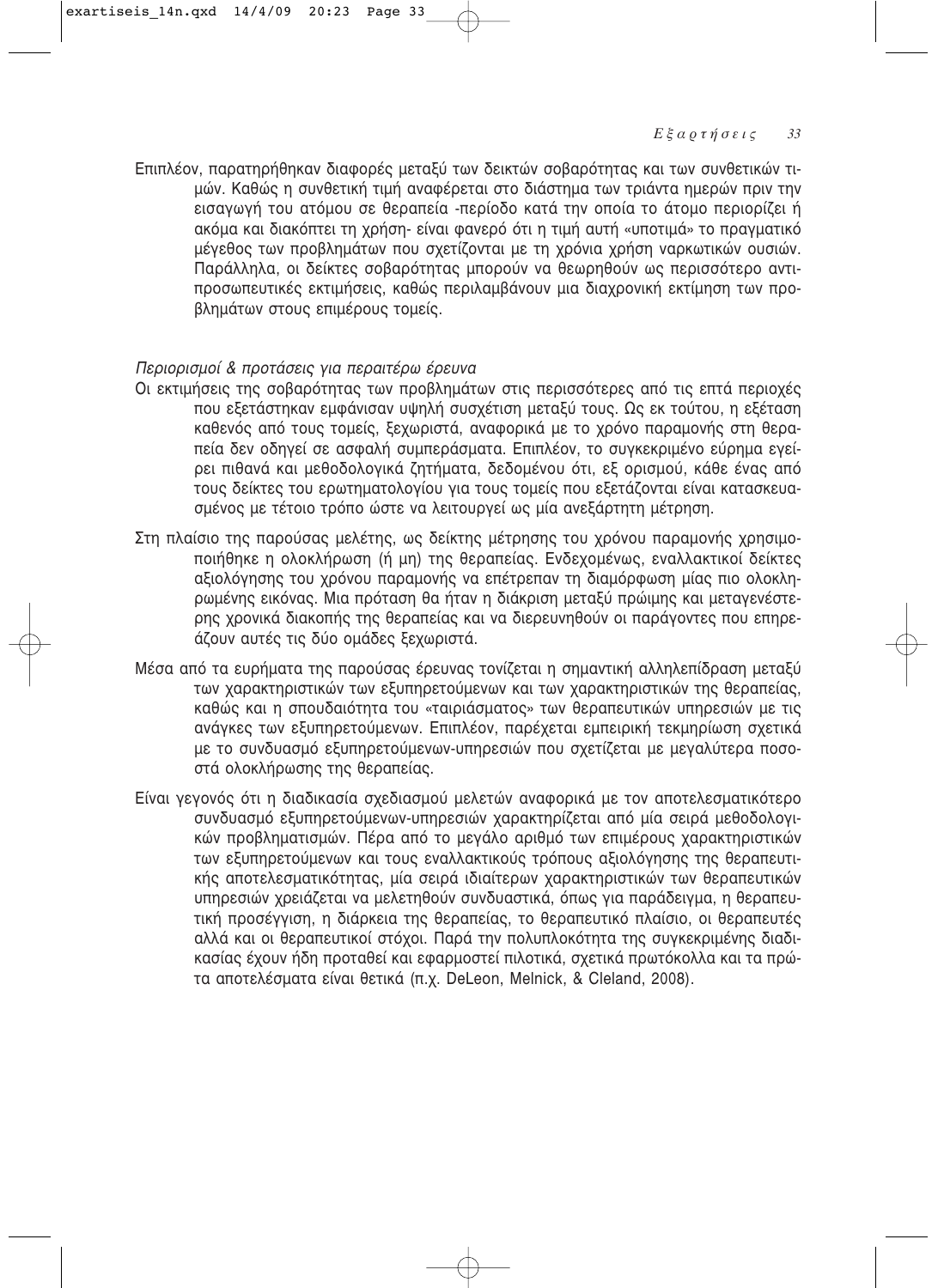### Βιβλιογραφία

- Arfken, C.L., Klein, C., di Menza, S., Schuster, C.R. (2001). Gender differences in problem severity at assessment and treatment retention. Journal of Substance Abuse Treatment, 20, 53-57.
- Broome, K.M., Flynn, P.M., and Simpson, D.D. (1999). Psychiatric comorbidity measures as predictors of retention in drug abuse treatment programs. Health Services Research, 34, 791-806.
- Carroll, K.M., Power, M.D., Bryant, K., and Rounsaville, B.J. (1993). One-Year Follow-Up Status of Treatment-Seeking Cocaine Abusers: Psychopathology and Dependence Severity as Predictors of Outcome. The Journal of Nervous & Mental Disease, 181(2), 71-79.
- Condelli, W.S. (1994). Domains of variables for understanding and improving retention in therapeutic community. The International Journal of the Addictions, 29(5), 593-607.
- Condelli, W.S., and Hubbard, R.L. (1994). Relationship between time spent in treatment and client outcomes from therapeutic communities. Journal of Substance Abuse Treatment, 11, 25-33.
- Condelli, W.S., Koch, M.A., and Fletcher, B. (2000). Treatment refusal/attrition among adults randomly assigned to programs at a drug treatment campus. The New Jersey Substance Abuse Treatment Campus, Seacaucus, NJ. Journal of Substance Abuse Treatment, 18, 395-407.
- DeLeon, G. (1994). Therapeutic communities. In M.Galanter, and H.D. Kleber, (Eds.), Treatments of Substance Abuse. Chicago: American Psychiatric Press.
- DeLeon, G., Melnick, G., and Cleland, C.M. (2008). Client matching: a severity-treatment intensity paradigm. Journal of Addictive Diseases, 27(3), 99-113.
- DeLeon, G., Melnick, G., and Kressel, D. (1997). Motivation and readiness for therapeutic community treatment among cocaine and other drug users. American Journal of Drug & Alcohol Abuse, 23, 169-189.
- Green, C.A., Polen, M.R., Dickinson, D.M., Lynch, F.L., and Bennett, M.D. (2002). Gender differences in predictors of initiation, retention, and completion in an HMO-based substance abuse treatment program. Journal of Substance Abuse Treatment, 23, 285-295.
- Hser, Y-I, Polisnky, M.L., Maglione, M., and Anglin, M.D. (1999). Matching clients' needs with drug treatment services. Journal of Substance Abuse Treatment, 16(4), 299-305.
- Hiller, M.L., Knight, K., Broome, K.M., and Simpson, D.D. (1998). Legal Pressure and Treatment Retention in a National Sample of Long-Term Residential Programs. Criminal Justice and Behavior, 25(4), 463-481.
- Hoffman, J.A., Caudill, B.D., Koman, J.J., Luckey, J.W., Flynn, P.M., and Mayo, D.W. (1996). Psychosocial treatments for cocaine abuse: 12-month treatment outcomes. Journal of Substance Abuse Treatment, 13, 3-11.
- Hubbard, R. L., Craddock, S. G., and Anderson, J. (2003). Overview of 5-year followup outcomes in the drug abuse treatment outcome studies (DATOS). Journal of Substance Abuse Treatment, 25(3), 125-134.
- Hubbard, R.L., Craddock, S.S., Flynn, P.M., Anderson, J., and Etheridge, R.M. (1997). Overview of 1-year follow-up outcomes in the Drug Abuse Treatment Outcome Study (DATOS). Psychology of Addictive Behaviors, 11, 261-278.
- Hubbard, R. L., Marsden, M. E., Rachal, J. V., Harwood, H. J., Cavanaugh, E. R., and Ginzburg, H. M. (1989). Drug abuse treatment: A national study of effectiveness. Chapel Hill, NC: University of North Carolina Press.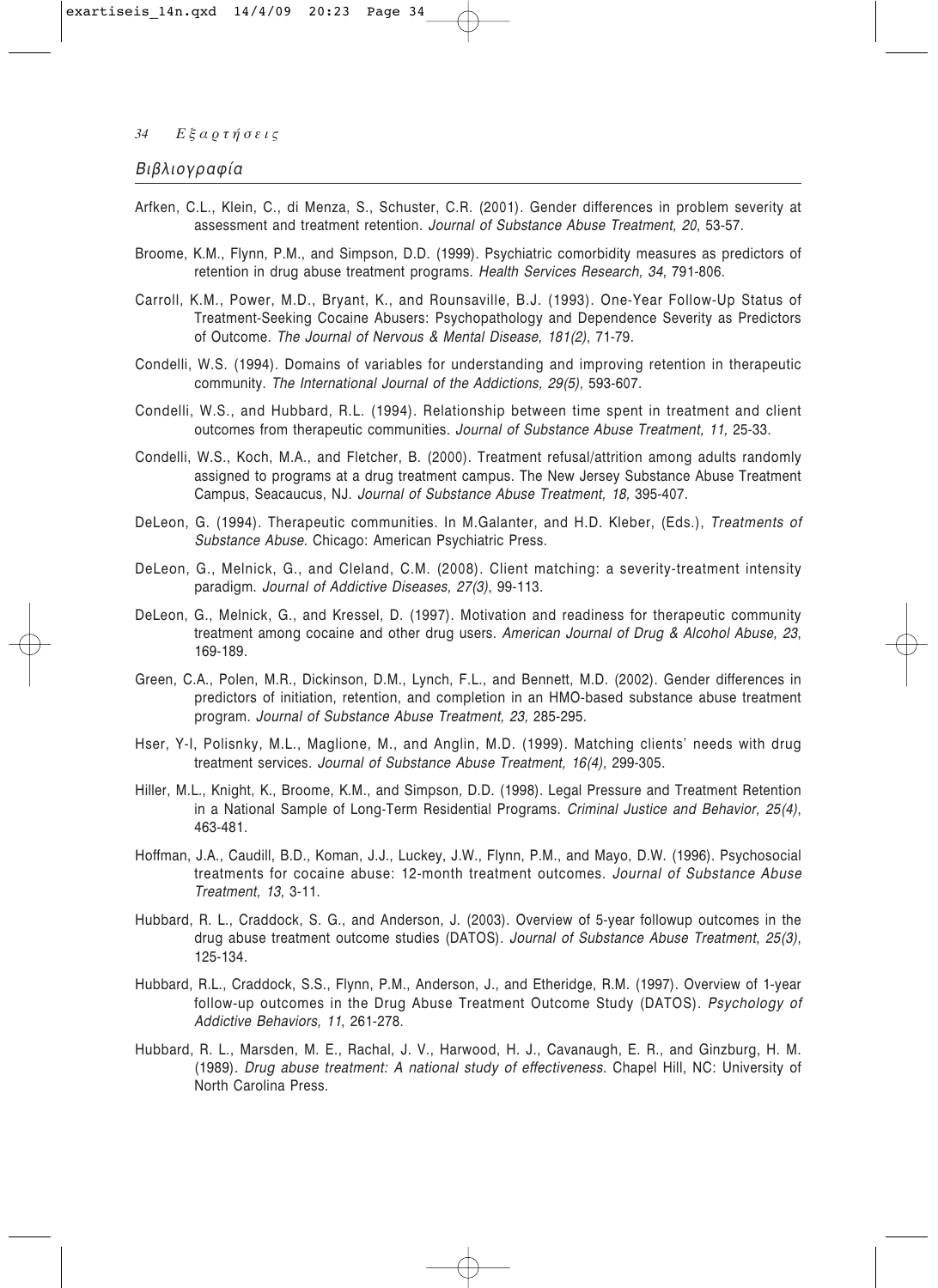Huselid, R.F., Self, E.A., and Gutierres, S.E. (1991). Predictors of successful completion of a halfway-house program for chemically-dependent women. *American Journal of Drug &Alcohol Abuse, 17*, 89- 101.

exartiseis\_14n.qxd 14/4/09 20:23 Page 35

- King, A.C., and Canada, S.A. (2004). Client-related predictors of early treatment drop-out in a substance abuse clinic exclusively employing individual therapy. *Journal of Substance Abuse Treatment, 26*, 189-195.
- Kleinman, P.H., Kang, S.Y., Lipton, D.S., Woody, G.E., Kemp, J., and Millman, R.B. (1992). Retention of Cocaine Abusers in Outpatient Psychotherapy. *The American Journal of Drug & Alcohol Abuse, 18(1)*, 29-43.
- Knight, K., Hiller, M.L., Broome, K.M., and Simpson, D.D. (2000). Legal Pressure, Treatment Readiness, and Engagement in Long-Term Residential Programs. *Journal of Offender Rehabilitation, 31(1)*, 101-115.
- Luchansky, B., He, L., Krupski, A., and Stark, K.D. (2000). Predicting readmission to substance abuse treatment using state information systems. The impact of client and treatment characteristics. *Journal of Substance Abuse, 12(3)*, 255-270.
- Maglione, M., Chao, B., and Anglin, M.D. (2000). Correlates of outpatient drug treatment drop-out among methamphetamine users. *Journal of Psychoactive Drugs, 32(2)*, 221-228.
- Marshall, G.N., and Hser, Y.I. (2002). Characteristics of criminal justice and noncriminal justice clients receiving treatment for substance abuse. *Addictive Behaviors, 27(2)*, 179-192.
- McCaul, M.E., Svikis, D.S., and Moore, R.D. (2001). Predictors of outpatient treatment retention: patient versus substance use characteristics. *Drug & Alcohol Dependence, 62*, 9-17.
- McCusker, J., Stoddard, A., Frost, R., and Zorn, M. (1999). Planned versus actual duration of drug abuse treatment: reconciling observational and experimental evidence. *Journal of Nervous & Mental Disease, 184*, 482-489.
- McLellan, A.T., Kushner, H., Metzger, D., Peters, R., Grisson, G., Pettinati, H., and Argeriou, M. (1992). The fifth edition of the Addiction Severity Index. *Journal of Substance Abuse Treatment, 9(3),* 199- 213.
- McLellan, A.T., Luborsky, L., Woody, G.E., and O'Brien, C.P. (1980). An improved diagnostic instrument for substance abuse patients, The Addiction Severity Index. J*ournal of Nervous & Mental Disease, 168*, 26-33.
- Meier, P., Donmall, M., McElduff, P., Barrowclough, C., and Heller, R (2002). The role of the early therapeutic alliance in predicting drug treatment dropout. *Drug and Alcohol Dependence, 83 (1)*, 57 – 64.
- Mertens, J.R., and Weisner, C.M. (2000). Predictors of substance abuse treatment retention among women and men in an HMO. A*lcoholism, Clinical & Experimental Research, 24*, 1525-1533.
- Messina, N., Wish, E., and Nemes, S. (2000). Predictors of treatment outcomes in men and women admitted to a therapeutic community. *The American journal of drug and alcohol abuse, 26(2)*, 207-227.
- Petry, N.M., and Bickel, W.K. (2000). Gender differences in hostility of opiate-dependent outpatients: role in early treatment termination. *Drug & Alcohol Dependence, 58*, 27-33.
- Rawson, R.A., Shoptaw, S.J., Obert, J.L., McCann, M.J., Hasson, A.L., Marinelli-Casey, P.J., Brethen, P.R., and Ling, W. (1995). An intensive outpatient approach for cocaine abuse treatment. *Journal of Substance Abuse Treatment,12,* 117-127.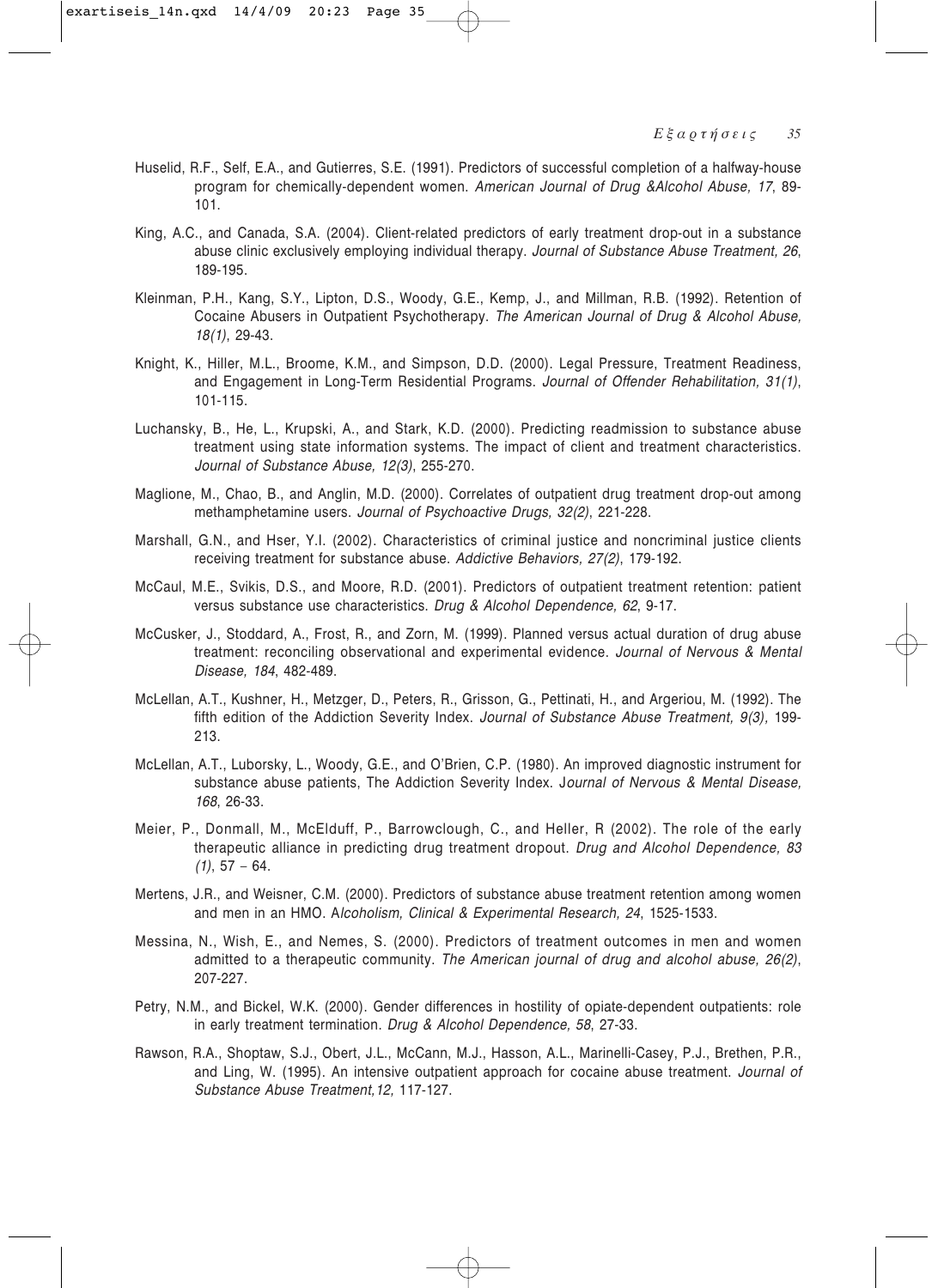- Sayre, S.L., Schmidt, L., Stotts, A.L., Averill, P.M., Rhoades, H.M., and Grabowski, J.J. (2002). Determining predictors of attrition in an outpatient substance abuse program. *American Journal of Drug & Alcohol Abuse, 28(1)*, 55-72.
- Simpson, D.D., and Curry, S.J. (Eds.) (1997). Special Issue: Drug Abuse Treatment Outcome Study (DATOS). *Psychology of Addictive Behaviours, 11(4)*, 211-335.
- Simpson, D.D., Joe, G.W., and Broome, K.M. (2002). A National 5-Year Follow-up of Treatment Outcomes for Cocaine Dependence. *Archives of General Psychiatry, 59*, 538-544.
- Simpson, D.D., Joe, G.W., Fletcher, B.W., Hubbard, R.L., and Anglin, M.D. (1999). A national evaluation of treatment outcomes for cocaine dependence. *Archives of General Psychiatry, 56(6)*, 507-514.
- Simpson, D.D., Joe, G.W., and Brown, B.S. (1997). Treatment retention and follow-up outcomes in the Drug Abuse Treatment Outcome Study (DATOS). *Psychology of Addictive Behaviors, 11(4)*, 279- 293.
- Simpson, D.D., and Sells, S.B. (1990). *Opioid addiction and treatment: A 12-year foolow-up*. Malabar, FL: Krieger.
- Stark, M.J. (1992). Dropping out of substance abuse treatment: A clinically-oriented review. *Clinical Psychology Review, 12(1)*, 93-116.
- Sterling, R.C., Gottheil, E., Weinstein, S. P., and Shannon, D. M. (1994). Psychiatric Symptomatology in Crack Cocaine Abusers. *Journal of Nervous & Mental Disease,* 182(10), 564.
- Toumbourou, J.W., Hamilton, M., and Fallon, B. (1998).Treatment level progress and time spent in treatment in the prediction of outcomes following drug-free therapeutic community treatment. *Addiction, 93(7)*, 1051-1064.
- Veach, L.J., Remley, T.P, Kippers, S.M., and Sorg, J.D. (2000). Retention predictors related to intensive outpatient programs for substance use disorders. *American Journal of Drug & Alcohol Abuse, 26(3)*, 417-428.
- Westreich, L., Heitner, C., Cooper, M., Galanter, M., and Guedj, P. (1997). Perceived social support and treatment retention on an inpatient addiction treatment unit. *American Journal on Addictions, 6*, 144-149.
- Wickizer, T., Maynard, C., Atherly, A., Frederick, M., Koepsell, T., Krupski, A., and Stark, K. (1994). Completion rates of clients discharged from drug and alcohol treatment programs in Washington State. *American Journal of Public Health, 84 (2)*, 215-221.
- Young, D. (2002). Impacts of Perceived Legal Pressure on Retention in Drug Treatment. *Criminal Justice & Behavior, 29(1)*, 27-55.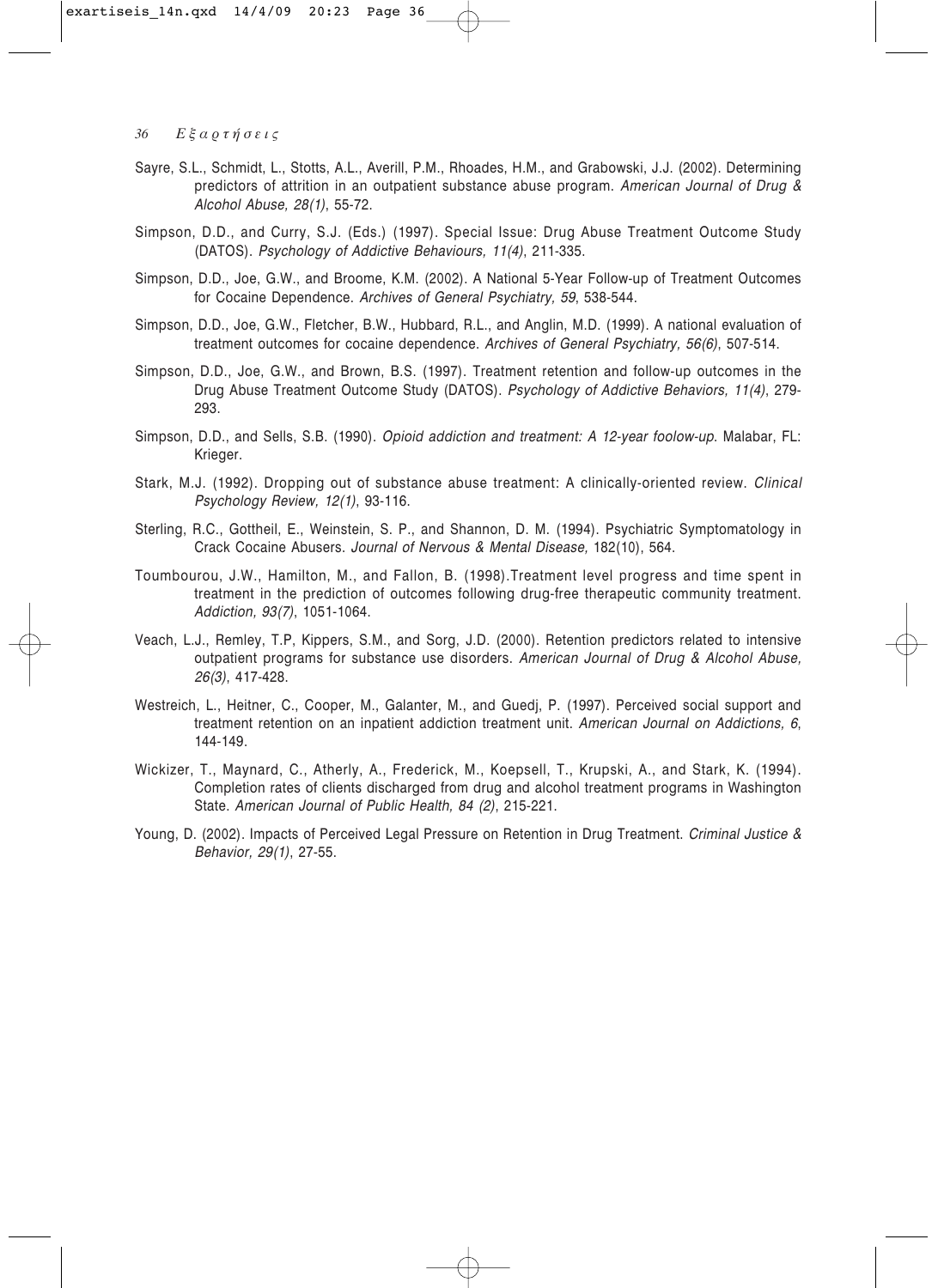$E \xi a \varrho \tau \eta \sigma \varepsilon \iota$ ς 37

# <u>Η ΘΕΡΑΠΕΙΑ ΣΤΟ ΣΤΟΧΑΣΤΡΟ</u><br>ΤΒΕΑΤΜΕΝΤ PERSPECTIVES</u>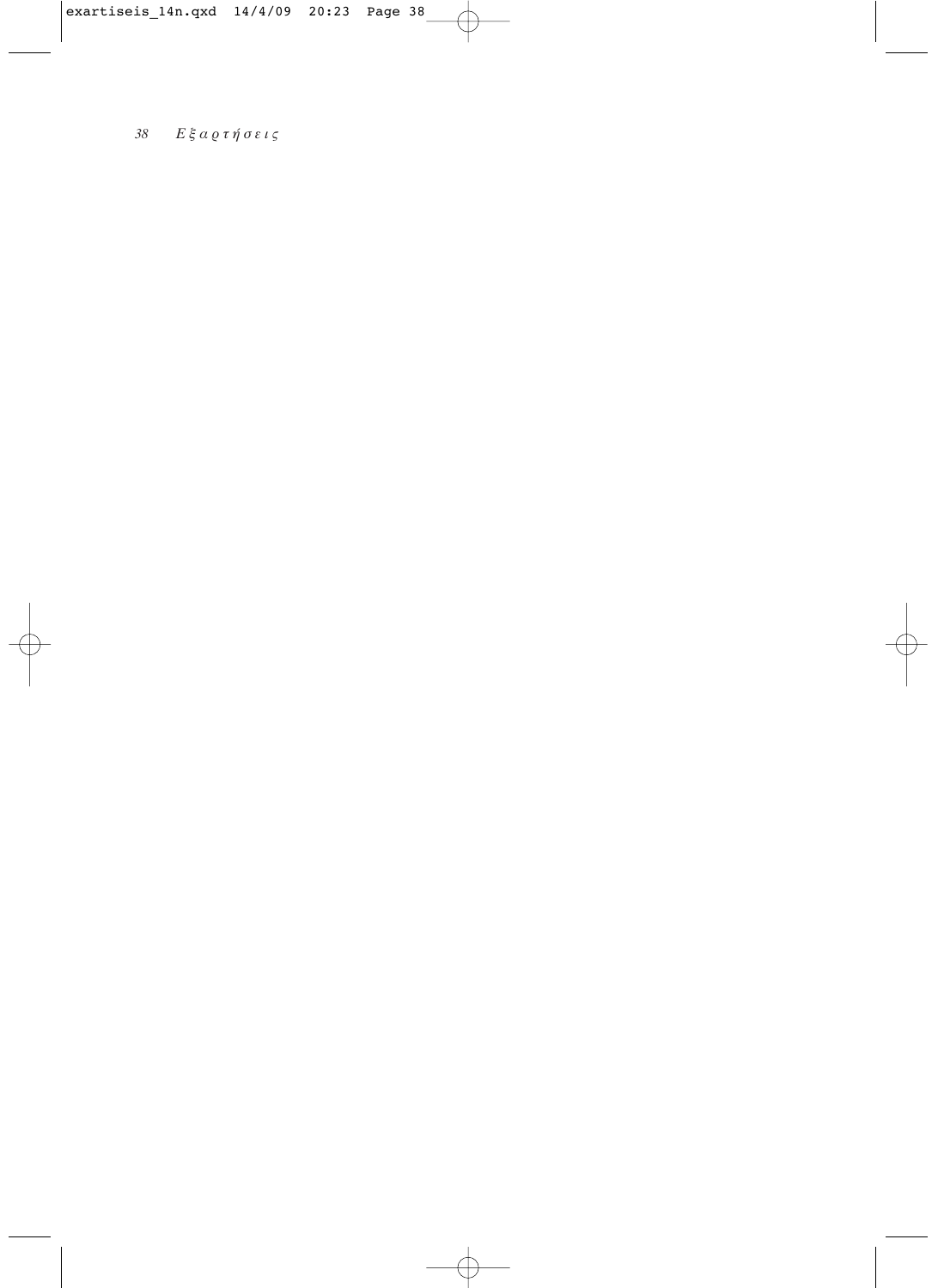*Ε ξ α ρ τ ή σ ε ι ς , τεύχος 14, 2008*

# ASPECTS OF ECONOMIC EVALUATION OF SUBSTANCE ABUSE TREATMENT: THEORY AND LITERATURE REVIEW OF THE INTERNATIONAL EXPERIENCE

PETROS S. TRIANTOS\* KETHEA RESEARCH DEPARTMENT

Abstract

- Economic Evaluation consists a relatively new field in Evaluation Research in Substance Abuse Treatment. So far focus has been given in treatment's efficiency and effectiveness. Special interest in adolescent programs is documented on the debate about the effectiveness of the "traditional therapeutic community designed for adolescents". Data in Greek therapeutic programs show a continuous decrease on average. At the same time, government agencies both in national and European level put pressure on allocating resources based on data and accurate goals and results. Health and social services experiencing these pressures over the last 2 decades. Economic evaluation is a well known method in substance abuse treatment programs in the United States. In Europe, however, quite few attempts have been made in this field. This study attempts first to introduce a systematic review on economic evaluation of substance abuse programs designed for adolescents.. Then, milestones of a methodological frame for the economic evaluation of therapeutic communities in Greece is introduced. Methodology focus both in cost analysis and effectiveness findings. First stage is the cost analysis of a therapeutic community based on an assessed tool. Then effectiveness is examined through Addiction Severity Index. Specific dimensions of effectiveness are examined. Finally cost/benefit ratio is calculated.
- Key Words: cost analysis, evaluation, effectiveness, economic evaluation, drug addiction treatment, therapeutic community, benefit

<sup>\*</sup> Social Anthropologist, MSc., email: triantos@kethea.gr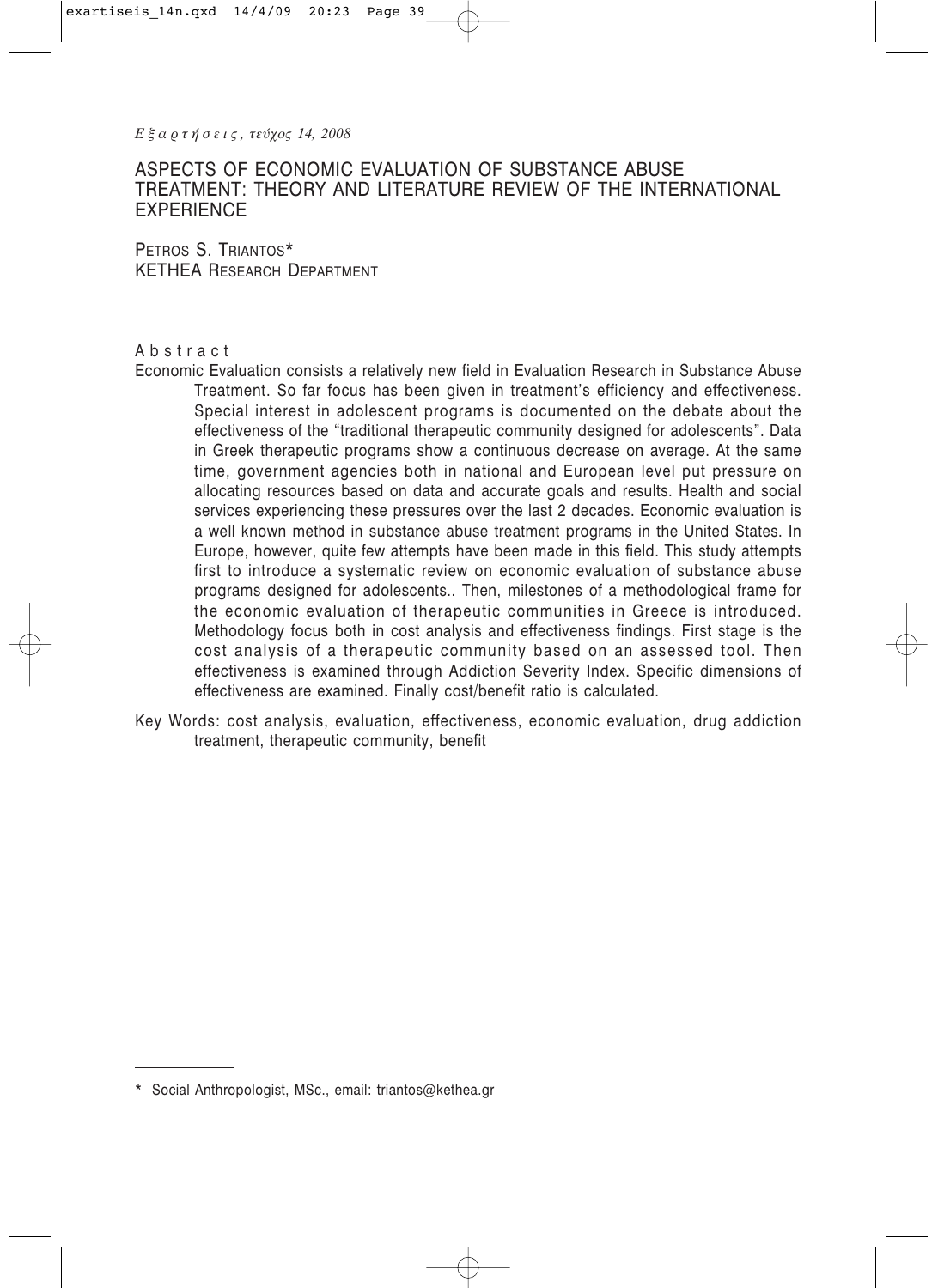*Ε ξ α ρ τ ή σ ε ι ς , τεύχος 14, 2008*

# Η ΟΙΚΟΝΟΜΙΚΉ ΑΞΙΟΛΟΓΗΣΗ ΤΩΝ ΥΠΗΡΕΣΙΩΝ ΑΠΕΞΑΡΤΗΣΗΣ ΑΠΟ ΝΑΡΚΩΤΙΚΕΣ ΟΥΣΙΕΣ ΘΕΩΡΗΤΙΚΟ ΠΛΑΙΣΙΟ ΚΑΙ ΒΙΒΛΙΟΓΡΑΦΙΚΗ ΑΝΑΣΚΟΠΗΣΗ ΤΗΣ ΔΙΕΘΝΟΥΣ ΕΜΠΕΙΡΙΑΣ

ΠΕΤΡΟΣ. Σ. ΤΡΙΑΝΤΟΣ<sup>\*</sup> ΤΟΜΕΑΣ ΕΡΕΥΝΑΣ ΚΕΘΕΑ

 $\prod$  $E$  $D$  $(\lambda$  $n \oplus n$ 

- Στους οργανισμούς απεξάρτησης έχει αναδειχθεί με τρόπο σαφή και πλέον επιτακτικό η ανά-ΥΚη για την στοιχειοθέτηση της αναλογίας κόστους- οφέλους και κόστους- αποτελεσματικότητας στη θεραπεία της τοξικοεξάρτησης προκειμένου αυτή η αναλογία να αποτελέσει σημαντικό εργαλείο χάραξης αναπτυξιακής πολιτικής. Η πρακτική αυτή, ήδη καθιερωμένη στον ευρύτερο χώρο της αγοράς και των επιχειρήσεων, φαίνεται να εισάγεται και στους φορείς παροχής κοινωνικών υπηρεσιών.
- Κεντρικό άξονα της παρουσίασης αποτελεί η ανάπτυξη του μεθοδολογικού πλαισίου για τη μελέτη της αναλογίας κόστους-οφέλους των δομών της θεραπευτικής κοινότητας, όπως αυτή προσδιορίζεται λειτουργικά στα προγράμματα του ΚΕΘΕΑ. Μέσα από εκτενή ανασκόπηση της βιβλιογραφίας στην οικονομική αξιολόγηση των προγραμμάτων απεξάρτησης επιχειρείται η εξέταση της εφαρμογής της ερευνητικής μεθοδολογίας της οικονομικής αξιολόγησης στις υπηρεσίες απεξάρτησης. Η παρουσίαση του μεθοδολογικού πλαισίου περιλαμβάνει την εξέταση θεμάτων όπως: εκτίμηση του οικονομικού και κοινωνικού κόστους της χρήσης ναρκωτικών ουσιών, εστίαση σε συγκεκριμένες διαστάσεις της αποτελεσματικότητας μέσα από την αξιολόγηση των αλλαγών σε διαφορετικά πεδία (εκπαιδευτικό επίπεδο, επαγγελματική κατάρτιση, παραβατικότητα, σωματική και ψυχική υγεία, χρήση ψυχοτρόπων ουσιών). Τέλος, θα παρουσιαστεί η πρόταση για την εφαρμογή συστήματος μετατροπής των διαφορετικών διαστάσεων της αποτελεσματικότητας σε μετρήσιμα μεγέθη εκφρασμένα σε νομισματικές μονάδες (monetary units).
- Λέξεις κλειδιά: *ανάλυση κόστους, αξιολόγηση, αποτελεσματικότητα, οικονομική αξιολόγηση,* θεραπεία απεξάρτησης, Θεραπευτική Κοινότητα, όφελος

### ΕΙΣΑΓΩΓΗ

### *Το ευρύτερο πλαίσιο*

Ο τομέας των υπηρεσιών απεξάρτησης αποτελεί τομέα ειδικού ενδιαφέροντος στη διαδικασία σχεδιασμού κοινωνικής πολιτικής. Η εξάρτηση από ψυχοτρόπες ουσίες αποτελεί ένα έντονο και διαρκές κοινωνικό πρόβλημα σε παγκόσμια κλίμακα. Οι πολλές και σύνθετες συνέπειες τόσο σε ατομικό όσο και σε επίπεδο κοινωνικού συνόλου, επέτειναν το ενδιαφέρον για μια σε βάθος προσεκτική ανάλυση των κοινωνικών και οι-ΚΟΥΟμικών συνεπειών του φαινομένου. Ενδεικτικά αναφέρεται<sup>6</sup> ότι, για το 1988, το

<sup>\*</sup> Κοινωνικός Ανθρωπολόγος, MSc, email: triantos@kethea.gr

<sup>6</sup> Rice et al, 1990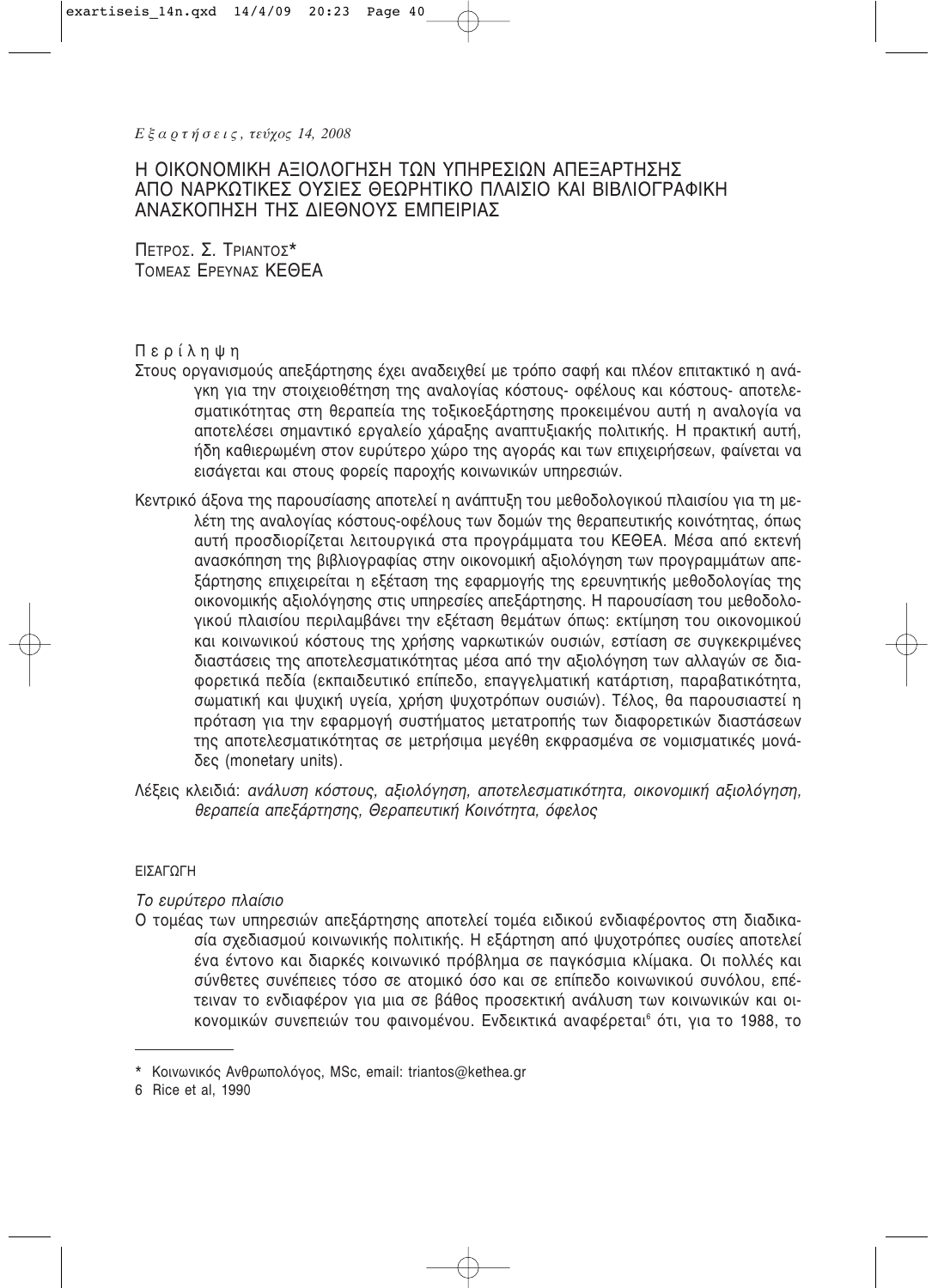exartiseis\_14n.qxd 14/4/09 20:23 Page 41

Κόστος της χρήσης ουσιών στις Η.Π.Α. ανέρχονταν σε 58,3 δισεκατομμύρια δολάρια εκ των οποίων το 30% αποδίδονταν σε συνέπειες της παραβατικής συμπεριφοράς και της εγκληματικότητας, η οποία συνοδεύει τη χρήση ουσιών, και το 32% σε απώλεια πόρων από την εργασία όλων όσων είχαν εμπλοκή με το νόμο λόγω της χρήσης ναρ-Κωτικών ουσιών.

- Ο στόχος κάθε κοινωνικού συστήματος στο πλαίσιο του οποίου ενυπάρχει το πρόβλημα της χρήσης ναρκωτικών ουσιών είναι η μείωση των αρνητικών συνεπειών αυτού του φαινομένου στο κοινωνικό σύνολο. Η ανάπτυξη των θεραπευτικών προνραμμάτων αποτελεί μια πολιτική λύση για την επίτευξη του παραπάνω στόχου. Η σημασία σε τοπικό αλλά και εθνικό επίπεδο της συστηματικής παρακολούθησης και της αξιολόγησης των υπηρεσιών, οι οποίες προσφέρονται από αυτά τα θεραπευτικά προγράμματα είναι ιδιαίτερα μεγάλη.
- Σε διεθνές επίπεδο η ερευνητική δραστηριότητα στον τομέα της αξιολόγησης της αποτελεσματικότητας των υπηρεσιών απεξάρτησης έχει αναπτυχθεί αρκετά και στοχεύει στη σύνδεση των αποτελεσμάτων της αξιολογητικής διαδικασίας με τον κλινικό και το διοικητικό σχεδιασμό των υπηρεσιών<sup>7</sup>. Παρά το σημαντικό αυτό γεγονός πρόσφατες ανασκοπήσεις της ερευνητικής βιβλιογραφίας στον τομέα της οικονομικής αξιολόγησης των υπηρεσιών απεξάρτησης δείχνουν ένα σχετικά περιορισμένο αριθμό μελετών".
- <u>Το νενονός αυτό εμφανίζεται σαν συνισταμένη διαφορετικών παρανόντων. Αρχικά, η εξάρτηση </u> από ναρκωτικές ουσίες δεν έχει προς το παρόν αναγνωρισθεί σε διεθνές επίπεδο ως πρόβλημα υγείας<sup>»</sup>. Δεύτερον, η μέχρι σήμερα πρακτική, η οποία ακολουθούνταν από τις κυβερνήσεις, ήταν η χρηματοδότηση των θεραπευτικών προγραμμάτων υπό τις πιέσεις του κοινωνικού συνόλου, χωρίς όμως παράλληλη μελέτη των διαστάσεων της αποτελεσματικότητάς τους<sup>10</sup>. Τρίτον, και εξίσου σημαντικό στοιχείο, το οποίο συμβάλλει στην ερευνητική ένδεια στο χώρο της οικονομικής αξιολόγησης των προγραμμάτων απεξάρτησης, είναι η ποικιλία και η πληθώρα των θεραπευτικών προσεγγίσεων, καθώς και η πολυπαραγοντικότητα του θεραπευτικού αποτελέσματος. Οι τρεις αυτοί παράγοντες καθιστούν εξαιρετικά απαιτητική κάθε προσπάθεια οικονομικής αξιολόγησης.

### Η Ελληνική Πραγματικότητα

Στην Ελλάδα, η τάση, η οποία καταγράφεται σε διεθνές επίπεδο, επαναλαμβάνεται με την αξιολόγηση των υπηρεσιών υγείας να παρουσιάζει έντονη δραστηριότητα, και την οικονομική αξιολόγηση των υπηρεσιών αυτών να αναπτύσσεται τα τελευταία χρόνια ιδιαίτερα στους τομείς της φαρμακολογίας και των κλινικών δοκιμών<sup>11</sup>. Στον τομέα της απεξάρτησης στην Ελλάδα λειτουργούν προγράμματα θεραπείας και κοινωνικής επανένταξης εδώ και εικοσιπέντε χρόνια. Οι υπηρεσίες απεξάρτησης, έχουν εντάξει σε

10 French, 2000

<sup>7</sup> Humphreys & Hamilton, 1997

<sup>8</sup> McCollister & French, 2003

<sup>9</sup> McLellan, 2000

<sup>11</sup> Drummond; O' Brien; Stoddart; Torrance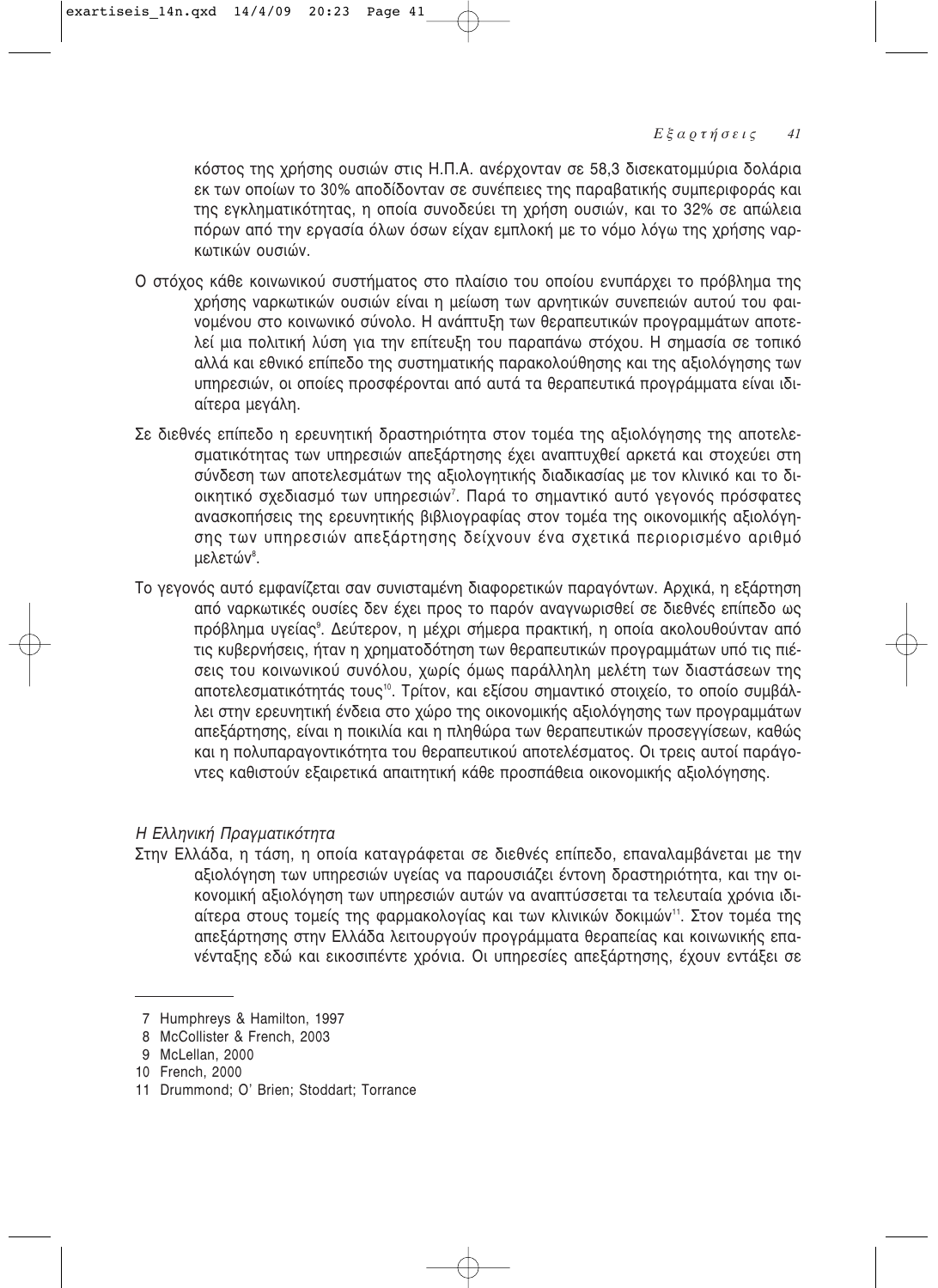μικρότερο ή μεγαλύτερο βαθμό, συστήματα αξιολόγησης στο πλαίσιο λειτουργίας τους. Η επικέντρωση στα αποτελέσματα αποτελεί και εδώ την κυρίαρχη τάση με κάποιες προσπάθειες για αξιολόγηση του σχεδιασμού και της θεραπευτικής διαδικασίας να αρχίζουν να αναπτύσσονται κατά την τελευταία πενταετία. Ωστόσο γεγονός είναι ότι ο τομέας της οικονομικής αξιολόγησης υστερεί και σε κάποιες περιπτώσεις δεν υφίσταται για την πλειονότητα των υπηρεσιών απεξάρτησης.

Aπό την άλλη πλευρά, οι θεραπευτικές κοινότητες στην Ελλάδα έχουν τεκμηριώσει και συνεχίζουν να τεκμηριώνουν την αποτελεσματικότητά τους. Η σημαντική αναδρομική έρευνα αποτελεσματικότητας των υπηρεσιών του ΚΕΘΕΑ<sup>12</sup> ακολουθεί τα πρότυπα και την επιστημονική μεθοδολογία των σημαντικών ερευνητικών προγραμμάτων σε διεθνές επίπεδο<sup>13</sup>. Η έρευνα ανέδειξε την αποτελεσματικότητα της πρότασης της θεραπευτικής κοινότητας. Εύλογα, προκύπτει το ερώτημα αν αυτή, η αναμφισβήτητα σημαντική ερευνητική αποτύπωση της αποτελεσματικότητας, είναι αρκετή προκειμένου να τεκμηριωθεί το όφελος στο κοινωνικό σύνολο από τη θεραπευτική παρέμβαση. Το Νέο Μοντέλο Διαχείρισης επιβάλλει το επόμενο βήμα. Το ζητούμενο λοιπόν είναι η τεκμηρίωση της αποτελεσματικότητας της παρέμβασης, όπως αυτή πραγματώνεται στη θεραπευτική κοινότητα, με την εισαγωγή της μεταβλητής, η οποία αποτελεί δομικό στοιχείο του νέου μοντέλου διαχείρισης των υπηρεσιών

### *Κριτική Θεώρηση του Νέου Μοντέλου Διαχείρισης*

- Παρά την αδιαμφισβήτητα καινοτόμο εξέλιξη την οποία όρισε η υιοθέτηση του Νέου Μοντέλου Διαχείρισης, και παρά το γεγονός ότι το συγκεκριμένο μοντέλο προβλήθηκε ως η μοναδική επιλογή εκσυγχρονισμού και ανάπτυξης στις σύγχρονες κοινωνικές δομές έχει αναπτυχθεί έντονη κριτική ιδιαίτερα την τελευταία δεκαετία.
- Είναι γεγονός ότι η φιλοσοφία και οι γενικές αρχές του μοντέλου δεν έχουν σταθεροποιηθεί αρκετά με αποτέλεσμα νέες τροποποιήσεις της αρχικής θεώρησης να εμφανίζονται κατά καιρούς. Η αρχική ιδέα ότι το μοντέλο μπορεί να εφαρμοσθεί σε κάθε είδους κοινωνικό σύστημα και τύπο υπηρεσιών εγκαταλείφθηκε γρήγορα δίνοντας τη θέση της σε προσαρμογές του μοντέλου σύμφωνα με το σχήμα:



<sup>12</sup> Αναδρομική έρευνα αποτελεσματικότητας KEΘEA

<sup>13</sup> DATOS (1979-1981), TOPS (1991-1993), NTORS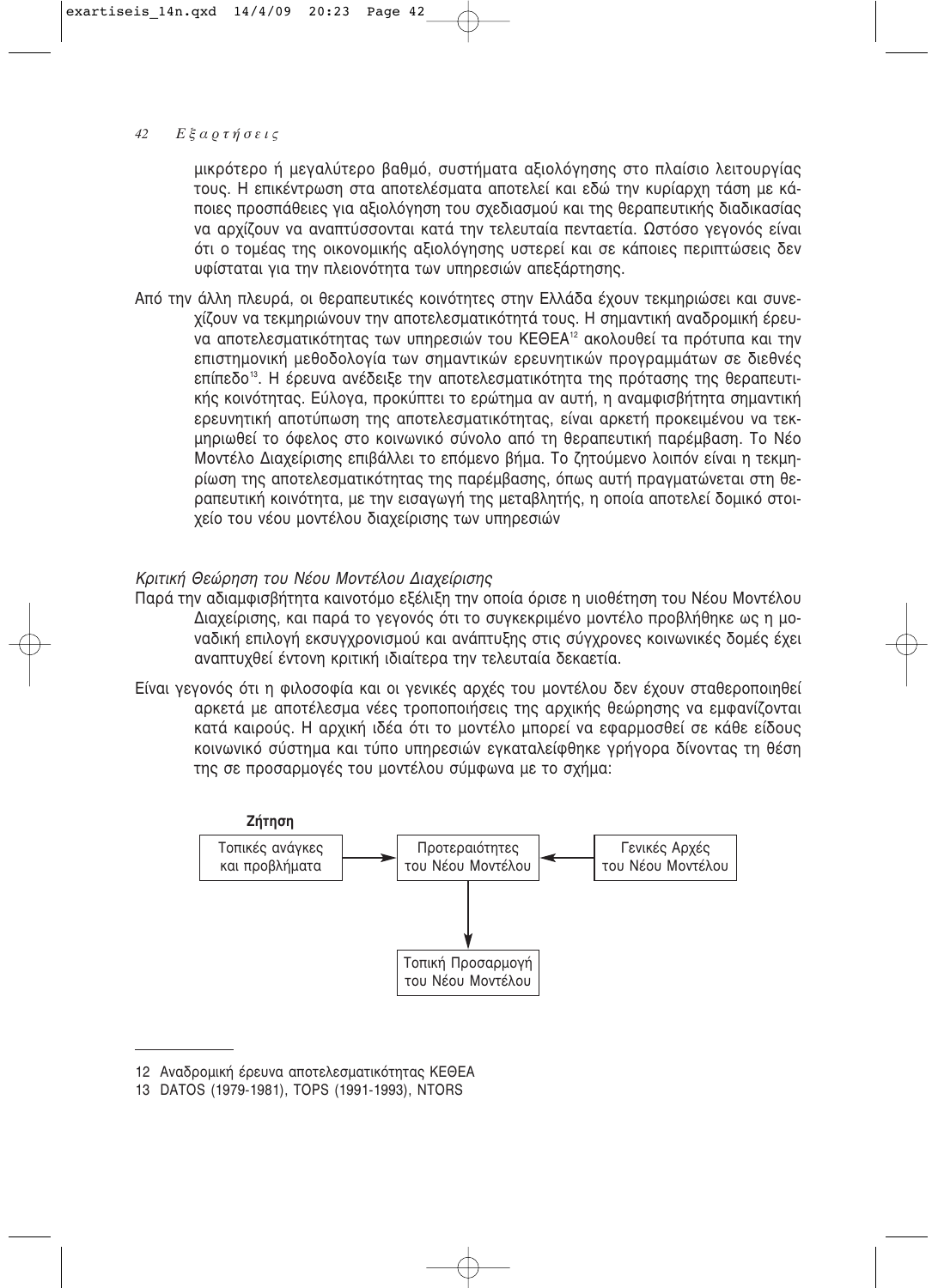- Κύριο σημείο της κριτικής αποτελεί το στοιχείο ότι η αποτελεσματικότητα του μοντέλου στηρίχθηκε (και στηρίζεται) περισσότερο στην πίστη και στη γενική του φιλοσοφία παρά σε συγκεκριμένες έρευνες τεκμηρίωσης και αξιολόγησης. Το παράδοξο είναι εμφανές: ένα μοντέλο, το οποίο έχει ως συστατικό του στοιχείο την τεκμηρίωση, να την απορρίπτει η εν πασει περιπτώσει να μην την προκρίνει ως μέσο για την αυτοαξιολόγησή του. Απόψεις σχετικά με τη δυνατότητα αξιολόγησης του Νέου Μοντέλου Διαχείρισης θεωρούν ότι είναι ακόμα πρόσκαιρη κάθε τέτοια προσπάθεια. Είναι γεγονός ότι συγκεκριμένα δομικά στοιχεία του νέου μοντέλου εκτιμώνται ως αρκετά νέα, για να μπορέσουν να υιοθετηθούν, να αναπτυχθούν πλήρως και ως εκ τούτου να αξιολογηθούν. Η παραδοχή αυτή γίνεται πλέον έντονη σε χώρες οι οποίες έχουν σχετικά πρόσφατα υιοθετήσει τη συγκεκριμένη πρόταση, όπως η Γερμανία, η Νορβηγία και η Φιλανδία<sup>14</sup>. Παρόλα αυτά σε άλλες περιπτώσεις, όπως για παράδειγμα στο Ηνωμένο Βασίλειο ή στη Νέα Ζηλανδία οι μεταρρυθμίσεις καταγράφουν ήδη μια ιστορία αρκετών ετών. Ακόμα μεγαλύτερη σε βάθος χρόνου είναι η υιοθέτηση των νέων αντιλήψεων στις Η.Π.Α. (ιδιαίτερα σε ότι αφορά τις αμοιβές με βάση την απόδοση) αλλά και σε γώρες της Δυτικής Ευρώπης, όπως η Σουηδία (ιδιαίτερα σε ό,τι αφορά τον αποκεντρωμένο τρόπο άσκησης της δημόσιας διοίκησης). Συνεπώς, με βάση αυτά τα δεδομένα, η αξιολόγηση του Νέου Μοντέλου Διαχείρισης δεν μπορεί να θεωρηθεί πρόωρη.
- Είναι σαφές ότι το Νέο Μοντέλο της Δημόσιας Διαχείρισης επέφερε σημαντικές αλλαγές, θετικές και αρνητικές στον τρόπο με τον οποίο λειτουργούν οι υπηρεσίες του ευρύτερου δημοσίου τομέα. Παραμένει υπο διερεύνηση το κατά πόσο οι αλλαγές αυτές οφείλονται στο νέο μοντέλο ή σε άλλους παράγοντες. Δεν έχει διερευνηθεί δηλαδή αν και κατά πόσο οι αλλαγές αυτές θα ήταν αναπόφευκτες (συνέπεια κοινωνικοπολιτικών εξελίξεων) και ανεξάρτητες από την εισαγωγή του νέου μοντέλου.
- Σημαντική ένσταση από τους επικριτές του μοντέλου και κυρίως από όσους προέρχονται από το χώρο των κοινωνικών επιστημών, αποτελεί η εκτίμησή τους ότι το νέο μοντέλο αντιμετωπίζει το κοινωνικό σύστημα με τρόπο πανομοιότυπο με αυτό της αγοράς. Στην αγορά οι σημαντικές έννοιες είναι η προσφορά η ζήτηση και οι τιμές και όχι έννοιες όπως: η υποστήριξη, η αξιοπρέπεια, η συνοχή.
- Θέμα προς διερεύνηση αποτελεί και το ποια από τα δομικά στοιχεία του Νέου Μοντέλου λειτουργούν και ποια όχι σε συγκεκριμένα κοινωνικά συστήματα. Μία από τις βασικές ταραδοχές του Νέου Μοντέλου είναι ότι όλοι οι οργανισμοί λειτουργούν με τον ίδιο τρόπο. Η εμπειρία εφαρμογής του έχει καταστήσει σαφές ότι η εφαρμογή του μοντέλου είναι άμεσα συνδεδεμένη (όπως και κάθε άλλο στοιχείο πολιτικής) με την ευρύτερη κοινωνικοπολιτική πραγματικότητα. Έτσι, είναι σύνηθες από την εμπειρία, ότι το μοντέλο ή κάποια από τα στοιχεία του να απορρίπτονται ως ασύμβατα με τις κοινωνικές αξίες σε ένα συγκεκριμένο σύστημα. Για παράδειγμα έννοιες όπως η επικέντρωση στην ικανοποίηση των χρηστών των υπηρεσιών ή ο αποκεντρωμένος τρόπος διοίκησης είναι πιθανό να απορριφθούν ως μη αποδεκτές σε συγκεκριμένες περιπτώσεις. Τα ίδια στοιχεία σε άλλες περιπτώσεις μπορούν να θεωρηθούν ως περιττά, καθώς ήδη εφαρμόζονται, και για το λόγο αυτό να απαλειφθούν (όπως για παράδειγμα στις Σκανδιναβικές χώρες).

14 Naschold, 1995:13-54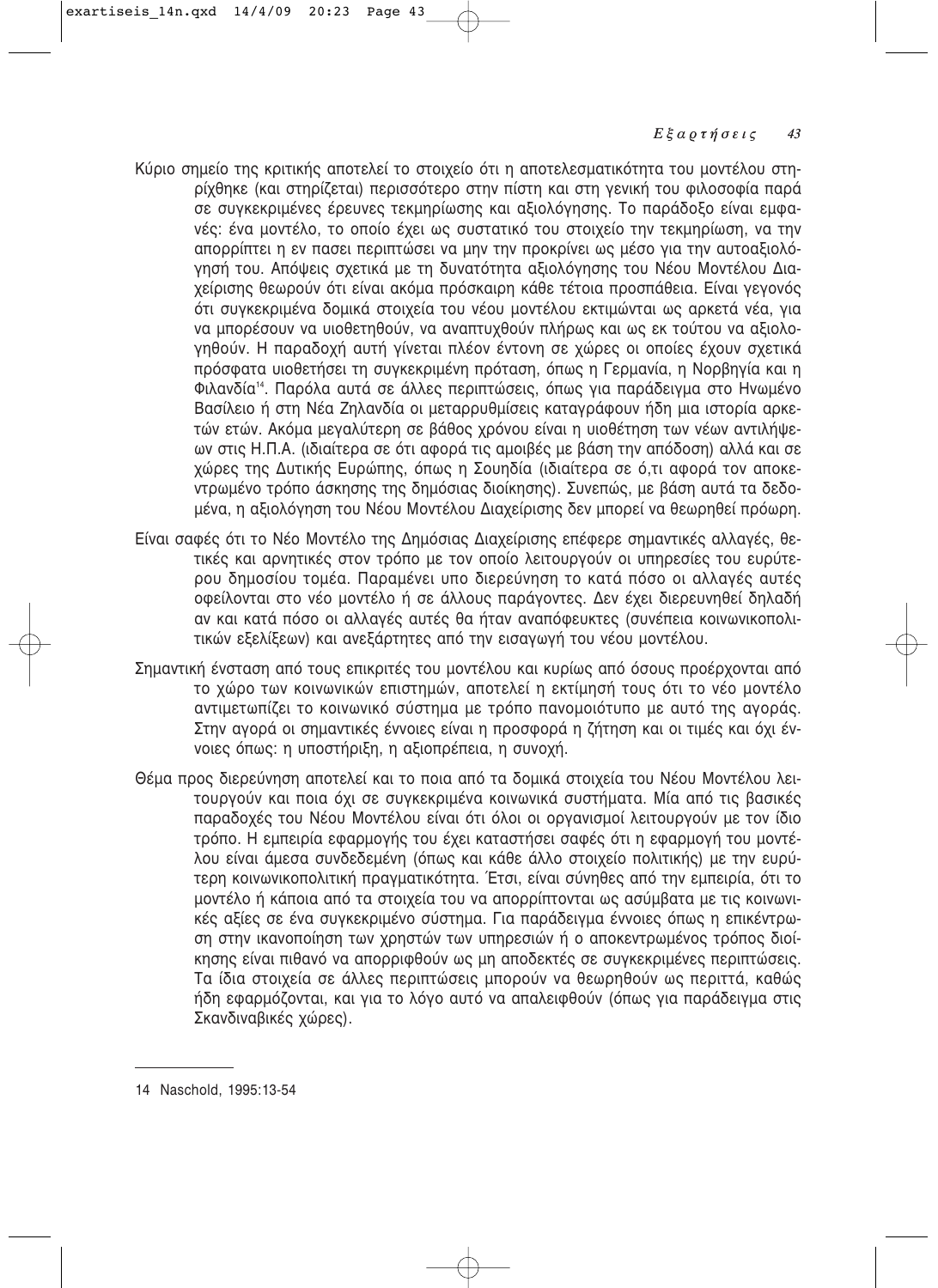- Μία από τις δομικές μεταβολές του νέου μοντέλου αφορά την μετεξέλιξη από τον «παθητικό αποδέκτη των υπηρεσιών» στον «ενεργητικό χρήστη των υπηρεσιών», ο οποίος συγκρίνει και επιλέγει ή απορρίπτει την καταλληλότερη γι' αυτόν υπηρεσία μέσα από ένα ευρύ φάσμα (basket) διαθέσιμων υπηρεσιών. Στο πλαίσιο αυτής της αλλαγής εντάσσεται και η επικέντρωση στη διερεύνηση της ικανοποίησης των χρηστών των υπηρεσιών. Το ερώτημα που αναδεικνύεται είναι κατά πόσο οι περιορισμένοι οικονομικοί πόροι σε ορισμένες περιπτώσεις, επιτρέπουν αυτή τη δυνατότητα πολλαπλής επιλογής.
- Το νέο μοντέλο περιγράφει τις νέες μορφές και τους νέους τύπους διοίκησης, οι οποίοι θα προκύψουν. Δεν περιγράφει όμως εξίσου αναλυτικά τη «συμπεριφορά» αυτών των νέων μηχανισμών. Για παράδειγμα, στον «παραδοσιακό» γραφειοκρατικό τρόπο άσκησης της δημόσιας διοίκησης, οι εργαζόμενοι δρούσαν με προβλεπόμενους από τη νομοθεσία και τους εργασιακούς κώδικες τρόπους. Δεν έχει διευκρινιστεί από τους θιασώτες της νέας πρότασης ποιος θα είναι ο νέος τρόπος αντίδρασης των ερναζομένων στο πλαίσιο του νέου μοντέλου που επιβάλλει την «ευελιξία» και την «προσαρμοστι-Κότητα» προς όφελος της επίτευξης των καθορισμένων στόχων. Ακόμα περισσότερο αποτελεί σημείο προς διευκρίνιση ο βαθμός συμβατότητας αυτών των νέων συμπερι-Φορών με ηθικές και επαγγελματικές αξίες.

### *Η Ελληνική πρανματικότητα*

- Σε σχέση με την εφαρμογή του νέου μοντέλου διαχείρισης η Ελλάδα βρίσκεται σε μεταβατικό στάδιο, καθώς έχει υιοθετήσει κάποια από τα στοιχεία του μοντέλου, τα οποία ανταποκρίνονται στις τοπικές ανάγκες. Ακολουθώντας το πρότυπο χωρών όπως η Γερμαvία, όπου τα αιτήματα για αλλαγή στον τρόπο οργάνωσης των υπηρεσιών υγείας ήταν έντονα και επιτακτικά, υιοθέτησε έναν περισσότερο αποκεντρωμένο τρόπο διοίκησης στο χώρο της υγείας (υγειονομικές περιφέρειες, διοικητές νοσοκομείων). Θα πρέπει vα τονιστεί στο σημείο αυτό ότι η δυνατότητα των μεμονωμένων Manager νοσοκομείων και άλλων θεραπευτικών οργανισμών για αυτονομία στις αποφάσεις μπορεί να χαpακτηριστεί περιορισμένη και σε άμεση συνάφεια με τις επιλογές της κεντρικής πολιτικής διοίκησης.
- Χώρες όπως η Ολλανδία έχουν ήδη εφαρμόσει στο χώρο των υπηρεσιών υνείας το σύστημα της αμοιβής με βάση την απόδοση. Το στοιχείο αυτό δεν εφαρμόζεται στην περίπτωση της Ελλάδας παρά μόνο σε κάποιες συνοδευτικές υπηρεσίες (καθαρισμού, σίτισης, φύλαξης κλπ.).
- Η ορθολογικότερη κατανομή των οικονομικών πόρων μέσα από τη διαδικασία της συστηματικής παρακολούθησης των οικονομικών στοιχείων (monitoring) η οποία ήδη εφαρμόζεται σε συστήματα όπως της Ισπανίας, έχει υιοθετηθεί και στην Ελληνική περίπτωση. Αντίθετα, η πρακτική της αλλαγής του εργασιακού καθεστώτος στο χώρο των υπηρεσιών υγείας, προσεγγίζοντας τα δεδομένα του ιδιωτικού τομέα, η οποία εφαρμόζεται στο χώρο των Γαλλικών υπηρεσιών υγείας δεν βρίσκει εφαρμογή στην Ελλάδα.
- Η πιστοποίηση της ποιότητας στις υπηρεσίες υγείας εισάγεται με σχετικά ικανοποιητικούς  $\rho$ υθμούς και η διερεύνηση της ικανοποίησης των αποδεκτών των υπηρεσιών αποτελεί πλέον σημαντικό τμήμα κάθε προσπάθειας αξιολόγησης της αποτελεσματικότητας των υπηρεσιών. Εδώ, η Ελλάδα ακολουθεί το πρότυπο χωρών, όπως η Γερμανία, η Αυστρία, το Ηνωμένο Βασίλειο και η Ολλανδία.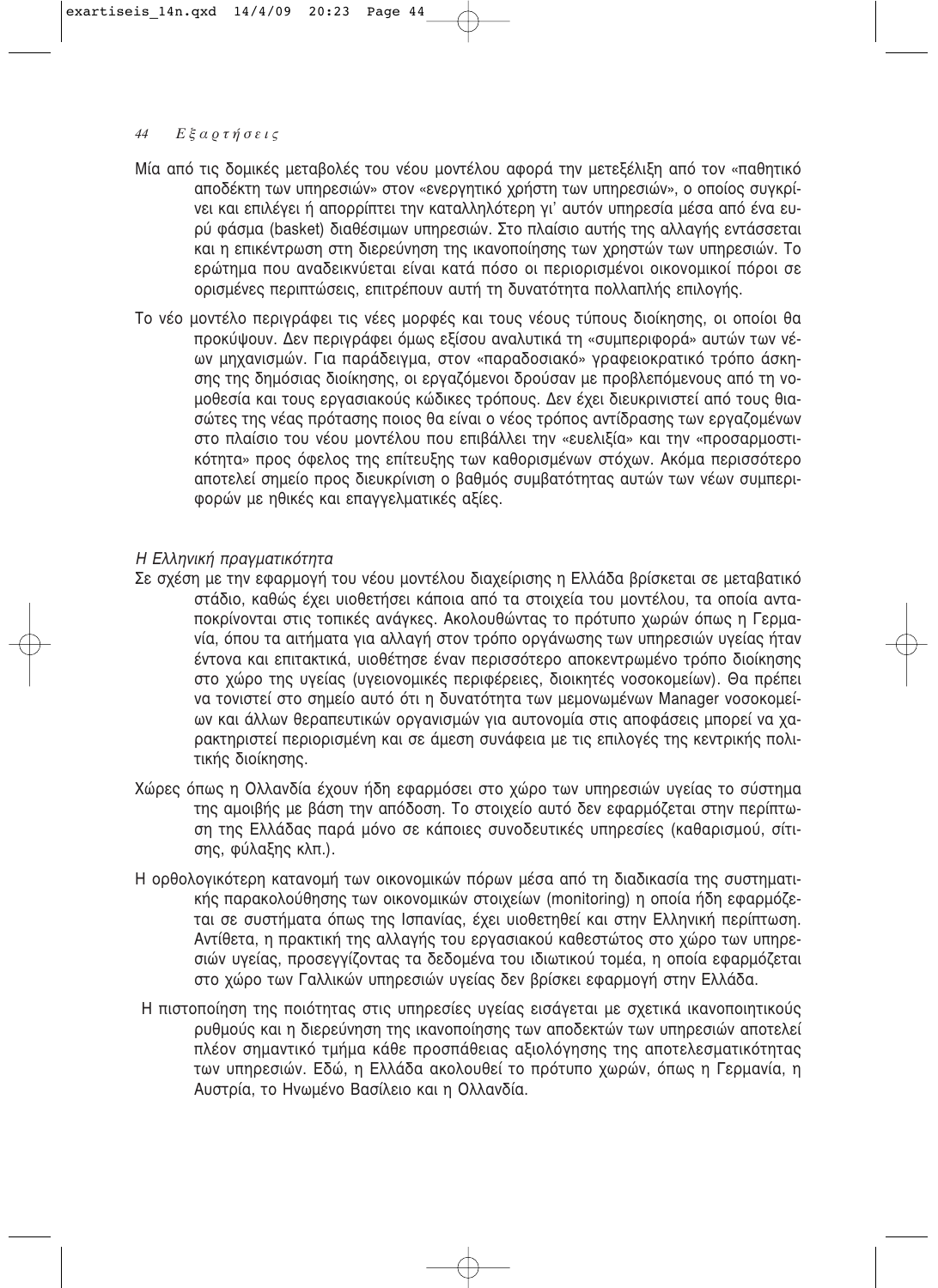|                                       | Φιλανδία | Σουηδία      | Ισπανία | Γαλλία       | Ελλάδα | Βρετανία | $H.\Pi.A$                | Γερμανία | Νορβηγία |
|---------------------------------------|----------|--------------|---------|--------------|--------|----------|--------------------------|----------|----------|
| Μηχανισμοί<br>Αγοράς                  | V        | ✓            | V       | V            |        | V V      | VV                       | V        |          |
| Ιδιωτικοποίηση                        |          | $\checkmark$ |         | $\checkmark$ |        | VV       | V                        |          |          |
| Αποκέντρωση                           | ✓        | $\checkmark$ |         | ۰            | VV     | ✓        | $\overline{\phantom{a}}$ | V        | V        |
| Περικοπές πόρων                       | ٠        |              | V       | ٠            |        | VV       | V V                      | V        |          |
| Αναδιοργάνωση<br>της διοίκησης        | V        | V            | V       | V            | V      | v v      |                          | V V      | V        |
| νν: Μεγάλες αλλαγές ν: Μικρές αλλαγές |          |              |         |              |        |          |                          |          |          |

Μια συνοπτική συγκριτική απεικόνιση των τοπικών μορφοποιήσεων κάποιων στοιχείων του Νέου Μοντέλου προσφέρει ο παρακάτω πίνακας:

### *Σύντομη Βιβλιογραφική ανασκόπηση*

- Θα πρέπει να σημειωθεί ότι ο μεγαλύτερος όγκος της βιβλιογραφίας στην οικονομική αξιολόγηση των υπηρεσιών απεξάρτησης προέρχεται από τις Η.Π.Α. Ωστόσο, όπως θα αναλυθεί παρακάτω, αποτελεί στόχο της προτεινόμενης εργασίας η αναλυτική διερεύνηση της πρόσφατης βιβλιογραφίας στο χώρο της οικονομικής αξιολόγησης των υπηρεσιών απεξάρτησης, έτσι ώστε να προκύψει εμπλουτισμένη βιβλιογραφική ανασκόπηση με την προσθήκη των πλέον πρόσφατων μελετών από χώρες εκτός των Ηνωμένων Πολιτειών.
- Η πρώτη βιβλιογραφική ανασκόπηση από τους Jones και Vischi (1979) κατέληξε στο συμπέρασμα ότι «ένα σημαντικό όφελος για το κοινωνικό σύνολο από τη θεραπεία της απεξάρτησης είναι και η περιορισμένη χρήση των υπηρεσιών υγείας από τα μέλη των θεραπευτικών προγραμμάτων» και κατά συνέπεια η εξοικονόμηση πόρων από τον κλάδο της υγείας. Οι Hubbard και French (1991) σε μια νέα ανασκόπηση της ερευνητικής προσπάθειας στον τομέα της οικονομικής αξιολόγησης των θεραπευτικών προγραμμάτων απεξάρτησης, ανέδειξαν τη σημασία που έχει η μείωση της παραβατικής συμπεριφοράς ως αποτέλεσμα της θεραπείας από τα μέλη των θεραπευτικών προγραμμάτων, τονίζοντας ότι για κάθε 1 δολάριο που επενδύεται σε θεραπευτικά προγράμματα απεξάρτησης υπάρχει μια επιστροφή 4 δολαρίων σε οικονομικό και κοινωνικό όφελος μόνο από τη μείωση της παραβατικής συμπεριφοράς. Προσπάθειες από τον Cartwright (1998) και τον French (2000) αποτέλεσαν την πρώτη συστηματική προσπάθεια καταγραφής του χώρου της οικονομικής αξιολόγησης των υπηρεσιών θεραπείας. Άλλες ανασκοπήσεις εστίασαν στη συμβατότητα και την προσαρμογή των οικονομικών μεθόδων στην αξιολόγηση των υπηρεσιών υγείας<sup>15</sup> ή ανέπτυξαν το διάλογο για τη μελέτη της αναλογίας κόστους-οφέλους των υπηρεσιών απεξάρτησης στο πλαίσιο του συστήματος απονομής δικαιοσύνης<sup>16</sup>.

<sup>15</sup> Zarnke et al. 1997; Drummont & Pang 2001

<sup>16</sup> Aos et al. 2001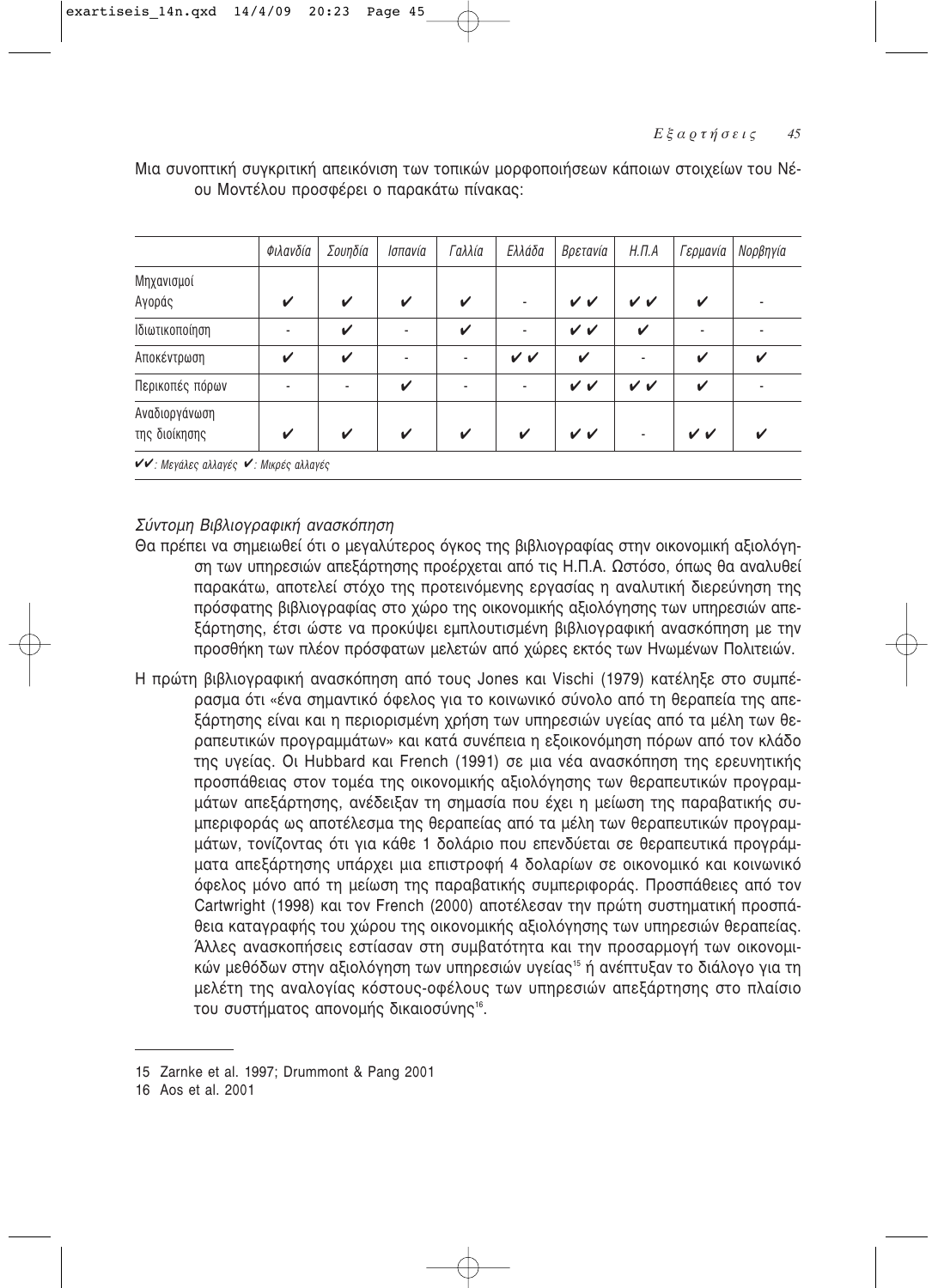- Οι προσπάθειες αυτές κατέληξαν σε κάποιες κοινές διαπιστώσεις. Κύριο σημείο των διαπιστώσεων αυτών είναι ότι οι μελέτες οικονομικής αξιολόγησης αποδεικνύονται ως ένα ιδιαίτερα χρήσιμο εργαλείο για τον πολιτικό σχεδιασμό στο επίπεδο της ορθολογικής κατανομής των πόρων. Το δεύτερο σημείο των διαπιστώσεων αναφέρει ότι η οικονομική αξιολόγηση των υπηρεσιών απεξάρτησης είναι ένα σχετικά νέο πεδίο το οποίο είναι εξαιρετικά ευάλωτο σε μεθοδολογικούς και άλλους περιορισμούς, που προκύπτουν από την ποιότητα των διαθέσιμων προς ανάλυση στοιχείων. Για παράδεινμα αναφέρεται η υπέρ-εκπροσώπηση των ανδρών μελών των προγραμμάτων, καθώς οι γυναίκες φαίνεται να μην προσεγγίζουν με την ίδια ευκολία τις υπηρεσίες θεραπείας. Aκολούθως, αναφέρεται η ανάγκη για την εισαγωγή συγκεκριμένης και κοινής ορολογίας στη μεθοδολογία της οικονομικής αξιολόγησης. Με τον τρόπο αυτό εκτιμάται ότι ια μπορέσει να υπάρξει η συγκρισιμότητα μεταξύ των διαφορετικών μελετών στα πλαίσια της μετά-ανάλυσης και θα είναι εφικτό να αποφευχθούν οι συγχύσεις, οι οποίες οδηγούν με μεγάλη βεβαιότητα σε μεθοδολογικά σφάλματα.
- Η σημαντικότερη, ίσως, προσπάθεια βιβλιογραφικής ανασκόπησης στο χώρο της οικονομικής αξιολόγησης των υπηρεσιών απεξάρτησης προέρχεται από του McAllister και French (2002). Η συγκεκριμένη βιβλιογραφική ανασκόπηση προέκυψε μετά από την ενδελεχή έρευνα της βιβλιογραφίας από την οποία επιλέχθηκαν 11 μελέτες που πληρούσαν τα Κριτήρια των συγγραφέων για την αποδοχή τους στην ανασκόπηση. Οι θεραπευτικές παρεμβάσεις, οι οποίες αξιολογούνταν στις μελέτες, αφορούσαν την εξάρτηση από αλκοόλ και ναρκωτικές ουσίες και περιελάμβαναν ένα ευρύ πλαίσιο θεραπευτικών προτάσεων, το οποίο κυμαίνονταν από μια βραχείας διάρκειας παρέμβαση από νενικό ιατρό έως την παρέμβαση σε θεραπευτική κοινότητα διαμονής. Στόχος των μελετών ήταν η εκτίμηση της αναλογίας μεταξύ του κόστους των παρεχομένων υπηρεσιών και των εκτιμηθέντων δεικτών αποτελεσματικότητας για την κάθε παρέμβαση.

Η διαδικασία επιλογής των συγκεκριμένων μελετών περιελάμβανε τα εξής στάδια:

- α. Αποτύπωση όλων των μελετών οικονομικής αξιολόγησης σε υπηρεσίες απεξάρτησης από αλκοόλ και ναρκωτικές ουσίες
- β. Αξιολόγηση όλων των μελετών με κριτήριο τη μεθοδολογία την οποία ακολούθησαν.
- Οι μελέτες, οι οποίες τελικά συμπεριληφθήκαν στη βιβλιογραφική ανασκόπηση, θα έπρεπε:
	- 1. Να έχουν εκτιμήσει σε χρηματικές μονάδες το οικονομικό όφελος σε ένα τουλάχιστο δείκτη αποτελεσματικότητας της κάθε παρέμβασης.
	- 2. Να ήταν ήδη δημοσιευμένες ή/και να έχουν υποστεί τη δοκιμασία της αξιολόγησης ομότιμων (peer review).
- Όλες οι τεχνικές για τον υπολογισμό των μεγεθών, τα οποία και θα αποτελούσαν τους δείκτες της αξιολόγησης, θα έπρεπε:
	- 1. Να παρουσιάζονται αναλυτικά και οπωσδήποτε
	- 2. να περιλαμβάνουν στους δείκτες τους τομείς της παραβατικής συμπεριφοράς και της κατάστασης της σωματικής υγείας.
- Οι επιλεγείσες μελέτες περιελάμβαναν 4 δείκτες αποτελεσματικότητας: Παραβατική συμπεριφορά, εργασία, χρήση των υπηρεσιών υγείας και χρηματικούς πόρους, τους οποίους απορροφούσε η αγορά παράνομων ουσιών ή αλκοόλ.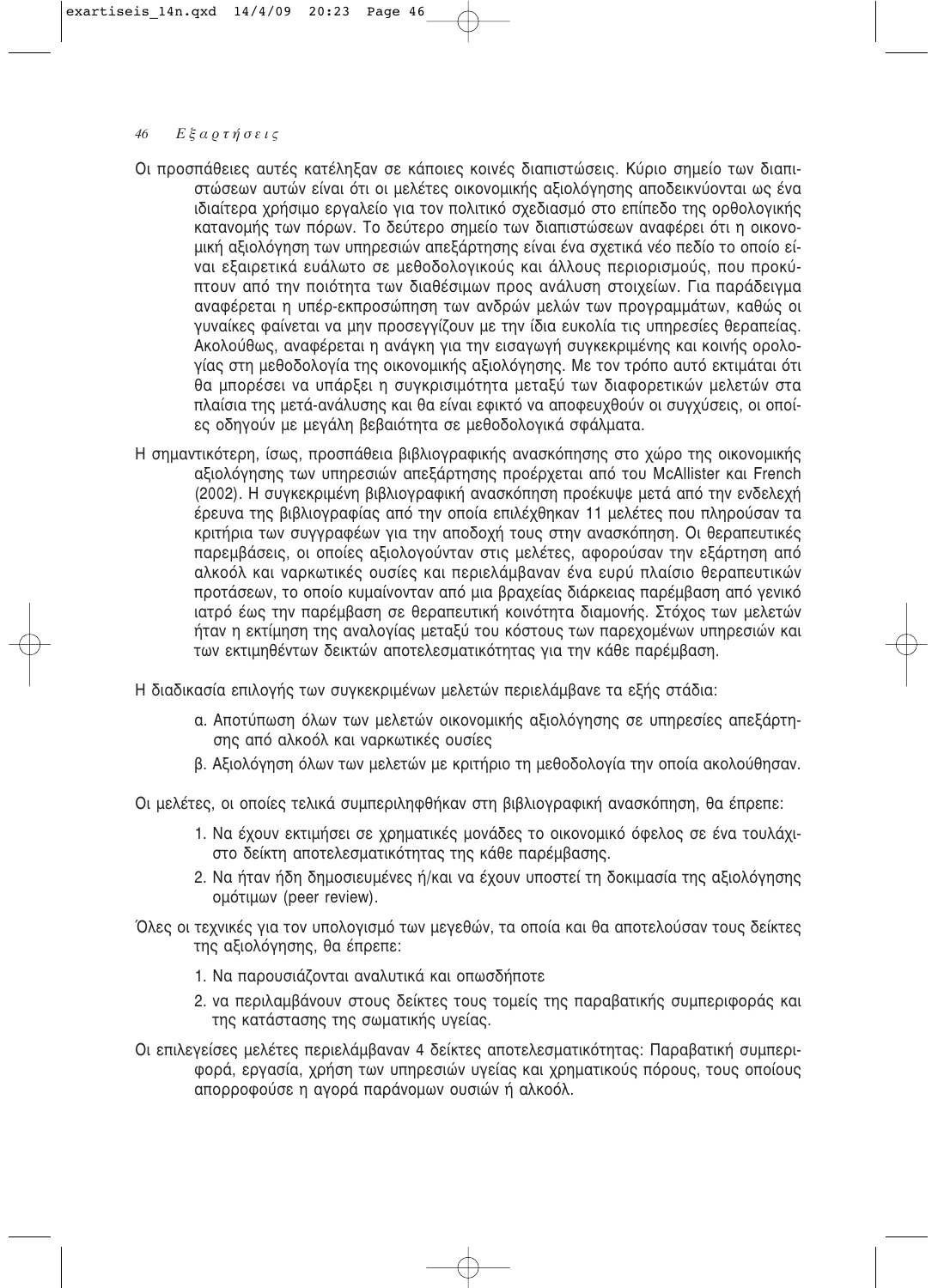- Ένα πρώτο συμπέρασμα το οποίο προκύπτει από την ανασκόπηση των συγκεκριμένων μελετών είναι ότι, κατά μέσο όρο, το μεγαλύτερο οικονομικό όφελος το οποίο προκύπτει από τις θεραπευτικές παρεμβάσεις για την απεξάρτηση (τουλάχιστον στις περιπτώσεις οι οποίες μελετήθηκαν στο πλαίσιο της ανασκόπησης) είναι η μείωση της παραβατικής συμπεριφοράς των αποδεκτών των υπηρεσιών. Στην πλειοψηφία των μελετών η μείωση της παραβατικής συμπεριφοράς αντιπροσώπευε ποσοστό μεγαλύτερο του 50% του συνολικού οικονομικού οφέλους. Το οικονομικό όφελος από την αύξηση της απασχόλησης είναι μικρότερο. Επτά μελέτες περιελάμβαναν στους δείκτες αποτελεσματικότητάς τους την αύξηση της εργασιακής απασχόλησης των πελατών τους. Η αύξηση των εσόδων των αποδεκτών των υπηρεσιών λόγω εργασίας συνέβαλε περίπου κατά 13% στο συνολικό οικονομικό όφελος της κάθε παρέμβασης. Στο σημείο αυτό οι συγγρα-Φείς σημειώνουν ότι παρά τη μικρή ποσοτική συνεισφορά της απασχόλησης στο συνολικό όφελος της κάθε παρέμβασης, η σύνδεση ή η επανασύνδεση με την εργασία αποτελεί σημαντικό παράγοντα στη διαδικασία της απεξάρτησης<sup>17</sup>. Το οικονομικό όφελος από τη μειωμένη χρήση των υπηρεσιών υγείας των μελών των θεραπευτικών προγραμμάτων είναι σχετικά μικρό. Παρόλα αυτά η κατάσταση της σωματικής υγείας αποτελεί βασικό δείκτη αποτελεσματικότητας στη θεραπεία της απεξάρτησης δεδομένου ότι η σωματική υγεία των εξαρτημένων είναι ιδιαίτερα επιβαρυμένη από ασθένειες οι οποίες συνδέονται με τη χρήση ουσιών (Ηπατίτιδα Β/C, HIV/AIDS, Φυματίωση).
- Τέλος, η μείωση των χρηματικών πόρων οι οποίοι απορροφούνται στην αγορά παράνομων ουσιών ή αλκοόλ ήταν ο τέταρτος δείκτης αποτελεσματικότητας. Ο δείκτης αυτός υποδηλώνει και τη συνακόλουθη μείωση στη χρήση των παράνομων ουσιών ή αλκοόλ που είναι άλλωστε και ο βασικός στόχος των προγραμμάτων απεξάρτησης. Μιλώντας με αυστηρά οικονομικούς όρους θα λέγαμε ότι η κατεύθυνση των χρηματικών πόρων στην ανορά παράνομων ουσιών δεν έχει ευρύτερο κοινωνικοοικονομικό κόστος, καθώς πρόκειται για τη μεταφορά εισοδηματικών πόρων από το χρήστη στον προμηθευτή μέσα από διαδικασία οικονομικής συνδιαλλαγής, η οποία προσομοιάζει με άλλες χρηματικές συναλλαγές.
- Στις συγκεκριμένες μελέτες παρόλα αυτά οι πόροι αυτοί αντιπροσωπεύουν το εναλλακτικό κόστος (opportunity cost) της χρήσης τους σε άλλους τομείς (για παράδειγμα στην ανορά άλλων αγαθών, όπως τρόφιμα αντί ναρκωτικών ουσιών). Η μείωση των χρηματικών πόρων στην αγορά παράνομων ουσιών ή αλκοόλ συνεισέφερε κατά μέσο όρο στο 24% του συνολικού οφέλους
- Συμπερασματικά, οι συγγραφείς καταλήγουν στην ανάγκη για την αναλυτική διερεύνηση της αναλογίας κόστους οφέλους στις θεραπευτικές υπηρεσίες απεξάρτησης. Τονίζουν ότι ο τύπος αυτός της οικονομικής αξιολόγησης είναι ιδιαίτερα χρηστικός τόσο στο επίπεδο των θεραπευτικών προγραμμάτων όσο και στο επίπεδο του πολιτικού σχεδιασμού και της λήψης αποφάσεων για την κατανομή οικονομικών πόρων από το δημόσιο προϋπολογισμό. Επισημαίνουν την ανάγκη για προσήλωση στην επιστημονική μεθοδολογία και για την υιοθέτηση κοινής ορολογίας στην οικονομική αξιολόγηση των υπηρεσιών απεξάρτησης ενώ τοποθετούνται και στο θέμα της γενίκευσης των αποτελεσμάτων.

<sup>17</sup> Simpson,1979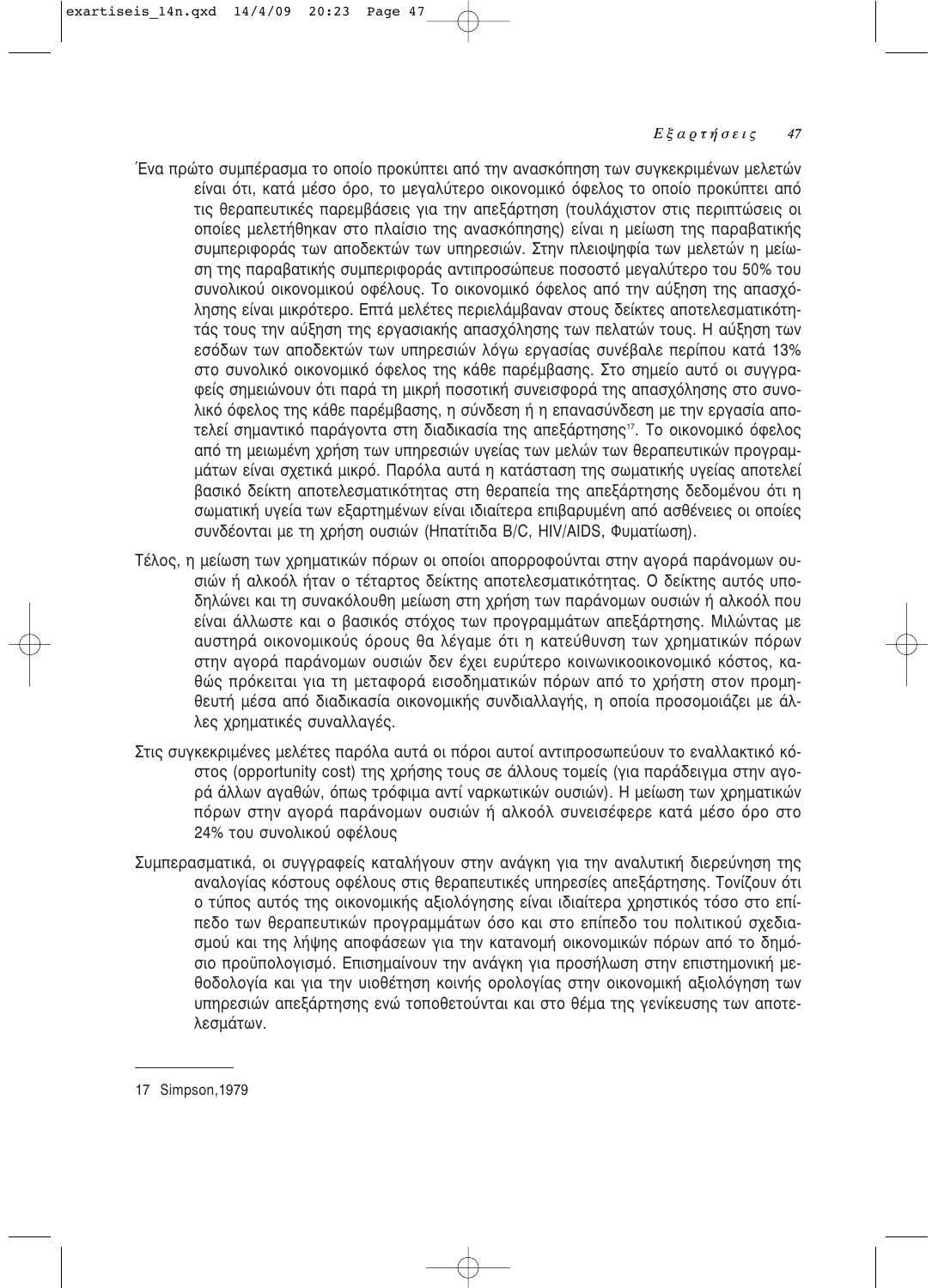- Οι συγγραφείς επισημαίνουν επίσης, ότι οι συγκρίσεις των αποτελεσμάτων σε διαφορετικές χώρες θα πρέπει απαραίτητα να λάβουν υπόψη τους παραμέτρους όπως: τα κοινωνι-**ΚΟδημογραφικά χαρακτηριστικά του πληθυσμού των εξαρτημένων σε κάθε χώρα, το** σύστημα παροχής υγείας και πρόνοιας, αλλά και τις παγιωμένες αντιλήψεις για τη θεραπεία της εξάρτησης, οι οποίες είναι κυρίαρχες σε κάθε κοινωνικό σύστημα<sup>18</sup>.
- Τέλος, στις προτάσεις τους υπογραμμίζουν την ανάγκη για περαιτέρω έρευνα στην οικονομική αξιολόγηση και πιο συγκεκριμένα στη διερεύνηση της αναλογίας κόστους οφέλους σε συγκριμένες ομάδες του πληθυσμού των εξαρτημένων, όπως σε προγράμματα απεξάρτησης ανηλίκων<sup>19</sup>, καθώς και τα προγράμματα απεξάρτησης στο πλαίσιο του σωφρονιστικού συστήματος<sup>20</sup>.
- Παρόλα αυτά εκφράζουν τον προβληματισμό τους ότι ίσως η εξειδικευμένη εξέταση αυτών των ομάδων έπεται, αφού άμεση προτεραιότητα αποτελεί η ανάπτυξη της ερευνητικής μεθοδολογίας της οικονομικής αξιολόγησης στο γενικό πληθυσμό των εξαρτημένων.

<sup>18</sup> Drummond & Pang 2001

<sup>19</sup> Πρώτη διερεύνηση από French et al. 2002; 2003)

<sup>20</sup> Προτάσεις από Cohen, 2000; Welsh & Farrington 2000; McCollister et al. 2003a. 2003b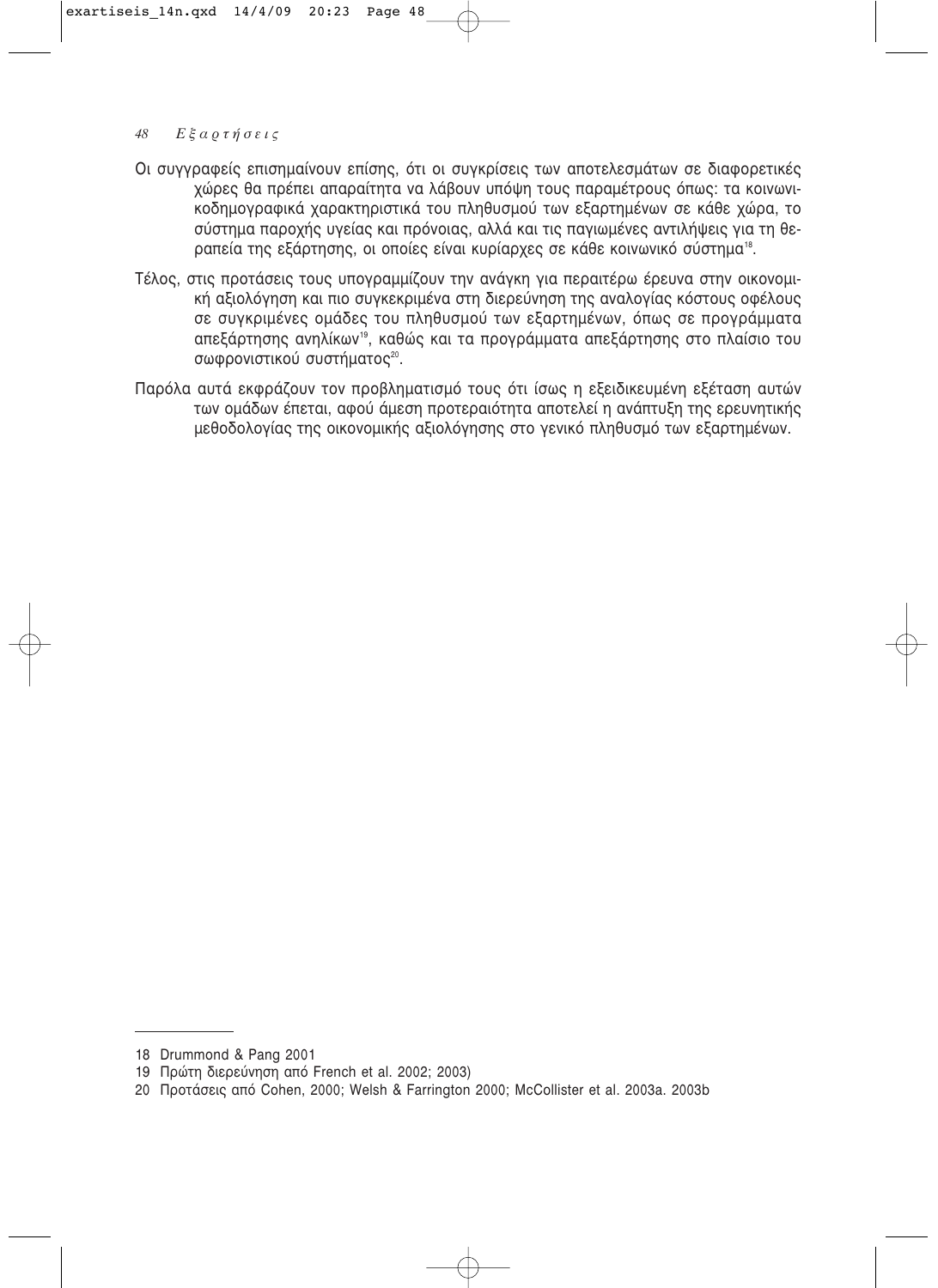### *Βιβλιογραφία*

Ashley, O. S., M. E. Marsden, et al. (2003). "Effectiveness of substance abuse treatment programming for women: a review." Am J Drug Alcohol Abuse 29(1): 19-53.

Cohen Mark A. (2000). "Measuring the costs and benefits of crime and justice"

Drummond, M. F. Pang., F. (2001). "Transferability of economic evaluation results"

- Drummond M. F., Sculpher M.J, Torrance G.W, O'Brien B.J & Stoddart G.L (2005). "Methods for Economic Evaluation of Health Care Programs". Oxford: Oxford University Press
- French, M. T., J. A. Mauskopf, et al. (Sep., 1996). "Estimating the Dollar Value of Health Outcomes from Drug-Abuse Interventions" Medical Care 34( 9): 890-910.
- French, M. T., H. J. Salome, et al. (2002). "Using the DATCAP and ASI to estimate the costs and benefits of residential addiction treatment in the State of Washington" Soc Sci Med 55(12): 2267-82.
- French, M. T., H. J. Salome, et al. (2002). "Benefit-cost analysis of addiction treatment: methodological guidelines and empirical application using the DATCAP and ASI" Health Serv Res 37(2): 433-55.
- French, M. T., H. J. Salome, et al. (2002). "Benefit-Cost Analysis of Addiction Treatment: Methodological Guidelines and Empirical Application Using the DATCAP and ASI doi:10.1111/1475-6773.031." Health Services Research 37(2): 433-455.
- Humphreys, E. G. H., Rudolf H Moos, Richard T Suchinsky "Policy-relevant program evaluation in a national substance abuse treatment system" The Journal of Behavioral Health Services & Research. 24(4): 373.
- KB Zarnke, M. L., BJ O'Brien (1997). "Cost-Benefit Analyses in the Health-Care Literature: Don't Judge a Study by Its Label" Journal of Clinical Epidemiology 50: 813–822.
- McCollister, F., M.T, Inciardi J.A et al. (2003). "Post-release substance abuse treatment for criminal offenders: A cost-effectiveness analysis" Journal of Quantitative Criminology 19: 389-407.
- McCollister, K. E. and M. T. French (2003). "REVIEW The relative contribution of outcome domains in the total economic benefit of addiction interventions: a review of first findings" Addiction

Addiction J1 - Addiction 98(12): 1647-1659.

- Nashold, F. (1995). "The modernization of the public sector in Europe: A comparative perspective on the Scandinavian Experience, Evaluation Report" Helsinki: Ministry of Labour.
- Rice, D. P., S Kelman, L.S Miller, and S Dunmeyer (1990). "The economic costs of Alcohol and Drug Abuse and Mental Illness"
- Welsh, B. C. a. F. D. P. (2000). "Monetary Costs and Benefits of crime prevention programs" Crime and Justice 27: 305-361.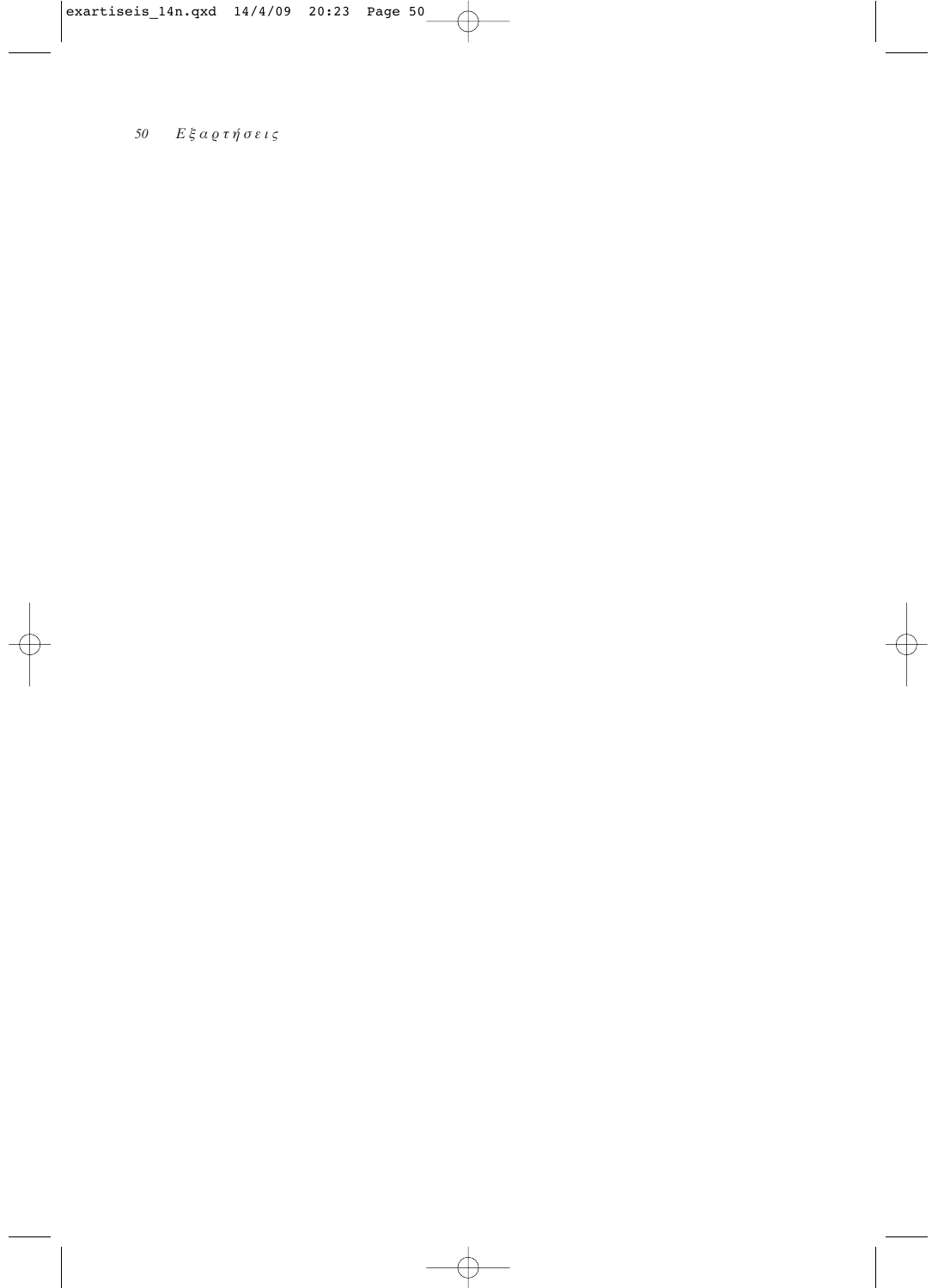$E \xi \alpha \varrho \tau \eta \sigma \varepsilon \iota \varsigma$  51

# H AIEONH E EMMEIPIA<br>INTERNATIONAL EXPERIENCE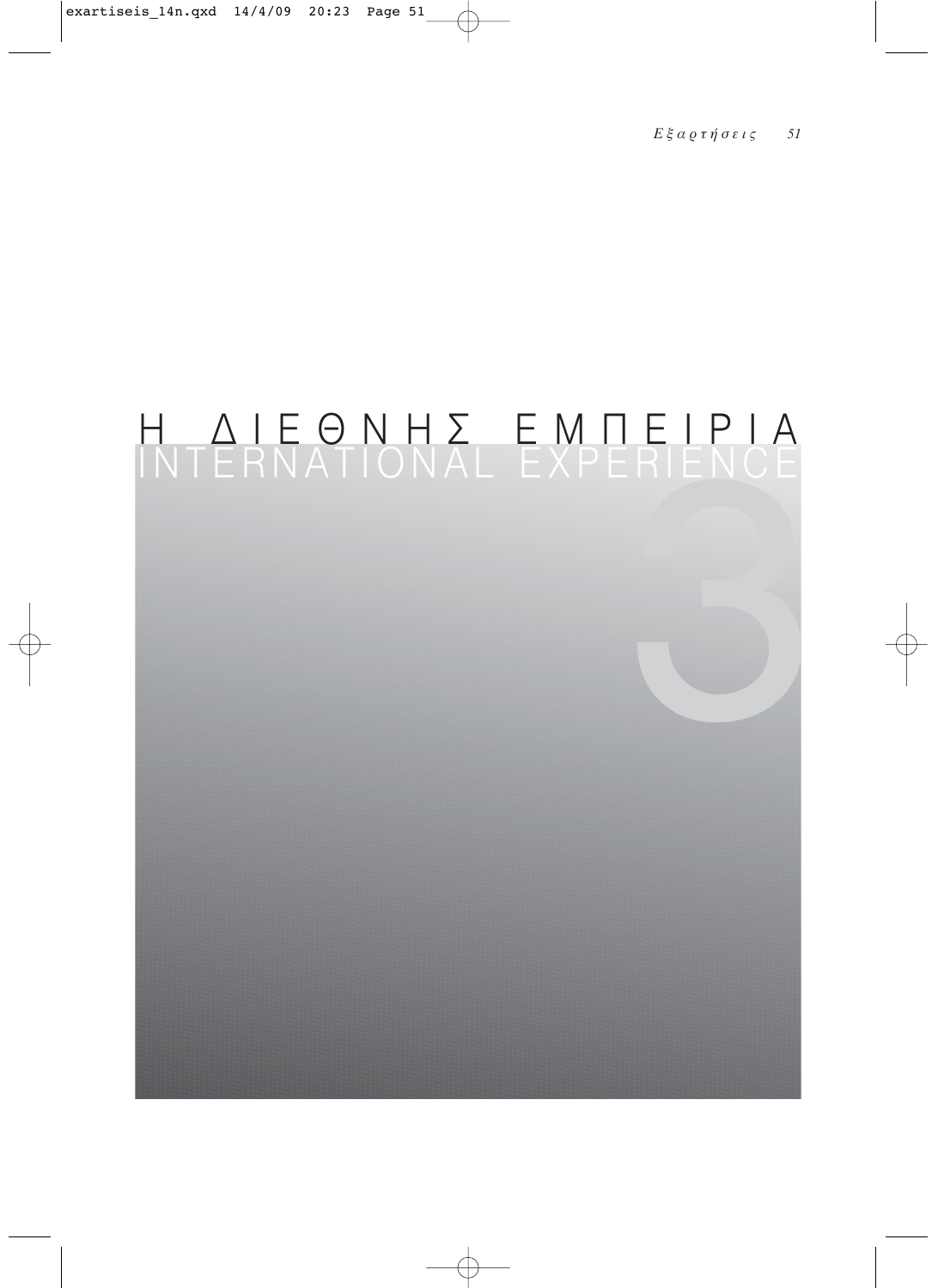52  $E$ ξαρτήσεις

Αναφορές ή παραπομπές στα άρθρα που δημοσιεύονται μεταφρασμένα στις Εξαρτήσεις πρέπει να αναφέρουν ως πηγή τα στοιχεία του πρωτότυπου ξενόγλωσσου άρθρου, όπως αυτά καταγράφονται στην αρχική σελίδα κάθε άρθρου της παρούσας δημοσίευσης.

References or quotations from the articles published in translation in the Journal Exartisis have to refer as source, the information on the original article, as they are printed on the first page of each article.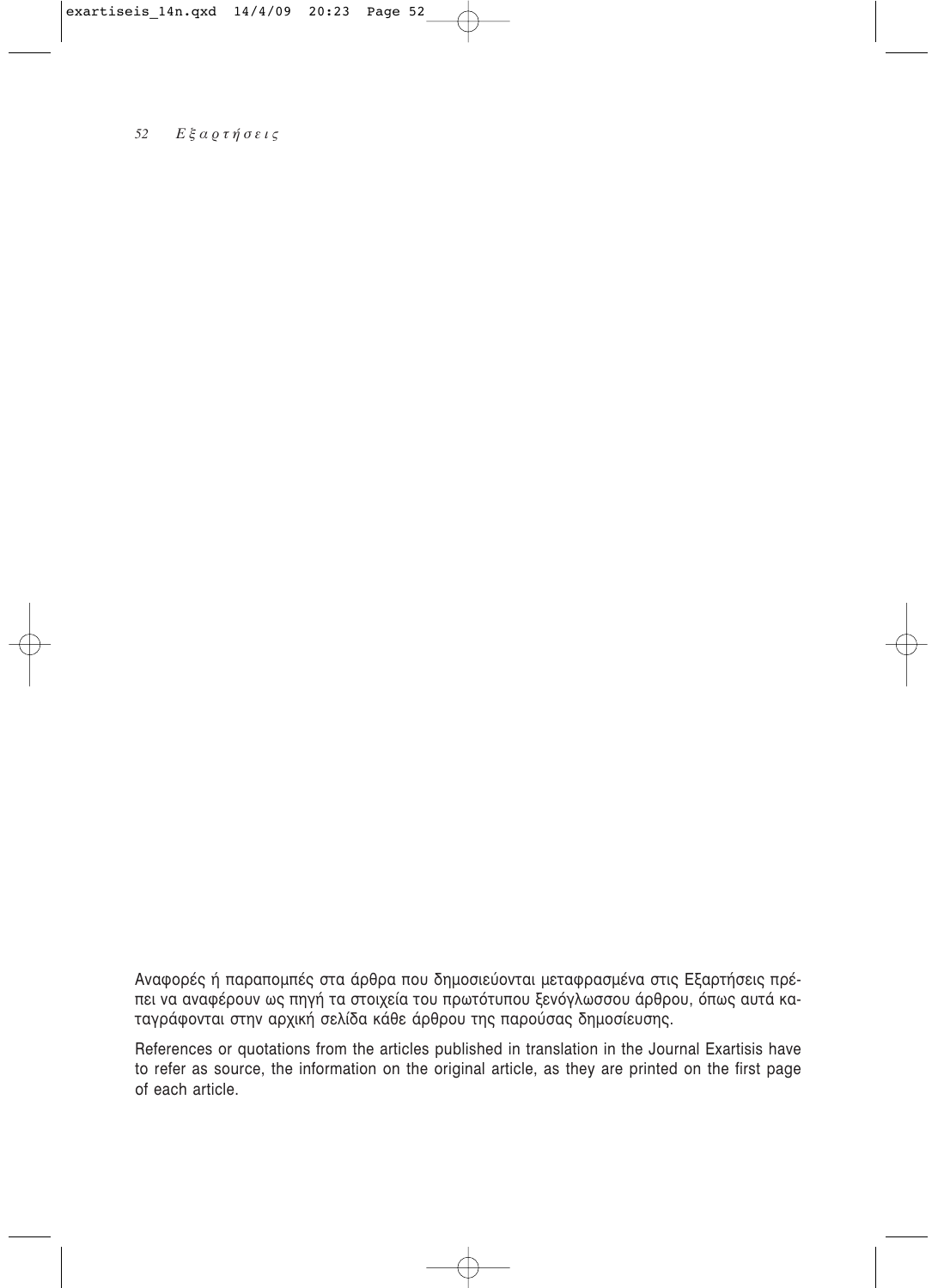*Ε ξ α ρ τ ή σ ε ι ς , τεύχος 14, 2008*

# ΔΕΞΙΟΤΗΤΕΣ ΑΝΤΙΜΕΤΩΠΙΣΗΣ ΚΑΙ ΘΕΡΑΠΕΙΕΣ ΑΝΤΙΜΕΤΩΠΙΣΗΣ ΤΟΥ ΑΠΡΟΟΠΤΟΥ ΓΙΑ ΤΗΝ ΕΞΑΡΤΗΣΗ ΑΠΟ ΤΗ ΜΑΡΙΧΟΥΑΝΑ: ΔΙΕΡΕΥΝΗΣΗ ΤΩΝ ΜΗΧΑΝΙΣΜΩΝ ΑΛΛΑΓΗΣ ΤΗΣ ΣΥΜΠΕΡΙΦΟΡΑΣ<sup>\*</sup>

MARK D. LITT\*\*, RONALD M. KADDEN, ELISE KABELA-CORMIER & NANCY M. PETRY UNIVERSITY OF CONNECTICUT HEALTH CENTER, FARMINGTON, CT, USA

*Μετάφραση* ΓΕΩΡΓΙΑ ΧΡΙΣΤΟΦΙΛΗ *Translation* GEORGIA CHRISTOFILI

Περίληψη

- Στόχοι: Η επίτευξη της αποχής κατά τη θεραπεία απεξάρτησης από τη μαριχουάνα είναι δύσκολη. Στη σύγχρονη εποχή οι πιο επιτυχείς θεραπείες περιλαμβάνουν συνδυασμό θεραπείας ενίσχυσης της κινητοποίησης (ΜΕΤ) παράλληλα με γνωσιακή-συμπεριφορική εκπαίδευση σε δεξιότητες αντιμετώπισης (CBT) και/ή προσεγγίσεις διαχείρισης του απροόπτου (ContM). Παρότι αυτές οι θεραπευτικές παρεμβάσεις έχουν θεωρητικό υπόβαθρο, οι μηχανισμοί δράσης τους δεν έχουν διερευνηθεί πλήρως. Σκοπός αυτής της μελέτης ήταν να διερευνήσει τους μηχανισμούς αλλαγής της συμπεριφοράς σε μια δοκιμή για τη θεραπεία από τη μαριχουάνα κατά την οποία οι CBT και ContM αξιολογήθηκαν ξεχωριστά και σε συνδυασμό.
- Σχεδιασμός: Χρησιμοποιήθηκε τεχνική αποδόμησης στο πλαίσιο μιας τυχαιοποιημένης κλινικής δοκιμής.
- Χώρος: Ο χώρος ήταν ένα ερευνητικό πλαίσιο θεραπείας εξωτερικής παρακολούθησης σε ένα πανεπιστημιακό ιατρικό κέντρο.
- Συμμετέχοντες: Οι συμμετέχοντες ήταν 240 ενήλικες που κάπνιζαν μαριχουάνα και πληρούσαν τα κριτήρια για εξάρτηση από αυτή.
- Παρέμβαση: Οι συμμετέχοντες εντάχθηκαν σε μία από τις τέσσερις θεραπευτικές επιλογές διάρκειας 9 εβδομάδων: η ομάδα ελέγχου συμμετείχε σε διαχείριση περιστατικού, MET/CBT εκπαίδευση σε δεξιότητες αντιμετώπισης, ContM και MET/CBT με ContM.
- Μετρήσεις: Οι μετρήσεις αποτελεσματικότητας ήταν η συνολική αποχή για διάστημα 90 ημερών, το οποίο καταγραφόταν κάθε 90 ημέρες για 12 μήνες μετά τη θεραπεία.
- Ευρήματα: Ανεξάρτητα από τη θεραπευτική συνθήκη η αποχή στα κοντινά, χρονικά, follow-up μπορούσε να προβλεφθεί καλά από την αποχή κατά τη διάρκεια της θεραπείας, όμως η μακροχρόνια αποχή μπορούσε να προβλεφθεί από την εφαρμογή των δεξιοτήτων αντιμετώπισης και ιδιαίτερα από την αυτό-αποτελεσματικότητα για αποχή μετά τη θεραπεία.

<sup>\*</sup> Τίτλος πρωτοτύπου: "Coping skills training and contingency management treatments for marijuana dependence: exploring mechanisms of behavior change", Addiction, Vol. 103, No 04, April 2008

<sup>\*\*</sup> Διεύθυνση επικοινωνίας: Mark D. Litt, Division of Behavioral Sciences and Community Health, MC3910, University of Connecticut Health Center, Farmington, CT 06030, USA. E-mail: litt@nso.uchc.edu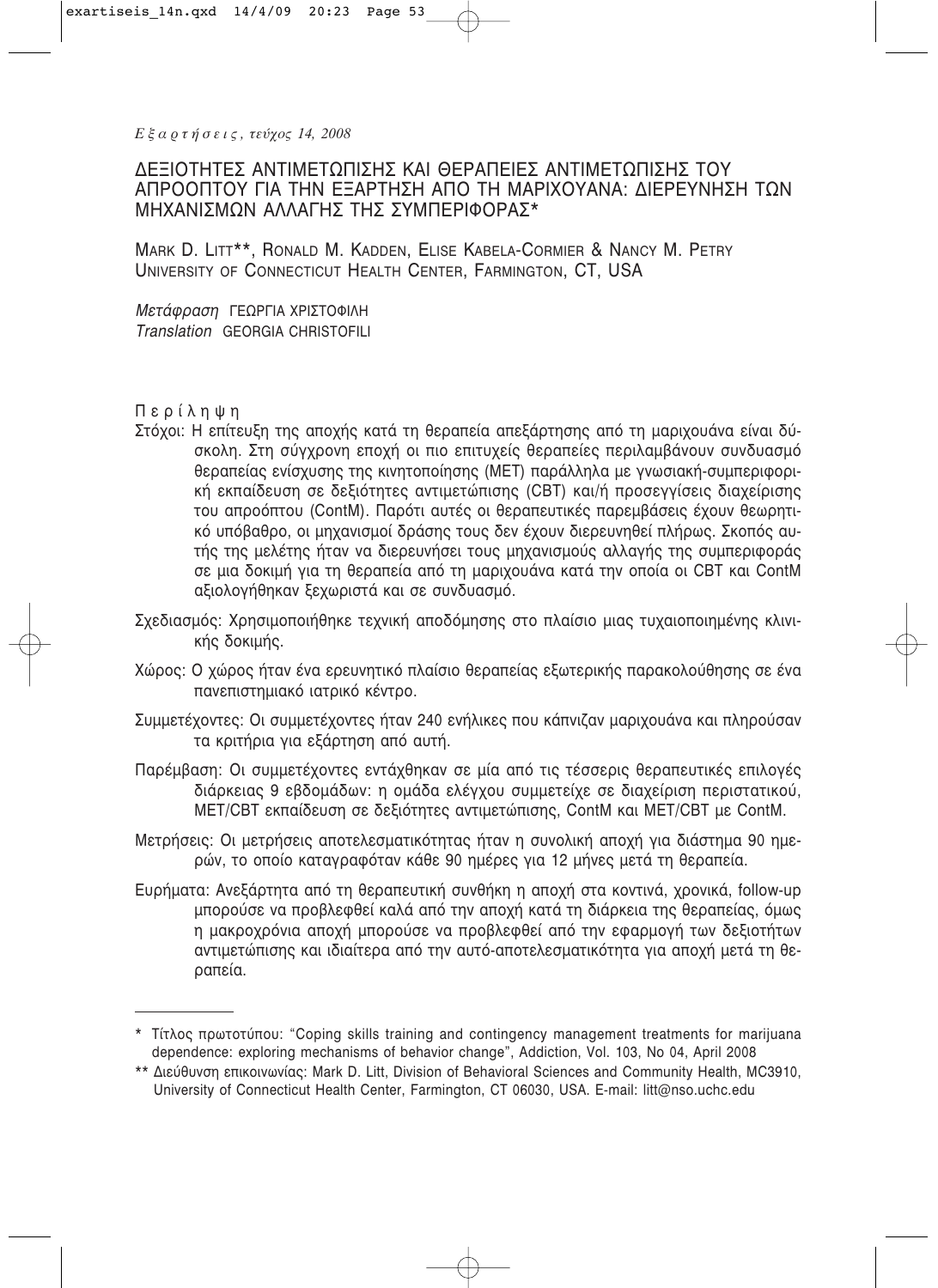Συμπεράσματα: Συμπεραίνουμε ότι οι πιο αποτελεσματικές θεραπείες για την εξάρτηση από μαριχουάνα είναι αυτές που αυξάνουν την αυτό-αποτελεσματικότητα.

<u>Λέξεις κλειδιά: Γνωσιακή συμπεριφορική θεραπεία. διαγείριση του απροόπτου, δεξιότητες </u> αντιμετώπισης, εξάρτηση από τη μαριχουάνα, αυτό-αποτελεσματικότητα, θεραπευτικοί μηχανισμοί

### ΕΙΣΑΓΩΓΗ

- Η μαριχουάνα είναι η πιο ευρέως χρησιμοποιούμενη παράνομη ουσία στις Ηνωμένες Πολιτείες [1]. Παρά την πρόσφατη εστίαση στο θέμα της εξάρτησης από μαριχουάνα (π.χ. [2]) η παρατεταμένη αποχή [2,3] δεν είναι εύκολο να επιτευχθεί. Παρουσιάζεται λοιπόν μια πιεστική ανάγκη να καθοριστούν οι θεραπευτικοί μηχανισμοί που οδηγούν σε αλλαγή της συμπεριφοράς στο συγκεκριμένο πληθυσμό.
- Υπάρχουν αρκετές, πολλά υποσχόμενα, θεραπευτικές μέθοδοι για την αντιμετώπιση της εξάρτησης από τη μαριχουάνα, πιο συγκεκριμένα η γνωσιακή-συμπεριφορική εκπαίδευση σε δεξιότητες αντιμετώπισης (CBT), η ενίσχυση της κινητοποίησης (MET), η διαχείριση του απροόπτου, ή ο συνδυασμός τους. Τα αποτελέσματα από τη μεγαλύτερη πρόσφατη ελεγχόμενη θεραπευτική δοκιμή για την εξάρτηση από τη μαριχουάνα, το Πρόγραμμα Θεραπείας από τη χρήση Μαριχουάνας (MTP) που πραγματοποιήθηκε σε διαφορετικές περιοχές, έδειξε ότι ο συνδυασμός εννέα συνεδριών ΜΕΤ και CBT ήταν καλύτερος από ό,τι δύο συνεδρίες MET, ενώ και οι δύο περιπτώσεις ήταν καλύτερες από τις μετρήσεις της ομάδας ελέγχου στις αντίστοιχες χρονικές περιόδους [2]. Το υψηλότερο ποσοστό αποχής που έχει επιτευχθεί είναι 23% στο follow-up τεσσάρων μηνών για τη συνθήκη ΜΕΤ/CBT, με μείωση στο 15% στους 9 μήνες.
- Η διαχείριση του απροόπτου ελέγχθηκε από τις μελέτες του Budney και των συνεργατών του. Οι Budney *et al.* [4] βρήκαν ότι η συνθήκη ΜΕΤ/CBT, συν τα κουπόνια που χορηγούνταν για τα καθαρά ούρα, είχαν ως αποτέλεσμα περισσότερες εβδομάδες συνεχιζόμενης αποχής κατά τη διάρκεια των 14 εβδομάδων της θεραπείας και υψηλότερα ποσοστά αποχής μετά το τέλος της θεραπείας (35%) από ό,τι οι τέσσερις συνεδρίες της συνθήκης MET ή οι δεκατέσσερις συνεδρίες της συνθήκης MET/CBT. Ωστόσο, δεν πραγματοποιήθηκε μακροχρόνιο follow-up.
- Οι Budney *et al.* [5] σύγκριναν τη CBT, την αποχή που ενισχύεται με τη χρήση κουπονιών, ή ένα συνδυασμό των παραπάνω. Οι εξαρτημένοι από τη μαριχουάνα ενήλικες, που συμμετείχαν στο πρόγραμμα ενίσχυσης της αποχής με τη χρήση κουπονιών παρουσίασαν τη μακρύτερη σε διάρκεια αποχή κατά τη διάρκεια της θεραπείας. Τα καλύτερα ποσοστά αποχής κατά τη διάρκεια του follow-up στον ένα χρόνο τα είχαν όσοι συμμετείχαν στο συνδυασμό CBT + χρήση κουπονιών: 37% ανέφεραν αποχή στο follow-up των 12 μηνών, έναντι 17% που συμμετείχε μόνο στο πρόνραμμα υποστήριξης με κουπόνια. Οι συγγραφείς κατέληξαν ότι η αποχή από νωρίς αποτέλεσε λειτουργία των διαδικασιών διαχείρισης του απροόπτου και ότι η εκπαίδευση σε δεξιότητες ήταν σημαντική για τη διατήρηση αυτής της επίδρασης.
- Όμοια αποτελέσματα παρατηρήθηκαν σε μια παρόμοια μελέτη από τους Kadden *et al.* [6], γνωστή ως MTP2, που είχε ως στόχο να μεγιστοποιήσει την αποτελεσματικότητα της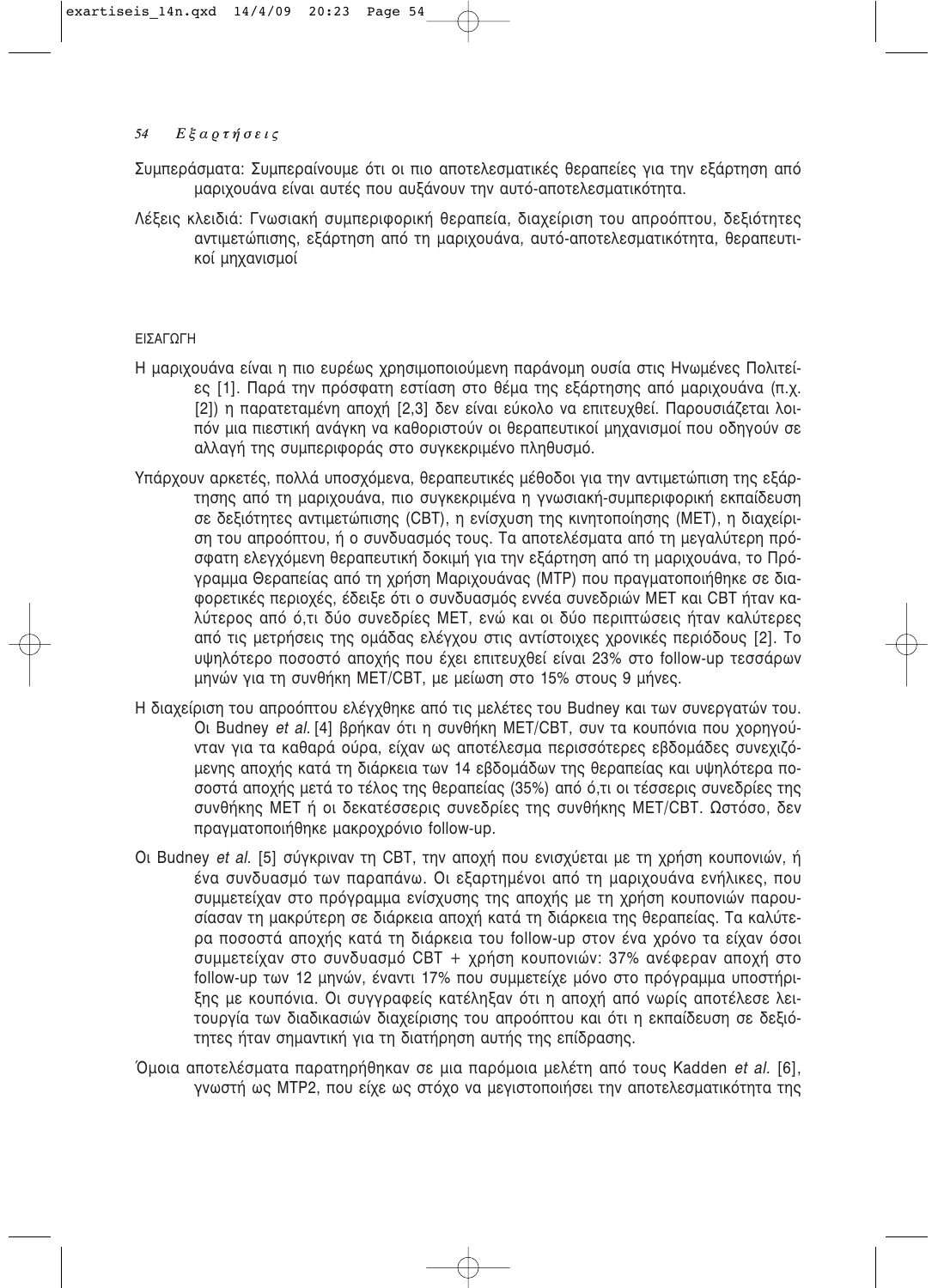exartiseis\_14n.qxd 14/4/09 20:23 Page 55

θεραπείας με το συνδυασμό MET/CBT και διαχείρισης του απροόπτου. Οι συμμετέχοντες ήταν ενήλικες χρήστες μαριχουάνας που εντάχθηκαν σε θεραπευτικό πλαίσιο για εννιά εβδομάδες επιλέγοντας μεταξύ τεσσάρων επιλογών: ομάδα ελέγχου η οποία έλαβε μέρος σε διαχείριση περιστατικού (CaseM), MET/CBT, διαχείριση περιστατικού (ContM) και MET/CBT + ContM. Τα αποτελέσματα έδειξαν αρχικά ότι όλες οι θεραπευτικές συνθήκες οδήγησαν σε παρόμοια μείωση της χρήσης μαριχουάνας. Αργότεpα τα follow-up (στους 11 και 14 μήνες), έδειξαν ότι ο συνδυασμός ΜΕΤ/CBT + ContM σχετίστηκε με υψηλότερα ποσοστά αποχής.

### *Μηχανισμοί θεραπείας*

- Οι CBT, ΜΕΤ και ContM θεωρείται πως χρησιμοποιούν διαφορετικούς αν και συμπληρωματικούς μηχανισμούς, για να πετύχουν θεραπευτικά οφέλη. Η CBT στηρίζεται στην υπόθεση ότι τα άτομα που οδηγούνται σε υποτροπή έχουν ελλείψεις στις δεξιότητες που είναι απαραίτητες για την αντιμετώπιση των συναισθηματικών, γνωσιακών και περιβαλλοντικών ερεθισμάτων, που μπορεί να οδηγήσουν στη χρήση ουσιών και/ή τις δεξιότητες να διατηρήσουν την αποχή. Στόχος της CBT είναι να εξοπλίσει το άτομο με τις δεξιότητες που χρειάζεται, για να πετύχει την αποχή και να αντιμετωπίσει τους στρεσογόνους παράγοντες της ζωής του, καθώς και τις καταστάσεις υψηλού κινδύνου [3,7]. Στο βαθμό που θα αναπτυχθούν και θα εξασκηθούν πρακτικά οι δεξιότητες, οι επιτυχημένες προσπάθειες θα οδηγήσουν σε βελτίωση της αυτό-αποτελεσματικότητας όσον αφορά την ικανότητα αντιμετώπισης. Αυτό θα έχει ως αποτέλεσμα την αυξημένη χρήση των δεξιοτήτων αντιμετώπισης, γεγονός που με τη σειρά του θα οδηγήσει σε υψηλότερα ποσοστά αποχής με το πέρασμα του χρόνου (π.χ. [8]).
- Πρόσφατες μελέτες γύρω από τους μηχανισμούς της αλλαγής στην αντιμετώπιση των εξαρτητικών συμπεριφορών έχουν εγείρει ερωτήματα σχετικά με τον τρόπο που οι γνωσιακές-συμπεριφορικές θεραπείες επηρεάζουν τη μακροχρόνια αλλαγή. Οι Morgenstern & Longabaugh [9] πραγματοποίησαν ανασκόπηση της βιβλιογραφίας σχετικά με τους προτεινόμενους μηχανισμούς δράσης της CBT για τη θεραπεία της εξάρτησης από το αλκοόλ. Μόνο μία από τις δέκα μελέτες παρείχε αποδείξεις για το μεσολαβητικό ρόλο των δεξιοτήτων αντιμετώπισης στη βελτίωση των αποτελεσμάτων. Στις υπόλοιπες εννέα μελέτες φάνηκε είτε ότι η CBT δεν ενίσχυσε το επίπεδο αντιμετώπισης σε σχέση με την ομάδα ελένχου, είτε ότι οι δεξιότητες αντιμετώπισης δεν σχετίζονταν με το αποτέλεσμα. Σε μία μελέτη της CBT για την εξάρτηση από το αλκοόλ, που πραγματοποιήθηκε από την ομάδα μας [10], η CBT δεν κατάφερε να βελτιώσει την ικανότητα αντιμετώπισης σε μεγαλύτερο βαθμό από την ομάδα ελέγχου.
- H Carroll [11] υποστήριξε ότι οι παρεμβάσεις που στηρίζονται στη CBT οδηγούν σε μακροπρόθεσμη βελτίωση της χρήσης ουσιών, καθώς οι θεραπευόμενοι εξακολουθούν να αναπτύσσουν στρατηγικές αντιμετώπισης και μετά την ολοκλήρωση της θεραπείας. Όντως, περιγράφει την «καθυστερημένη εμφάνιση» της αποχής, την οποία αποδίδει στην «εφαρμογή γενικεύσιμων δεξιοτήτων αντιμετώπισης», ενώ σε παρόμοια συμπεράσματα έχουν καταλήξει και άλλοι (π.χ. [12]). Ωστόσο, λίγες είναι οι μελέτες που έχουν πραγματικά μετρήσει τη χρήση των δεξιοτήτων αντιμετώπισης σε follow-up σε μεγάλο βάθος χρόνου, έτσι η καθυστερημένη υιοθέτηση και άλλων δεξιοτήτων αντιμετώπισης δεν έχει τεκμηριωθεί. Οι μηχανισμοί δράσης της CBT λοιπόν παραμένουν ασαφείς.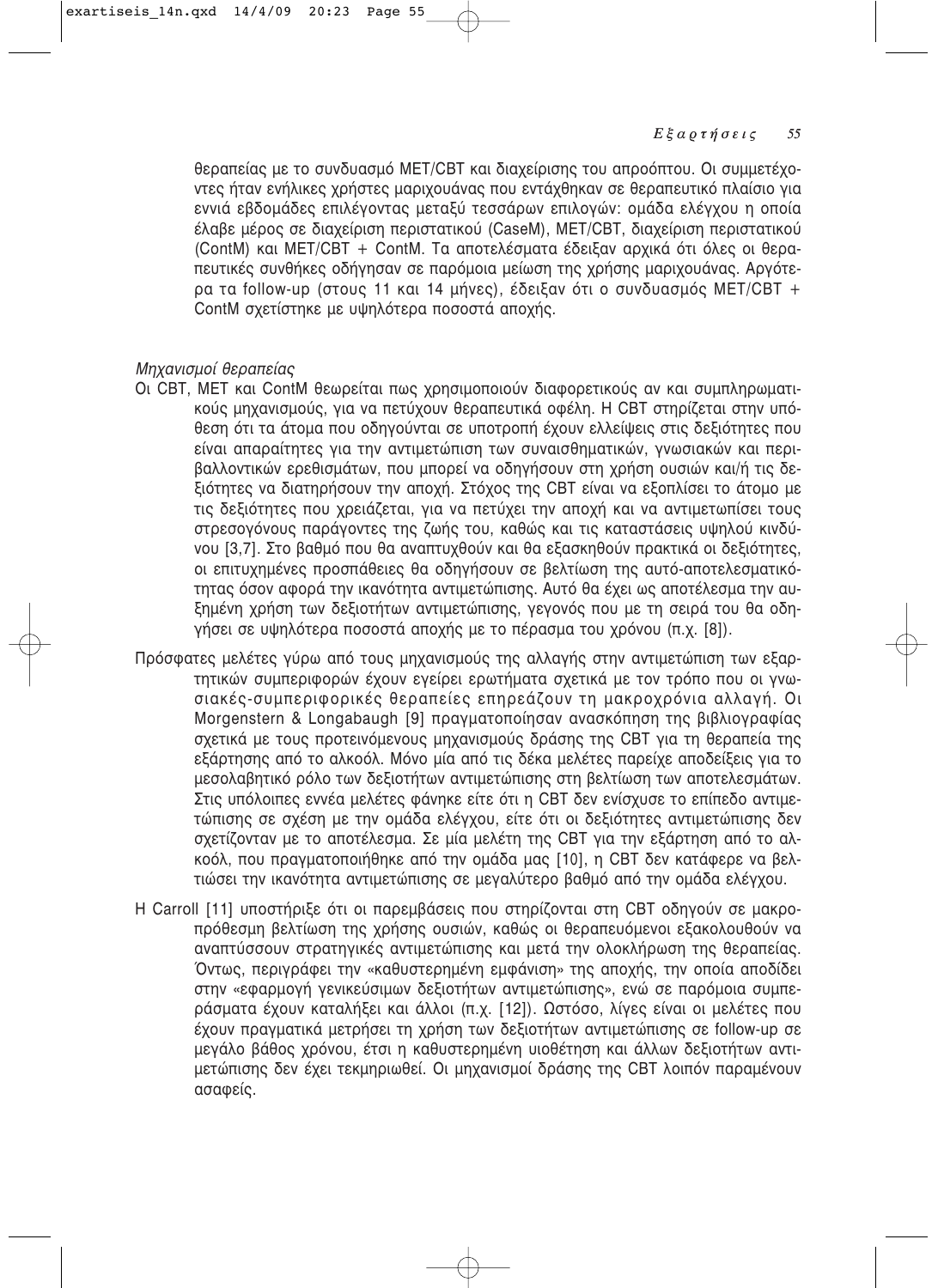- Η ΜΕΤ είναι μια προσέγγιση, η οποία αποφεύγει την αντιπαράθεση και προσπαθεί να βοηθήσει τους θεραπευόμενους να επιλύσουν την αμφιθυμία που έχουν για τη χρήση ουσιών και με αυτόν τον τρόπο να αναπτύξουν κίνητρο να αλλάξουν τη συμπεριφορά τους [13]. Επίσης, και σε αυτή την περίπτωση, δεν είναι γνωστοί οι μηχανισμοί δράσης. Ως τώρα λίγες είναι οι μελέτες που έχουν αξιολογήσει τις αλλαγές στο επίπεδο της κινητοποίησης ως αποτέλεσμα της συνέντευξης κινητοποίησης, ενώ κάποιες μελέτες έχουν δείξει ότι η συνέντευξη κινητοποίησης δεν οδηγεί σε προοδευτική μετακίνηση στα στάδια του μοντέλου της αλλαγής (π.χ. [14]).
- Aπό τις διαδικασίες αντιμετώπισης του απροόπτου η αποχή θεωρείται ως ένας συντελεστής που επιδέχεται ενίσχυση. Σε αυτό το μοντέλο η πιθανότητα αποχής αυξάνεται με την ενίσχυση της συμπεριφοράς αποχής. Η βραχυπρόθεσμη αποτελεσματικότητα της διαχείρισης του απροόπτου φαίνεται να είναι αποτέλεσμα δύο φαινομένων: της αυξημένης παραμονής στη θεραπεία και της αυξημένης αποχής κατά τη διάρκεια της θεραπείας (βλέπε [15,16] για αναθεώρηση). Παρά τις αποδείξεις ότι η αποχή κατά τη διάρκεια της θεραπείας είναι ο καλύτερος παράγοντας πρόβλεψης για μακροπρόθεσμα αποτελέσματα [17,18], δεν είναι σαφές εάν η διαχείριση του απροόπτου οδηγεί σε μακροπρόθεσμη αποχή ή σε αλλαγές στις συμπεριφορές αντιμετώπισης.

### *Μηχανισμοί αλλαγής στη θεραπεία για τη μαριχουάνα*

Λίγες μελέτες έχουν διερευνήσει τους μηχανισμούς αντιμετώπισης της εξάρτησης από τη μαριχουάνα. Οι Litt *et al.* [19] μελέτησαν το ρόλο των δεξιοτήτων αντιμετώπισης και των γνωσιακών δομών ως μεσολαβητές στο θεραπευτικό αποτέλεσμα στο Πρόνραμμα Θεραπείας από τη χρήση Μαριχουάνας (MTP) που πραγματοποιήθηκε σε διαφορετικές περιοχές.  $Σύμφωνα και με τα ευρήματα των Morgenstern & Longabaugh [9] και των Litt$ *et al.* $[10]$ για τη θεραπεία από το αλκοόλ, τα αποτελέσματα του ΜΤΡ έδειξαν ότι τα αντίστοιχα για τη μαριχουάνα, μέχρι τους 15 μήνες μπορούσαν να προληφθούν από τη χρήση των δεξιοτήτων αντιμετώπισης, αλλά ότι η θεραπεία ΜΕΤ/CBT με προσανατολισμό στις δεξιότητες αντιμετώπισης δεν οδήγησε σε καλύτερο βαθμό απόκτησης δεξιοτήτων αντιμετώπισης από ό,τι η ομάδα σύγκρισης ΜΕΤ, η οποία δεν διδάχθηκε καμία σαφή δεξιότητα. Η αυτό-αποτελεσματικότητα ή η εμπιστοσύνη στην ικανότητα να απέχει κάποιος από το κάπνισμα ήταν μερικώς διαμεσολαβητής του θεραπευτικού αποτελέσματος: η αύξηση της αυτό-αποτελεσματικότητας από το προηγούμενο διάστημα στο μετά τη θεραπεία αποτελούσε σημαντικότερο παράγοντα πρόβλεψης μείωσης της χρήσης ουσιών κατά τη διάρκεια του ετήσιου follow-up από ό,τι η αλλαγή στη δεξιότητα αντιμετώπισης.

| ΠΙΝΑΚΑΣ 1: ΠΑΡΟΥΣΙΑΣΗ ΤΟΥ ΧΡΟΝΟΥ ΠΟΥ ΠΡΑΓΜΑΤΟΠΟΙΗΘΗΚΑΝ ΟΙ ΜΕΤΡΗΣΕΙΣ ΤΗΣ ΘΕΡΑΠΕΥΤΙΚΗΣ |  |  |  |
|--------------------------------------------------------------------------------------|--|--|--|
| ΔΙΕΡΓΑΣΙΑΣ                                                                           |  |  |  |

| Μέτρηση                                 | Έναρξη | Мєта-       | $5$ <i>Mnv<math>\epsilon</math>c</i> * | <i><b>8Mńvec</b></i> | 11Mnvec* | 14Μήνες |  |
|-----------------------------------------|--------|-------------|----------------------------------------|----------------------|----------|---------|--|
|                                         |        | θεραπευτικά |                                        |                      |          |         |  |
| Διαχρονική Αναδρομική Συνέντευξη (TLFB) | X      |             |                                        |                      |          |         |  |
| Κλίμακα Δεξιοτήτων Αντιμετώπισης        |        |             |                                        |                      |          |         |  |
| Ετοιμότητα για αλλαγή                   |        |             |                                        |                      |          |         |  |
| Αυτό-αποτελεσματικότητα                 |        |             |                                        |                      |          |         |  |
| *Αξιολογήσεις από το τηλέφωνο           |        |             |                                        |                      |          |         |  |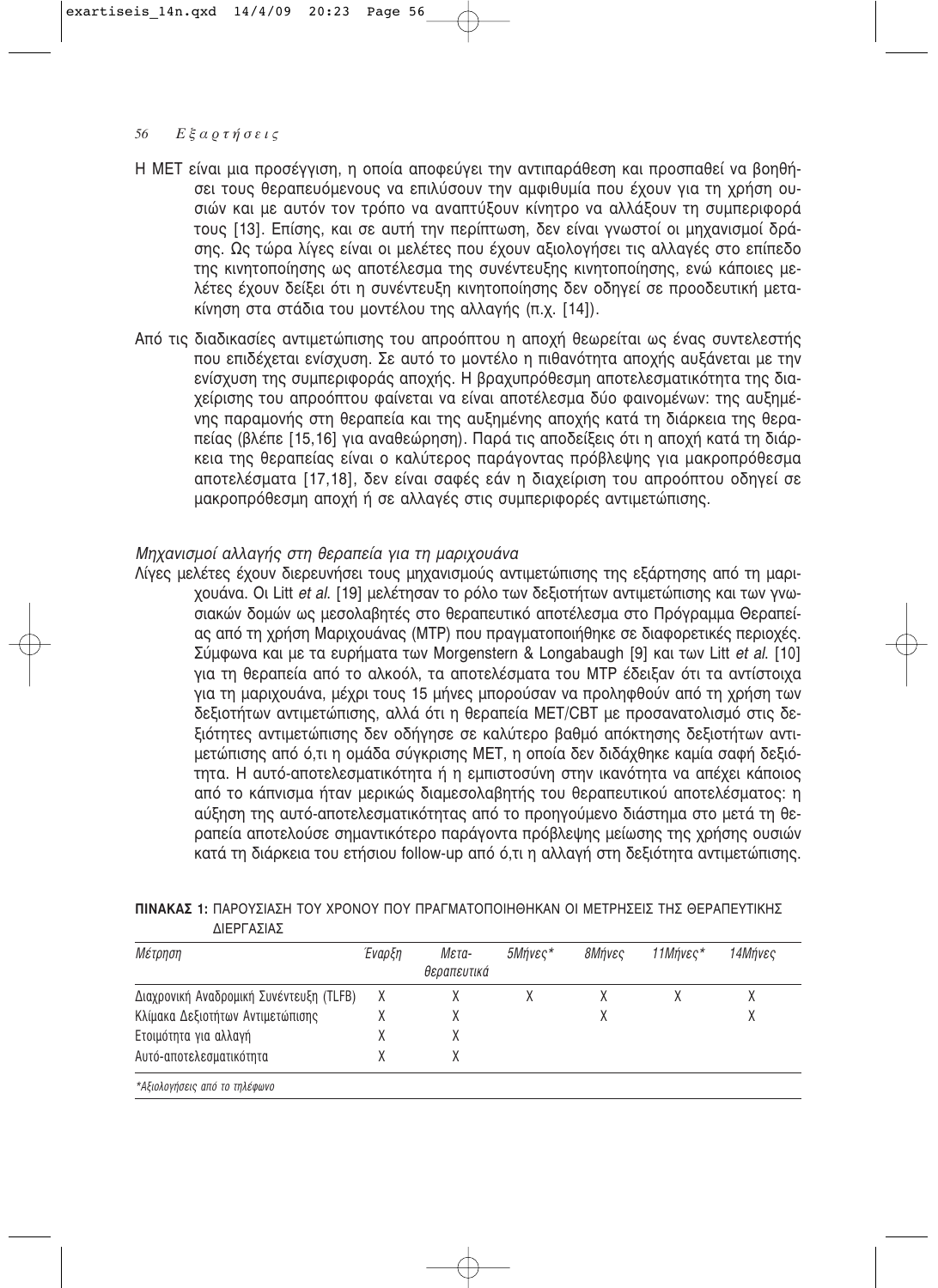- Υπάρχουν λοιπόν κάποιες αποδείξεις ότι η αυτό-αποτελεσματικότητα και η χρήση των δεξιοτήτων αντιμετώπισης πιθανόν να αποτελούν μηχανισμούς αλλαγής της συμπεριφοράς στη θεραπεία για τη μαριχουάνα, ιδιαίτερα μακροπρόθεσμα. Ωστόσο, δεν είναι σαφές εάν αυτοί παίζουν κάποιο ρόλο στις θεραπείες που εφαρμόζουν τη διαχείριση του απροόπτου. Ο σκοπός της παρούσας μελέτης ήταν να διερευνήσει τους μηχανισμούς αλλαγής, που σχετίζονται με τη θεραπεία στη χρήση μαριχουάνας κατά τη διάρκεια της δοκιμής MTP2 [6]. Σε αυτήν την περίπτωση όλες οι συνθήκες θεραπείας εμφάνισαν παρόμοια μείωση στη χρήση μαριχουάνας στους 8 μήνες μετά την εισαγωγή, αλλά οι θεραπείες που είχαν εντάξει τεχνικές ΜΕΤ/CBT οδήνησαν σε καλύτερα ποσοστά αποχής μακροπρόθεσμα (έως 14 μήνες μετά την εισαγωγή).
- Έγινε η υπόθεση ότι οι CBT θεραπείες στο πλαίσιο της δοκιμής MTP2 θα οδηγούσαν σε βελτίωση της ικανότητας αντιμετώπισης και της αυτό-αποτελεσματικότητας όσον αφορά την αποχή, σε σύγκριση με τη διαχείριση περιστατικού της ομάδας ελέγχου, καθώς και ότι η αυξημένη ικανότητα αντιμετώπισης και η αυτό-αποτελεσματικότητα θα προέβλεπαν το αποτέλεσμα στα follow-up. Ελέγξαμε επίσης την υπόθεση ότι η CBT θα οδηγούσε σε ευρεία εφαρμογή των δεξιοτήτων αντιμετώπισης στο μέλλον, όπως υποστήριξε η Carroll [11]. Τέλος, πραγματοποιήθηκε η υπόθεση ότι η διαχείριση του απροόπτου θα οδηγούσε σε αυξημένα ποσοστά αποχής και μεγαλύτερη αυτό-αποτελεσματικότητα κατά τη διάρκεια της θεραπείας, σε σύγκριση με άλλες θεραπείες, ωστόσο όχι απαραίτητα σε αλλαγές στις δεξιότητες αντιμετώπισης ή τη συνεχιζόμενη αποχή.

### ΜΕΘΟΔΟΛΟΓΙΑ

### Συμμετέχοντες

Οι συμμετέχοντες ήταν 240 άνδρες και γυναίκες που συγκεντρώθηκαν μέσα από διαφημίσεις σε εφημερίδες και το ραδιόφωνο, οι οποίοι πληρούσαν τα κριτήρια του DSM-IV για εξάρτηση από την κάνναβη στο παρόν. Ελέγχθηκαν 606 άτομα ωστόσο κατάλληλα κρίθηκαν 485, το 8,9% αποκλείστηκε για συνυπάρχουσα εξάρτηση από το αλκοόλ ή από κάποια ουσία, ενώ 245 άτομα διέκοψαν πριν την τυχαιοποίηση, λόγω κυρίως απώλειας ενδιαφέροντος. Το δείγμα των ατόμων προσομοίαζε σε αυτό των συμμετεχό-Vτων στο MTP [2]. Οι περισσότεροι ήταν άνδρες (71%) με μέση ηλικία 33 έτη. Το 60% ήταν λευκοί, το 73% ήταν εργαζόμενοι, ενώ το δείγμα στο σύνολό του είχε ολοκληρώσει κατά μέσο όρο 13 χρόνια εκπαίδευσης. Το δείγμα ανέφερε περισσότερα από 13 προβλημάτα, που σχετίζονται με τη μαριχουάνα και το κάπνισμα σε ποσοστό 89% κατά τη διάρκεια των 90 ημερών πριν την ένταξή του στη θεραπεία. Από τους 240 για τους οποίους υπάρχουν στοιχεία κατά την έναρξη, 218 άτομα (91%) έδωσαν στοιχεία και μετά τη θεραπεία, ενώ 200 άτομα (83%) έδωσαν στοιχεία στο διάστημα των 14 μηνών. Ζητήθηκε από τους συμμετέχοντες να μη λάβουν μέρος σε άλλου είδους θεραπευτικό πρόγραμμα για την αντιμετώπιση της εξάρτησης από τη μαριχουάνα όσο συμμετείχαν στη μελέτη. Ωστόσο, θα μπορούσαν να συμμετέχουν σε συναντήσεις ψυχοθεραπείας συχνότητας έως 2 επισκέψεις κάθε μήνα. Σε όλα τα follow-up που πραγματοποιήθηκαν ο μέσος αριθμός συμμετοχής σε εξωτερικό θεραπευτικό πλαίσιο για οποιοδήποτε λόγο ήταν 1,2. Περισσότερες λεπτομέρειες σχετικά με τη συγκέντρωση του δείγματος, την τυχαιοποίηση και τυχόν επιφυλάξεις σχετικά με το μέγεθος και την ισχύ του δείγματος παρουσιάζονται από τους Kadden et al. [6]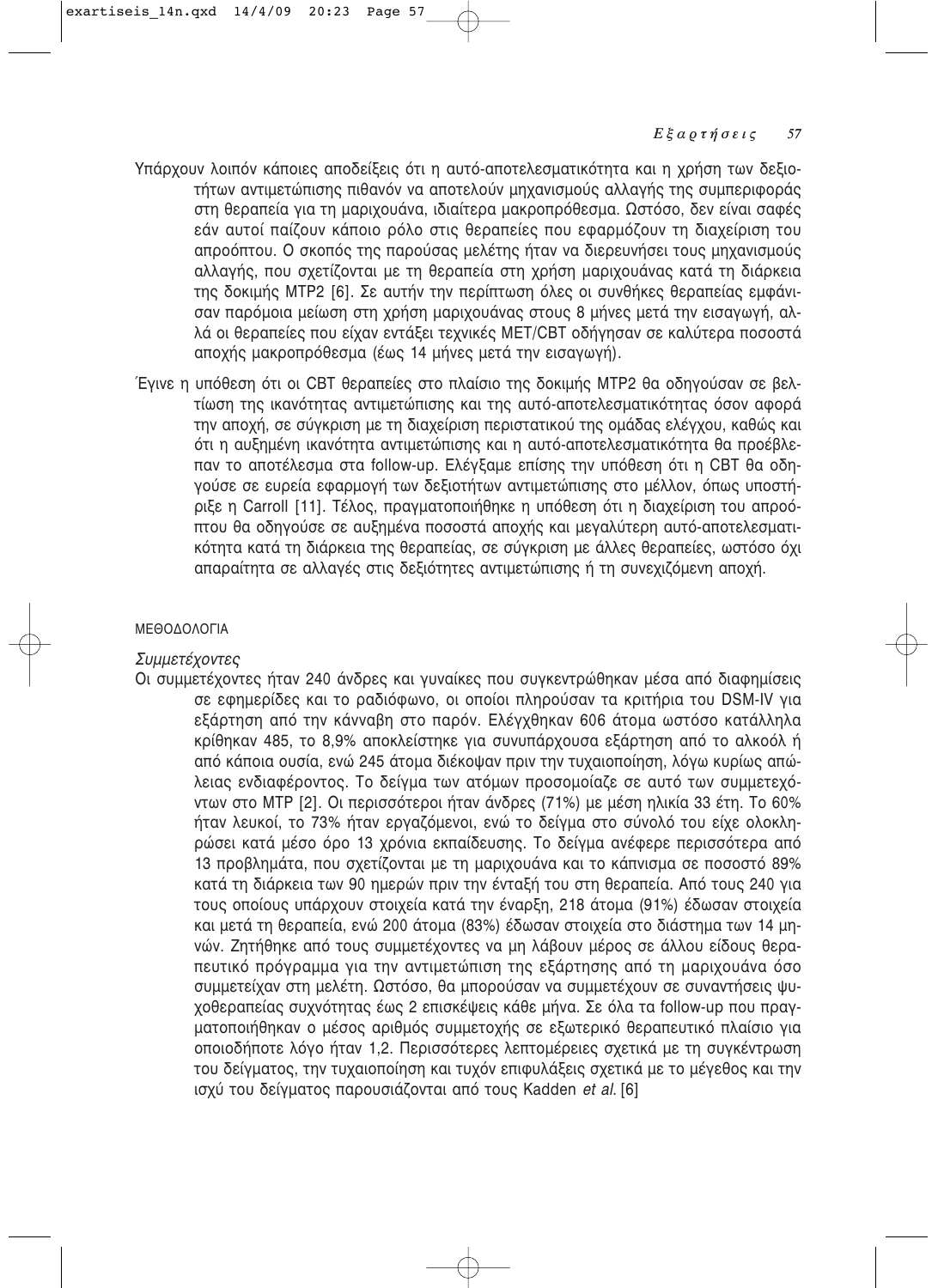### ΜΕΤΡΗΣΕΙΣ ΚΑΙ ΕΡΓΑΛΕΙΑ

### Χρήση ουσιών

Η χρονική στιγμή χορήγησης όλων των εργαλείων παρουσιάζεται στον Πίνακα 1. Προσωπικές αξιολογήσεις πραγματοποιήθηκαν κατά την εισαγωγή, μετά τη θεραπεία, καθώς και στους 8 και 14 μήνες μετά την εισαγωγή. Τηλεφωνικές αξιολογήσεις πραγματοποιήθηκαν τον 5° και 11° μήνα. Οι συμμετέχοντες έλαβαν αμοιβή \$50 για κάθε προσωπική αξιολόγηση και \$20 για κάθε τηλεφωνική συμμετοχή σε follow-up. Η Διαχρονική Αναδρομική Συνέντευξη (time- line follow-back (TLFB) interview) συγκέντρωσε στοιχεία για τη συχνότητα της χρήσης μαριχουάνας, άλλων ουσιών και αλκοόλ για κάθε μία από τις τελευταίες 90 ημέρες πριν την εισανωνή και σε κάθε follow-up. Η TLFB έχει καλή αξιοπιστία ελέγχου-επανελέγχου και εγκυρότητα όσον αφορά την επιβεβαίωση γεγονότων για μεγάλα χρονικά διαστήματα [20].

### Μεταβλητές μηχανισμών

- Ένα σύνολο μεταβλητών φαίνεται να αλλάζει ως αποτέλεσμα της θεραπείας και να επηρεάζει το αποτέλεσμά της. Η πρώτη από αυτές είναι η παραμονή στη θεραπεία, η οποία ορίστηκε ως ο αριθμός των θεραπευτικών συνεδριών που παρακολουθήθηκαν. Μία ακόμη μεταβλητή που εμφανίζεται αρκετά στις μελέτες για τη μακρόχρονη αποτελεσματικότητα είναι η διαρκής αποχή κατά τη διάρκεια της θεραπείας. Αυτό εκτιμήθηκε με τη χορήγηση του TLFB στο follow-up μετά τη θεραπεία.
- Μεταξύ των γνωσιακών μεταβλητών που θεωρούνται ότι είναι μηχανισμοί αλλαγής είναι η κινητοποίηση ή η ετοιμότητα για αλλαγή. Η ετοιμότητα για αλλαγή της χρήσης μαριχουάνας μετρήθηκε με το ερωτηματολόγιο Ετοιμότητας για Αλλαγή (Readiness to Change Questionnaire, RTCQ; [21]), ένα ερωτηματολόγιο 12 ερωτημάτων της κλίμακας Likert, το οποίο στηρίχθηκε στο μοντέλο των σταδίων της αλλαγής των Prochaska & DiClemente. Το ερωτηματολόγιο RTCQ τροποποιήθηκε για τη χρήση μαριχουάνας και ένας συνολικός δείκτης ετοιμότητας για αλλαγή δημιουργήθηκε χρησιμοποιώντας την υπο-κλίμακα «δράση», όπως είχε υπολογιστεί από τους DiClemente et al. [22] Αυτή η υπο-κλίμακα είχε εσωτερική εγκυρότητα α = 0,72. Για να εκτιμηθεί η αλλαγή στην ετοιμότητα από πριν έως μετά τη θεραπεία, υπολογίστηκαν οι υπόλοιπες βαθμολογίες της αλλαγής (Residualized change scores) [23] και χρησιμοποιήθηκε το τεστ του Levene για την ομογενοποίηση της διασποράς [24], για να διασφαλιστεί ότι οι διακυμάνσεις της βαθμολογίας του RTCQ κατά την έναρξη και μετά τη θεραπεία δεν διέφεραν σημαντικά.
- Η αυτό-αποτελεσματικότητα για τη διακοπή της χρήσης μαριχουάνας μετρήθηκε με ένα τροποποιημένο ερωτηματολόγιο είκοσι ερωτημάτων για την αυτό-αποτελεσματικότητα στη διακοπή του καπνίσματος [25], η προσαρμογή του ερωτηματολογίου έγινε από τους Stephens, Wertz & Roffman [26,27], ώστε να αφορά την αποχή από τη μαριχουάνα. Σε μια επτάβαθμη κλίμακα, οι συμμετέχοντες υπέδειξαν την εμπιστοσύνη τους στην ικανότητά τους να μην καπνίσουν σε διάφορες διαπροσωπικές και εσωτερικές καταστάσεις. Στην παρούσα μελέτη η αξιοπιστία εσωτερικής συνέπειας της κλίμακας ήταν α = 0.92. Οι υπόλοιπες βαθμολογίες της αλλαγής για την αυτό-αποτελεσματικότητα υπολογίστηκαν με τον ίδιο τρόπο, όπως και για το RTCQ.
- Οι δεξιότητες αντιμετώπισης εκτιμήθηκαν με την Κλίμακα Δεξιοτήτων Αντιμετώπισης (Coping Strategies Scale, CSS; [10]), με προσαρμογή του ερωτηματολογίου για τις Διεργασίες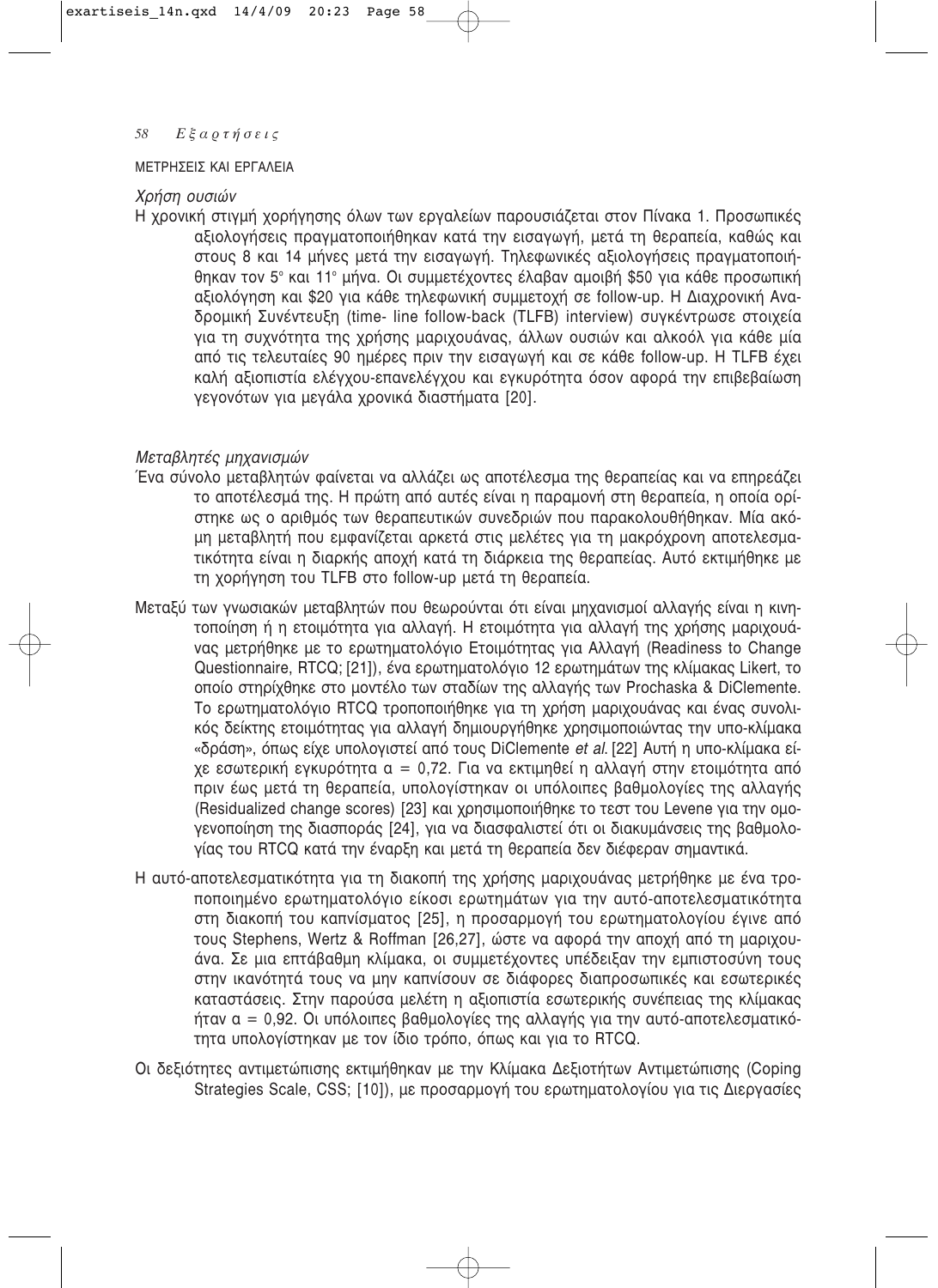exartiseis\_14n.qxd 14/4/09 20:23 Page 59

Aλλαγής (Processes of Change Questionnaire [22,28]). Τα σαράντα ερωτήματα αναδιατυπώθηκαν, ώστε να αναφέρονται στη μαριχουάνα, ενώ προστέθηκαν 8 ερωτήσεις, που αφορούσαν συγκεκριμένες δεξιότητες που διδάσκονται στη θεραπεία με δεξιότητες αντιμετώπισης. Σε μια τετράβαθμη κλίμακα οι συμμετέχοντες αξιολόγησαν τη συχνότητα με την οποία χρησιμοποίησαν κάθε μία από τις 48 στρατηγικές, με στόχο να υποστηριχθούν στη διατήρηση της αποχής από τη χρήση μαριχουάνας από το τελευταίο follow-up. Η εσωτερική αξιοπιστία των 48 ερωτήσεων ήταν  $a = 0.94$ . Η συνολική αντιμετώπιση υπολογίστηκε με βάση το μέσο όρο όλων των ερωτήσεων της κλίμακας, έτσι η συνολική βαθμολογία κυμάνθηκε από 1 έως 4. Οι αλλαγές στη χρήση των δεξιοτήτων αντιμετώπισης μεταξύ των follow-up υπολονίστηκαν ως υπόλοιπες βαθμολογίες των αλλαγών από την έναρξη.

### ΘΕΡΑΠΕΥΤΙΚΕΣ ΠΑΡΕΜΒΑΣΕΙΣ

- Όλες οι παρεμβάσεις, εκτός της συνθήκης που περιελάμβανε μόνο ContM-, πραγματοποιήθηκαν σε ατομικές συνεδρίες, εξωτερικής παρακολούθησης διάρκειας 60 λεπτών, με τη χρήση εγχειριδίων που παρείχαν συγκεκριμένες οδηγίες στους θεραπευτές. Επίσης, όλες είχαν προγραμματιστεί να περιλαμβάνουν 9 συνεδρίες και παρέχονταν δωρεάν. Η θεραπεία πραγματοποιούνταν από έμπειρους θεραπευτές, ενώ όλοι οι θεραπευτές παρείχαν όλα τα είδη θεραπείας.
- Η παρέμβαση MET/CBT αποτελούταν από δύο συνεδρίες ενίσχυσης της κινητοποίησης, οι οποίες ακολουθούνταν από επτά συνεδρίες εκπαίδευσης σε δεξιότητες αντιμετώπισης. Ο παράγοντας ενίσχυση της κινητοποίησης προήλθε από το εγχειρίδιο του Project MATCH MET [29] και περιλαμβάνει ένα θεραπευτικό στυλ με ενσυναίσθηση που έχει σχεδιαστεί έτσι ώστε να βοηθήσει τους συμμετέχοντες να λύσουν την αμφιθυμία, να αναπτύξουν κίνητρο, να αλλάξουν και να θέσουν στόχους για αλλαγή της συμπεριφοράς τους. Οι συνεδρίες 3–9 περιελάμβαναν εκπαίδευση σε γνωσιακές-συμπεριφορικές δεξιότητες, βάσει ενός εγχειριδίου που σχεδιάστηκε στο πλαίσιο της έρευνας για τη θεραπεία του αλκοολισμού [30]. Η εστίαση ήταν σε δεξιότητες με στόχο την επίτευξη της αποχής και την αντιμετώπιση των επικίνδυνων καταστάσεων.
- Η παρέμβαση ContM, που αποτελούσε μια ξεχωριστή παρέμβαση, αλλά και μέρος μιας άλλης θεραπευτικής συνθήκης, συνδυάστηκε με ΜΕΤ/CBT. Επειδή στο πλαίσιο της ContM γινόταν και έλεγχος επιβεβαίωσης της αποχής, οι συμμετέχοντες σε όλες τις συνθήκες έδιναν δείγμα ούρων, για να ελεγχθεί η χρήση μαριχουάνας σε κάθε θεραπευτική συνεδρία. Οι συμμετέχοντες στο πλαίσιο ContM έπαιρναν ένα κουπόνι εάν το δείγμα ούρων ήταν αρνητικό. Η ομάδα που πήρε μέρος μόνο σε ContM δεν έλαβε κανενός άλλου είδους θεραπεία. Συναντιόντουσαν για ένα χρονικό διάστημα εννέα εβδομάδων, για περίπου 15 λεπτά κάθε εβδομάδα με ένα βοηθό ερευνητή, ο οποίος συγκέντρωνε το δείγμα ούρων και διαχειριζόταν το σύστημα με τα κουπόνια. Το πρώτο κουπόνι για το πρώτο δείγμα καθαρών ούρων ήταν για \$10, και μετά υπήρχε μια κλιμακούμενη αύξηση \$15 ανά εβδομάδα για κάθε διαδοχικό, καθαρό από μαριχουάνα δείνμα ούρων. Έτσι ένας συμμετέχοντας, που είχε πάντα καθαρά δείγματα, θα είχε συνολικό κέρδος \$390. Εάν κάποιος βρισκόταν με θετικό δείγμα δεν έπαιρνε κουπόνι και η αξία των κουπονιών του επέστρεφε στα \$10 στο επόμενο καθαρό δείγμα. Τα κουπόνια μπορούσαν να εξαργυρωθούν με εμπορικά προϊόντα και υπηρεσίες που δεν σχετίζονται με ουσίες [17,31,32].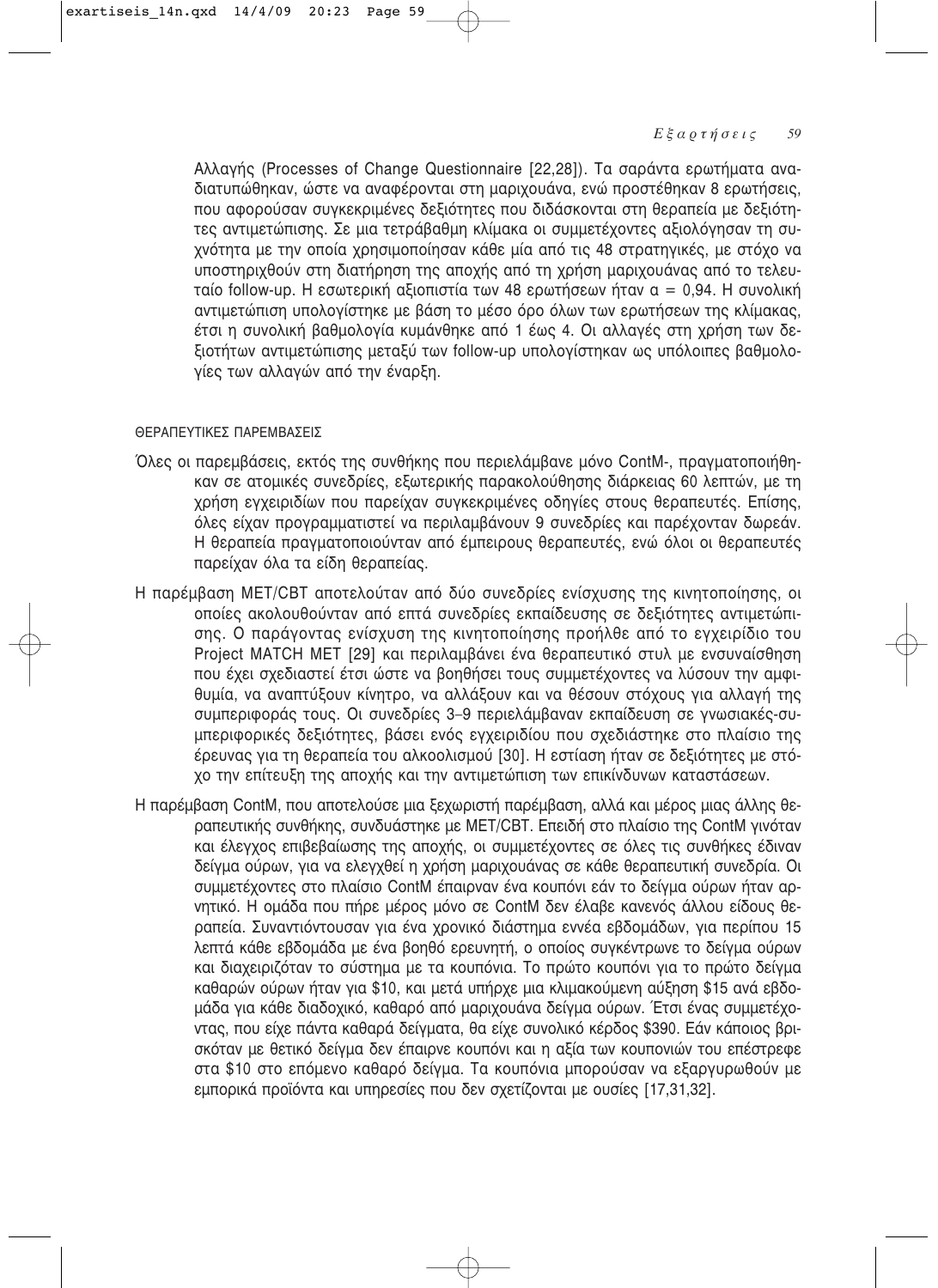Η παρέμβαση διαχείρισης περιστατικού στηρίχθηκε σε αυτά που χρησιμοποιήθηκαν στο MTP [33]. Ήταν υποστηρικτικής φύσης, σχεδιασμένη να βοηθά τους συμμετέχοντες με προβλήματα καθημερινής διαβίωσης, τα οποία μπορεί να οφείλονταν ή να συνέβαλαν στη χρήση μαριχουάνας. Έγιναν προσπάθειες να μην υπάρχει αλληλοεπικάλυψη με τις παρεμβάσεις MET/CBT και ContM, ενώ δεν διδάχθηκαν καθόλου δεξιότητες σχετικά με τη διαχείριση της χρήσης ουσιών.

### ANAAY∑H TON AFAOMENON

Η κύρια μέτρηση της αποτελεσματικότητας ήταν η διατήρηση της αποχής το διάστημα των 90 ημερών, που μεσολαβούσε μεταξύ των follow-up (βαθμολογήθηκε με 0 ή 1 για κάθε συμμετέχοντα) και προήλθε από το TLFB. Για να κατανοήσουμε ποιοι μηχανισμοί αλλαγής της συμπεριφοράς λειτούργησαν σε αυτή τη δοκιμή εξετάσαμε τρεις βασικές προσεννίσεις.

*Αποτελέσματα για τη χρήση μαριχουάνας μέσα στο χρόνο ως λειτουργία της θεραπείας* 

Πραγματοποιήθηκαν αναλύσεις της 90-ήμερης αποχής με ένα γενικευμένο μοντέλο εξισώσεων (GEE; Proc Genmod [34]), όπως περιγράφεται αναλυτικά από τους Kadden et al. [6] Χρησιμοποιήθηκε αυτή η προσέγγιση γιατί αξιοποιεί όλα τα διαθέσιμα δεδομένα (n = 240) εφαρμόζοντας διαδικασίες εκτίμησης μέγιστων πιθανοτήτων, για την αξιολόγηση των παραμέτρων του μοντέλου πολλαπλών μεταβλητών [35,36].

- *Η σχέση ανάμεσα στις θεραπευτικές συνθήκες και τους υποτιθέμενους παράγοντες που επη-* $\Omega$ εάζουν το αποτέλεσμα
- Χρησιμοποιήθηκε μονόδρομη ανάλυση διακύμανσης (ANOVA), για να φανεί εάν η παραμονή στη θεραπεία (ο αριθμός των συνεδριών που παρακολουθήθηκαν) και οι συνεχιζόμενες ημέρες αποχής κατά τη διάρκεια της θεραπείας ποίκιλαν ανάλογα με τη θεραπευτική συνθήκη. Εφαρμόστηκαν μικτά μοντέλα παλινδρόμησης (PROC MIXED; [34]) για να διαπιστωθεί εάν οι διαφορετικές συνθήκες θεραπείας είχαν ως αποτέλεσμα διαφορετικά επίπεδα στις υπόλοιπες διαμεσολαβητικές μεταβλητές μετά τη θεραπεία, ελέγχοντας τα επίπεδα κατά την έναρξη. Οι μεταβλητές που ελέγχθηκαν σε αυτά τα μοντέλα ήταν η ετοιμότητα για αλλαγή, η αυτό-αποτελεσματικότητα για αποχή και η χρήση των δεξιοτήτων αντιμετώπισης.

| Θεραπευτική<br>συνθήκη | Έναρξη | Μετα-<br>θεραπευτικά | 5 Mnvec | 8 Mńvec | 11 Mήνες | 14 Mńvec |
|------------------------|--------|----------------------|---------|---------|----------|----------|
| CaseM                  | 0,0    | 11.1                 | 13,0    | 15.1    | 15.4     | 19,2     |
| MET/CBT                | 0,0    | 12.7                 | 21.8    | 18.5    | 15.4     | 20,4     |
| ContM                  | 0,0    | 22.0                 | 18.4    | 12.2    | 12.5     | 12,5     |
| $MET/CBT + ContM$      | 0,0    | 18.6                 | 23,7    | 23.2    | 25,3     | 27,6     |

### **ΠΙΝΑΚΑΣ 2: ΠΟΣΟΣΤΑ 90-ΗΜΕΡΗΣ ΑΠΟΧΗΣ (% ΑΠΟΧΗΣ) ΣΕ ΚΑΘΕ ΠΕΡΙΟΔΟ FOLLOW-UP** ΑΝΑ ΘΕΡΑΠΕΥΤΙΚΗ ΣΥΝΘΗΚΗ

CaseM: Ομάδα ελέγχου, διαχείριση περιστατικού, ΜΕΤ/CBT: Ενίσχυση της κινητοποίησης/γνωσιακή-συμπεριφορική εκπαίδευση σε δεξιότητες  $a$ ντιμετώπισης, ContM: διαχείριση απροόπτου.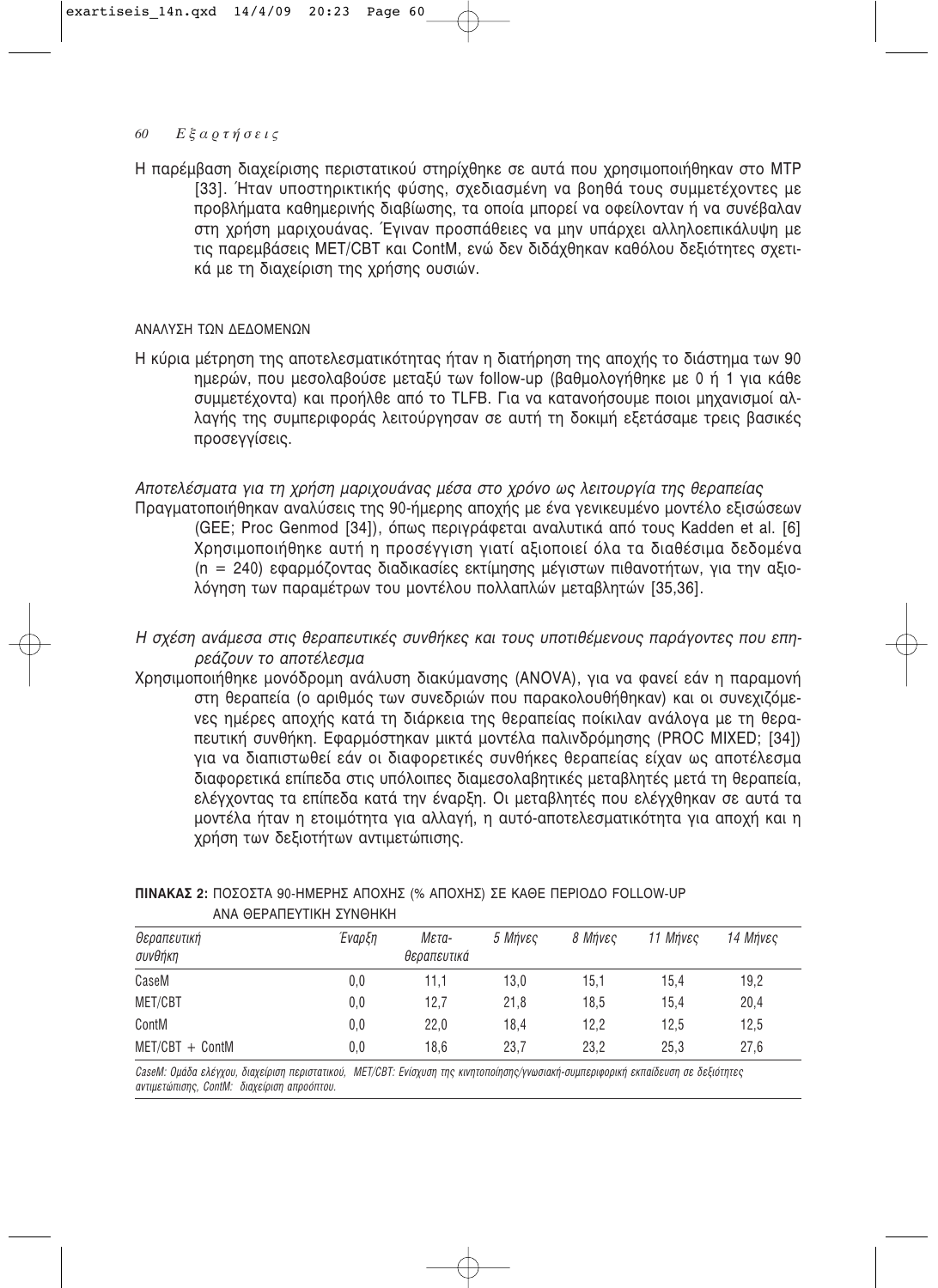### exartiseis\_14n.qxd 14/4/09 20:23 Page 61

### *Διερεύνηση των διαμεσολαβητών της επίδρασης της θεραπείας*

Το πρώτο βήμα ήταν η χρήση λογιστικής παλινδρόμησης, για να αξιολογηθεί η επίδραση της θεραπείας και των μεταβλητών διαδικασίας της αποχής μετά τη θεραπεία. Η αποχή μετά τη θεραπεία αξιολογήθηκε χωριστά από τα αποτελέσματα σε μελλοντικές χρονικές στιγμές, καθώς δεν ήταν δυνατόν να προσδιοριστεί η κατεύθυνση της αιτιότητας μεταξύ της αποχής μετά τη θεραπεία και των μεταβλητών διαδικασίας που εκτιμήθηκαν μετά τη θεραπεία. Αξιολογήθηκαν δύο μοντέλα παλινδρόμησης. Στο πρώτο, εισήχθησαν μόνο ο λόγος των αρχικών ημερών αποχής (PDA; δείκτης σοβαρότητας πριν τη θεραπεία) και τρεις ψευδομεταβλητές που αναπαριστούσαν τις τρεις πειραματικές θεραπευτικές συνθήκες (MET/CBT; ContM; και MET/CBT + ContM). Στο δεύτερο μο-Vτέλο εισήχθη η αρχική συμμεταβλητή PDA, οι ψευδομεταβλητές για τη θεραπεία, καθώς επίσης οι αρχικές και οι μετά τη θεραπεία τιμές για τις μεταβλητές διαδικασίας. Μεταξύ των δύο μοντέλων πραγματοποιήθηκε διερεύνηση των επιδράσεων της θεραπείας και της επίδρασης που είχαν οι διαμεσολαβητικές μεταβλητές στις επιδράσεις της θεραπείας.

Εφαρμόστηκε μοντελοποίηση δομικής εξίσωσης με δυαδικό αποτέλεσμα (π.χ. [37]), με το πρόγραμμα MPlus [38], που χρησιμοποιήθηκε για να αξιολογήσει τη συνδυαστική επίδραση των θεραπευτικών συνθηκών (οι οποίες εκφράστηκαν πάλι ως τρεις ψευδομεταβλητές) και των διαμεσολαβητικών μεταβλητών στα αποτελέσματα της 90-ήμερης αποχής, όπως μετρήθηκαν τους μήνες 5–14. Οι μεταβλητές διαδικασίας της ετοιμότητας για αλλαγή, της αυτό-αποτελεσματικότητας και των δεξιοτήτων αντιμετώπισης συμπεριλήφθηκαν στα μοντέλα ως υπόλοιπες βαθμολογίες αλλαγής. Η αποχή μετά τη θεραπεία συμπεριλήφθηκε ως παράγοντας πρόβλεψης του μελλοντικού αποτελέσματος.

### AΠΟΤΕΛΕΣΜΑΤΑ

Αποτελέσματα της χρήσης μαριχουάνας μέσα στο χρόνο ως αποτέλεσμα της θεραπείας Έγινε λεπτομερής συζήτηση για τα θεραπευτικά αποτελέσματα από τους Kadden *et a*l. [6]. Τα αποτελέσματα από την GEE ανάλυση για τα αποτελέσματα της 90-ήμερης αποχής έδειξαν μια βασική επίδραση για τη θεραπευτική συνθήκη (x²<sub>(3)</sub> = 12,92; *P* < 0,01) και εντόπισαν σχετικά υψηλά επίπεδα 90-ήμερης αποχής στη συνθήκη MET/ CBT + ContM και τις χρονικές στιγμές 11 και 14 μήνες (βλέπε πίνακα 2). Δεν υπήρξε επίδραση από τη μεταβλητή του χρόνου ούτε αλληλεπίδραση θεραπείας x χρόνου. Η συνθήκη ContM αρχικά απέφερε σχετικά υψηλά ποσοστά αποχής (περίπου 22% ανέφεραν διαρκή αποχή μετά τη θεραπεία). Τα ποσοστά αποχής από τη συνθήκη ContM εμφάνιζαν μείωση μετά από 5 μήνες.

### ΥΠΟΤΙΘΕΜΕΝΟΙ ΜΗΧΑΝΙΣΜΟΙ ΑΛΛΑΓΗΣ

*Παραμονή στη θεραπεία και συνεχιζόμενη αποχή κατά τη διάρκεια της θεραπείας* Δύο μεταβλητές έχουν αναφερθεί ότι είναι ιδιαίτερα σημαντικές για την επιτυχία των προγραμμάτων που στηρίζονται στη διαχείριση του απροόπτου: η παραμονή στη θεραπεία και η συνεχιζόμενη αποχή κατά τη διάρκεια της θεραπείας [17]. Οι μονόδρομες αναλύσεις διακύμανσης (ANOVAs) πραγματοποιήθηκαν, για να διαπιστωθεί εάν η

ένταξη στη θεραπεία επηρέασε την παραμονή. Τα αποτελέσματα των αναλύσεων δεν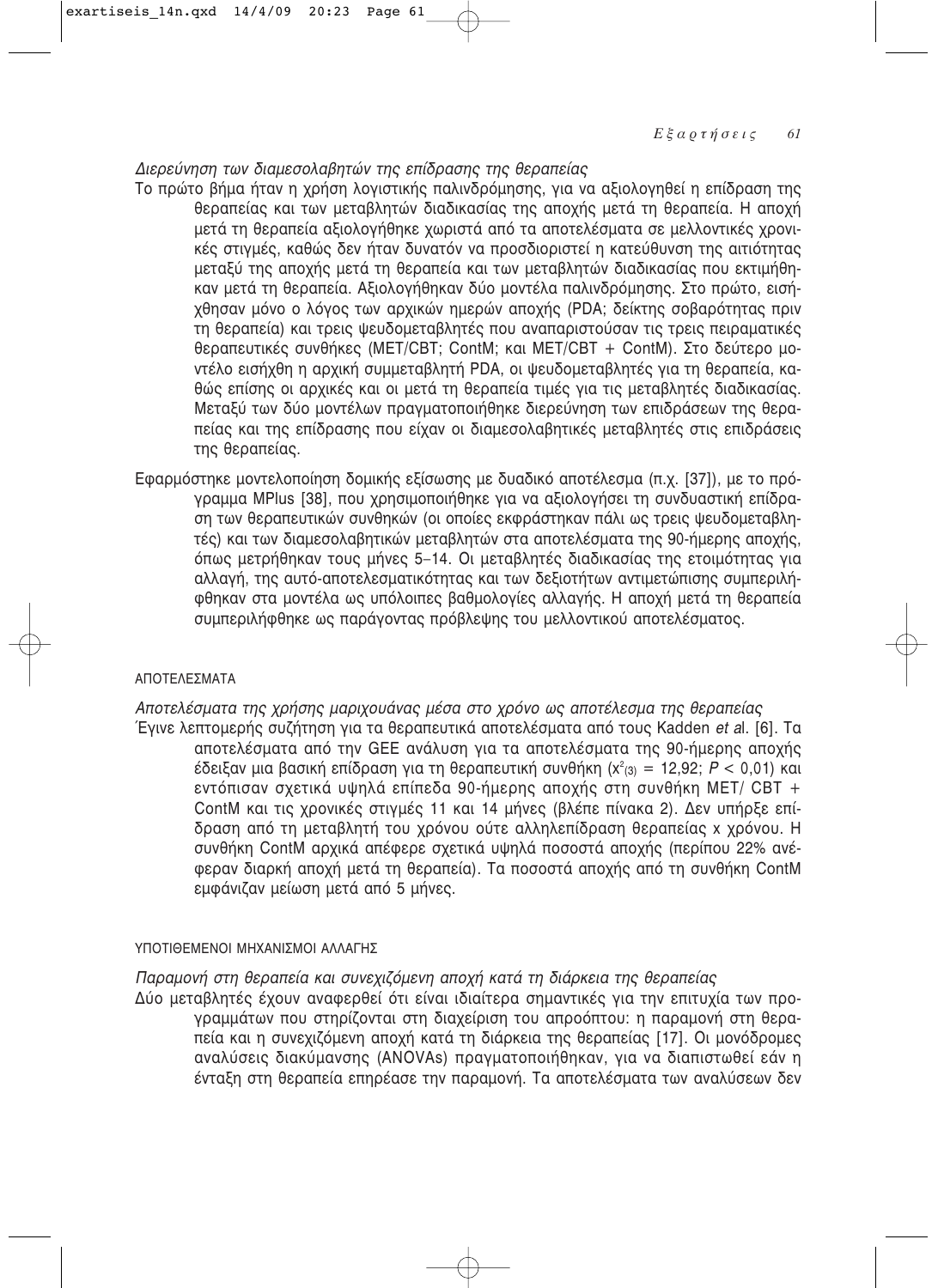έδειξαν σημαντική επίδραση της θεραπευτικής συνθήκης στην παραμονή στη θεραπεία (βλ. Πίνακα 3). Οι θεραπευόμενοι σε όλες τις συνθήκες συμμετείχαν κατά μέσο όρο σε πέντε συνεδρίες. Επίσης οι εκ των προτέρων διαφορές δεν ανέδειξαν άλλες σημαντικές διαφορές μεταξύ των ομάδων.

| ΠΙΝΑΚΑΣ 3: ΜΕΣΟΙ ΚΑΙ ΤΥΠΙΚΕΣ ΑΠΟΚΛΙΣΕΙΣ ΔΥΟ ΣΗΜΑΝΤΙΚΩΝ ΓΙΑ ΤΗΝ ΑΠΟΤΕΛΕΣΜΑΤΙΚΟΤΗΤΑ |
|-----------------------------------------------------------------------------------|
| ΤΗΣ ΔΙΑΧΕΙΡΙΣΗΣ ΤΟΥ ΑΠΡΟΟΠΤΟΥ ΜΕΤΑΒΛΗΤΩΝ: ΠΑΡΑΜΟΝΗ ΣΤΗ ΘΕΡΑΠΕΙΑ ΚΑΙ ΣΥΝΕΧΗΣ       |
| $ATOXH (N = 240)$ .                                                               |

|                                                                          | Θεραπευτική συνθήκη |                  |                |                        |                                       |
|--------------------------------------------------------------------------|---------------------|------------------|----------------|------------------------|---------------------------------------|
| Μεταβλητή                                                                | CaseM<br>M(SD)      | MET/CBT<br>M(SD) | ContM<br>M(SD) | MET/CBT/CantM<br>M(SD) | <b>F</b> θεραπεία<br>$(d.f. = 3.236)$ |
| θεραπευτικές συνεδρίες<br>που παρακολουθήθηκαν<br>Ημέρες συνεχούς αποχής | 4,7(3,5)            | 4,9(3,3)         | 5,5(3,8)       | 5,6(3,6)               | 1.06                                  |
| κατά τη διάρκεια της θεραπείας*+                                         | 17,27 (25,88)       | 19,25 (27,24)    | 28,23 (30,41)  | 25,80 (31,97)          | 1,82                                  |

\*Γραμμική σύνκριση: Ομάδα ελένχου. διαχείριση περιστατικού (CaseM) < Ενίσχυση της κινητοποίησης/ ννωσιακή-συμπεριφορική εκπαίδευση σε δεξιότητες αντιμετώπισης (MET/CBT) < διαχείριση απροόπτου (ContM) < MET/CBT/ContM, P < 0.05. +Σύγκριση των συνθηκών διαχείρισης απροόπτου (ContM) με όσες δεν περιελάμβαναν αυτή τη συνθήκη,  $P < 0.05$ . SD: τυπική απόκλιση.

<u>Μια ανάλυση διακύμανσης δεν έδειξε σημαντική επίδραση στη θεραπεία από τις μέρες της</u> συνεχιζόμενης αποχής κατά τη διάρκεια της περιόδου θεραπείας (βλ. Πίνακα 3). Ωστόσο, δυο *a priori* αντιθέσεις έδειξαν συστηματική επίδραση από τη θεραπευτική συνθήκη. Το εύρημα σημαντικής αντίθεσης των θεραπειών ContM (ContM, MET/CBT + ContM), έναντι των θεραπειών που δεν περιελάμβαναν ContM (CaseM, MET/CBT), έδειξε ότι η διαχείριση του απροόπτου είχε τα αναμενόμενα αποτελέσματα, ενώ οδήγησε σε αποχή ενισχύοντας τα καθαρά δείγματα ούρων (*t*<sub>224</sub> = 2,28; *P* < 0,05).

# *<i>Ēτοιμότητα, αυτό-αποτελεσματικότητα και δεξιότητες αντιμετώπισης*

- Στον Πίνακα 4 φαίνονται οι αλλαγές (πριν και μετά τη θεραπεία) σε κάθε μία από αυτές τις μεταβλητές ως λειτουργία της θεραπείας. Για κάθε ένα από τα τρία μικτά γραμμικά μοντέλα προέκυψε μια σημαντική αλληλεπίδραση με το χρόνο, που έδειχνε υψηλότερες τιμές σε όλες τις μεταβλητές για το χρονικό διάστημα μετά τη θεραπεία. Ωστόσο, δεν προέκυψε σημαντική επίδραση για τη θεραπεία και δεν υπήρχε σημαντική αλληλεπίδραση μεταξύ θεραπείας και χρόνου.
- Οι επαναλαμβανόμενες τιμές CSS αναλύθηκαν με μικτά μοντέλα παλινδρόμησης, με στόχο να διερευνηθεί η υπόθεση ότι η χρήση των δεξιοτήτων αντιμετώπισης αυξάνει με το πέρασμα του χρόνου ως αποτέλεσμα της γνωσιακής-συμπεριφορικής θεραπείας με βάση τις δεξιότητες αντιμετώπισης (π.χ. [11]). Οι εξαρτημένες μεταβλητές ήταν οι βαθμολογίες CSS που συγκεντρώθηκαν μετά τη θεραπεία και στα follow-up των 8 και των 14 μηνών. Οι CSS τιμές κατά την έναρξη χρησιμοποιήθηκαν ως συμμεταβλητές. Τα αποτελέσματα δεν έδειξαν σημαντική επίδραση της θεραπευτικής συνθήκης ή της αλληλεπίδρασης θεραπείας-χρόνου. Υπήρχε, ωστόσο, σημαντική επίδραση του χρόνου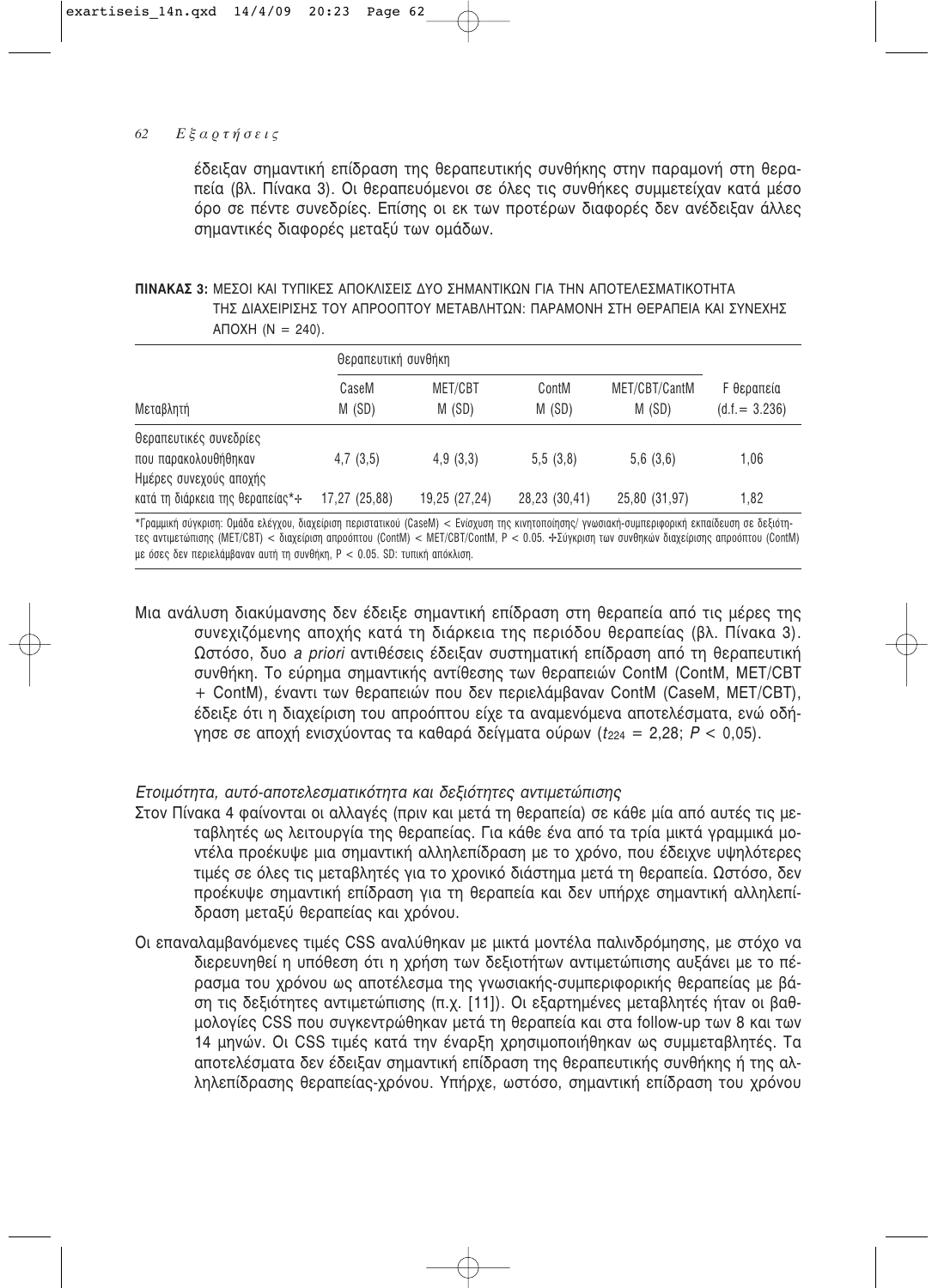$\leq$ 

|                                                                                                                          | θεραπευτική συνθήκη                                                                                                                                                  |                |                    |                                                                                                                                                                                                                                                                                                                                                                                                                                                                                                     |               |                |                  |               |                                                                                      |                                 |                      |
|--------------------------------------------------------------------------------------------------------------------------|----------------------------------------------------------------------------------------------------------------------------------------------------------------------|----------------|--------------------|-----------------------------------------------------------------------------------------------------------------------------------------------------------------------------------------------------------------------------------------------------------------------------------------------------------------------------------------------------------------------------------------------------------------------------------------------------------------------------------------------------|---------------|----------------|------------------|---------------|--------------------------------------------------------------------------------------|---------------------------------|----------------------|
|                                                                                                                          | CaseM                                                                                                                                                                |                | <i>MET/CBT</i>     |                                                                                                                                                                                                                                                                                                                                                                                                                                                                                                     | ContM         |                | MET/CBT+<br>Cont |               | παρονομαστης<br>δοκιμάστηκαν<br>Αποτελέσμα-<br>$=$ (rules f)<br>$df = 236$<br>πα που |                                 |                      |
| <b>Λεταβλητή</b>                                                                                                         | M(SD)<br>lolv                                                                                                                                                        | M (SD)<br>Μετά | M(SD)<br>$\approx$ | M(SD)<br>Μετά                                                                                                                                                                                                                                                                                                                                                                                                                                                                                       | M (SD)<br>low | M (SD)<br>Μετά | M(SD)<br>Πριν    | M(SD)<br>Μετά | Θεραπεία                                                                             | χρόνος                          | Θεραπεία Χ<br>0 AOOX |
| Αυτό-αποτελεσματικότητα                                                                                                  |                                                                                                                                                                      |                |                    | 65,56 (25,14) 83,81 (36,19   65,84 (26,10)  91,79 (33,38)  70,27 (24,54)  90,83 (30,49)  65,29 (26,89)  81,02 (32,67)  1,04<br>2,16 (0,47)  2,45 (0,63)  2,05 (0,48)  2,50 (0,61)  2,14 (0,51)  2,46 (0,61)  2,18 (0,47)  2,58 (0<br>$13,84$ (2,39) $\lfloor 14,29 \rfloor$ (4,14) $\lfloor 14,76 \rfloor$ (3,41) $\lfloor 15,59 \rfloor$ (4,44) $\lfloor 14,32 \rfloor$ (4,54) $\lfloor 15,82 \rfloor$ (4,54) $\lfloor 14,63 \rfloor$ (3,50) $\lfloor 15,71 \rfloor$ (3,32) $\lfloor 1,37 \rfloor$ |               |                |                  |               |                                                                                      | 66,99**<br>$67,27**$<br>$5.76*$ | 0,29<br>0,80<br>0,64 |
| σιακή-συμπεριφορική εκπαίδευση σε δεξιότητες αντιμετώπισης. ContM=διαχείριση απροόπτου<br>TC= ετοιμότητα για αλλαγή, CSS | i=κλίμακα στρατηγικών αντιμετώπισης, συνολικές βαθμολογίες. *ρ<0,05, **ρ<0,001 CaseM =Ομάδα ελέγχου, διαχείριση περιστατικού, MET/CBT=Ενίσχυση της κινητοποίησης/γνω |                |                    |                                                                                                                                                                                                                                                                                                                                                                                                                                                                                                     |               |                |                  |               |                                                                                      |                                 |                      |

 $(F_{2.365} = 27.52; P < 0.001)$ , και φάνηκε ότι οι δεξιότητες αντιμετώπισης συνολικά μειώθηκαν μετά το τέλος της θεραπείας μέχρι το follow-up των 14 μηνών. Στο Σχήμα 1 φαίνονται οι συνολικές βαθμολογίες των δεξιοτήτων αντιμετώπισης μέσα στην πορεία του χρόνου ανάλογα με τη θεραπευτική συνθήκη.

Η ΕΠΙΔΡΑΣΗ ΤΗΣ ΘΕΡΑΠΕΙΑΣ ΚΑΙ ΟΙ ΥΠΟΤΙΘΕΜΕΝΟΙ ΜΗΧΑΝΙΣΜΟΙ ΓΙΑ ΤΗΝ ΑΠΟΧΗ ΑΠΟ ΤΗ ΜΑΡΙΧΟΥΑΝΑ

### Αποχή μετά τη θεραπεία

Στον Πίνακα 5 φαίνονται τα αποτελέσματα των δύο μοντέλων λογιστικής παλινδρόμησης για την ανάλυση της θεραπείας και των διαμεσολαβητικών επιδράσεων στην αποχή μετά τη θεραπεία. Τα αποτελέσματα από το μοντέλο 1, που ελέγχει μόνο τη θεραπευτική συνθήκη (κάθε πειραματική θεραπεία με τη διαχείριση περιστατικού που ήταν η ομάδα ελέγχου) έδειξαν μια σημαντική επίδραση για τη συνθήκη ContM. Όταν προστέθηκαν οι διαμεσολαβητικές μεταβλητές στο μοντέλο 2, η επίδραση της θεραπείας ContM εξαφανίστηκε. Δύο μεταβλητές που θεωρήθηκαν μεταβλητές διαδικασίας σχετίστηκαν με τη συνεχιζόμενη αποχή κατά τη διάρκεια της θεραπείας, κάτι που δεν προκαλεί έκπληξη. Οι ημέρες συνεχιζόμενης αποχής στη θεραπεία σχετίστηκαν με τη συνολική αποχή εκείνη την περίοδο, όπως και η ετοιμότητα για αλλαγή.

### Αποχή μήνες 5-14

Το μοντέλο δομικών εξισώσεων (SEM) χρησιμοποιήθηκε για να αναπαραστήσει την επίδραση της θεραπείας και των μεταβλητών διαδικασίας στο αποτέλεσμα για τους μήνες 5-14. Εκτιμήθηκαν τα αρχικά λανθάνοντα μοντέλα ανάπτυξης, των οποίων το σημείο τομής και η κλίση της αποχής μέσα στο χρόνο αναπαραστήθηκαν ως συναρτήσεις των μεταβλητών θεραπείας και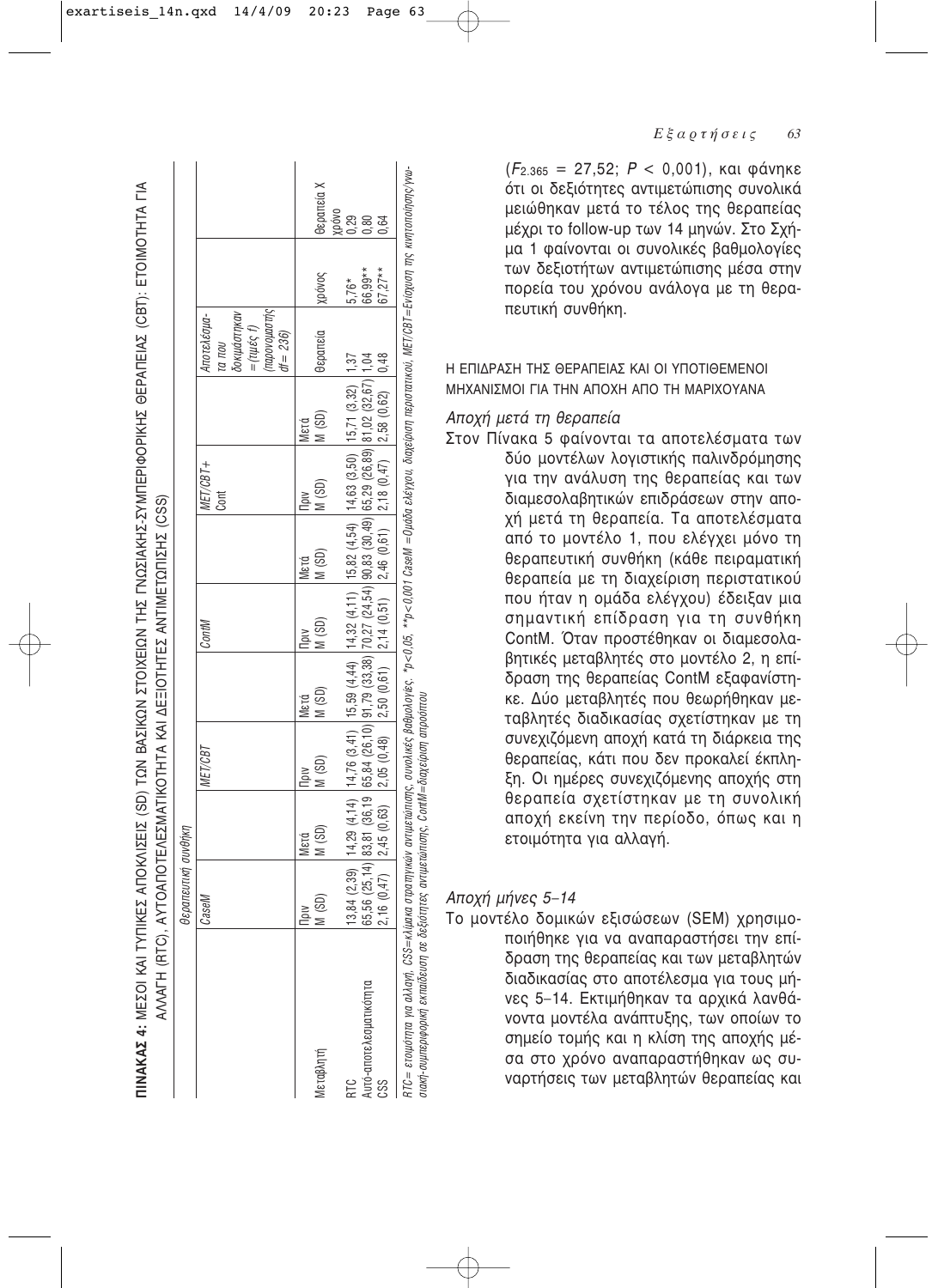### $E$ ξαρτήσεις 64

### ΣΧΗΜΑ 1



### ΠΙΝΑΚΑΣ 5: ΠΑΡΑΓΟΝΤΕΣ ΠΡΟΒΛΕΨΗΣ ΤΗΣ ΑΠΟΧΗΣ ΜΕΤΑ ΤΗ ΘΕΡΑΠΕΙΑ ΜΕ ΑΝΑΛΥΣΗ ΛΟΓΙΣΤΙΚΗΣ ΠΑΛΙΝΔΡΟΜΗΣΗΣ (Ν = 198).

| Μοντέλο | Παράγοντας<br>πρόβλεψης    | $\boldsymbol{B}$ | SE   | Wald $c^2$ | Λόγος<br>πιθανοτήτων | Χαμηλότερο<br>95% CI | Ανώτερο<br>95% CI |
|---------|----------------------------|------------------|------|------------|----------------------|----------------------|-------------------|
| 1       | PDA έναρξη                 | 0,90             | 0,39 | $5.47*$    | 2,46                 | 1,16                 | 5,24              |
|         | Θεραπεία: MET/CBT+         | 0,24             | 0,60 | 0,16       | 1,27                 | 0,39                 | 4,12              |
|         | Θεραπεία: ContM+           | 0,67             | 0,56 | $3,41*$    | 1,95                 | 1,65                 | 5,85              |
|         | Θεραπεία: MET/CBT + ContM+ | 0,54             | 0,55 | 0,96       | 1,72                 | 0,58                 | 5,10              |
| 2       | PDA έναρξη                 | 0,54             | 1,44 | 0,14       | 1,72                 | 0,10                 | 12,72             |
|         | Θεραπεία: MET/CBT+         | 0,41             | 2,68 | 2,47       | 1,51                 | 0,35                 | 11,35             |
|         | Θεραπεία: ContM+           | 2,49             | 2,48 | 2,27       | 12,11                | 0,30                 | 22,40             |
|         | Θεραπεία: MET/CBT + ContM+ | 2,03             | 2,03 | 1,00       | 7,61                 | 0,99                 | 10,79             |
|         | Ετοιμότητα -               |                  |      |            |                      |                      |                   |
|         | πριν τη θεραπεία           | 0,00             | 0,14 | 0,01       | 0,99                 | 0,87                 | 1,13              |
|         | Αυτό-αποτελεσματικότητα -  |                  |      |            |                      |                      |                   |
|         | πριν τη θεραπεία           | $-0,05$          | 0,03 | 2,97       | 0,95                 | 0,90                 | 1,01              |
|         | Αντιμετώπιση —             |                  |      |            |                      |                      |                   |
|         | πριν τη θεραπεία           | 0,27             | 0,11 | 3,20       | 1,31                 | 0,98                 | 1,61              |
|         | Παρακολούθηση στη          |                  |      |            |                      |                      |                   |
|         | θεραπεία                   | 0,31             | 0.22 | 2,06       | 1,37                 | 0.89                 | 2,10              |
|         | Ημέρες αποχής+             | 0, 10            | 0,03 | $12,49***$ | 1,11                 | 1,05                 | 1,18              |
|         | Ετοιμότητα -               |                  |      |            |                      |                      |                   |
|         | μετά τη θεραπεία           | 0,29             | 0,07 | $4,16*$    | 1,34                 | 1,01                 | 1,78              |
|         | Αυτό-αποτελεσματικότητα -  |                  |      |            |                      |                      |                   |
|         | μετά τη θεραπεία           | 0,00             | 0,02 | 0,00       | 1,00                 | 0,97                 | 1,04              |
|         | Αντιμετώπιση -             |                  |      |            |                      |                      |                   |
|         | μετά τη θεραπεία           | 0,08             | 0.07 | 1,21       | 0.93                 | 0,80                 | 1,06              |

θεραπείας. ΜΕΤ/CBT: Ενίσχυση της κινητοποίησης/γνωσιακή-συμπεριφορική εκπαίδευση σε δεξιότητες αντιμετώπισης, ContM: διαχείριση απροόπτου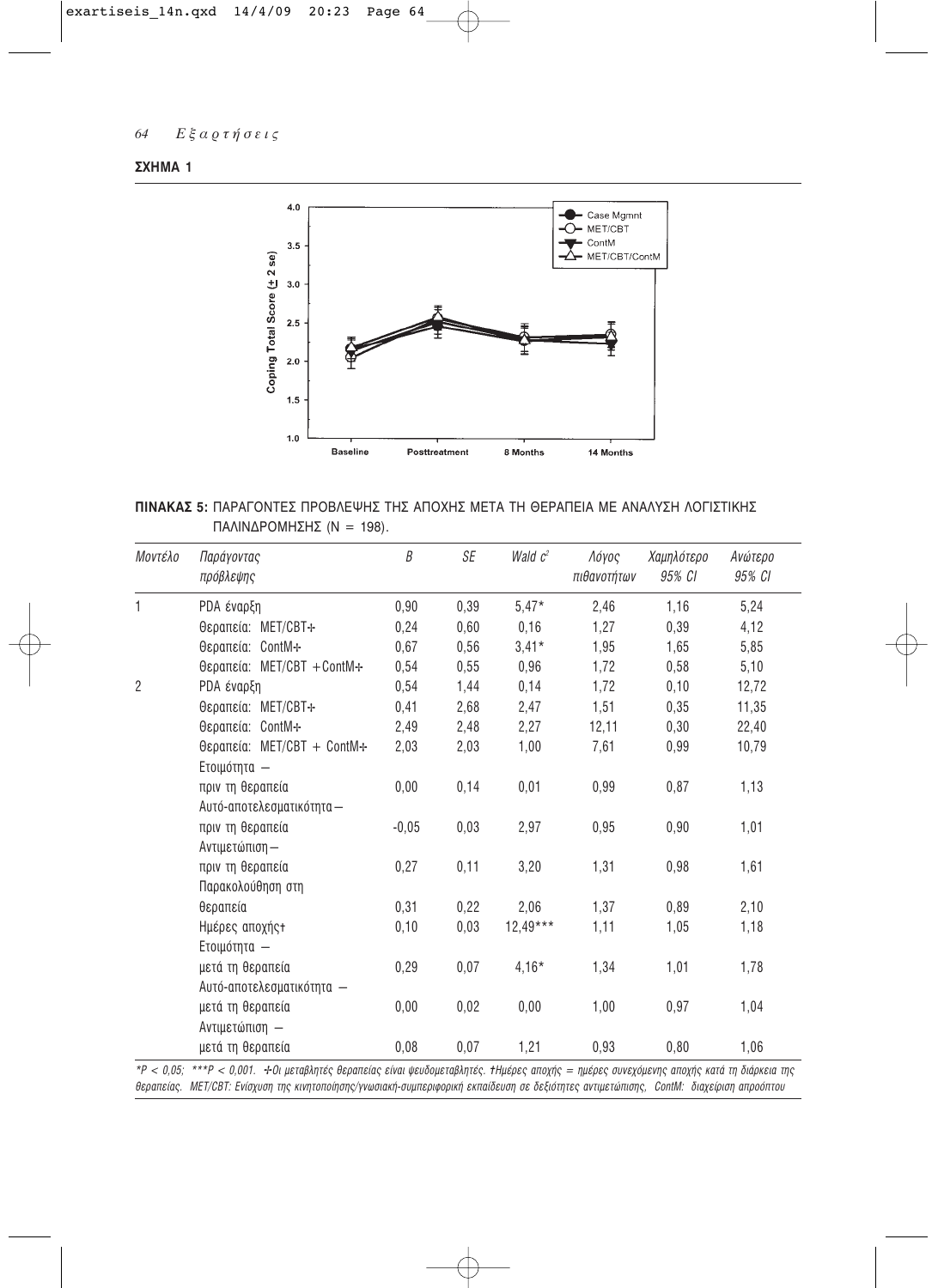διαδικασίας. Όταν αυτά τα μοντέλα δεν εμφάνισαν σύγκλιση επιλέχθηκε μια προσέγγιση δομικής κατεύθυνσης, όπου τα αποτελέσματα της αποχής χρησιμοποιήθηκαν ως λανθάνουσες μεταβλητές. Τα πρότυπα της αποχής που εντοπίστηκαν στις ακατέργαστες αναλογίες (βλ. Πίνακα 2) οδήγησαν στη δημιουργία λανθανουσών μεταβλητών ως προς την αποχή για το χρονικό διάστημα 5-8 και 11-14 μηνών του follow-up. Εφαρμόστηκε παραμετροποίηση Θ, για να διορθωθούν τα διαστήματα εμπιστοσύνης στα μοντέλα δυαδικών αποτελεσμάτων [39].

- Το αρχικό μοντέλο διαδρομών που εκτιμήθηκε ήταν κορεσμένο, καθώς συμπεριλάμβανε όλες τις λογικές διαδρομές (π.χ. δεν συμπεριλήφθηκαν διαδρομές που έδειχναν ότι οι μεταγενέστερες μετρήσεις προβλέπουν τις προηγούμενες μετρήσεις). Αυτό το μοντέλο δεν εμφάνισε σύγκλιση. Στη συνέχεια εξαιρέθηκαν οι μη σημαντικές διαδρομές, κάτι που οδήγησε σε ένα μοντέλο σύγκλισης με εξαιρετικά κακή προσαρμογή. Ύστερα χρησιμοποιήθηκαν δείκτες τροποποίησης για να προστεθούν (λογικές) διαδρομές στο μοντέλο [40]. Το τελικό μοντέλο φαίνεται στο Σχήμα 2. Παρόλο που αυτό το μοντέλο δεν εμφανίζει ιδανική προσαρμογή των δεδομένων (η τιμή χ<sup>2</sup> του μοντέλου υποδεικνύει μια σημαντική απομάκρυνση από τη δομή των δεδομένων) είναι ό,τι καλύτερο θα μπορούσε να απεικονιστεί λογικά από τα δεδομένα, και οι δείκτες προσαρμογής είναι αποδεκτοί.
- Παρατηρώντας το Σχήμα 2 δεν βλέπουμε διαδρομές απευθείας από οποιαδήποτε ψευδομεταβλητή θεραπευτικής συνθήκης προς τις λανθάνουσες μεταβλητές των αποτελεσμάτων για την αποχή. Αντίθετα άλλες μεταβλητές είχαν διαμεσολαβητικό ρόλο στις επιδράσεις της θεραπείας. Πιο συγκεκριμένα η αποχή στους 5–8 μήνες μπορούσε να προβλεφθεί από την αποχή μετά τη θεραπεία, τις ημέρες συνεχούς αποχής κατά τη διάρκεια της θεραπείας, την αλλαγή στην αντιμετώπιση πριν και μετά τη θεραπεία και την αλλαγή στην αυτό-αποτελεσματικότητα πριν και μετά τη θεραπεία.
- Οι ίδιες οι θεραπευτικές προσεγγίσεις έδειξαν να λειτουργούν, όπως ήταν η αρχική υπόθεση, όταν λήφθηκαν υπόψη οι σχετικές μεταβλητές. Η συνθήκη ContM ήταν η πιο αποτελεσματική στην προαγωγή της συνεχιζόμενης αποχής κατά το διάστημα των θεραπευτικών παρεμβάσεων, ενώ οι συνθήκες MET/CBT και MET/CBT + ContM ήταν καλύτερες για την αύξηση της αυτό-αποτελεσματικότητας. Η συνθήκη ΜΕΤ/CBT + ContM, η οποία παρείχε τυχαία ενίσχυση για αποχή κατά τη διάρκεια της θεραπείας, οδήγησε στα καλύτερα αποτελέσματα όσον αφορά την αντιμετώπιση, εφόσον λήφθηκε υπό-Ψη ο συσχετισμός ετοιμότητας για αλλαγή. Δύο μεταβλητές, η παρακολούθηση της θεραπείας και η αντιμετώπιση της αλλαγής στους 14 μήνες, εξαιρέθηκαν εντελώς από τις αναλύσεις. Όσον αφορά την ετοιμότητα για αλλαγή, στην καλύτερη των περιπτώσεων η συμβολή της ήταν έμμεση.
- Αντίθετα με την εικόνα για την αποχή από νωρίς, η αποχή σε μεταγενέστερο στάδιο (δηλ. στους 11 και στους 14 μήνες) μπορούσε να προβλεφθεί καλύτερα από την αλλαγή στην αυτό-αποτελεσματικότητα πριν και μετά τη θεραπεία και από την αλλαγή στη συνολική βαθμολογία αντιμετώπισης πριν και στους 8 μήνες. Η μεταβλητή που συνδέθηκε περισσότερο με τη διαχείριση του απροόπτου. δηλαδή οι ημέρες συνεχούς αποχής κατά τη διάρκεια της θεραπείας, δεν κατάφερε να προβλέψει τα μακροχρόνια αποτελέσματα, όταν εντάσσονταν στο μοντέλο και άλλες μεταβλητές. Η μεταβλητή: ημέρες συνεχούς αποχής κατά τη διάρκεια της θεραπείας, ωστόσο, συνέβαλε στην αυξημένη αλλαγή στην αυτό-αποτελεσματικότητα πριν και μετά τη θεραπεία. Παρά τη μείωση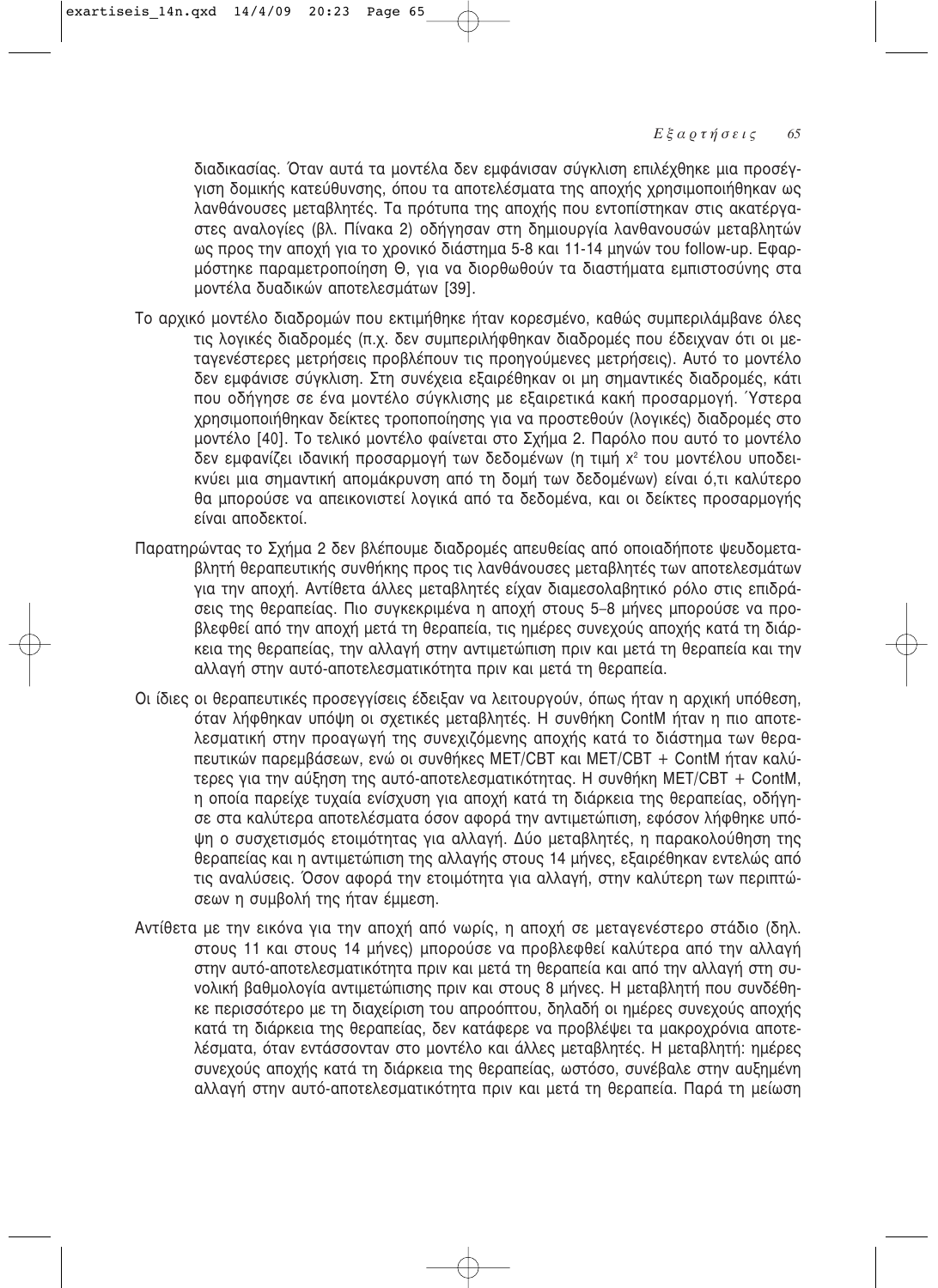του μέσου όρου της βαθμολογίας για την αντιμετώπιση κατά τη διάρκεια των περιόδων follow-up, οι δεξιότητες αντιμετώπισης προέβλεπαν την αποχή στους 11-14 μήνες. Ο πιο σημαντικός παράγοντας πρόβλεψης της αποχής, κατά τη διάρκεια της περιόδου follow-up, ήταν η αλλαγή στην αυτό-αποτελεσματικότητα πριν και μετά τη θεραπεία.

### ΣΥΖΗΤΗΣΗ

Η παρούσα μελέτη ρίχνει φως στα αποτελέσματα που αναφέρονται από το άρθρο των Kadden et al. [6] Η αρχική αποχή ήταν υψηλότερη για τα άτομα που συμμετείχαν στη συνθή-Kη ContM, ωστόσο με το πέρασμα του χρόνου οι συνθήκες ΜΕΤ/CBT (ιδιαίτερα ΜΕΤ/ CBT + ContM) οδήγησαν σε μεγαλύτερη αποχή. Παρότι η αποχή 5-8 μήνες αργότερα προβλέφθηκε από την αποχή κατά τη διάρκεια της θεραπείας, η μακρόχρονη αποχή (11-14 μήνες αργότερα) εξηγήθηκε εν μέρει από αλλαγές στην αντιμετώπιση και την αυτό-αποτελεσματικότητα.

### Ο ΡΟΛΟΣ ΤΗΣ ΑΥΤΟ-ΑΠΟΤΕΛΕΣΜΑΤΙΚΟΤΗΤΑΣ

- Τα επιτυχή αποτελέσματα σχετίζονταν, σε σημαντικό βαθμό, με αλλαγή στην αυτό-αποτελεσματικότητα, η οποία εν μέρει σχετίζονταν με τη συνεχιζόμενη αποχή κατά τη διάρκεια της θεραπείας. Τα ευρήματα δημιουργούν το ερώτημα τι προκαλεί τι: η αυξημέvη αυτό-αποτελεσματικότητα οδηγεί σε μεγαλύτερη αποχή ή η μεγαλύτερη αποχή οδηγεί σε αύξηση της αυτό-αποτελεσματικότητας; Η απάντηση μπορεί να προσδιορίσει εάν η θεραπεία θα έπρεπε να εστιάσει στη αποχή (όπως η διαχείριση του απροόπτου) ή στην αύξηση της εμπιστοσύνης (όπως κάνει η CBT).
- Οι Wong *et al.* [41] ανέφεραν σε μια μελέτη με χρήστες κοκαΐνης ότι μέσα στο χρόνο η αυτόαποτελεσματικότητα αποτέλεσε παράγοντα αποχής κατά την προηγούμενη περίοδο follow-up, αλλά δεν μπορούσε να την προβλέψει, κάτι που υποδηλώνει ότι η επίτευξη της αποχής αποτελούσε βασικό μηχανισμό αλλαγής. Στην παρούσα μελέτη, ωστόσο, η αποχή στα μελλοντικά follow-up εξηγήθηκε από την αλλαγή της αυτό-αποτελεσματικότητας πριν και μετά τη θεραπεία. Αυτό το εύρημα συμφωνεί περισσότερο με τα αποτελέσματα των Baer et al. [42], οι οποίοι αναφέρουν ότι η αυτό-αποτελεσματικότητα σε καπνιστές προέβλεπε τη μελλοντική αποχή από το κάπνισμα ακόμη και όταν ελέγχθηκε η παλαιότερη αποχή. Τα αποτελέσματα στην παρούσα μελέτη υποδηλώνουν ότι τόσο η αποχή όσο και η αυτό-αποτελεσματικότητα θα έπρεπε να τονίζονται στη θεραπεία και ότι η αλλαγή στο ένα οδηγεί σε αλλαγή και στο άλλο.
- Aυτά τα αποτελέσματα συμφωνούν επίσης με τα ευρήματα που αναφέρονται από τους Litt et al. [19] Σε αυτή τη μελέτη επίσης, η αλλαγή στην αυτό-αποτελεσματικότητα πριν και μετά τη θεραπεία μπορούσε να προβλέψει τη μελλοντική ικανότητα αντιμετώπισης, ενώ μπορούσε επίσης να προβλέψει ανεξάρτητα το αποτέλεσμα. Έτσι η επιρροή της αυτόαποτελεσματικότητας στο τελικό αποτέλεσμα δεν επηρεάζεται αποκλειστικά από τις συμπεριφορές αντιμετώπισης (τουλάχιστον όπως τις μετρήσαμε). Η αύξηση της αυτό-αποτελεσματικότητας είναι σαφές ότι οδήγησε σε αλλαγές στη συμπεριφορά ή στο συναίσθημα (π.χ. μείωση του κινήτρου για κάπνισμα) τις οποίες δεν τις συνειδητοποιούμε.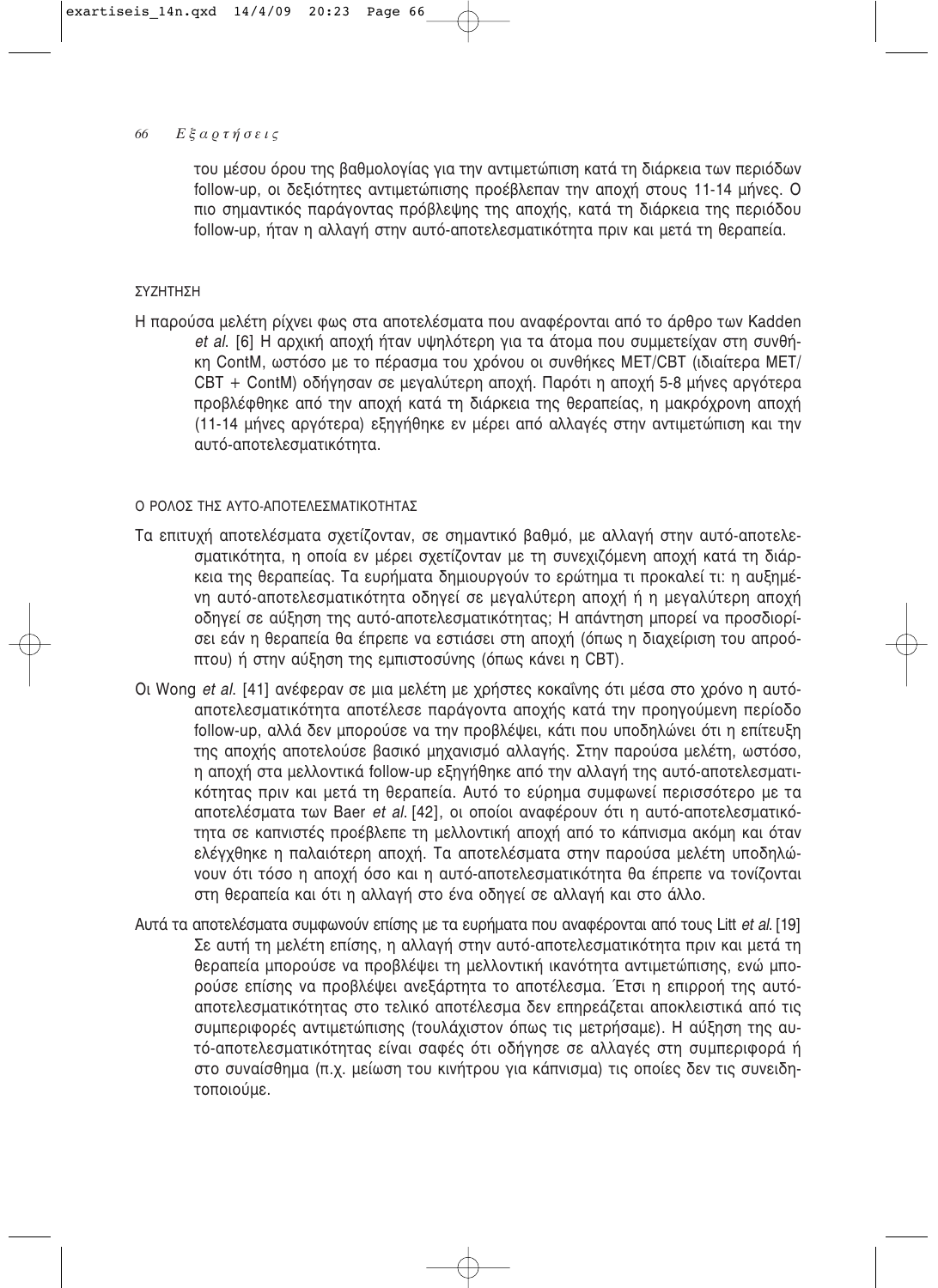Ένα εμφανές συμπέρασμα που υποδηλώνεται από τα συγκεκριμένα αποτελέσματα είναι ότι η θεραπεία θα πρέπει να έχει ως στόχο να μεγιστοποιήσει την αυτό-αποτελεσματικότητα. Σύμφωνα με τη θεωρία κοινωνικής μάθησης υπάρχουν αρκετές πιθανές πηγές για την αυτό-αποτελεσματικότητα: πληροφορίες από άλλους, εμπειρία και ανατροφοδότηση από το σώμα. Εμπειρικές μελέτες έδειξαν ότι η πιο ισχυρή πηγή αυτό-αποτελεσματικότητας είναι το άτομο να έχει πλήρη επίγνωση μιας κατάστασης [22,42-45]. Από αυτή την άποψη, η επιτυχής συμπεριφορική εφαρμογή θα έχει έντονη επίδραση στην αυτό-αποτελεσματικότητα. Έτσι, η προτιμώμενη θεραπευτική στρατηγική θα υιοθετούσε συμπεριφορικές ασκήσεις με στόχο τη βελτίωση της ικανότητας και των δεξιοτήτων αντιμετώπισης του θεραπευόμενου, η οποία θα τον οδηγούσε σε επιτυχείς προσπάθειες [3,43,46].

### ΔΙΑΧΕΙΡΙΣΗ ΤΟΥ ΑΠΡΟΟΠΤΟΥ

Η παρούσα μελέτη είναι η πρώτη που εξετάζει τις γνωσιακές και συμπεριφορικές αλλαγές που συνοδεύουν και τη γνωσιακή-συμπεριφορική θεραπεία και τη θεραπεία αντιμετώπισης του απροόπτου για την αντιμετώπιση της εξάρτησης από μαριχουάνα. Ιστορικά, οι μηγανισμοί των θεραπειών αντιμετώπισης του απροόπτου δεν έχουν αναλυθεί εκτενώς. Γενικά θεωρείται ότι ο μηχανισμός αντιμετώπισης του απροόπτου είναι ευνόητος, δηλαδή η θετική ενίσχυση. Ωστόσο, η διαχείριση του απροόπτου μπορεί επίσης να έχει και γνωσιακή πτυχή.



### ΣΧΗΜΑ<sub>2</sub>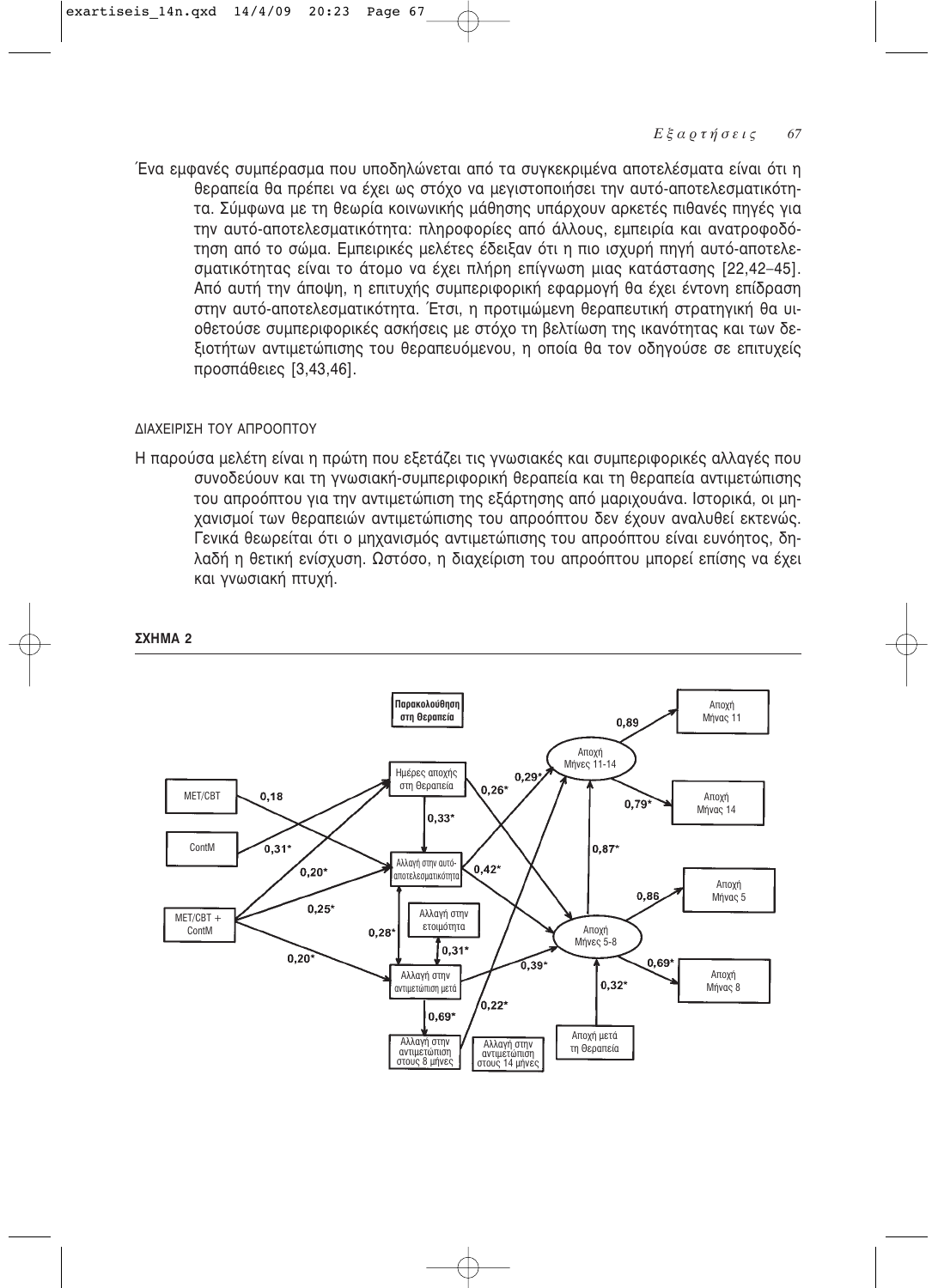- Οι διαδικασίες διαχείρισης του απροόπτου, που οδηγούν σε συνεχή αποχή, διευκολύνουν τους θεραπευόμενους να αναγνωρίσουν την ικανότητά τους να διατηρήσουν την αποχή, παρέχοντας έτσι επιτυχημένες εμπειρίες, που αυξάνουν την αυτό-αποτελεσματικότητα. Μέχρι ένα βαθμό αυτό μπορεί να συνέβη στη συγκεκριμένη μελέτη, όπου η αυτό-αποτελεσματικότητα, όντως, αυξήθηκε από την έναρξη μέχρι την ολοκλήρωση της θεραπείας και αυτή η αύξηση σχετίστηκε με την αποχή που επιτεύχθηκε από τις θεραπείες ContM.
- Η αποτυχία της ContM-only να πετύχει μακροπρόθεσμες βελτιώσεις στην αποχή, ωστόσο, μπορεί να οφείλεται στην πεποίθηση των συμμετεχόντων ότι η αποχή τους διατηρήθηκε εν μέρει από την εξωτερική ενίσχυση που λάμβαναν. Για να παραμείνει σε υψηλά επίπεδα η αυτό-αποτελεσματικότητα, πρέπει το άτομο να αποδώσει τις αλλαγές στη συμπεριφορά του στις δικές του προσπάθειες [47]. Αυτό μπορεί να βοηθήσει στην εξήγηση γιατί οι θεραπείες διαχείρισης του απροόπτου δείχνουν να λειτουργούν καλύτερα σε συνδυασμό με άλλου τύπου θεραπείες [4], η παροχή περαιτέρω θεραπείας πιθανόν να βοηθά το άτομο να αποδώσει την επιτυχία του στις δικές του προσπάθειες (π.χ. ανάπτυξη δεξιοτήτων).

### ΔΕΞΙΟΤΗΤΕΣ ΑΝΤΙΜΕΤΩΠΙΣΗΣ

Η χρήση των δεξιοτήτων αντιμετώπισης από νωρίς ήταν επίσης σημαντικό στοιχείο στην πρόβλεψη των μακρόχρονων αποτελεσμάτων, Ωστόσο, αντί να επιβεβαιώσει την υπόθεση της Carroll [11] ότι οι θεραπείες που στηρίζονται σε δεξιότητες αντιμετώπισης επιτυγχάνουν μακροχρόνια αποτελέσματα μέσα από τη διαρκή απόκτηση και χρήση των δεξιοτήτων, η παρούσα μελέτη βρήκε ότι η χρήση των δεξιοτήτων αντιμετώπισης μειωνόταν μέσα στο χρόνο. Δεν είναι γνωστοί οι λόγοι που οδηγούν σε αυτό. (Ενδεχομένως, καθώς το άτομο συνηθίζει περισσότερο στην αποχή, χρειάζονται λιγότερες ενέργειες αντιμετώπισης). Τα αποτελέσματα, μαζί με τα υπόλοιπα που περιγράφονται μπορεί να υποδεικνύουν την ανάγκη για περισσότερη ανάπτυξη της ικανότητας αντιμετώπισης και της αυτό-αποτελεσματικότητας.

### ΠΕΡΙΟΡΙΣΜΟΙ ΚΑΙ ΣΥΜΠΕΡΑΣΜΑΤΑ

- Ένας σημαντικός περιορισμός είναι ότι η αυτό-αποτελεσματικότητα μετρήθηκε μόνο πριν και μετά τη θεραπεία. Η βαθιά κατανόηση μιας δυναμικής προσδοκίας, όπως είναι η αυτό-αποτελεσματικότητα θα προϋπέθετε μετρήσεις σε διάφορες χρονικές στιγμές. Ένα άλλο πρόβλημα μπορεί, ενδεχομένως, να ήταν η μέτρηση των δεξιοτήτων αντιμετώπισης που πραγματοποιήσαμε. Παρότι η μέτρηση που χρησιμοποιήθηκε εδώ έχει αποδεδειγμένη αξιοπιστία και προβλεπόμενη εγκυρότητα, μπορεί ωστόσο να μην έχει εντοπίσει όλες τις συμπεριφορές αντιμετώπισης που χρησιμοποίησαν οι θεραπευόμενοί μας. Διαδικασίες όπως η δοκιμή εμπειριών ή η καθημερινή κατανραφή, κατά την οποία οι θεραπευόμενοι περιγράφουν τις συμπεριφορές αντιμετώπισης που χρησιμοποιούν, οι οποίες περιορίζουν το πιθανό λάθος από την αναδρομική περιγραφή, είναι απαραίτητες σε αυτού του είδους τις έρευνες.
- Ένας εμφανής περιορισμός είναι ότι η κυριότερη ανάλυση αυτής της μελέτης, μοντέλο διαδρομών, οδήγησε μόνο σε μερική προσαρμογή στα δεδομένα. Αυτό μπορεί να εξηγη-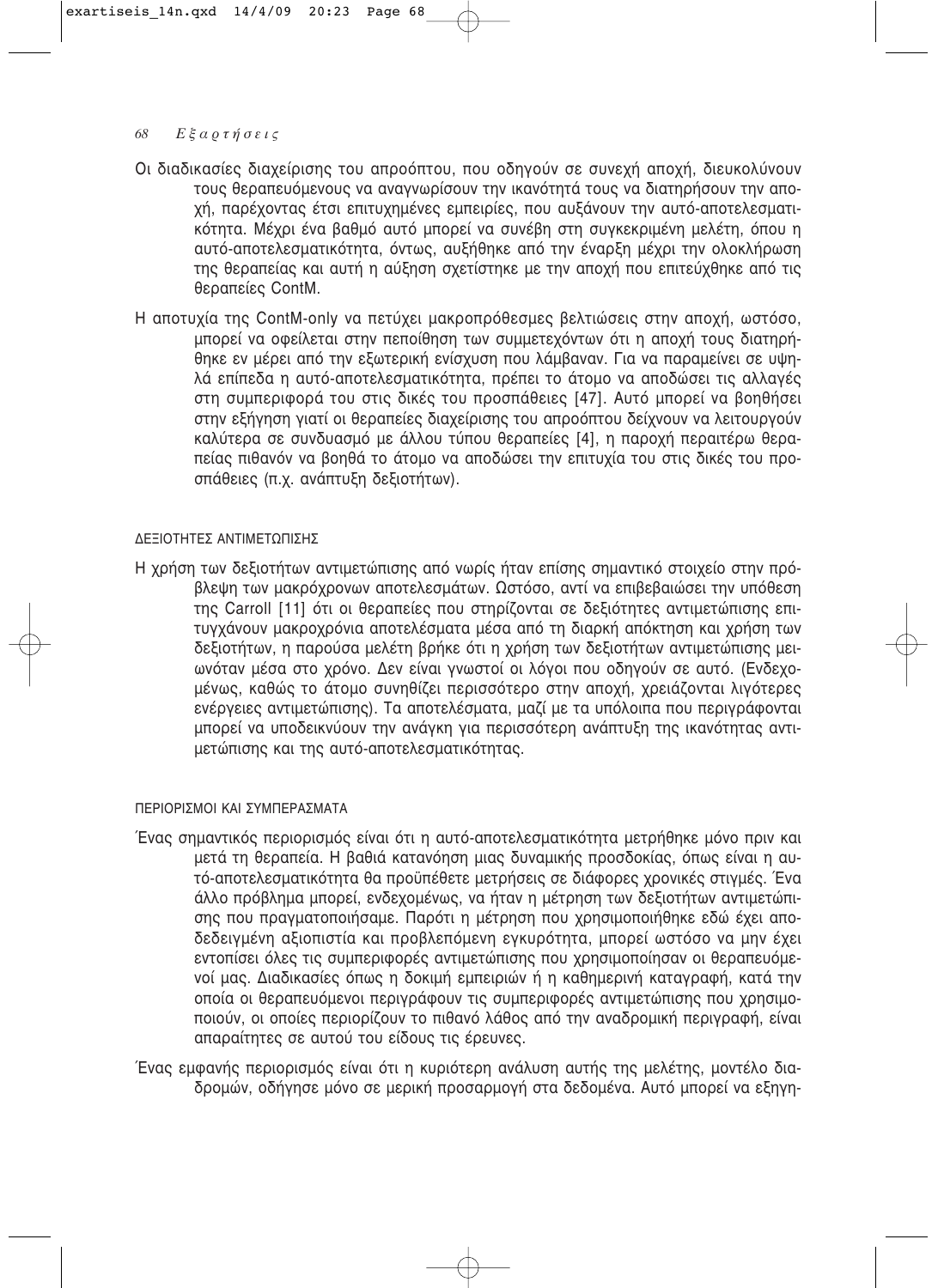θεί εν μέρει με την απόπειρα να αναπαρασταθούν τα δυαδικά αποτελέσματα, το οποίο μπορεί να οδηγήσει σε υπερβολικό χ<sup>2</sup> [48] και σε έλλειψη μετρημένων διαμεσολαβητών στα μελλοντικά follow-up. Παρά τη σημαντικότητα του χ<sup>2</sup>, ωστόσο, ο υψηλός δείκτης καταλληλότητας (comparative fit index, CFI) και η χαμηλή τιμή της ρίζας μέσου τετραγωνικού σφάλματος (RMSEA) δείχνουν ότι το μοντέλο είναι αποδεκτό [38].

Συνοπτικά, η παρούσα μελέτη προσπάθησε να διερευνήσει τους παράγοντες πρόβλεψης του αποτελέσματος της θεραπείας για τη μαριχουάνα μέσα στο χρόνο και έτσι να κατανοήσει καλύτερα τους μηχανισμούς θεραπείας. Τα αποτελέσματα έδειξαν ότι η αποχή από νωρίς αποτελεί παράγοντα πρόβλεψης των βραχυπρόθεσμων αποτελεσμάτων, αλλά ότι η μακροπρόθεσμη επιτυχία προβλέπεται καλύτερα από την αυτό-αποτελεσματικότητα και τις δεξιότητες αντιμετώπισης. Ακόμη πιο ενδιαφέρον (ή ανησυχητικό αναλόγως την οπτική που το βλέπει κανείς) είναι το γεγονός ότι οι μηχανισμοί θεραπείας που λειτουργούν εδώ, δεν σχετίζονται με κάθε τύπο θεραπείας. Η αυτό-αποτελεσματικότητα και οι δεξιότητες αντιμετώπισης αποτελούσαν παράγοντες πρόβλεψης του αποτελέσματος ανεξάρτητα από τη θεραπευτική συνθήκη και όλες οι θεραπευτικές συνθήκες έδειξαν βελτίωση σε αυτά. Η αποχή από νωρίς φάνηκε σημαντική, στο βαθμό που ενίσχυε την αυτό-αποτελεσματικότητα. Είναι πιθανόν λοιπόν να έχουμε ανακαλύψει ένα σημαντικό μηχανισμό των θεραπειών αντιμετώπισης του απροόπτου. Αυτές δεν είναι μόνο σε θεωρητικό επίπεδο ενδιαφέρουσες προτάσεις, αλλά και σε θεραπευτικό επίπεδο, καθώς μπορεί να αποτελέσουν σημαντική πηγή πληροφοριών, που ίσως μας βοηθήσει να αναπτύξουμε πιο αποτελεσματικές θεραπευτικές προσεγγίσεις για την κατάχρηση ουσιών.

### ΕΥΧΑΡΙΣΤΙΕΣ

Το έργο αυτό υποστηρίχθηκε από την επιχορήγηση R01- DA012728 από το Εθνικό Ινστιτούτο για την Κατάχρηση Ουσιών (NIDA), και εν μέρει από την επιχορήγηση τους Ερευνητικού Κέντρου της Γενικής Κλινικής M01-RR06192 του Εθνικού Ινστιτούτου για την Υγεία. Επίσης οι συγγραφείς θα ήθελαν να ευχαριστήσουν τη συμβολή των θεραπευτών Aimee Markward MS, CAC, Susan Sampl PhD και Jay Beatman PsyD, και των βοηθών ερευνητών: Priscilla Morse, Kara Dion και Abigail Sama.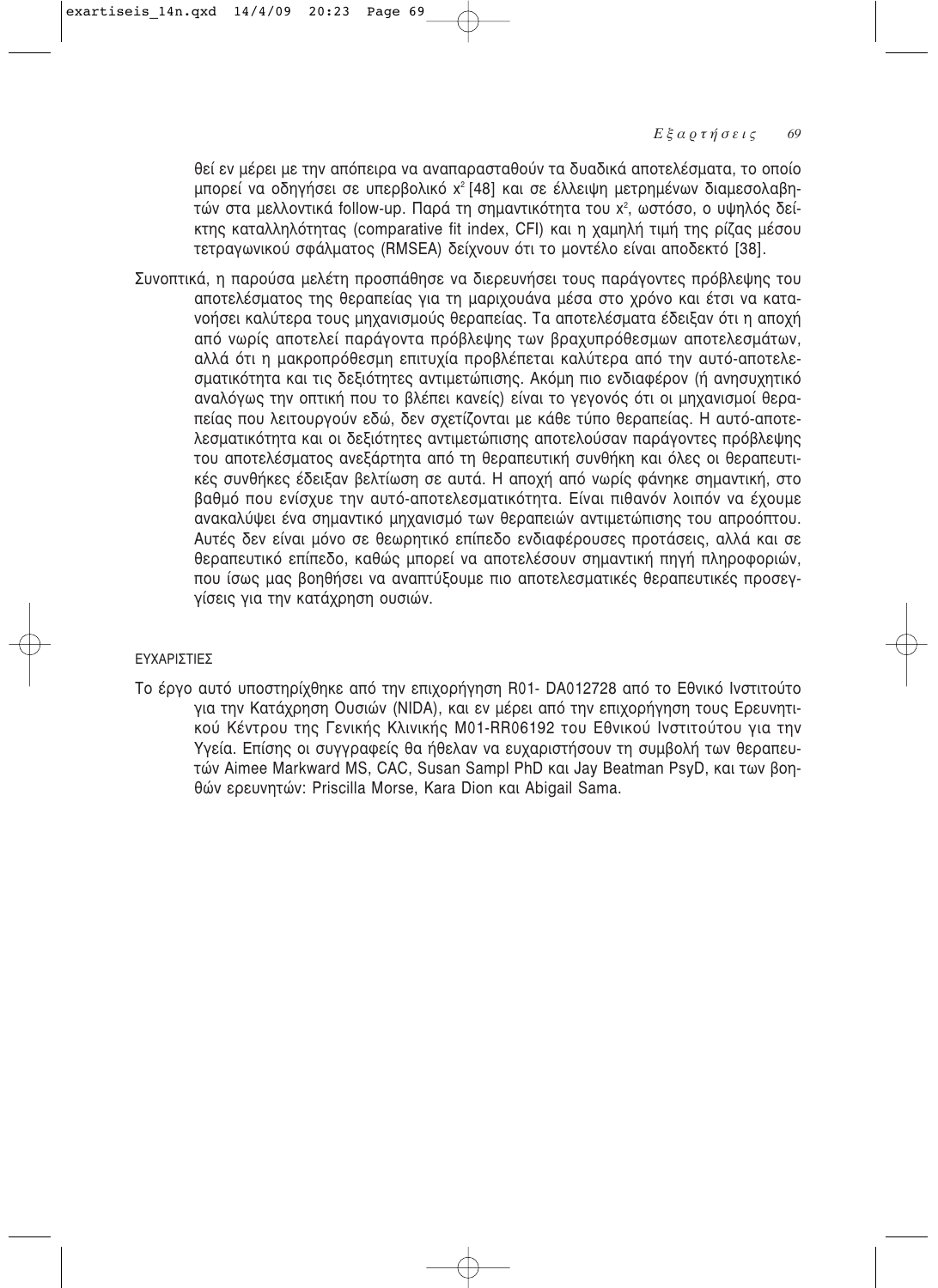### *Παραπομπές*

- 1. Substance Abuse and Mental Health Services Administra- tion (SAMHSA). *Results from the 2005 National Survey on Drug Use and Health: National Findings.* Office of Applied Studies, NSDUH Series H-30, DHHS Publication no. SMA 06-4194. Rockville, MD: SAMHSA; 2006.
- 2. The Marijuana Treatment Project Research Group. Brief treatments for cannabis dependence: findings from a ran- domized multisite trial. *J Consult Clin Psychol* 2004; **72**: 455–66.
- 3. Marlatt G. A., Gordon J. R. *Relapse Prevention: Maintenance Strategies in the Treatment of Addictive Behaviors*. New York: Guilford Press; 1985.
- 4. Budney A. J., Higgins S. T., Radonovich K. J., Novy P. L. Adding voucher-based incentives to coping skills and moti- vational enhancement improves outcomes during treat- ment for marijuana dependence. *J Consult Clin Psychol* 2000; **68**: 1051–61.
- 5. Budney A. J., Moore B. A., Rocha H. L., Higgins S. T. Clinical trial of abstinence-based vouchers and cognitive-behavioral therapy for cannabis dependence. *J Consult Clin Psychol* 2006; **74**: 307–16.
- 6. Kadden R. M., Litt M. D., Kabela-Cormier E., Petry N. M. Abstinence rates following behavioral treatments for mari- juana dependence. *Addict Behav* 2007; **32**: 1220–36.
- 7. Marlatt G. A., George W. H. Relapse prevention: introduc- tion and overview of the model. *Br J Addict* 1984; **79**: 261–73.
- 8. Larimer M. E., Palmer R. S., Marlatt G. A. Relapse preven- tion: an overview of Marlatt's cognitivebehavioral model. *Alcohol Res Health* 1999; **23**: 151–60.
- 9. Morgenstern J., Longabaugh R. Cognitive-behavioral treat- ment for alcohol dependence: a review of evidence for its hypothesized mechanisms of action. *Addiction* 2000; **95**: 1475–90.
- 10. Litt M. D., Kadden R. M., Cooney N. L., Kabela E. Coping skills and treatment outcomes in cognitive–behavioral and interactional group therapy for alcoholism. *J Consult Clin Psychol* 2003; **71**: 118–28.
- 11. Carroll K. M. Relapse prevention as a psychosocial treat- ment: a review of controlled clinical trials. *Exp Clin Psychop- harmacol* 1996; **4**: 46–54.
- 12. Rosenblum A., Magura S., Palij M., Foote J., Handelsman L., Stimmel B. Enhanced treatment outcomes for cocaine-using methadone patients. *Drug Alcohol Depend* 1999; **54**: 207–18.
- 13. Miller W. R., Rollnick S. *Motivational Interviewing: Preparing People to Change Addictive Behavior*, 2nd edn. New York: Guil- ford Press; 2002.
- 14. Stotts A. L., DeLaune K. A., Schmitz J. M., Grabowski J. Impact of a motivational intervention on mechanisms of change in low-income pregnant smokers. *Addict Behav* 2004; **29**: 1649–57.
- 15. Petry N. M. A comprehensive guide to the application of contingency management procedures in clinical settings. *Drug Alcohol Depend* 2000; **58**: 9–25.
- 16. Petry N. M., Simcic F. Jr. Recent advances in the dissemination of contingency management techniques: clinical and research perspectives. *J Subst Abuse Treat* 2002; **23**: 81–6.
- 17. Higgins S. T., Alessi S. M., Dantona R. L. Voucher-based incentives: a substance abuse treatment innovation. *Addict Behav* 2002; **27**: 887–910.
- 18. Carroll K. M., Easton C. J., Nich C., Hunkele K. A., Neavins T. M., Sinha R. *et al.* The use of contingency management and motivational/skills-building therapy to treat young adults with marijuana dependence. *J Consult Clin Psychol* 2006; **74**: 955–66.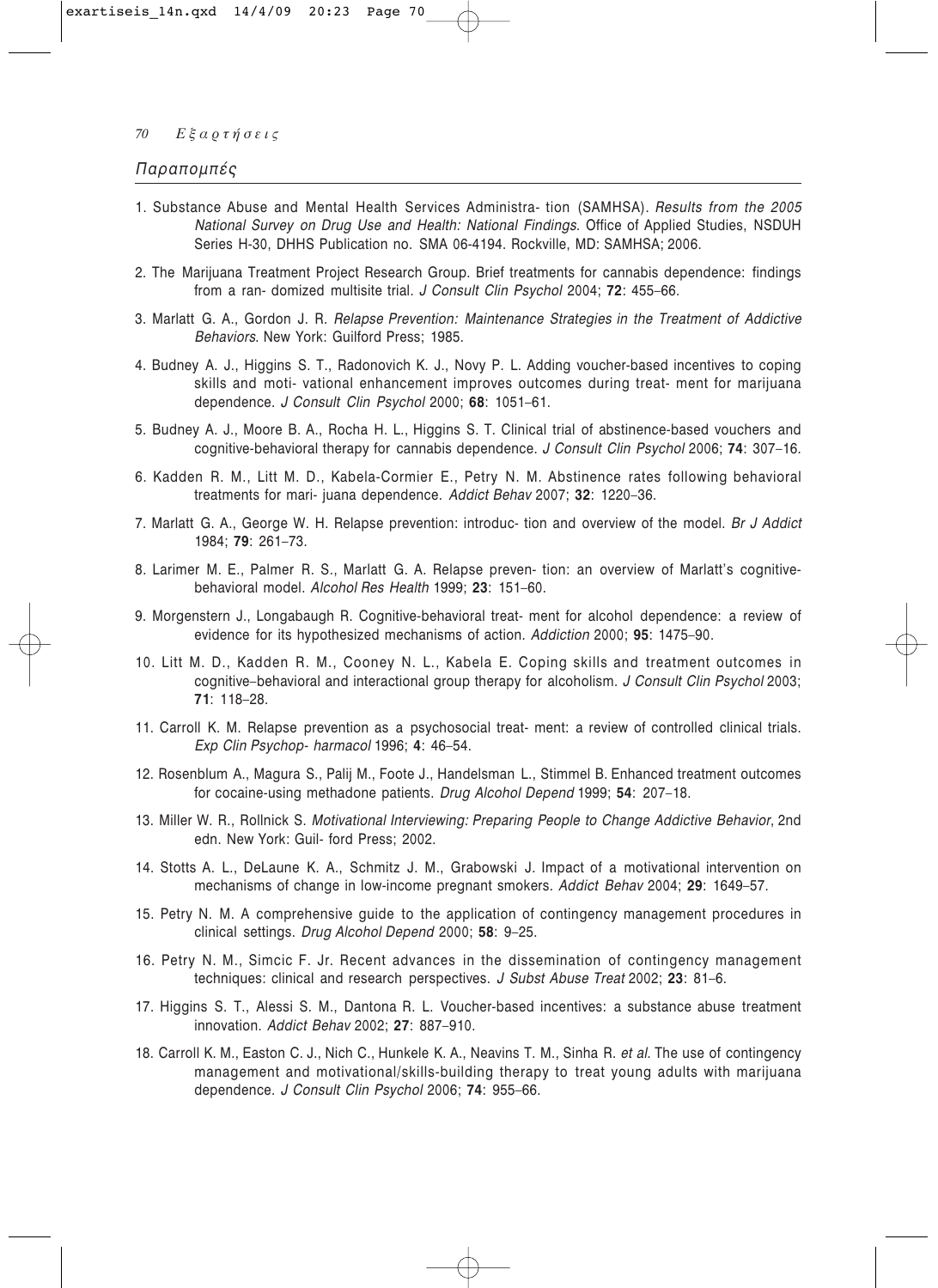- 19. Litt M. D., Kadden R. M., Stephens R. S. Coping and self- efficacy in marijuana treatment: results from the marijuana treatment project. *J Consult Clin Psychol* 2005; **73**: 1015–25.
- 20. Sobell L. C., Sobell M. B. Timeline follow-back: a technique for assessing self-reported alcohol consumption. In: Litten R., Allen J., editors. *Measuring Alcohol Consumption: Psycho- social and Biochemical Methods*. Totowa, NJ: Humana Press; 1992, p. 41–71.
- 21. Rollnick S., Heather N., Gold R., Hall W. Development of a short 'readiness to change' questionnaire for use in brief, opportunistic interventions among excessive drinkers. *Br J Addict* 1992; **87**: 743–54.
- 22. DiClemente C. C., Carbonari J. P., Zweben A., Morrel T., Lee R. E. Motivation hypothesis causal chain analysis. In: Lon- gabaugh R., Wirtz P. W., editors. *Project MATCH Hypoth- eses. Results and Causal Chain Analyses.* NIH Publication no. 01-4238. Bethesda, MD: National Institute on Alcohol Abuse and Alcoholism; 2001, p. 206–22.
- 23. Cohen J., Cohen P. *Applied Multiple Regression/Correlation Analysis for the Behavioral Sciences*, 2nd edn. Mahwah, NJ: Lawrence Erlbaum; 1983.
- 24. Zumbo B. D. The simple difference score as an inherently poor measure of change: some reality, much mythology. In: Thompson B., editor. *Advances in Social Science Methodology: A Research Annual*, vol. 5. Greenwich, CT: JAI Press; 1999, p. 269–304.
- 25. Curry S. J., Marlatt G. A., Gordon J., Baer J. S. A comparison of alternative theoretical approaches to smoking cessation and relapse. *Health Psychol* 1988; **7**: 545–56.
- 26. Stephens R. S., Wertz J. S., Roffman R. A. Predictors of mari- juana treatment outcomes: the role of self-efficacy. *J Subst Abuse* 1993; **5**: 341–53.
- 27. Stephens R. S., Wertz J. S., Roffman R. A. Self-efficacy and marijuana cessation: a construct validity analysis. *J Consult Clin Psychol* 1995; **63**: 1022–31.
- 28. Prochaska J. O., Velicer W. F., DiClemente C. C., Fava J. Measuring processes of change: applications to the cessation of smoking. *J Consult Clin Psychol* 1988; **56**: 520–8.
- 29. Miller W. R., Zweben A., DiClemente C. C., Rychtarik R. G. *Motivational Enhancement Therapy Manual: A Clinical Research Guide for Therapists Treating Individuals with Alcohol Abuse and Dependence*, vol. 2. Project MATCH Monograph Series. Rockville, MD: National Institute on Alcohol Abuse and Alcoholism; 1992.
- 30. Monti P. M., Abrams D. B., Kadden R. M., Cooney N. L. *Treating Alcohol Dependence: A Coping Skills Training Guide*. New York: Guilford Press; 1989.
- 31. Higgins S. T., Budney A. J., Bickel W. K., Foerg F. E., Donham R., Badger G. J. Incentives improve outcome in outpatient behavioral treatment of cocaine dependence. *Arch Gen Psychiatry* 1994; **51**: 568–76.
- 32. Petry N. M., Alessi S. M., Marx J., Austin M., Tardif M. Vouchers versus prizes: contingency management treat- ment of substance abusers in community settings. *J Consult Clin Psychol* 2005; **73**: 1005–14.
- 33. Steinberg K. L., Roffman R. A., Carroll K. M., Kabela E., Kadden R., Miller M. *et al.* Tailoring cannabis dependence treatment for a diverse population. *Addiction* 2002; **97**: 135–42.
- 34. SAS Institute, Inc. *SAS/STAT Software: Changes and Enhance- ments Through V7 and V8*. Cary, NC: SAS Institute, Inc.; 1999.
- 35. Little R. J. A., Rubin D. B. *Statistical Analysis with Missing Data*. New York: Wiley; 1987.
- 36. Zeger S. L., Liang K. Y. Longitudinal data analysis for dis- crete and continuous outcomes. *Biometrics* 1986; **42**: 121–30.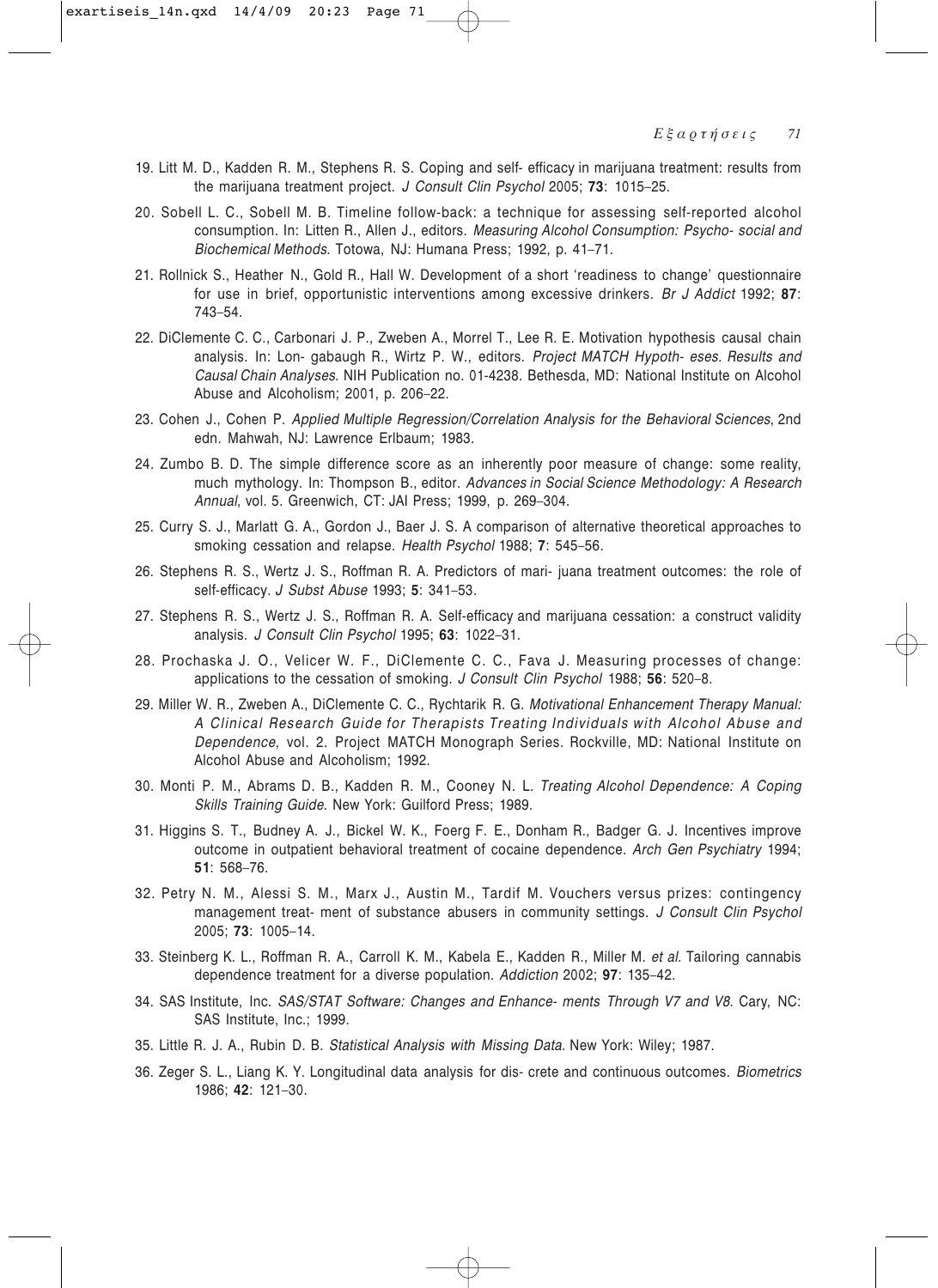- 37. Muthén B. O. Beyond SEM: general latent variable model- ing. *Behaviormetrika* 2002; **29**: 81–117.
- 38. Muthén L. K., Muthén B. O. *Mplus User's Guide.* Los Angeles, CA: Muthén & Muthén; 1998–2007.
- 39. MacKinnon D. P., Lockwood C. M., Williams J. Confidence limits for the indirect effect: distribution of the product and resampling methods. *Multivariate Behav Res* 2004; **39**: 99–128.
- 40. Silvia E. S. M., MacCallum R. C. Some factors affecting the success of specification searches in covariance structure modeling. *Multivariate Behav Res* 1988; **23**: 297–326.
- 41. Wong C. J., Anthony S., Sigmon S. C., Mongeon J. A., Badger G. J., Higgins S. T. Examining interrelationships between abstinence and coping self-efficacy in cocaine-dependent outpatients. *Exp Clin Psychopharmacol* 2004; **12**: 190–9.
- 42. Baer J., Holt C. S., Lichtenstein E. Self-efficacy and smoking reexamined; construct validity and clinical utility. *J Consult Clin Psychol* 1986; **54**: 846–52.
- 43. Annis H. M., Davis C. S. Self-efficacy and the prevention of alcoholic relapse: initial findings from a treatment trial. In: Baker T. B., Cannon D. S., editors. *Assessment and Treatment of Addictive Disorders*. New York: Praeger Publishers; 1988, p. 88–112.
- 44. Annis H. M., Davis C. S. Assessment of expectancies. In: Donovan D., Marlatt G. A., editors. *Assessment of Addictive Behaviors*. New York: Guilford Press; 1988, p. 84–111.
- 45. Bandura A. Self-efficacy: toward a unifying theory of behavior change. *Psychol Rev* 1977; **84**: 191–215.
- 46. Curry S., Marlatt G. A., Gordon J. R. Abstinence violation effect: validation of an attributional construct with smoking cessation. *J Consult Clin Psychol* 1987; **55**: 145–9.
- 47. Bandura A. *Social Foundations of Thought and Action*. Engle- wood Cliffs, NJ: Prentice Hall; 1986.
- 48. Kline R. B. *Principles and Practice of Structural Equation Modeling*. New York: Guilford Press; 1998.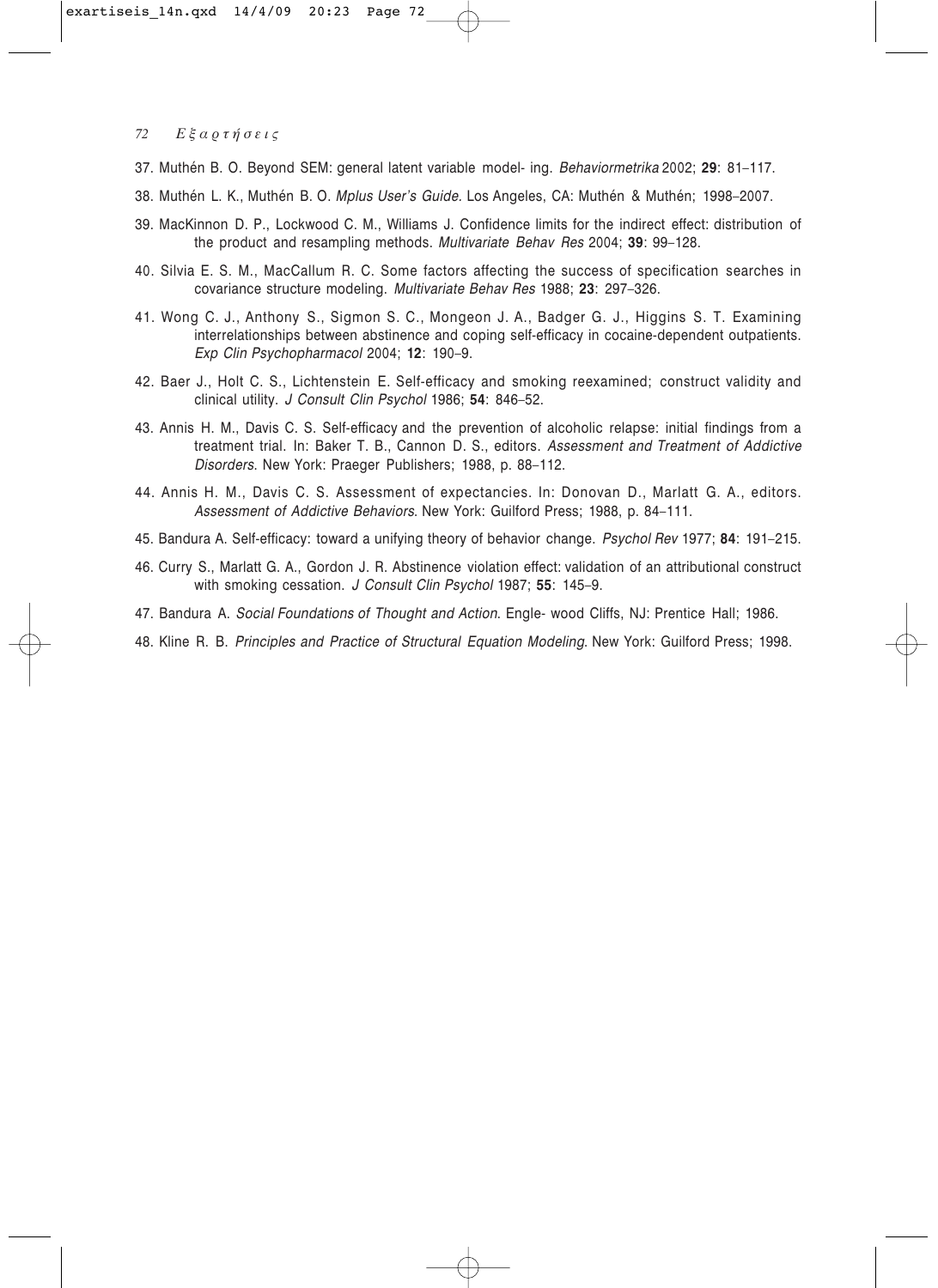$E$ ξαρτήσεις 73

# Π E P I A H Ψ E I Σ<br>A B S T R A C T S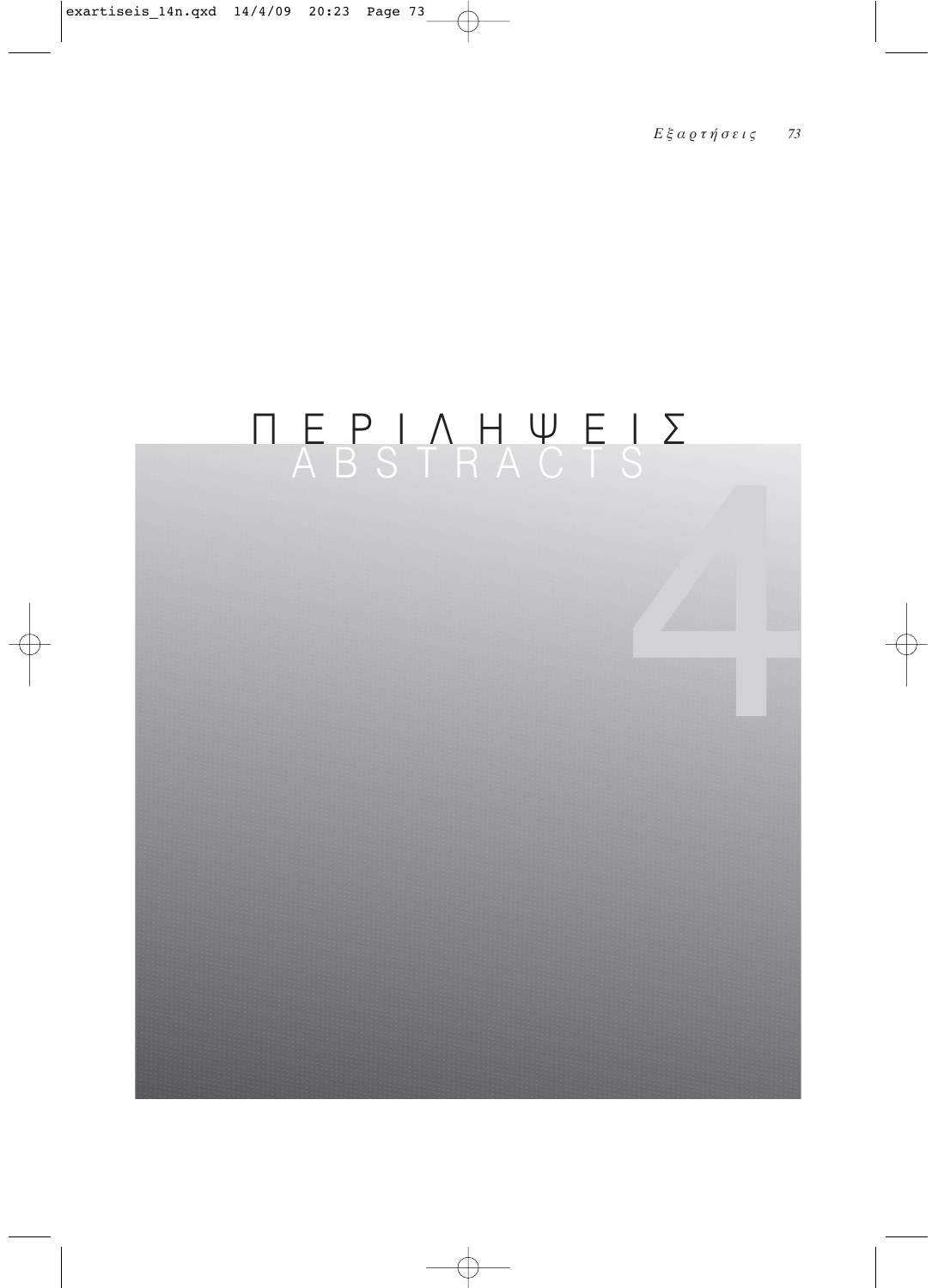$\Theta$  E M A T O A O F I A CONTENT

### **∞§∫√√§ - ALCOHOL**

Πόσο μπορείτε να πιείτε πριν οδηγήσετε; Πόσο επηρεάζει την οδηγική συμπεριφορά των νέων στην πόλη και την επαρχία το να βρίσκονται σε ένα αυτοκίνητο με επικίνδυνους οδηγούς ενήλικες και συνομήλικούς τους

How much can you drink before driving? The influence of riding with impaired adults and peers on the driving behaviors of urban and rural youth

Bonnie J. Leadbeater, Kathleen Foran, and Aidan Grove-White **[o. 80]** 

Пρόγραμμα αυτοβοήθειας για την προβληματική χρήση αλκοόλ μέσω διαδικτύου: μια πραγματιστική τυχαιοποιημένη δοκιμή

Web-based self-help for problem drinkers: a pragmatic randomised trial Heleen Riper*,* Jeannet Kramer, Filip Smit*,* Barbara Conijn, Gerard Schippers*,* Pim Cuijpers **[o. 81]** 

Ο ρόλος της σπατάλης χρημάτων και της κατανάλωσης αλκοόλ στο κάπνισμα κατά τη διάρκεια της εφηβείας The Role of Spending Money and Drinking Alcohol in Adolescent Smoking Bo Zhang, Carrie Cartmill, Roberta Ferrence **[o. 82]** 

Ο προσανατολισμός των γυναικών ως προς το ρόλο του φύλου προβλέπει το μοντέλο κατανάλωσης αλκοόλ: μια μελέτη follow up με γυναίκες από την Τσεχία Women's gender role orientation predicts their drinking patterns: a follow-up study of Czech women

Luděk Kubička, Ladislav Csémy **[o. 83]** 

Η κοινωνικοοικονομική κατάσταση και το πρόβλημα της κατανάλωσης αλκοόλ: η θετική σχέση ανάμεσα στο εισόδημα και τη διάγνωση κατάχρησης αλκοόλ μέσω TOU DSM-IV

Socio-economic status and problem alcohol use: the positive relationship between income and the DSM-IV alcohol abuse diagnosis

Katherine M. Keyes & Deborah S. Hasin [o. 84]

Η περιορισμένη ταυτοποίηση των διαταραχών από τη χρήση αλκοόλ στη γενική ιατρική στην Αγγλία

Low identification of alcohol use disorders in general practice in England Survjit Cheeta, Colin Drummond, Adenekan Oyefeso, Tom Phillips, Paolo Deluca, Katherine Perryman, Simon Coulton **[0. 85]**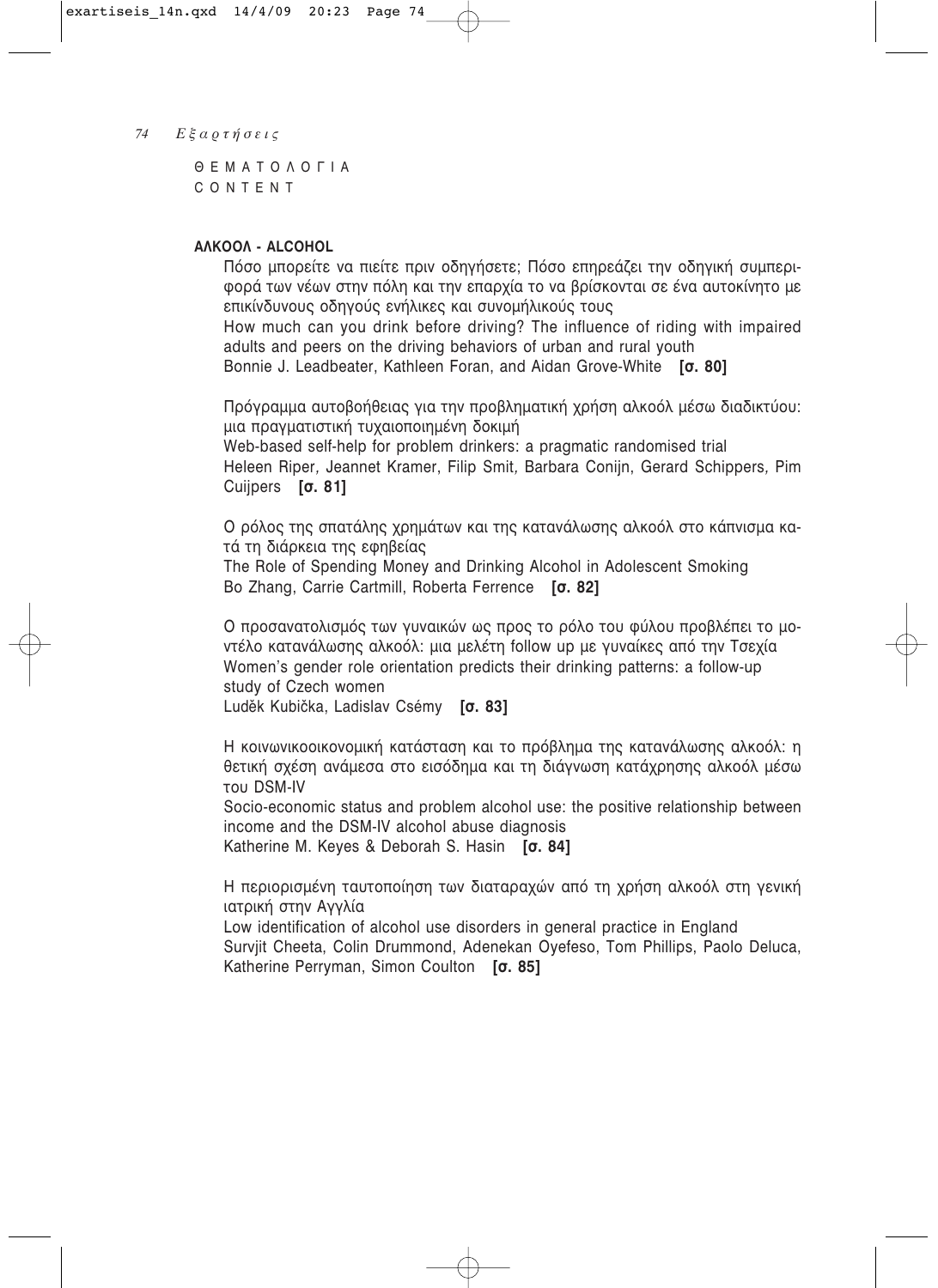# ΗΡΩΙΝΗ, ΚΑΝΝΑΒΗ ΚΑΙ ΑΛΛΕΣ ΟΥΣΙΕΣ - HEROIN, CANNABIS AND OTHER DRUGS

Η χρήση κάνναβης και οι μελλοντικές επιπτώσεις στη ζωή του ατόμου Cannabis use and later life outcomes David M. Fergusson and Joseph M. Boden [o. 86]

Η εξέλιξη της χρήσης, κατάχρησης και εξάρτησης από την κάνναβη κατά τη διάρκεια των πρώτων δεκαετιών της ζωής ενός ατόμου

The natural course of cannabis use, abuse, and dependence during the first decades of life

Axel Perkonigg, Renee D. Goodwin, Agnes Fiedler, Silke Behrendt, Katja Beesdo, Roselind Lieb & Hans-Ulrich Wittchen [o. 87]

Τα δύο φύλα και η μη ιατρική χρήση των συνταγογραφούμενων οπιοειδών: Αποτελέσματα από μια Εθνική έρευνα στις Ηνωμένες Πολιτείες

Gender and Non-medical Use of Prescription Opioids: Results from a National U.S. Survey

Jeanette M. Tetrault, Rani A. Desai, William C. Becker, David A. Fiellin, John Concato and Lynn E. Sullivan [o. 88]

Μια μετά-ανάλυση της κατάθλιψης της χρήσης ουσιών και της βλάβης στους ενδοφλέβιους χρήστες ουσιών

Meta-analysis of depression and substance use and impairment among intravenous drug users (IDUs)

Kenneth R. Conner, Martin Pinguart, and Paul R. Duberstein [o. 89]

Η σχέση ανάμεσα στην κατάχρηση και την εξάρτηση από τη χρήση κάνναβης και τη σωματική και σεξουαλική κακοποίηση κατά την παιδική ηλικία: Στοιχεία από μια μελέτη με απογόνους διδύμων

The association between cannabis abuse and dependence and childhood physical and sexual abuse: Evidence from an offspring of twins design

Alexis E. Duncan, Carolyn E. Sartor, Jeffrey F. Scherrer, Julia D. Grant, Andrew C. Heath, Elliot C. Nelson, Theodore Jacob and Kathleen Keenan Bucholz [o. 90]

Το στερητικό σύνδρομο από την κάνναβη προβλέπει τη σοβαρότητα της εμπλοκής της κάνναβης σε μελέτη follow up ενός έτους σε εφήβους που έχουν λάβει θεραπεία

Cannabis withdrawal predicts severity of cannabis involvement at 1-year follow-up among treated adolescents

Chung, Tammy; Martin, Christopher S.; Cornelius, Jack R.; Clark, Duncan B.  $[ $\sigma$ . 92]$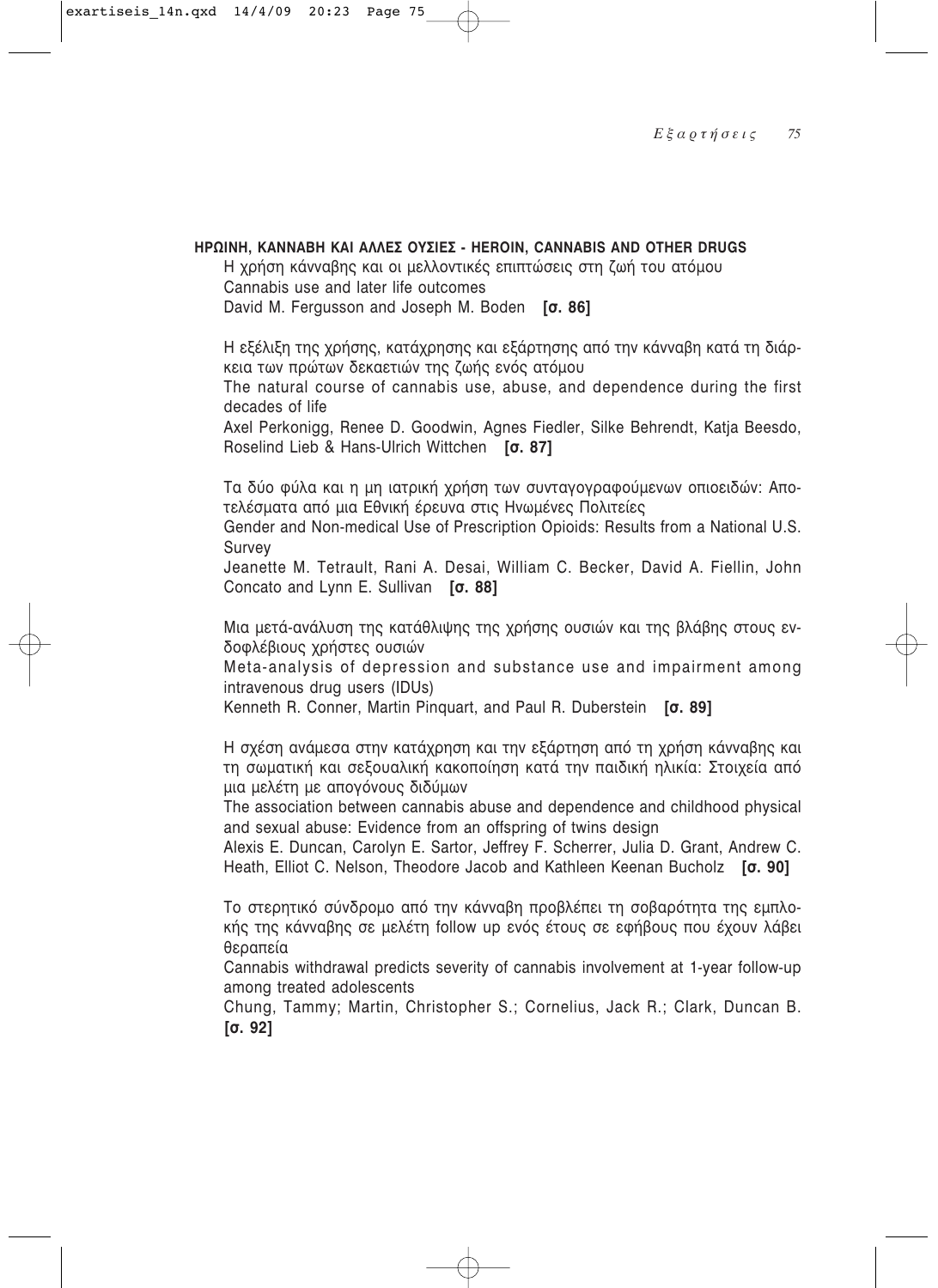### ΚΑΠΝΟΣ - ΤΟΒΑCCO

Ο συσχετισμός ανάμεσα στη διαθεωρητική διεργασία για την αλλαγή, την εξάρτηση και τη μετάβαση των εφήβων καπνιστών μεταξύ των σταδίων της αλλαγής Associations between the transtheoretical processes of change, nicotine dependence, and adolescent smokers' transition through the stages of change Marloes Kleinian, Johannes Brug, Regina J. J. M. Van den Eiinden, Ad A.Vermulst. Rinka van Zundert, Rutger C. M. E. Engels [o. 93]

Η ερμηνεία της προσέγγισης των τιμών της επικράτησης του καπνίσματος σε άνδρες και γυναίκες στην Αυστραλία

Explaining the convergence of male and female smoking prevalence in Australia Katherine I. Morley and Wayne D. Hall [o. 94]

Το κάπνισμα των θετών γονιών ως παράγοντας κινδύνου για το κάπνισμα των παιδιών στην εφηβεία

Smoking status of step-parents as a risk factor for smoking in adolescence Jennifer A Fidler, Robert West, Cornelia HM van Jaarsveld, Martin J Jarvis, Jane Wardle  $[\sigma. 95]$ 

Ο ρόλος της εθνικής πολιτικής με στόχο τη ρύθμιση του καπνίσματος στους εφήβους αιτιολογώντας την επικράτηση του καθημερινού καπνίσματος: Μια μελέτη σε εφήβους από 27 Ευρωπαϊκά Κράτη

The role of national policies intended to regulate adolescent smoking in explaining the prevalence of daily smoking: A study of adolescents from 27 European countries

Christina W. Schnohr, Svend Kreiner, Mette Rasmussen, Pernille Due, Candace Currie, Finn Diderichsen [o. 96]

Το κάπνισμα των γονέων και ο πειραματισμός με το κάπνισμα στην παιδική ηλικία αυξάνουν τον κίνδυνο να γίνει κάποιος καπνιστής είκοσι χρόνια αργότερα: προσδιοριστικοί παράγοντες από μία μελέτη Υγείας Ενηλίκων

Parental smoking and smoking experimentation in childhood increase the risk of being a smoker 20 years later: the Childhood Determinants of Adult Health Study Seana L. Paul, Leigh Blizzard, George C. Patton, Terry Dwyer & Alison Venn  $\lbrack \sigma$ . 97]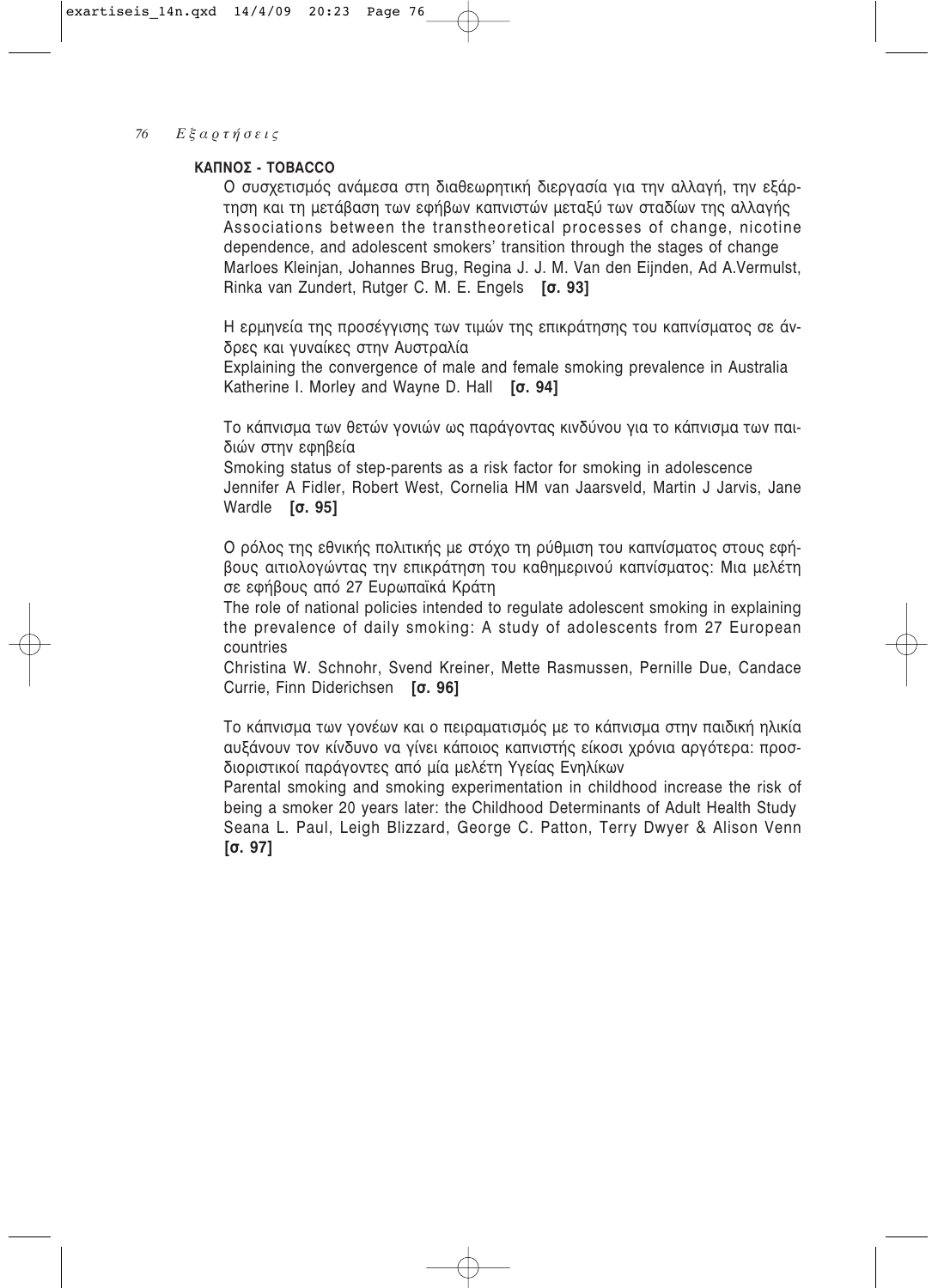### **AAAA GEMATA - OTHER ISSUES**

Υπάρχει γενετική επιρροή στις εξαρτήσεις: Στοιχεία από μελέτες που έγιναν σε οικογένειες, υιοθεσίες και διδύμους

Are there genetic influences on addiction: Evidence from family, adoption and twin studies

Arpana Agrawal & Michael T. Lynskey [o. 98]

Η αλλαγή του τρόπου θνησιμότητας λόγω ειδικών αιτιών σε μια μελέτη κοορτής σε μολυσμένους και μη μολυσμένους από τον ιό HIV ενδοφλέβιους χρήστες ουσιών The shifting pattern of cause-specific mortality in a cohort of HIV infected and noninfected injecting drug users

Ferreros I., Lumbreras B., Hurtado I., Pérez-Hoyos S., Hernández-Aguado I.  $\sigma$ . 991

Σεξουαλικός προσανατολισμός και χρήση ουσιών στην εφηβεία: Μια μετά-ανάλυση και μεθοδολονική ανασκόπηση

Sexual orientation and adolescent substance use: A meta-analysis and methodological review

Michael P. Marshal, Mark S. Friedman, Ron Stall, Kevin M. King, Jonathan Miles, Melanie A. Gold, DO, Oscar G. Bukstein and Jennifer Q. Morse [o. 100]

Οι δείκτες ηπατίτιδας Α, Β, και C σε ασθενείς που παρακολουθούν πρόγραμμα συντήρησης με μεθαδόνη: Μια απρόσμενα υψηλή επιμόλυνση με την ασυμπτωματική ηπατίτιδα Β.

Markers for hepatitis A, B, and C in methadone maintained patients: an unexpectedly high coinfection with silent hepatitis B

Gavin Bart, Paola Piccolo, Lingi Zhang, Ira Jacobson, Robert Schaefer, Mary Jeanne Kreek [o. 101]

Κατάχρηση ουσιών και υπεύθυνη κηδεμονία: μια συγκριτική μελέτη με άνδρες που συμμετέχουν σε πρόγραμμα συντήρησης με μεθαδόνη

Drug Abuse and Responsible Fathering: A Comparative Study of Men Enrolled in Methadone Maintenance Treatment

Thomas J. McMahon, Justin D. Winkel, Bruce J. Rounsaville [o. 102]

Ο έλεγχος των μηχανισμών δράσης για την εντατική διαχείριση περιστατικού Testing Mechanisms of Action for Intensive Case Management Jon Morgenstern, Kimberly A. Blanchard, Christopher Kahler, Kirsten M. Barbosa, Barbara S. McCrady, Katharine H. McVeigh [o. 103]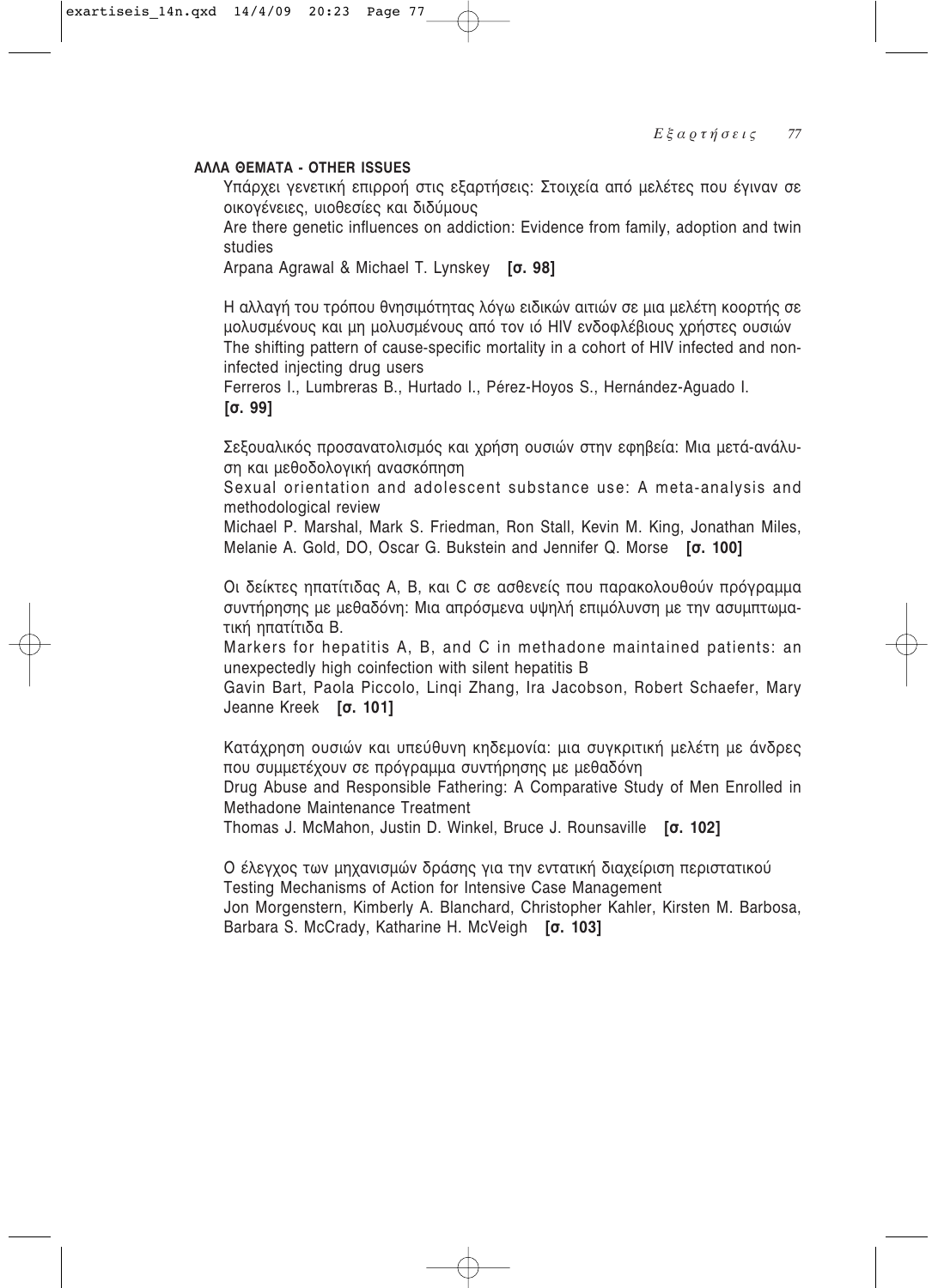# ∞§∫√√§ - ALCOHOL

*Πόσο μπορείτε να πιείτε πριν οδηγήσετε; Πόσο επηρεάζει την οδηγική συμπεριφορά των V*έων στην πόλη και την επαρχία το να βρίσκονται σε ένα αυτοκίνητο με επικίνδυνους οδηγούς ενήλικες και συνομήλικούς τους

BONNIE J. LEADBEATER, PH.D., KATHLEEN FORAN, MSC., AND AIDAN GROVE-WHITE

*Μετάφραση Μαρία Σταϊκοπούλου Translation Maria Staikopoulou*

- Στόχοι: Ακολουθήσαμε ένα οικολογικό μοντέλο με στόχο να προσδιορίσουμε τους κινδύνους από την επικίνδυνη οδήγηση, μελετήσαμε τα αποτελέσματα της στάσης των νέων σχετικά με τη χρήση ουσιών και τις εμπειρίες τους με περιστατικά, όπου βρίσκονταν σε ένα αυτοκίνητο, που οδηγούσαν ενήλικες και ομότιμοι αφού είχαν καταναλώσει αλκοόλ ή είχαν καπνίσει κάνναβη, στον τρόπο που οδηγούν οι ίδιοι οι νέοι αφού έχουν καταναλώσει αλκοόλ ή έχουν κάνει χρήση κάνναβης.
- Σχεδιασμός & Μέθοδοι: Συμμετείχαν 2594 μαθητές από τις τάξεις 10 και 12 (μέσος όρος ηλι- $K$ ίας = 16 χρόνια και 2 μήνες; 50% κορίτσια) από δημόσια λύκεια σε αστικές (994) και επαρχιακές κοινότητες (1600) της νήσου Βανκούβερ στη Βρετανική Κολομβία του Καναδά. Από τους συμμετέχοντες 1192 άτομα ήταν νέοι οδηγοί με περιορισμένες άδειες οδήγησης. Συγκεντρώθηκαν ανώνυμα αυτοχορηγούμενα ερωτηματολόγια. Χρησιμοποιήθηκαν αναλύσεις παλινδρόμησης, για να διερευνηθούν τα ανεξάρτητα και αλληλεπιδρόμενα αποτελέσματα της στάσης των νέων σχετικά με τη χρήση ουσιών και τις εμπειρίες τους με περιστατικά, όπου βρίσκονταν σε ένα αυτοκίνητο, που οδηγούσαν ενήλικες ή ομότιμοί τους, αφού είχαν καταναλώσει αλκοόλ ή είχαν καπνίσει κάνvαβη, στον τρόπο που οδηγούν οι ίδιοι οι νέοι.
- Ευρήματα: Επικίνδυνες συμπεριφορές που σχετίζονται με την οδήγηση των νέων συσχετίστηκαν ανεξάρτητα από τη δική τους συμπεριφορά υψηλού κινδύνου και τις εμπειρίες τους με περιστατικά, όπου βρίσκονταν σε ένα αυτοκίνητο, που οδηγούσαν ομότιμοι που πίνουν αλκοόλ ή καπνίζουν κάνναβη. Ωστόσο, οι κίνδυνοι ήταν μεγαλύτεροι για τους νέους που επίσης ανέφεραν πιο συχνές εμπειρίες με περιστατικά όπου βρίσκονταν σε ένα αυτοκίνητο, που οδηγούν ενήλικες έχοντας καταναλώσει αλκοόλ ή καπνίσει κάνναβη.
- Συμπεράσματα: Οι προσπάθειες πρόληψης θα πρέπει να επεκταθούν, έτσι ώστε να συμπεριλάβουν τους ενηλίκους και τους ομοτίμους που αποτελούν πρότυπα για τους νέους οδηγούς και να αυξήσουν την επίγνωση των νέων για την ατομική τους ευθύνη σχετικά με την ασφάλειά τους ως επιβάτες.

Λέξεις Κλειδιά: εφηβεία, αλκοόλ, κάνναβη, οδήγηση με έναν οδηγό που πίνει, χρήση ουσιών

*""How much can you drink before driving?" The influence of riding with impaired adults and peers on the driving behaviors of urban and rural youth"* Addiction*, Vol. 103, No 04, April 2008*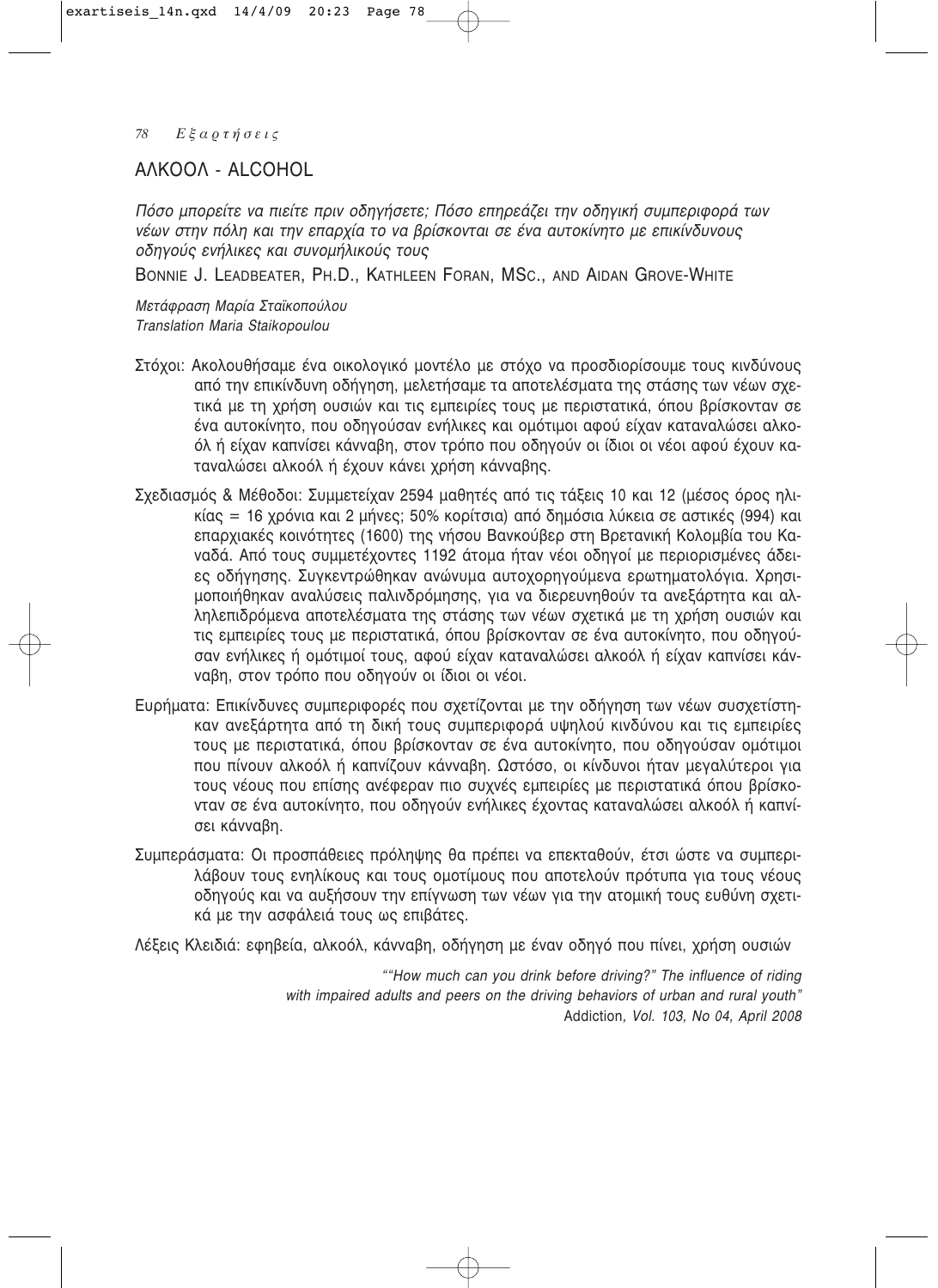exartiseis\_14n.qxd 14/4/09 20:23 Page 79

 $\Pi$ ρόγραμμα αυτοβοήθειας για την προβληματική χρήση αλκοόλ μέσω διαδικτύου: μια πραγματιστική τυχαιοποιημένη δοκιμή

Heleen  $\mathsf{RIPen}^{\scriptscriptstyle{12}},$  Jeannet Kramer', Filip Smit $^{\scriptscriptstyle{12}},$  Barbara Conijn', Gerard Schippers $^{\scriptscriptstyle{3}},$ PIM CUIJPERS<sup>2</sup>

*Μετάφραση Γεωργία Χριστοφίλη Translation Georgia Christofili*

- Στόχοι: Οι παρεμβάσεις αυτό-βοήθειας σε ενήλικες με πρόβλημα χρήσης αλκοόλ έχουν αποδειχθεί αποτελεσματικές. Το ερώτημα είναι εάν ισχύει το ίδιο και για τις παρεμβάσεις αυτό-βοήθειας που παρέχονται μέσω διαδικτύου.
- Σχεδιασμός: Πραγματοποιήσαμε μια πραγματιστική τυχαιοποιημένη δοκιμή με δύο παράλληλες ομάδες, με τυχαιοποιημένη στρωματοποίηση κατά μπλοκ και ανά φύλο με followup στους 6 μήνες.
- Χώρος: Η παρέμβαση και η δοκιμή πραγματοποιήθηκαν διαδικτυακά στην Ολλανδία το διάστημα 2003-2004.
- Συμμετέχοντες: Επιλέξαμε από το γενικό πληθυσμό 261 ενήλικες με προβληματική κατανάλωση αλκοόλ, οι οποίοι κατανάλωναν, εβδομαδιαίως, περισσότερο από 210 γρ. αλκοόλ οι άνδρες και 140 γρ. αλκοόλ οι γυναίκες, ή κατανάλωναν περισσότερο από 60 γρ (άνδρες) ή 40 γρ. (γυναίκες) τουλάχιστον μια φορά την εβδομάδα για το διάστημα των τριών τελευταίων μηνών. Οι συμμετέχοντες εντάχθηκαν τυχαία είτε στην ομάδα «Μείωσης της Κατανάλωσης» (Drinking Less, DL) είτε στην ομάδα ελέγχου (PBA).
- Παρέμβαση: Η «Μείωση της Κατανάλωσης» είναι μια διαδικτυακή, πολυδιάστατη, αλληλεπιδραστική, παρέμβαση αυτό-βοήθειας για άτομα με προβληματική χρήση αλκοόλ χωρίς την καθοδήγηση του θεραπευτή. Η προτεινόμενη περίοδος εφαρμογής είναι 6 εβδομάδες. Η παρέμβαση στηρίζεται στη γνωσιακή συμπεριφορική κατεύθυνση και σε βασικές αρχές αυτό-ελέγχου. Η ομάδα ελέγχου είχε πρόσβαση σε ένα ηλεκτρονικό φυλλάδιο ψυχοεκπαιδευτικού χαρακτήρα για τη χρήση αλκοόλ (PBA).
- Μετρήσεις αποτελεσμάτων: Πραγματοποιήσαμε τις ακόλουθες μετρήσεις των αποτελεσμάτων στο follow-up των 6 μηνών: (1) το ποσοστό των συμμετεχόντων οι οποίοι είχαν μειώσει τα επίπεδα κατανάλωσης αλκοόλ στα φυσιολογικά επίπεδα σύμφωνα με τα ολλανδικά πρότυπα για τη χαμηλού κινδύνου χρήση αλκοόλ και (2) τη μείωση της μέσης εβδομαδιαίας κατανάλωσης αλκοόλ.
- Ευρήματα: Στο follow-up, το 17,2% της ομάδας που συμμετείχε στην παρέμβαση είχε επιτυχώς μειώσει την κατανάλωση αλκοόλ μέσα στα επίσημα πρότυπα, στην ομάδα ελέγχου αυτό το είχε καταφέρει το 5,4% (OR = 3,66; 95% Cl 1,3 έως 10,8, P = 0,006; NNT = 8,5). Τα μέλη της ομάδας που συμμετείχαν στην παρέμβαση μείωσαν τη μέση, εβδομαδιαία, κατανάλωση αλκοόλ σημαντικά περισσότερο από ό,τι η ομάδα ελέγχου, με μια διαφορά περίπου 12,0 τυποποιημένων μονάδων (95% CI 5,9 έως 18,1, P < 0,001, μέση τυποποιημένη διαφορά 0,40).

<sup>1</sup> Innovation Centre of Mental Health & Technology (I.COM), Trimbos Institute, Utrecht;

<sup>2</sup> Department of Clinical Psychology, Vrije Universiteit, Amsterdam;

<sup>3</sup> Amsterdam Medical Centre, University of Amsterdam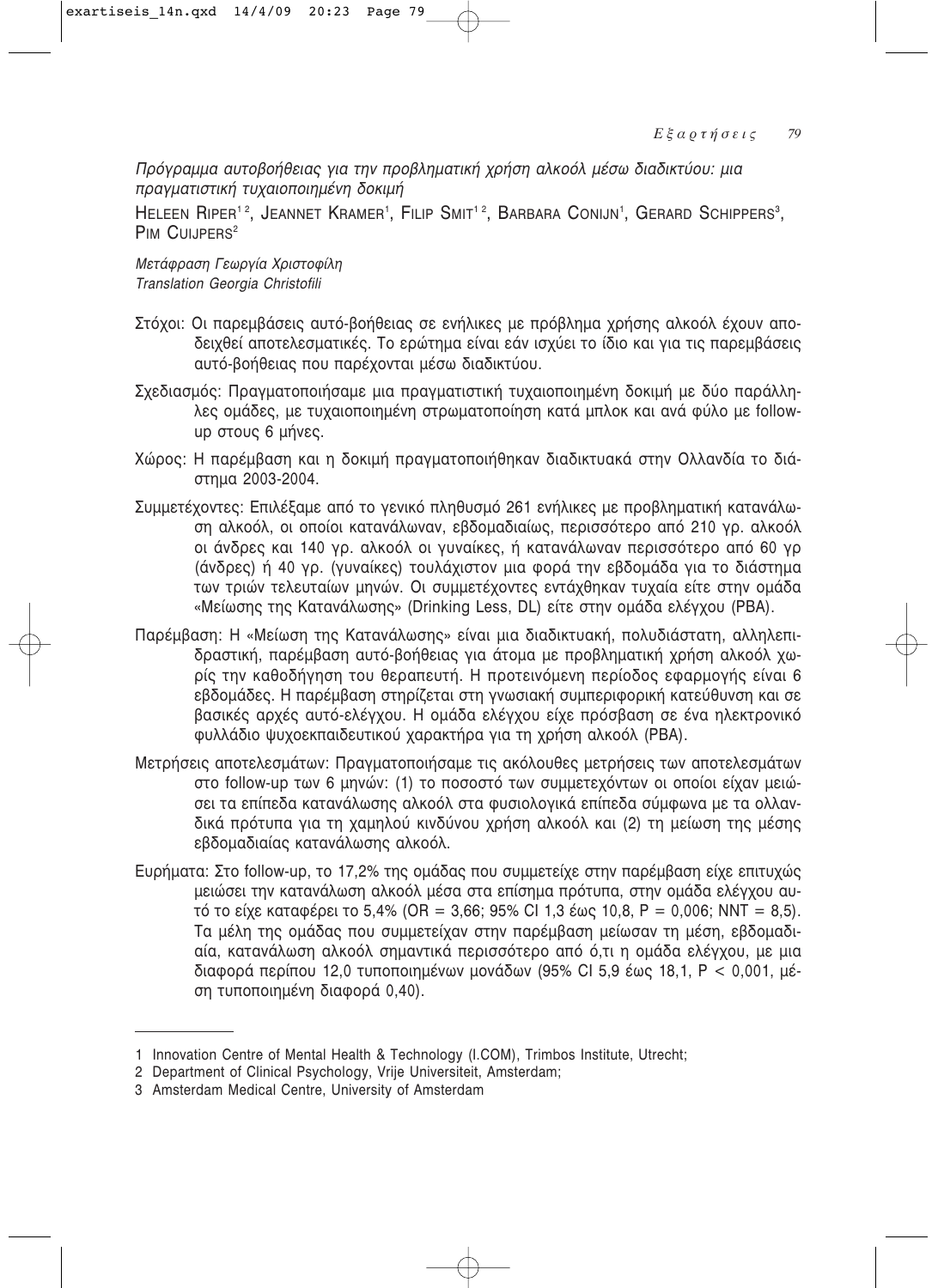Συμπεράσματα: Από όσο γνωρίζουμε, αυτή είναι από τις πρώτες τυχαιοποιημένες ελεγχόμενες δοκιμές αυτό-βοήθειας που εφαρμόζονται μέσω διαδικτύου, χωρίς την καθοδήγηση θεραπευτή, για ενήλικα άτομα στο γενικό πληθυσμό, με προβλήματα χρήσης αλκοόλ, που συμμετέχουν με δική τους πρωτοβουλία. Η παρέμβαση φάνηκε να είναι αποτελεσματική για τη μείωση της προβληματικής χρήσης αλκοόλ στην κοινότητα.

Λέξεις κλειδιά: προβληματική χρήση αλκοόλ, πραγματιστική τυχαιοποιημένη ελεγχόμενη δοκιuή, αυτό-βοήθεια, διαδίκτυο (internet), γενικός πληθυσμός

> *"Web-based self-help for problem drinkers: a pragmatic randomised trial"* Addiction*, Vol. 103, No 02, February 2008*

Ο ρόλος της σπατάλης χρημάτων και της κατανάλωσης αλκοόλ στο κάπνισμα κατά τη διάρκεια της εφηβείας

BO ZHANG, CARRIE CARTMILL, ROBERTA FERRENCE

*Μετάφραση Γεωργία Χριστοφίλη Translation Georgia Christofili*

- Στόχοι: Προηγούμενες μελέτες δεν έχουν δείξει συνεπή αποτελέσματα όσον αφορά το συσχετισμό ανάμεσα στο ποσό των χρημάτων που ξοδεύονται από έναν έφηβο και το κάπνισμα στην εφηβεία. Η κατανάλωση αλκοόλ μπορεί να αποτελεί παράνοντα διαμεσολάβησης ανάμεσα στη σπατάλη χρημάτων και το κάπνισμα στην εφηβεία. Ωστόσο, καμιά μελέτη δεν έχει διερευνήσει αυτήν την πιθανότητα. Στόχος αυτής της μελέτης ήταν να διερευνήσει το συσχετισμό ανάμεσα στο δαπανημένο ποσό χρημάτων και το κάπνισμα στην εφηβεία, και τον πιθανό διαμεσολαβητικό ρόλο της χρήσης αλκοόλ.
- Σχεδιασμός: Η Μελέτη για τη Χρήση Ουσιών των Μαθητών στο Οντάριο το 2003, μαθητές A' Γυμνασίου έως Γ' Λυκείου.
- Μετρήσεις: Χρησιμοποιήθηκαν ένα λογιστικό μοντέλο πολλαπλών μεταβλητών, ένα μοντέλο ποσοστιαίας στατιστικής κλίμακας (probit) και ένα μοντέλο γραμμικής παλινδρόμησης, για να διερευνηθεί ο συσχετισμός ανάμεσα στη σπατάλη χρήματος και το κάπνισμα, καθώς και να εκτιμηθεί η συμβολή της κατανάλωσης αλκοολούχων ροφημάτων σε αυτή τη σχέση.
- Ευρήματα: Η σπατάλη χρημάτων συνδεόταν θετικά με τον πειραματισμό με το κάπνισμα, το κάπνισμα στο παρόν και την καθημερινή κατανάλωση τσιγάρων (p<0,01). Προσαρμοσμένη σε παράγοντες σύγχυσης, η ανάλυση έδειξε ότι οι μαθητές που ξόδευαν ≥\$20/εβδομάδα ήταν πιθανότερο να πειραματίζονται με το κάπνισμα, οι μαθητές που ξόδευαν ≥\$30/εβδομάδα ήταν πιθανότερο να καπνίζουν στο παρόν, ενώ οι μαθητές που ξόδευαν ≥\$60/εβδομάδα κάπνιζαν περισσότερα τσιγάρα/ημέρα από ό,τι οι μαθητές που ξόδευαν <\$10/εβδομάδα. Η χρήση αλκοόλ ήταν ένας σημαντικός παράγοντας διαμεσολάβησης, και ευθυνόταν για το 81% του συσχετισμού της σπατάλης χρημάτων με τον πειραματισμό με το κάπνισμα, ενώ το 38% με το κάπνισμα στο παρόν και το 37% με την καθημερινή κατανάλωση τσιγάρων.
- Συμπεράσματα: Το ποσό των χρημάτων που σπαταλήθηκαν εμφάνισε θετικό και σημαντικό συσχετισμό με το κάπνισμα μεταξύ των εφήβων, ενώ η χρήση αλκοόλ αποτέλεσε διαμε-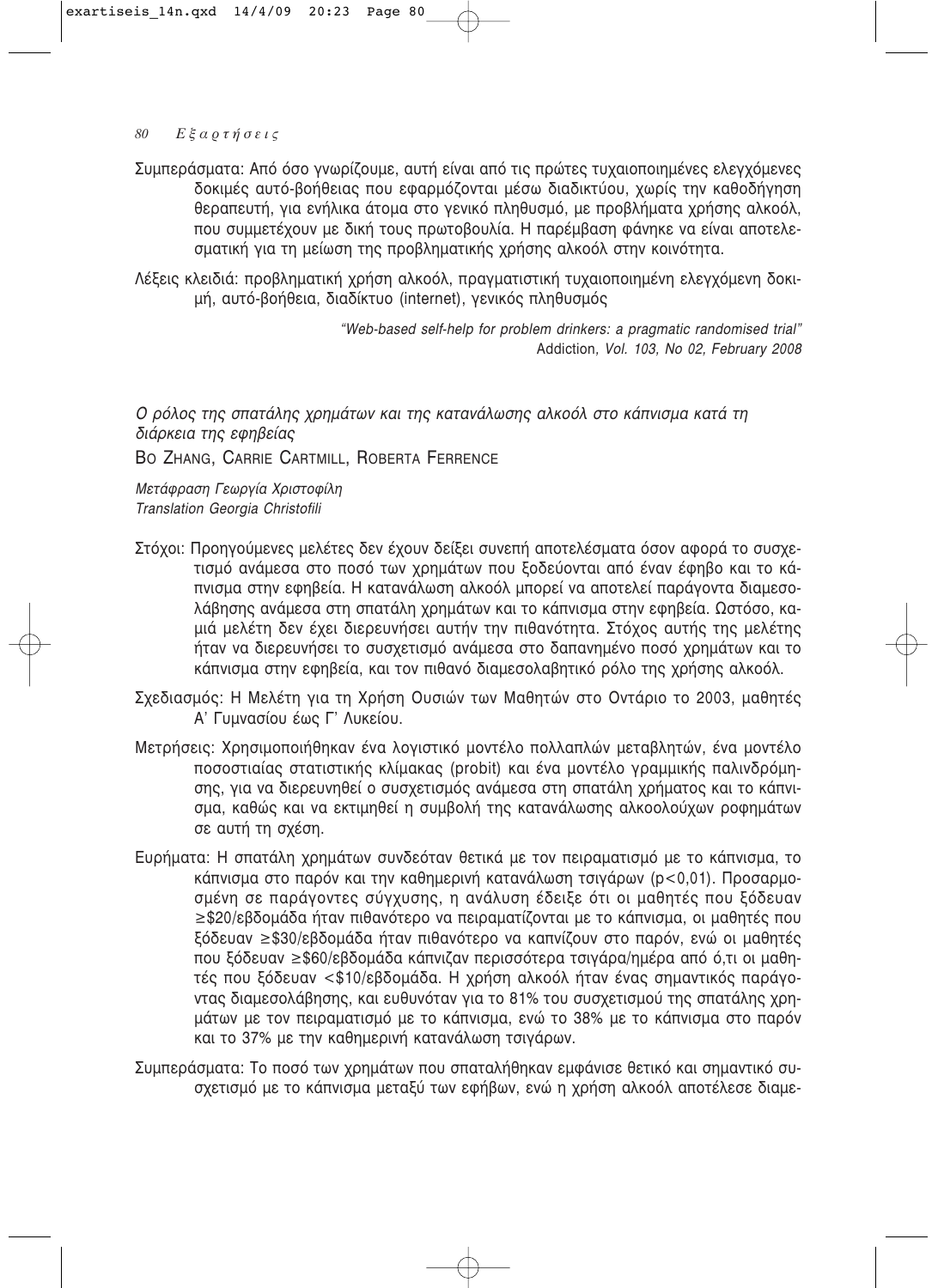σολαβητικό παράγοντα για το συσχετισμό. Τα ολοκληρωμένα προγράμματα πρόληψης για το κάπνισμα μπορεί να είναι πιο αποτελεσματικά, και η αύξηση της φορολογίας των τσιγάρων και του αλκοόλ θα μείωνε την πιθανότητα αγοράς τους από τους νέους και θα προφύλασσε τους εφήβους από το κάπνισμα.

Λέξεις κλειδιά: έφηβος, κάπνισμα τσιγάρων, κατανάλωση αλκοόλ, παράγοντας διαμεσολάβησης, σπατάλη χρημάτων

> *"The Role of Spending Money and Drinking Alcohol in Adolescent Smoking"* Addiction*, Vol. 103, No 02, February 2008*

Ο προσανατολισμός των γυναικών ως προς το ρόλο του φύλου προβλέπει το μοντέλο *κατανάλωσης αλκοόλ: μία μελέτη follow up με γυναίκες από την Τσεχία* 

LUDEK KUBICKA, LADISLAV CSÉMY

 $M$ ετάφραση Αλεξάνδρα Τζάλα *Translation Alexandra Tzala*

- Στόχοι: Η αξιολόγηση της υπόθεσης ότι οι γυναίκες με μη παραδοσιακό προσανατολισμό ως προς το ρόλο του φύλου εμφανίζουν τυπικά ανδρικά μοντέλα κατανάλωσης αλκοόλ.
- Σχεδιασμός: Μια μελέτη προοπτικής δυο επιπέδων με δεδομένα που συλλέχθηκαν το 1992 και το 1997. Τα δεδομένα αντανακλούν την αλλανή των νυναικών από την Τσεχία ως προς τον προσανατολισμό του ρόλου του φύλου και ως προς το μοντέλο κατανάλωσης αλκοόλ, στη διάρκεια μιας ιστορικής περιόδου κοινωνικής μεταρρύθμισης, που ακολούθησε την περίοδο του ολοκληρωτικού καθεστώτος.
- Συμμετέχοντες: Μια αντιπροσωπευτική ομάδα 497 γυναικών από την Πράγα ηλικίας 30-59 ετών, το 1997.
- Μετρήσεις: Συνεντεύξεις πρόσωπο με πρόσωπο για τα μοντέλα κατανάλωσης αλκοόλ και δεδομένα από πρωτότυπο ερωτηματολόγιο για τον προσανατολισμό του φύλου που συλλέχθηκαν ατομικά.
- Ευρήματα: Μια ανάλυση των κυριότερων συστατικών του ερωτηματολογίου για τον προσανατολισμό του ρόλου του φύλου οδήγησε σε τέσσερα συστατικά που ορίστηκαν ως ισονομία, φιλελευθερισμός, φεμινισμός και ηδονισμός. Οι κλίμακες που κατασκευάστηκαν για τον προσανατολισμό του φύλου είχαν δείκτες αξιοπιστίας Cronbach a με εύρος 0,57 – 0,74. Μετά τον έλεγχο για πιθανές συγχέουσες μεταβλητές (κυρίως χάριν του μακροχρόνιου σχεδιασμού), τα συστατικά του μη παραδοσιακού προσανατολισμού του ρόλου του φύλου, που εξετάστηκαν το 1992, προέβλεπαν τις συνήθεις ποσότητες κατανάλωσης αλκοόλ για τις γυναίκες ανά περίσταση το 1997, καθώς και τρία προβληματικά μοντέλα κατανάλωσης αλκοόλ (περιστασιακή χρήση ≥96 γρ., τακτική χρήση ≥48 γρ. και ημερήσια κατανάλωση ≥40 γρ.). Ειδικότερα, η συνήθης κατανάλωση αλκοόλ των γυναικών ανά περίσταση και η περιστασιακή χρήση των ≥96γρ. μπορούσαν να προβλεφθούν από την ισονομία και τον ηδονισμό, ενώ ο ηδονισμός προέβλεπε τη συνήθη κατανάλωση των ≥48 γρ., καθώς και το μέσο όρο καθημερινής κατανάλωσης ≥40 γρ. αιθανόλης.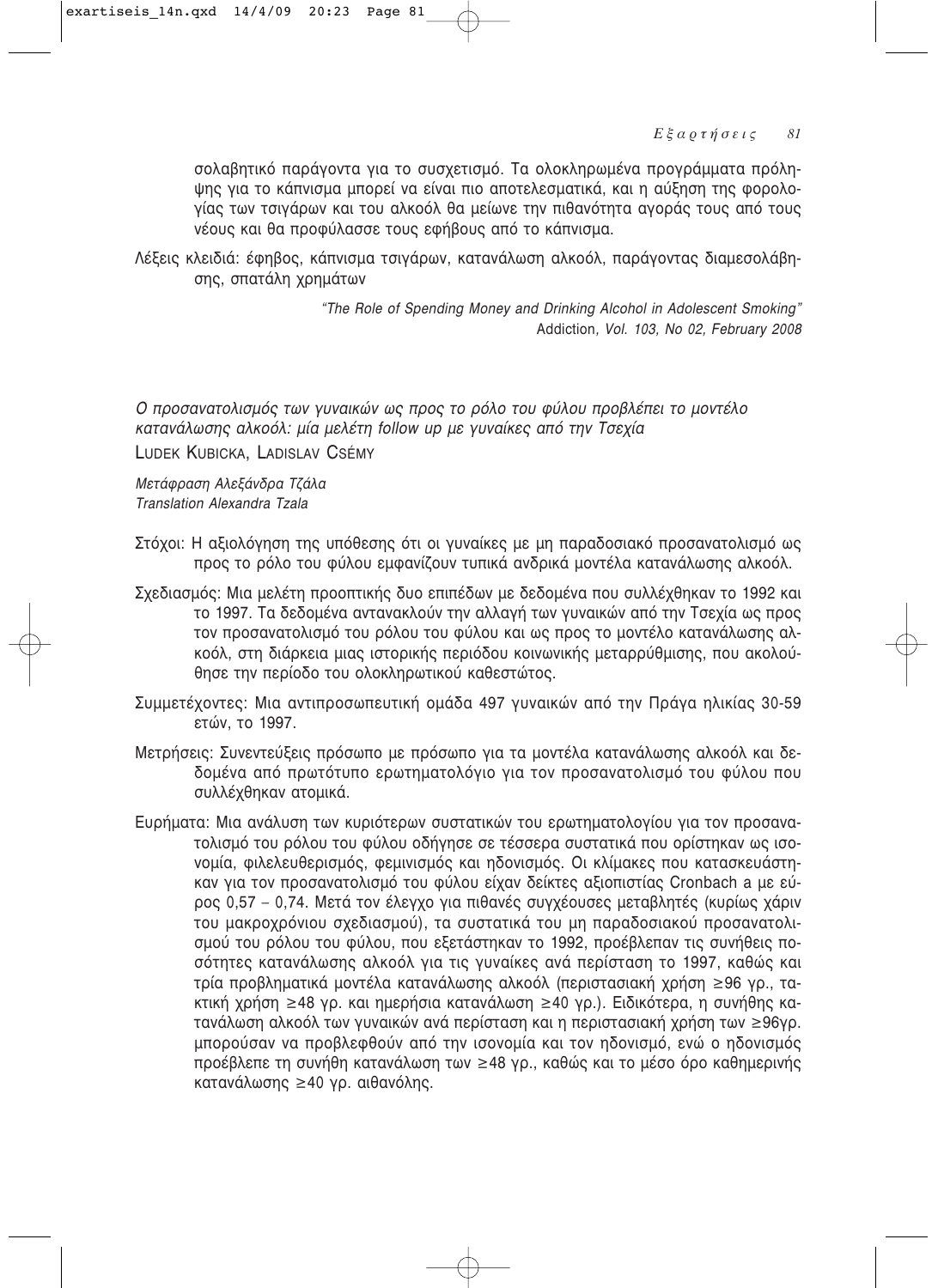- Συμπεράσματα: Ο προσανατολισμός των γυναικών ως προς το ρόλο του φύλου μπορεί να συσχετιστεί με τα αντίστοιχα μοντέλα κατανάλωσης αλκοόλ, ενώ η ταύτιση με το μη παραδοσιακό ρόλο του φύλου σχετίζεται, συνήθως, με την προβληματική κατανάλωση αλκοόλ.
- Λέξεις- κλειδιά: Προσανατολισμός ως προς το ρόλο του φύλου, Τσέχες, μοντέλα κατανάλωσης αλκοόλ

"Women's gender role orientation predicts their drinking patterns: a follow-up study of Czech women" Addiction, Vol. 103, No 06, June, 2008

Η κοινωνικοοικονομική κατάσταση και το πρόβλημα της κατανάλωσης αλκοόλ: η θετική σχέση ανάμεσα στο εισόδημα και τη διάγνωση κατάχρησης αλκοόλ μέσω του DSM-IV KATHERINE M. KEYES, M.P.H. DEBORAH S. HASIN, PH.D.

Μετάφραση Μαρία Σταϊκοπούλου Translation Maria Staikopoulou

- Στόχοι: Τα επιδημιολογικά στοιχεία δείχνουν μια θετική σχέση μεταξύ του εισοδήματος και της επικράτησης της κατάχρησης του αλκοόλ στο γενικό πληθυσμό, αλλά και μια αντίστροφη σχέση μεταξύ του εισοδήματος και της εξάρτησης από το αλκοόλ. Το πιο κυρίαρχο κριτήριο στα άτομα με διάγνωση κατάχρησης αλκοόλ είναι η επικίνδυνη χρήση, για το οποίο χρειάζονται αρκετά χρήματα, έτσι ώστε να έχουν τα συγκεκριμένα άτομα αυτοκίνητο ή να έχουν πρόσβαση σε αυτό. Η παρούσα μελέτη διερεύνησε κατά πόσο η σχέση μεταξύ του εισοδήματος και της επικράτησης της τωρινής κατάχρησης αλκοόλ εξηγείται από το κριτήριο της επικίνδυνης χρήσης και συγκεκριμένα από τα συμπτώματα που εμφανίζει κάποιος, όταν οδηγεί υπό την επήρεια αλκοόλ με βάση το κριτήριο της επικίνδυνης χρήσης.
- Σχεδιασμός: Πραγματοποιήθηκαν προσωπικές συνεντεύξεις κατά την Επιδημιολογική Μελέτη για το Αλκοόλ και Άλλες Συναφείς Καταστάσεις με το ερωτηματολόγιο AUDADIS-IV κατά τα έτη 2001-2002.
- Χώρος: Οι ΗΠΑ και η περιφέρεια της Columbia συμπεριλαμβανομένων της Αλάσκας και της Χαβάης.
- Συμμετέχοντες: Οικογένειες και κάτοικοι από επιλεγμένες περιοχές, ηλικίας >18. Περιπτώσεις δια βίου εξάρτησης δεν συμπεριλήφθηκαν (N=4.781).
- Μετρήσεις: Ως εισόδημα θεωρήθηκε το προσωπικό εισόδημα της περασμένης χρονιάς. Τα αποτελέσματα ήταν συγκεκριμένα κριτήρια κατάχρησης αλκοόλ και ερωτήσεις για τα συμπτώματα. Πραγματοποιήθηκε λογιστική παλινδρόμηση που ελέγχει τα δημογραφικά στοιχεία. Η σχέση μεταξύ των δεικτών σοβαρότητας κατάχρησης αλκοόλ και του εισοδήματος διαμορφώθηκε με τη χρήση της πολυεπίπεδης παλινδρόμησης.
- Ευρήματα: Από τα κριτήρια κατάχρησης αλκοόλ, η επικίνδυνη χρήση είναι η πιο διαδεδομένη και το μόνο κριτήριο που έχει σημαντικά θετική σχέση με το εισόδημα (F=20,3, df=3,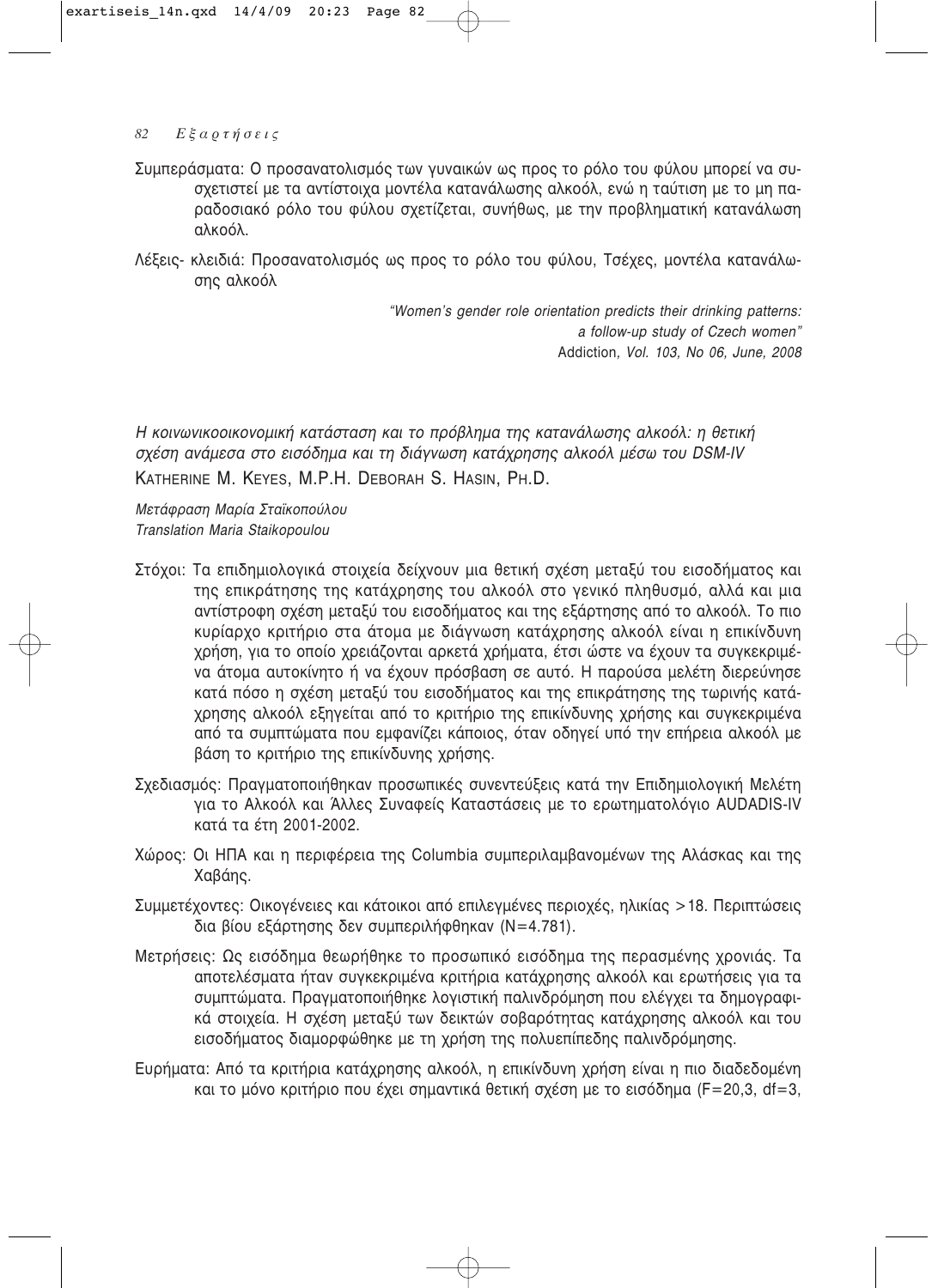p<0.0001). Από τα συμπτώματα επικίνδυνης χρήσης, η οδήγηση υπό την επήρεια αλκοόλ και η οδήνηση με την ταυτόχρονη χρήση αλκοόλ (F=9.2, df=3, p<0.0001) σχετίζονται θετικά με το εισόδημα.

Συμπεράσματα: Εφόσον η επικίνδυνη χρήση είναι το πιο συχνά αποδεκτό κριτήριο για την κατάχρηση αλκοόλ, η σχέση με το εισόδημα προκαλεί ερωτήματα σχετικά με το αν η τωρινή διάγνωση κατάχρησης αλκοόλ μπορεί να συμπεριλάβει το σύνολο των ατόμων που κάνουν κατάχρηση αλκοόλ για κάθε κοινωνικοοικονομική τάξη. Ενώ πολλές ψυχιατρικές διαταραχές παρουσιάζουν μια αντίστροφη σχέση με την κοινωνικοοικονομική κατάσταση, η μεροληψία κατά την επιλογή μπορεί να οδηγήσει σε μια φαινομενικά θετική σχέση της διάγνωσης κατάχρησης αλκοόλ με το εισόδημα, λόγω του ότι είναι απαραίτητη η προϋπόθεση πρόσβασης σε κάποιο όχημα για να διαγνωσθεί.

20:23 Page 83

Λέξεις κλειδιά: Κοινωνικοοικονομική κατάσταση, κατάχρηση αλκοόλ, επικίνδυνη χρήση, οδήγηση υπό την επήρεια αλκοόλ

> "Socio-economic status and problem alcohol use: the positive relationship between income and the DSM-IV alcohol abuse diagnosis" Addiction, Vol. 103, No 07, July, 2008

Η περιορισμένη ταυτοποίηση των διαταραχών από τη χρήση αλκοόλ στη γενική ιατρική στην Αγγλία

SURVJIT CHEETA, COLIN DRUMMOND, ADENEKAN OYEFESO, TOM PHILLIPS, PAOLO DELUCA, KATHERINE PERRYMAN, SIMON COULTON

Μετάφραση Αλεξάνδρα Τζάλα Translation Alexandra Tzala

exartiseis 14n.qxd 14/4/09

- Στόχοι: Η επικράτηση των διαταραχών από τη χρήση αλκοόλ (ΔΧΟ) στο Η.Β. εκτιμάται στο 25% και η πρωτοβάθμια υγειονομική περίθαλψη θεωρείται ως η κύρια θεραπεία για αυτόν τον πληθυσμό. Ωστόσο, υπάρχει έλλειψη στοιχείων αναφορικά με τα παρόντα ποσοστά ταυτοποίησης των ΔΧΟ στην πρωτοβάθμια υγειονομική περίθαλψη. Ο στόχος αυτής της μελέτης ήταν η σύγκριση ανάμεσα στα παρατηρούμενα ποσοστά των ΔΧΟ στη γενική ιατρική και στα αναμενόμενα ποσοστά που προέρχονται από τα κυρίαρχα ποσοστά των ΔΧΟ στο γενικό πληθυσμό.
- Σχεδιασμός, συμμετέχοντες και μετρήσεις: Από την Ερευνητική Βάση Δεδομένων της Γενικής Ιατρικής συλλέχθηκαν επιδημιολογικά δεδομένα για άτομα ηλικίας 16-64 με ΔΧΟ. Τα κυρίαρχα ποσοστά των ΔΧΟ στο γενικό πληθυσμό συλλέχθηκαν από τη Μελέτη Ψυχικής Νοσηρότητας. Για την ανάλυση των δεδομένων χρησιμοποιήθηκαν δοκιμασίες χ<sup>2</sup> και αναλογίες ταυτοποίησης.
- Αποτελέσματα: Εντοπίστηκε μια σημαντική σχέση ανάμεσα στο είδος των ΔΧΟ και στην ταυτοποίηση (x<sup>2</sup>=1466,89, p<0,001), ενώ οι γενικοί γιατροί αποδείχτηκαν λιγότερο ικανοί στην ταυτοποίηση ατόμων με επιβλαβή/προβληματική κατανάλωση αλκοόλ σε σύγκριση με τους εξαρτημένους πότες. Δεν εντοπίστηκαν φυλετικές διαφορές ως προς την ταυτοποίηση της επιβλαβούς/προβληματικής κατανάλωσης αλκοόλ, ωστόσο οι γυναί-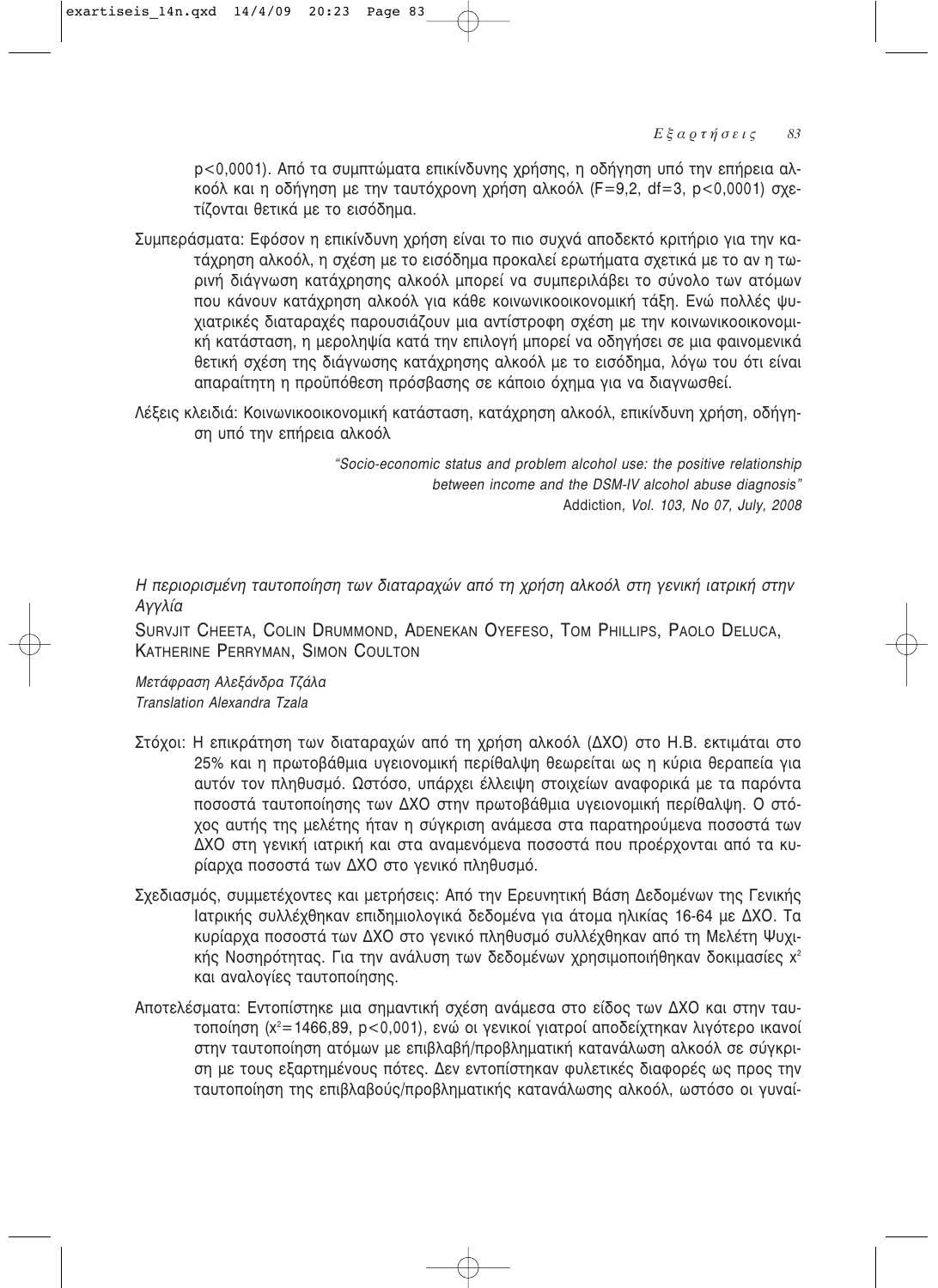κες με εξάρτηση από το αλκοόλ ήταν σημαντικά πιο πιθανό να ταυτοποιηθούν σε σχέση με τους άνδρες (αναλογία ταυτοποίησης 0.07; 95%Cl 0.06-0.07). Η ταυτοποίηση των ΔΧΟ βρέθηκε να είναι σημαντικά περιορισμένη για την ηλικιακή ομάδα 16 - 24 ετών σε σχέση με όλες τις άλλες ηλικιακές ομάδες.

- Συμπεράσματα: Παρά τις προσπάθειες για τον εντοπισμό των ατόμων που κάνουν επιβλαβή/ προβληματική κατανάλωση αλκοόλ με στόχο την εφαρμογή βραχέων παρεμβάσεων στην πρωτοβάθμια υγειονομική περίθαλψη, τα συγκεκριμένα ευρήματα δείχνουν ότι αυτή η ομάδα παραμένει ακόμα υπο-εκτιμημένη. Στη συνέχεια, αυτή η (υπο-εκτίμηση) είναι περισσότερο εμφανής σε άνδρες και νέους από το γενικό πληθυσμό που έχουν υψηλά ποσοστά επικράτησης σε ΔΧΟ. Συνεπώς, τα αυξημένα ποσοστά ταυτοποίησης θα μπορούσαν να ενσωματωθούν στις στρατηγικές βραχέων παρεμβάσεων στην πρωτοβάθμια υγειονομική περίθαλψη.
- Λέξεις Κλειδιά: Διαταραχές από τη χρήση αλκοόλ, πρωτοβάθμια υγειονομική περίθαλψη, επιβλαβής/προβληματική χρήση αλκοόλ, εξαρτημένοι από το αλκοόλ

"Low identification of alcohol use disorders in general practice in England" Addiction, Vol. 103, No 05, May, 2008

## ΗΡΩΙΝΗ, ΚΑΝΝΑΒΗ ΚΑΙ ΑΛΛΕΣ ΟΥΣΙΕΣ -HEROIN, CANNABIS AND OTHER DRUGS

Η χρήση κάνναβης και οι μελλοντικές επιπτώσεις στη ζωή του ατόμου DAVID M. FERGUSSON AND JOSEPH M. BODEN

Μετάφραση Αλεξάνδρα Τζάλα Translation Alexandra Tzala

- Στόχοι: Η εξέταση των συσχετισμών ανάμεσα στην ποσότητα χρήσης της κάνναβης κατά τη διάρκεια της εφηβείας και των πρώτων χρόνων της ενηλικίωσης και στις επιπτώσεις που έχει στη μελλοντική εκπαίδευση, στην οικονομική κατάσταση, στην εργασία, στην ικανοποίηση από τις σχέσεις και τη ζωή.
- Σχεδιασμός: Μακροχρόνια μελέτη μιας ομάδας ατόμων (N = 1063) από τη Νέα Ζηλανδία, που μελετήθηκαν από τη γέννηση τους έως την ηλικία των 25 ετών.
- Μετρήσεις: Απόκτηση πτυχίου ΑΕΙ μέχρι την ηλικία των 25 ετών, απόκτηση εισοδήματος στην ηλικία των 25 ετών, εξάρτηση από την πρόνοια κατά την ηλικιακή περίοδο 21- 25, ανεργία μεταξύ 21-25 χρόνων, ποιότητα σχέσεων, ικανοποίηση από τη ζωή. Επίσης, μετρήσεις για τις κοινωνικο-οικονομικές αντιξοότητες κατά την παιδική ηλικία, τις οικογενειακές δυσκολίες, την προσαρμογή της συμπεριφοράς και τη γνωστική ικανότητα κατά την παιδική και πρώιμη εφηβική ηλικία, καθώς και την ψυχική υγεία και την εμπλοκή με τη χρήση ουσιών κατά την περίοδο της εφηβείας και της πρώιμης ενηλικίωσης.
- Ευρήματα: Βρέθηκαν στατιστικά σημαντικοί πολυμεταβλητοί συσχετισμοί ανάμεσα στα αυξανόμενα επίπεδα χρήσης της κάνναβης στις ηλικίες 14 - 21 και στα μικρά ποσοστά απόκτησης πτυχίου μέχρι την ηλικία των 25 ετών (p < ,0001), στην απόκτηση μειωμένου εισο-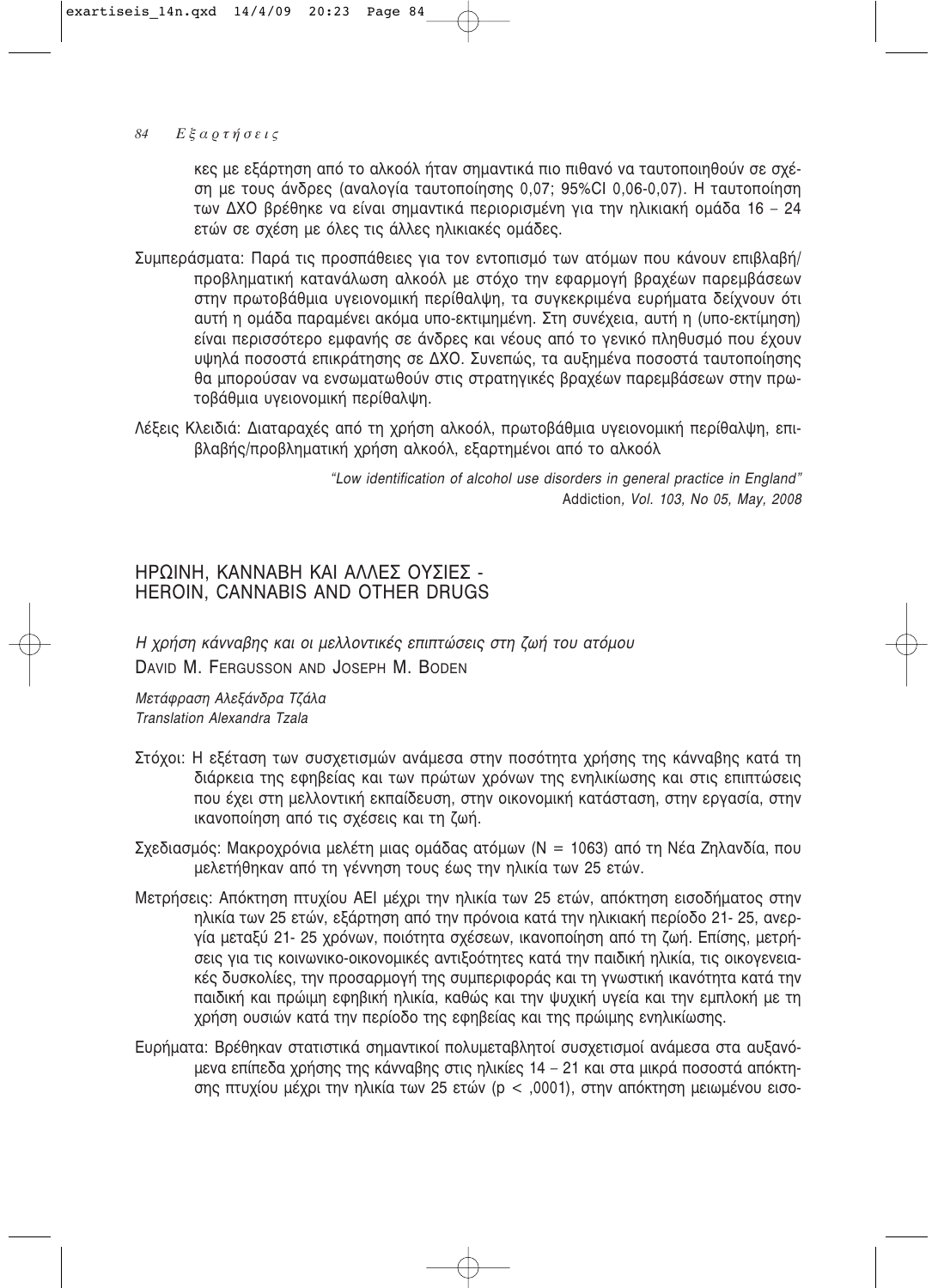δήματος μέχρι την ηλικία των 25 ετών (p < .01), στο μεγάλο βαθμό εξάρτησης από την πρόνοια (p < ,0001), στα αυξημένα ποσοστά ανεργίας (p < ,0001), στο μικρότερο βαθμό ικανοποίησης από τις σχέσεις (p < ,001) και το μικρότερο βαθμό ικανοποίησης από τη ζωή (p < .0001). Αυτοί οι συσχετισμοί προσαρμόστηκαν σε ένα εύρος πιθανών παραγόντων σύγχυσης συμπεριλαμβανομένου: του οικογενειακού κοινωνικο-οικονομικού ιστορικού, της λειτουργικότητας της οικογένειας, της κακοποίησης κατά την παιδική ηλικία, της προσαρμογής κατά την παιδική και εφηβική ηλικία, της ακαδημαϊκής καταξίωσης στην αρχή της εφηβείας και της συνεμφάνισης ψυχικών διαταραχών και χρήσης ουσιών. Μετά τις προσαρμογές αυτές, οι συσχετισμοί ανάμεσα στην αυξημένη χρήση κάνναβης και όλα τα αποτελέσματα των μετρήσεων παρέμειναν στατιστικά σημαντικά (p < .0001).

- Συμπεράσματα: Τα αποτελέσματα της παρούσας μελέτης δείχνουν ότι τα αυξανόμενα επίπεδα της χρήσης κάνναβης κατά τα τελευταία χρόνια της εφηβείας και τα πρώτα της ενήλικης ζωής, σχετίζονται με ένα φάσμα δυσμενών επιπτώσεων στη μετέπειτα ζωή. Τα υψηλά επίπεδα χρήσης της κάνναβης σχετίζονται με χαμηλές επιδόσεις στην εκπαίδευση, μικρότερο εισόδημα, μεγαλύτερη εξάρτηση από την πρόνοια, ανεργία, καθώς και μικρότερη ικανοποίηση από τις σχέσεις και τη ζωή. Αυτά τα αποτελέσματα ενισχύουν τον ολοένα και μεγαλύτερο όγκο γνώσεων σχετικά με τις αρνητικές επιδράσεις της σοβαρής χρήσης κάνναβης.
- Λέξεις κλειδιά: Χρήση κάνναβης, ψυχικής υγεία, εκπαίδευση, ανεργία, ευημερία, ικανοποίησης ζωής, διαχρονική μελέτη.

"Cannabis use and later life outcomes" Addiction, Vol. 103, No 06, June, 2008

Η εξέλιξη της χρήσης, κατάχρησης και εξάρτησης από την κάνναβη κατά τη διάρκεια των πρώτων δεκαετιών της ζωής ενός ατόμου

AXEL PERKONIGG, RENEE D. GOODWIN, AGNES FIEDLER, SILKE BEHRENDT, KATJA BEESDO, ROSELIND LIEB & HANS-ULRICH WITTCHEN

Μετάφραση Γεωργία Χριστοφίλη Translation Georgia Christofili

- Στόχοι: Λίγες διαθέσιμες πληροφορίες υπάρχουν όσον αφορά τη μακροπρόθεσμη εξέλιξη, διάρκεια και μείωση της χρήσης, κατάχρησης και εξάρτησης από την κάνναβη. Η παρούσα μελέτη παρουσιάζει μια εκτίμηση των ποσοστών και των παραγόντων κινδύνου. που σχετίζονται με τη σταθερότητα και την εναλλαγή των τρόπων χρήσης της κάνναβης, την κατάχρηση και την εξάρτηση από κάνναβη σε δείγμα της κοινότητας για χρονικό διάστημα δέκα ετών.
- Σχεδιασμός, Χώρος και Συμμετέχοντες: Μακροχρόνια επιδημιολογική μελέτη προοπτικής με follow up στα τέσσερα και τα δέκα χρόνια, με δείγμα από την κοινότητα (N=3.021) που κατά την έναρξη της μελέτης ήταν 14-24 ετών στο Μόναχο, της Γερμανίας.
- Μετρήσεις: Εκτιμήθηκαν η χρήση, η κατάχρηση και η εξάρτηση από την κάνναβη και οι σχετιζόμενοι κίνδυνοι σε ατομικές συνεντεύξεις με το "Munich Composite International Diagnostic Interview".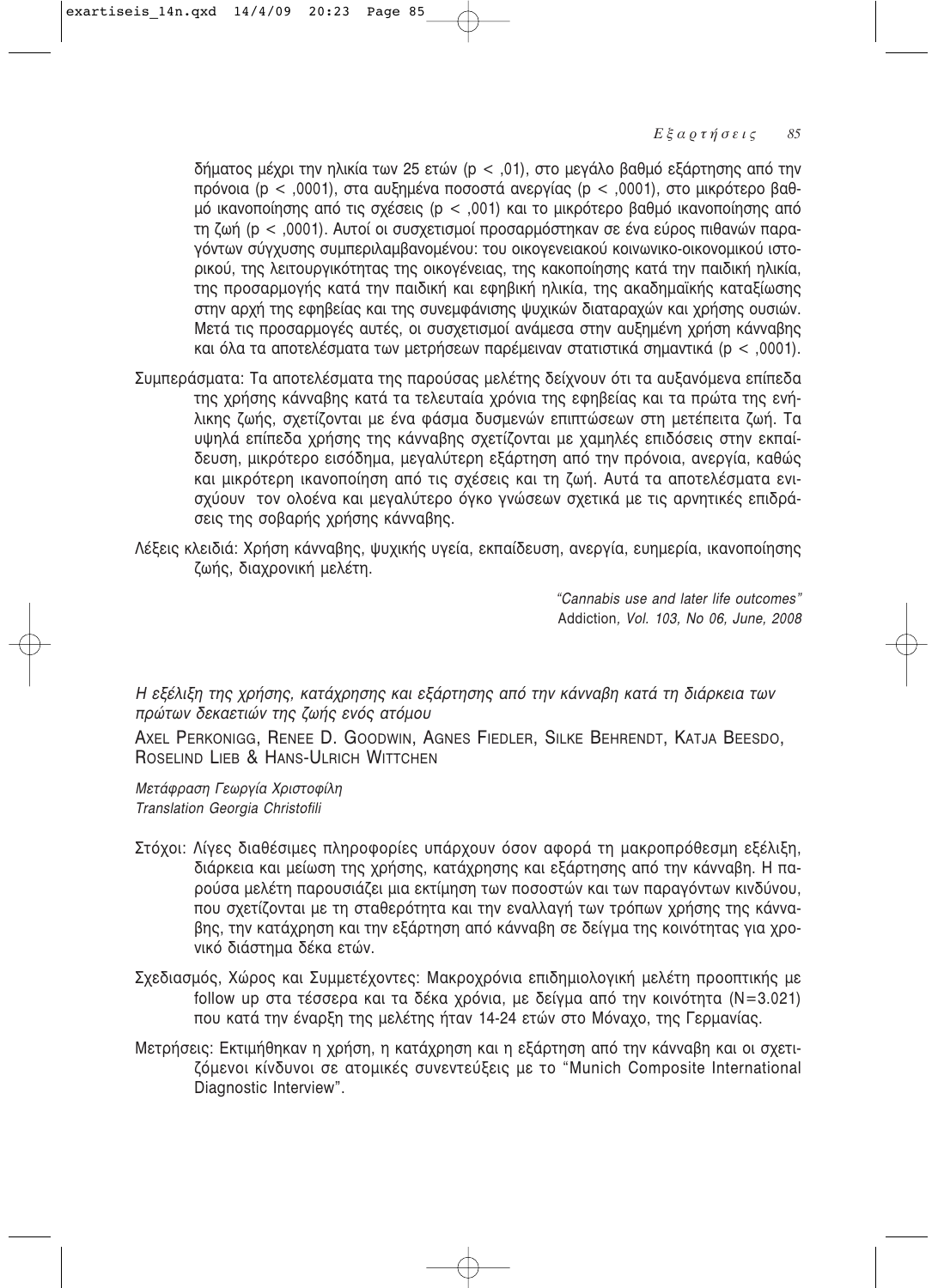- Ευρήματα: Κατά την έναρξη, το ένα τρίτο του δείγματος (34,2%) είχε κάνει χρήση κάνναβης τουλάχιστον μία φορά. Η αθροιστική επικράτηση της χρήσης κάνναβης δέκα χρόνια αργότερα ήταν 50,7%. Το 56% όλων των κατ'επανάληψη χρηστών (5 ή περισσότερες φορές) κάνναβης κατά την έναρξη ανέφεραν χρήση κάνναβης κατά το follow up των τεσσάρων ετών. Δέκα χρόνια αργότερα, αυτό το ποσοστό είχε εμφανίσει ελάχιστη μείωση φτάνοντας στο 46%. Οι κατ'επανάληψη χρήστες (5 ή περισσότερες φορές) είχαν περίπου τριπλάσιο κίνδυνο επαναλαμβανόμενης χρήσης στο follow up των δέκα ετών (OR=2,8, 95%CI=1,6-4,7), σε σύγκριση με αυτούς που είχαν κάνει χρήση κάνναβης λιγότερες φορές. Η χρήση κάνναβης από τους ομοτίμους, τα γεγονότα ζωής και η εξάρτηση από το αλκοόλ μπορούσαν επίσης να προβλέψουν τη χρήση κάνναβης κατά το follow up στα δέκα έτη.
- Συμπεράσματα: Μεταξύ των νέων που έκαναν κατ'επανάληψη χρήση κάνναβης (5 ή περισσότερες φορές) η χρήση κάνναβης εμφανίζεται αρκετά σταθερή και ο ρυθμός μείωσης της χρήσης είναι σχετικά μικρός μέχρι την ηλικία των 34 ετών. Ο τρόπος εξέλιξης της χρήσης υποδεικνύει ότι η έγκαιρη πρόληψη θα πρέπει να εστιάζει στην αναβολή της πρώτης χρήσης και στον περιορισμό του αριθμού των εμπειριών χρήσης κάνναβης. καθώς αυτοί οι παράγοντες δείχνουν να είναι πολύ σημαντικοί για την εξέλιξη της χρήσης κάνναβης και την εξάρτηση από την κάνναβη.
- Λέξεις κλειδιά: χρήση κάνναβης, εφηβεία, μακροχρόνια μελέτη προοπτικής, σταθερότητα, παράγοντες κινδύνου

*"The natural course of cannabis use, abuse, and dependence during the first decades of life"* Addiction*, Vol. 103, No 03, March 2008*

*Δ· ‰‡Ô ʇϷ Î·È Ë ÌË È·ÙÚÈ΋ ¯Ú‹ÛË ÙˆÓ Û˘ÓÙ·ÁÔÁÚ·ÊÔ‡ÌÂÓˆÓ ÔÈÔÂȉÒÓ: ∞ÔÙÂϤÛÌ·Ù·* **από μια Εθνική έρευνα στις Ηνωμένες Πολιτείες** 

JEANETTE M. TETRAULT, M.D., RANI A. DESAI, PHD, WILLIAM C. BECKER, M.D., DAVID A. FIELLIN, M.D., JOHN CONCATO, M.D., M.S., M.P.H, AND LYNN E. SULLIVAN, M.D.

*Μετάφραση Γεωργία Χριστοφίλη Translation Georgia Christofili*

- Στόχοι: Στις Ηνωμένες Πολιτείες υπάρχουν διαφορές μεταξύ των φύλων αναφορικά με τις διαταραχές που σχετίζονται με τη χρήση αλκοόλ και παράνομων ουσιών. Λίγα πράγματα είναι γνωστά όσον αφορά τους παράγοντες φύλου που σχετίζονται με τη μη ιατρική χρήση των συνταγογραφουμενων οπιοειδών.
- Σχεδιασμός: Χρησιμοποιήθηκαν στοιχεία από την Εθνική Έρευνα για τη Χρήση Ουσιών και την Υγεία, που έγινε το 2003, διερευνήθηκαν οι παράγοντες κινδύνου από τη μη ιατρική χρήση συνταγογραφούμενων οπιοειδών τον τελευταίο χρόνο, στρωματοποιημένα ανά φύλο.

Χώρος: Χώροι διαμονής εκτός ιδρυμάτων στις Ηνωμένες Πολιτείες.

Συμμετέχοντες: Πολίτες εκτός ιδρυμάτων, αμερικανοί, ηλικίας 12 ετών και μεγαλύτεροι.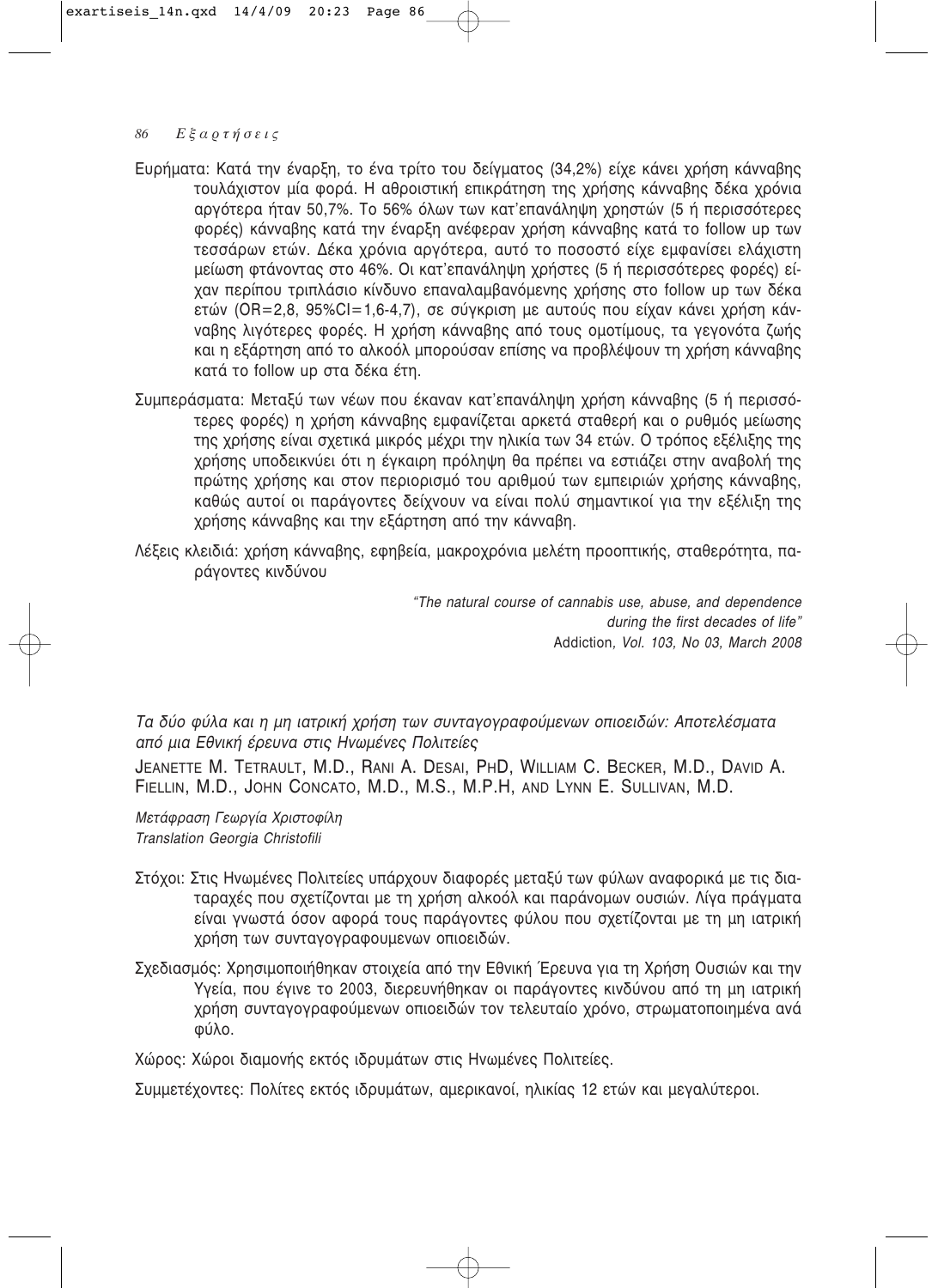Μετρήσεις: Αυτό-αναφορά της χρήσης αλκοόλ και ουσιών, εστιάζοντας ιδιαίτερα στη μη ιατρική χρήση των συντανονραφούμενων οπιοειδών τον προηνούμενο χρόνο.

- Ευρήματα: Μεταξύ των 55.023 ατόμων που ανταποκρίθηκαν, το 4,8% ανέφερε μη ιατρική χρήση των συνταγογραφούμενων οπιοειδών τον προηγούμενο χρόνο. Τόσο για τις γυναίκες όσο και για τους άνδρες, η κατάχρηση/εξάρτηση από το αλκοόλ, και η χρήση μαριχουάνας, παραισθησιογόνων, κοκαΐνης, μη ιατρικής χρήσης διεγερτικών και καταπραϋντικών ηρεμιστικών σχετίστηκαν με τη μη ιατρική χρήση συνταγογραφούμενων οπιοειδών τον προηγούμενο χρόνο. Για τις γυναίκες η έναρξη της χρήσης παράνομων ουσιών πριν την ηλικία των 24 ετών (AOR 1,90, 95% Cl 1,05-3,44), οι σοβαρές ψυχικές παθήσεις (AOR 1,67, 95% Cl 1,29-2,17) και το κάπνισμα κανονικών τσιγάρων (AOR 1,33, 95% Cl 1,05-1,68) σχετίστηκαν με τη μη ιατρική χρήση των συνταγογραφούμενων οπιοειδών τον προηγούμενο χρόνο. Για τους άνδρες, αλλά όχι για τις γυναίκες, η χρήση εισπνεόμενων ουσιών (ΑΟR 1,93, 95% CI 1,28-2,92) συσχετίστηκε με το αποτέλεσμα.
- Συμπεράσματα: Και για τους άνδρες και για τις γυναίκες η παράνομη χρήση ουσιών σχετίστηκε με τη μη ιατρική χρήση των συνταγογραφούμενων οπιοειδών. Επιπλέον, ορισμένοι παράγο-VΤες που σχετίζονται με τη μη ιατρική χρήση των συνταγογραφούμενων οπιοειδών επηρεάζονται, σαφώς, από το φύλο. Οι θεραπευτές αναγνωρίζουν ότι οι ασθενείς με ιστορι-Κό χρήσης ή κατάχρησης άλλων παράνομων ουσιών αντιμετωπίζουν αυξημένο κίνδυνο για μη ιατρική χρήση των συνταγογραφούμενων οπιοειδών, καθώς και ότι παράγοντες που σχετίζονται με το φύλο συμβάλλουν στον εντοπισμό ατόμων με αυξημένο κίνδυνο.
- Λέξεις κλειδιά: φύλο, διαταραχές που σχετίζονται με τη χρήση ουσιών, ναρκωτικά, συνταγογραφημένα φάρμακα

*"Gender and Non-medical Use of Prescription Opioids: Results from a National U.S. Survey"* Addiction*, Vol. 103, No 02, February 2008*

*Μια μετά-ανάλυση της κατάθλιψης της χρήσης ουσιών και της βλάβης στους ενδοφλέβιους*  $X$ ρήστες ουσιών

KENNETH R. CONNER, MARTIN PINQUART, AND PAUL R. DUBERSTEIN

*Μετάφραση Μαρία Σταϊκοπούλου Translation Maria Staikopoulou*

- Στόχοι: Η αξιολόγηση, σε ενδοφλέβιους χρήστες, της σχέσης που, πιθανόν, υπάρχει μεταξύ της κατάθλιψης και των συμπεριφορών που σχετίζονται με τη χρήση ουσιών, συμπεpιλαμβανομένης της ταυτόχρονης χρήσης ουσιών και της βλάβης, της μελλοντικής χρήσης ουσιών και της βλάβης, της χρήσης αλκοόλ και της βλάβης, του μοιράσματος των συριγγών και της συμμετοχής σε θεραπεία απεξάρτησης και της αναγνώρισης των διευκολυντικών παραγόντων στις σχέσεις αυτές.
- Σχεδιασμός: Πραγματοποιήθηκε μετά-ανάλυση διαφόρων μελετών που έγιναν με ενδοφλέβιους χρήστες, οι οποίες δημοσιεύτηκαν στην αγγλική γλώσσα, σε επιστημονικά περιοδικά, τα οποία υιοθετούν τη διαδικασία επιστημονικής επιμέλειας των άρθρων τους, από το 1986 και οι οποίες περιείχαν δεδομένα πάνω στην κατάθλιψη και στο/α αποτέ-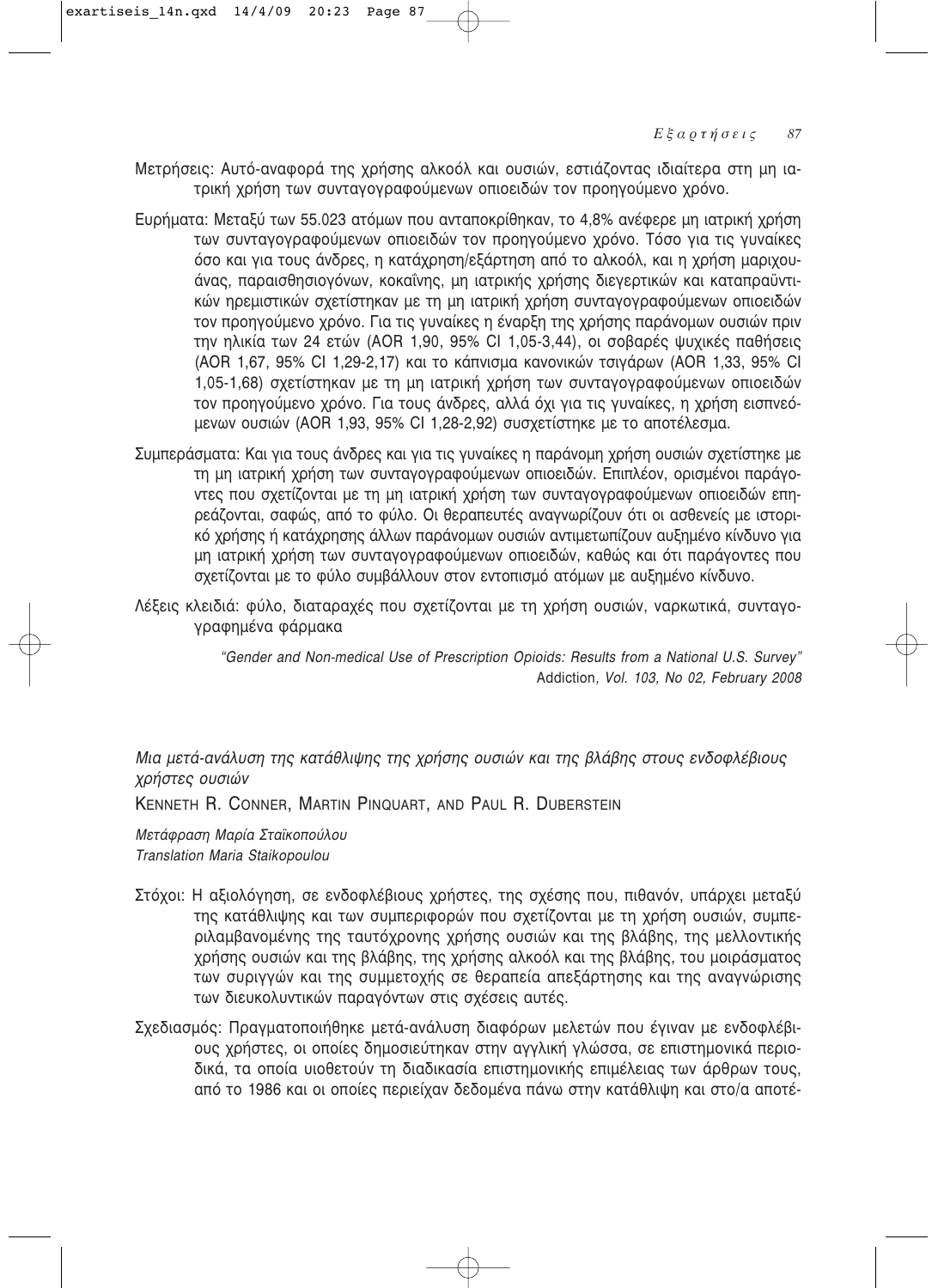λεσμα/τα της χρήσης ουσιών, χωρίς περιορισμούς στο εύρος των σκορ της κατάθλι-Ψης για την επιλογή του δείγματος.

- Χώρος: Πενήντα πέντε μελέτες, που περιείχαν 55 δείγματα, οι οποίες πληρούσαν τα κριτήρια, 42 (76%) δείγματα εκ των οποίων προέρχονται από ιατρικά κέντρα και 13 (24%) από την κοινότητα.
- Συμμετέχοντες: Ο μέσος όρος ηλικίας των συμμετεχόντων ήταν τα 34,3 (SD=4,5) χρόνια από τους οποίους 68% ήταν άντρες και 43% λευκοί, μη ισπανόφωνοι.
- Μετρήσεις: Η κατάθλιψη μετρήθηκε με το δείκτη Εκτίμησης της Κατάθλιψης του Beck, CES-D, Και άλλες σταθμισμένες κλίμακες ή διαγνωστικές συνεντεύξεις. Ο Δείκτης Σοβαρότητας της Εξάρτησης χρησιμοποιήθηκε περισσότερο για τα αποτελέσματα που σχετίζονται με τη χρήση ουσιών.
- Ευρήματα: Υποστηρίχτηκαν οι a priori υποθέσεις, αναφορικά, με την κατάθλιψη και τις σχετικές με τη χρήση μεταβλητές με εξαίρεση την προβλεπόμενη σχέση της κατάθλιψης και της μελλοντικής χρήσης και βλάβης. Τα μεγέθη των επιδράσεων δεν ήταν σημαντικά. Αναγνωρίστηκαν οι διευκολυντικοί παράγοντες του φύλου, οι οποίοι για τις γυναίκες συμπεριλάμβαναν το μεγαλύτερο συσχετισμό της κατάθλιψης με τη συμμετοχή στη θεραπεία για τη χρήση ουσιών και το μοίρασμα συριγγών και για τους άντρες μια στενότερη σχέση μεταξύ της κατάθλιψης και της μελλοντικής χρήσης ουσιών και της βλάβης. Τα μεγέθη των επιδράσεων των διευκολυντικών παραγόντων ήταν σημαντικά.
- Συμπεράσματα: Η κατάθλιψη σχετίζεται με διάφορες συμπεριφορές που προκαλεί η χρήση ουσιών, ορισμένες δε σχέσεις είναι δυνατότερες ανάλογα με το φύλο. Ενδεχόμενες σχέσεις μεταξύ της κατάθλιψης και της μελλοντικής χρήσης ουσιών και της βλάβης δεν είvαι άμεσα εμφανείς, ωστόσο θα μπορούσαν να διερευνηθούν σε επόμενη έρευνα.
- Λέξεις Κλειδιά: διαταραχές που σχετίζονται με τη χρήση ουσιών, μετά-ανάλυση, ενδοφλέβια χρήση ουσιών, κατάθλιψη

*"Meta-analysis of depression and substance use and impairment among intravenous drug users (IDUs)"* Addiction*, Vol. 103, No 04, April 2008*

*Η σχέση ανάμεσα στην κατάχρηση και την εξάρτηση από τη χρήση κάνναβης και τη* σωματική και σεξουαλική κακοποίηση κατά την παιδική ηλικία: Στοιχεία από μια μελέτη με *απογόνους διδύμων* 

ALEXIS E. DUNCAN, PH.D, CAROLYN E. SARTOR, PH.D., JEFFREY F. SCHERRER, PH.D., JULIA D. GRANT, PH.D., ANDREW C. HEATH, D.PHIL., ELLIOT C. NELSON, M.D., THEODORE JACOB, PH.D., AND KATHLEEN KEENAN BUCHOLZ, PH.D.

*Μετάφραση Αλεξάνδρα Τζάλα Translation Alexandra Tzala*

Στόχοι: Αυτή η μελέτη εξετάζει το συσχετισμό ανάμεσα στη σωματική κακοποίηση (ΣωμΚΠ), τη σεξουαλική κακοποίηση (ΣεξΚΠ) κατά την παιδική ηλικία και την εξέλιξη της κατά-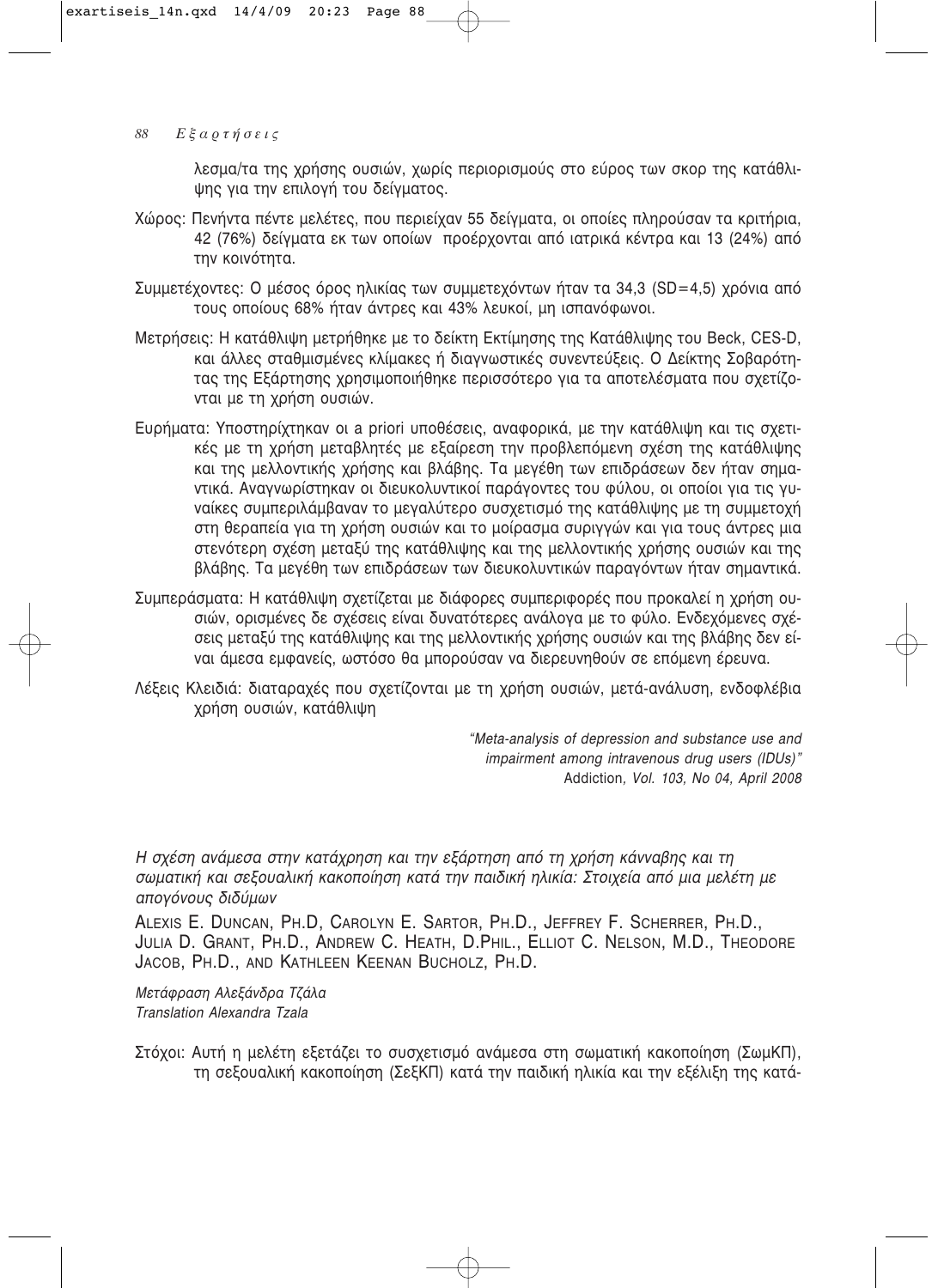exartiseis 14n.qxd 14/4/09 Page 89  $20:23$ 

> χρησης και εξάρτησης από την κάνναβη σε εφήβους και σε νεαρούς ενήλικες, εξετάζοντας παράλληλα τους γενετικούς και περιβαλλοντικούς παράγοντες κινδύνου.

- Σχεδιασμός: Για να ελεγχθούν οι διαφορές στο επίπεδο κινδύνου στην οικογένεια, που σχετίζονται με την εξάρτηση του πατέρα από ουσίες, οι οποίες πιθανόν να προκαλέσουν σύγχυση στη σχέση της ΣωμΚΠ και της ΣεξΚΠ με την κατάχρηση/εξάρτηση από την κάνναβη. Σχηματίσαμε τέσσερις ομάδες βάσει της εξάρτησης από ουσίες (SUD) του πατέρα ή του θείου, οι οποίες αντιστοιχούν σε διαφορετικά επίπεδα νενετικού και περιβαλλοντικού κινδύνου για τους απογόνους: 1. ομάδα υψηλού γενετικού, υψηλού περιβαλλοντικού κινδύνου, 2. ομάδα υψηλού γενετικού, χαμηλού περιβαλλοντικού κινδύνου, 3. ομάδα μέτριου γενετικού, χαμηλού περιβαλλοντικού κινδύνου και 4. ομάδα χαμηλού γενετικού, χαμηλού περιβαλλοντικού κινδύνου.
- Συμμετέχοντες: Έφηβοι και νεαροί ενήλικες απόγονοι από μονοζυγωτικούς και διζυγωτικούς δίδυμους Αμερικανούς βετεράνους του στρατού (n=819).
- Μετρήσεις: Μέσω ημι-δομημένων τηλεφωνικών συνεντεύξεων συλλέχθηκαν πληροφορίες για τη ΣωμΚΠ και τη ΣεξΚΠ, την κατάχρηση/εξάρτηση των απογόνων βάσει του DSM-IV, τη διαφορετικού είδους εξάρτηση από ουσίες και την ψυχοπαθολογία, καθώς και την πατρική και μητρική εξάρτηση από ουσίες και την ψυχοπαθολογία.
- Ευρήματα: Το 23% των απογόνων πληρούσε τα κριτήρια κατά τη διάρκεια της ζωής για την κατάχρηση/ εξάρτηση από κάνναβη, το 8,55% και το 12,82% ανέφερε αντίστοιχα Σωμ-ΚΠ και ΣεξΚΠ. Μετά από τον έλεγχο των γενετικών και περιβαλλοντικών παραγόντων κινδύνου της οικογένειας, του φύλου των απογόνων, της κατάχρησης και της εξάρτησης από το αλκοόλ και της διαταραχής διαγωγής βρέθηκε ότι οι απόγονοι που εκτέθηκαν σε ΣεξΚΠ αλλά όχι ΣωμΚΠ διέτρεχαν σημαντικά υψηλότερο κίνδυνο ως προς την εξέλιξη της κατάχρησης/εξάρτησης από κάνναβη σε σχέση με αυτούς που δεν είχαν υποστεί ΣεξΚΠ (HR=2,16; 95% Cl=1,48-3,16).
- Συμπεράσματα: Αυτά τα αποτελέσματα δείχνουν ότι η ΣεξΚΠ επιδρά στην εξέλιξη της κατάχρησης/εξάρτησης από κάνναβη σε συνδυασμό με το γενετικό και περιβαλλοντικό κίνδυνο στην οικογένεια που προέρχεται από την ύπαρξη πατέρα με εξάρτηση από ουσίες.
- Λέξεις-κλειδιά: σωματική κακοποίηση, σεξουαλική κακοποίηση, κατάχρηση και εξάρτηση από κάνναβη, απόγονοι διδύμων

"The association between cannabis abuse and dependence and childhood physical and sexual abuse: Evidence from an offspring of twins design" Addiction, Vol. 103, No 06, June, 2008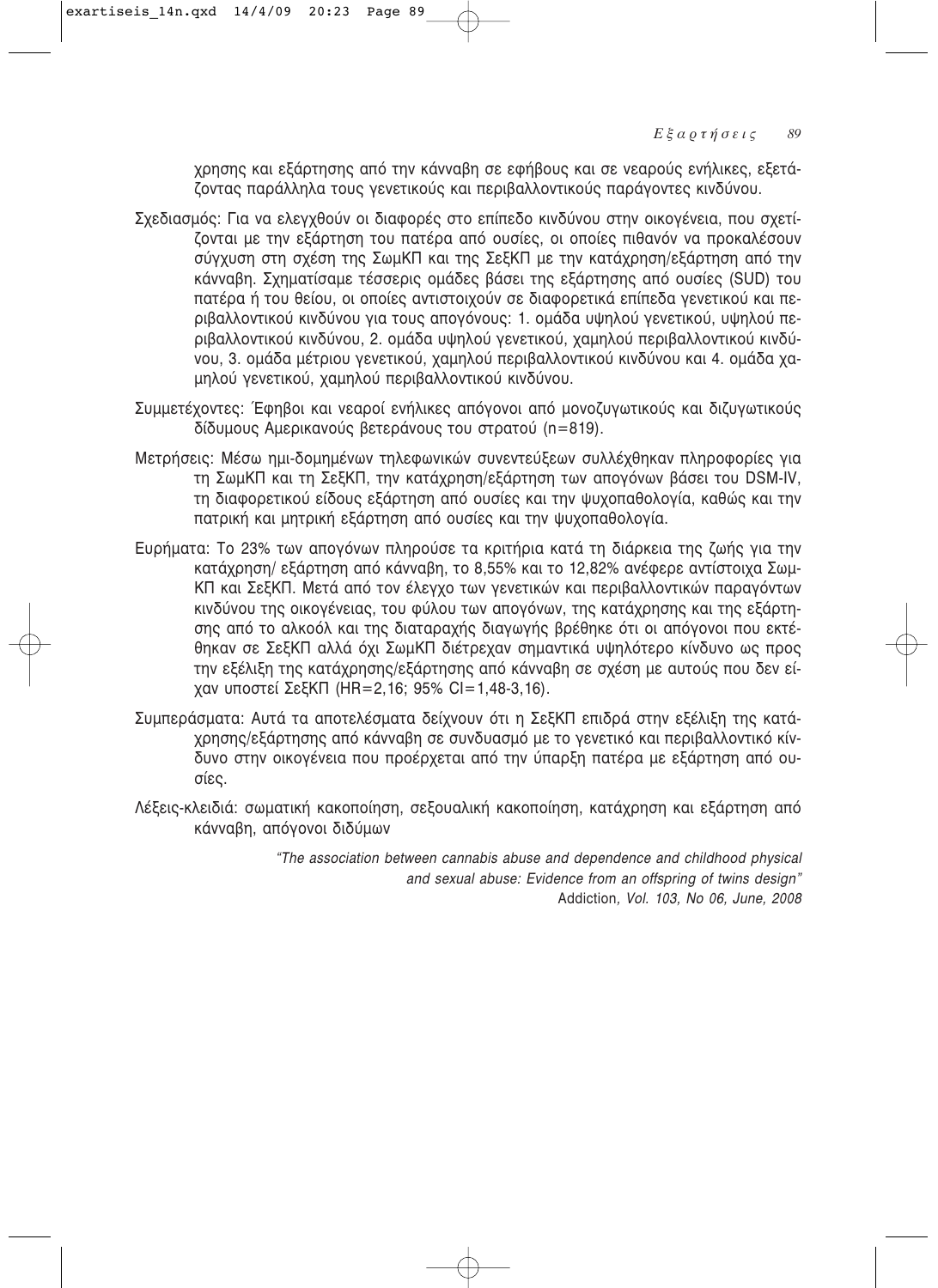*Το στερητικό σύνδρομο από την κάνναβη προβλέπει τη σοβαρότητα της εμπλοκής της* κάνναβης σε μελέτη follow up ενός έτους σε εφήβους που έχουν λάβει θεραπεία. CHUNG, TAMMY, MARTIN, CHRISTOPHER S., CORNELIUS, JACK R., CLARK, DUNCAN B.

*Μετάφραση Αλεξάνδρα Τζάλα Translation Alexandra Tzala*

- Στόχος: Υπάρχει αντιπαράθεση σχετικά με το συνυπολογισμό του στερητικού συνδρόμου της κάνναβης ως δείκτη εξάρτησης στην επόμενη αναθεωρημένη έκδοση του Διαγνωστικού και Στατιστικού Εγχειριδίου Ψυχιατρικών Διαταραχών (DSM) και της Διεθνούς Ταξινόμησης των Νόσων (ICD). Η μελέτη αυτή ήρθε σε αντίθεση με τη συγχρονική και προβλεπτική εγκυρότητα τριών λειτουργικών ορισμών του στερητικού συνδρόμου της κάνναβης σε ένα δείγμα εφήβων που έχουν λάβει θεραπεία.
- Σχεδιασμός: Μελέτη προοπτικής με εφήβους που έχουν λάβει θεραπεία και follow up μελέτη ενός έτους.
- Χώρος και Συμμετέχοντες: Συμμετείχαν έφηβοι (N=214) που παρακολουθούσαν εντατικά θεραπευτικά προγράμματα εξωτερικής παρακολούθησης για κατάχρηση ουσιών οι οποίοι συμμετείχαν στο follow up ενός έτους (92% παραμονή). Νέοι που συμπεριλήφθηκαν στην ανάλυση ανέφεραν συχνή χρήση κάνναβης.
- Μετρήσεις: Ο αριθμός των συμπτωμάτων κατάχρησης και εξάρτησης από την κάνναβη κατά το DSM-IV στο αρχικό στάδιο και μελέτη follow up σε ένα χρόνο, χρήση κάνναβης κατά το περασμένο έτος στο αρχικό στάδιο και μελέτη follow up, και περίοδοι αποχής σε μελέτη follow up ενός έτους. Το στερητικό σύνδρομο από την κάνναβη ορίστηκε από 1) την παρουσία δύο ή περισσοτέρων συμπτωμάτων στέρησης από την κάνναβη, 2) έναν ορισμό που πρότειναν οι Budney & συνεργάτες (2006) που απαιτεί τέσσερα ή περισσότερα στερητικά συμπτώματα (ορισμός 4 συμπτωμάτων) και 3) με την εφαρμογή latent class analysis για να διερευνηθούν υπό-ομάδες με παρόμοια προφίλ στερητικών συμπτωμάτων από την κάνναβη.
- Ευρήματα και Συμπεράσματα: Και οι τρεις ορισμοί για το στερητικό σύνδρομο από την κάνναβη παρουσίασαν κάποια συγχρονική εγκυρότητα. Μόνο οι ορισμοί των 4-συμπωμάτων και latent class-derived για το στερητικό σύνδρομο προέβλεψαν τη σοβαρότητα των προβλημάτων που σχετίζονται με την κάνναβη σε συνεχιζόμενη μελέτη ενός έτους. Κανένας ορισμός του στερητικού συνδρόμου από την κάνναβη δεν προέβλεψε τη συχνότητα της χρήσης στη μελέτη follow up. Χρειάζεται περαιτέρω έρευνα για να αποφασίσουμε την κλινική χρησιμότητα και αξιοπιστία του ορισμού των 4 συμπτωμάτων, όπως επίσης και των εναλλακτικών ορισμών της στέρησης από την κάνναβη για να ενημερωθούν οι επανεκδόσεις των DSM-V και ICD-11.

Λέξεις κλειδιά: Κάνναβη, στερητικό, DSM, ICD, έφηβος

*"Cannabis withdrawal predicts severity of cannabis involvement at 1-year follow-up among treated adolescents"* Addiction*, Vol. 103, No 05, May, 2008*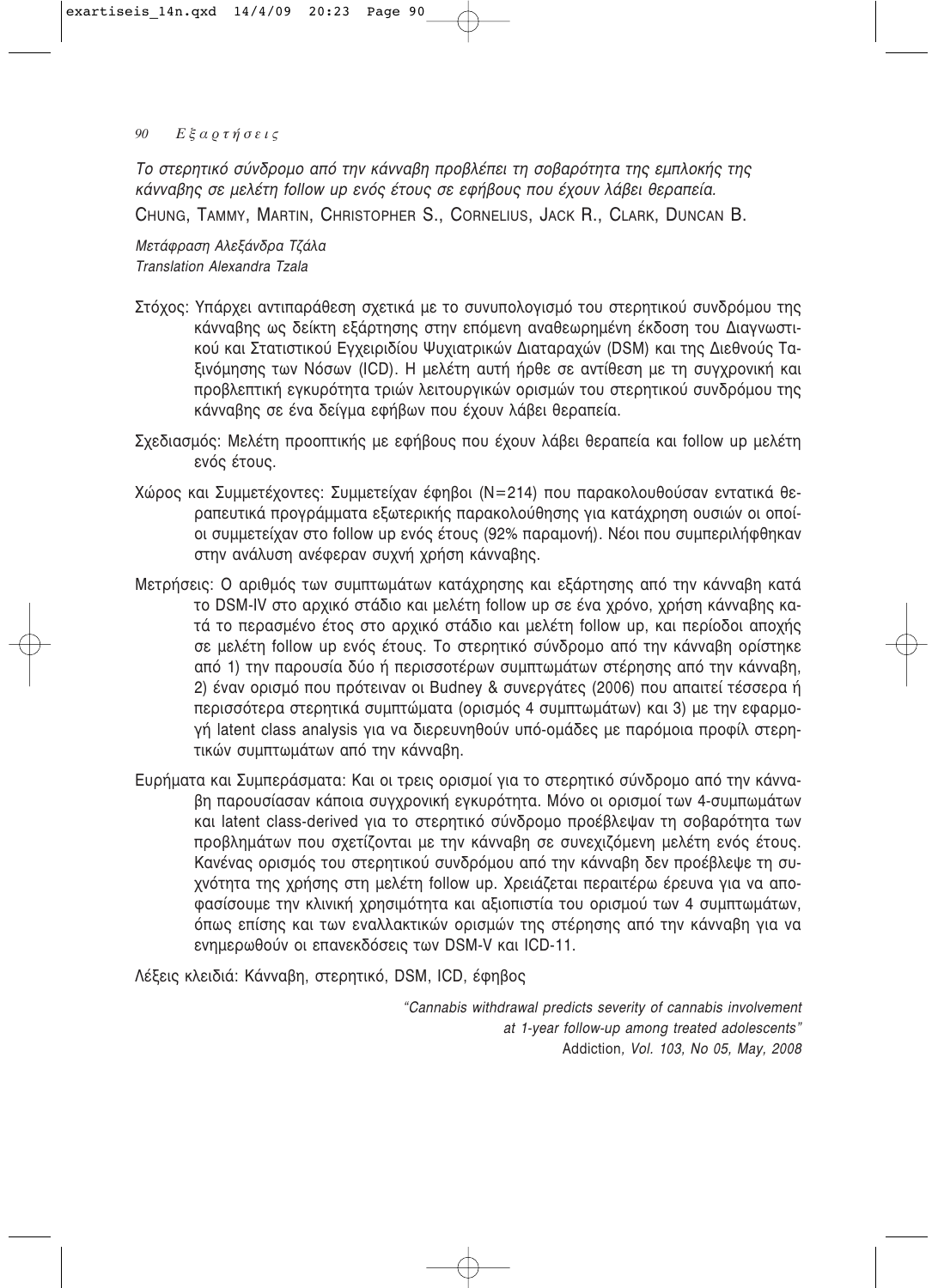# ΚΑΠΝΟΣ - ΤΟΒΑCCO

Ο συσχετισμός ανάμεσα στη διαθεωρητική διεργασία για την αλλαγή, την εξάρτηση και τη μετάβαση των εφήβων καπνιστών μεταξύ των σταδίων της αλλαγής

MARLOES KLEINJAN, JOHANNES BRUG, REGINA J. J. M. VAN DEN EIJNDEN, AD A.VERMULST, RINKA VAN ZUNDERT, RUTGER C. M. E. ENGELS

Μετάφραση Γεωρνία Χριστοφίλη Translation Georgia Christofili

- Στόχοι: Να διερευνηθεί η σημασία της διεργασίας του διαθεωρητικού μοντέλου για την αλλαγή όσον αφορά την πρόβλεψη της μετάβασης των εφήβων καπνιστών μεταξύ των σταδίων της αλλαγής, καθώς και του σχετικού ρόλου της εξάρτησης από τη νικοτίνη τόσο όσον αφορά την πρόβλεψη της μετάβασης, όσο και τη μετάβαση από το ένα στάδιο στο άλλο.
- Σχεδιασμός: Όταν οι συμμετέχοντες ήταν στη Γ' Γυμνασίου και την Α' Λυκείου (Τ1) εκτιμήθηκαν: το στάδιο αλλαγής στο οποίο εντάσσεται ο έφηβος, οι διεργασίες της αλλαγής και η εξάρτησή του από τη νικοτίνη. Η αλλαγή του σταδίου εκτιμήθηκε ένα χρόνο αργότερα (Τ2). Το ποσοστό απόκρισης ήταν 73,2%.
- Χώρος: Στη μελέτη συμμετείχαν εικοσιπέντε σχολεία της δευτεροβάθμιας εκπαίδευσης στην Ολλανδία.
- Συμμετέχοντες: Οι συμμετέχοντες ήταν 721 έφηβοι, οι οποίοι κατηγοριοποιήθηκαν στην ομάδα των καπνιστών στο Τ1 και, συνεπώς, συμπλήρωσαν το έντυπο ερωτηματολόγιο στο Τ2.
- Μετρήσεις: Τα στάδια και οι διεργασίες της αλλαγής εκτιμήθηκαν ανάλογα με τις αρχικές μετρήσεις του διεπιστημονικού μοντέλου. Η εξάρτηση από τη νικοτίνη μετρήθηκε με μια νέα κλίμακα πολλαπλών διαστάσεων με έντεκα ερωτήσεις.
- Ευρήματα: Δεν βρέθηκαν αρκετοί συσχετισμοί ανάμεσα στις διεργασίες της αλλαγής και τη μετάβαση μεταξύ των σταδίων. Η εξάρτηση από τη νικοτίνη συνέβαλε σημαντικά στην ερμηνεία της μετακίνησης των εφήβων από το στάδιο της προετοιμασίας σε αυτό της δράσης, μετά την προσαρμογή για τις διεργασίες της αλλαγής. Δεν βρέθηκαν αποδείξεις για περιοριστική επίδραση της εξάρτησης από τη νικοτίνη στη σχέση ανάμεσα στις διεργασίες της αλλαγής και τη μετακίνηση ανάμεσα στα στάδια της αλλαγής.
- Συμπεράσματα: Οι διεργασίες της αλλαγής δεν φαίνεται να συμβάλλουν σημαντικά στην ερμηνεία της μετακίνησης των εφήβων ανάμεσα στα διάφορα στάδια. Αντί για την προώθηση του μοντέλου της αλλαγής ως μέθοδο παρέμβασης στους εφήβους, μπορεί να ήταν πιο χρήσιμο να εστιάσουμε στην αντιμετώπιση της εξάρτησης από τη νικοτίνη.
- Λέξεις κλειδιά: έφηβοι, διακοπή καπνίσματος, εξάρτηση από τη νικοτίνη, στάδια της αλλαγής, διεργασία αλλαγής

"Associations between the transtheoretical processes of change, nicotine dependence, and adolescent smokers' transition through the stages of change" Addiction, Vol. 103, No 02, February 2008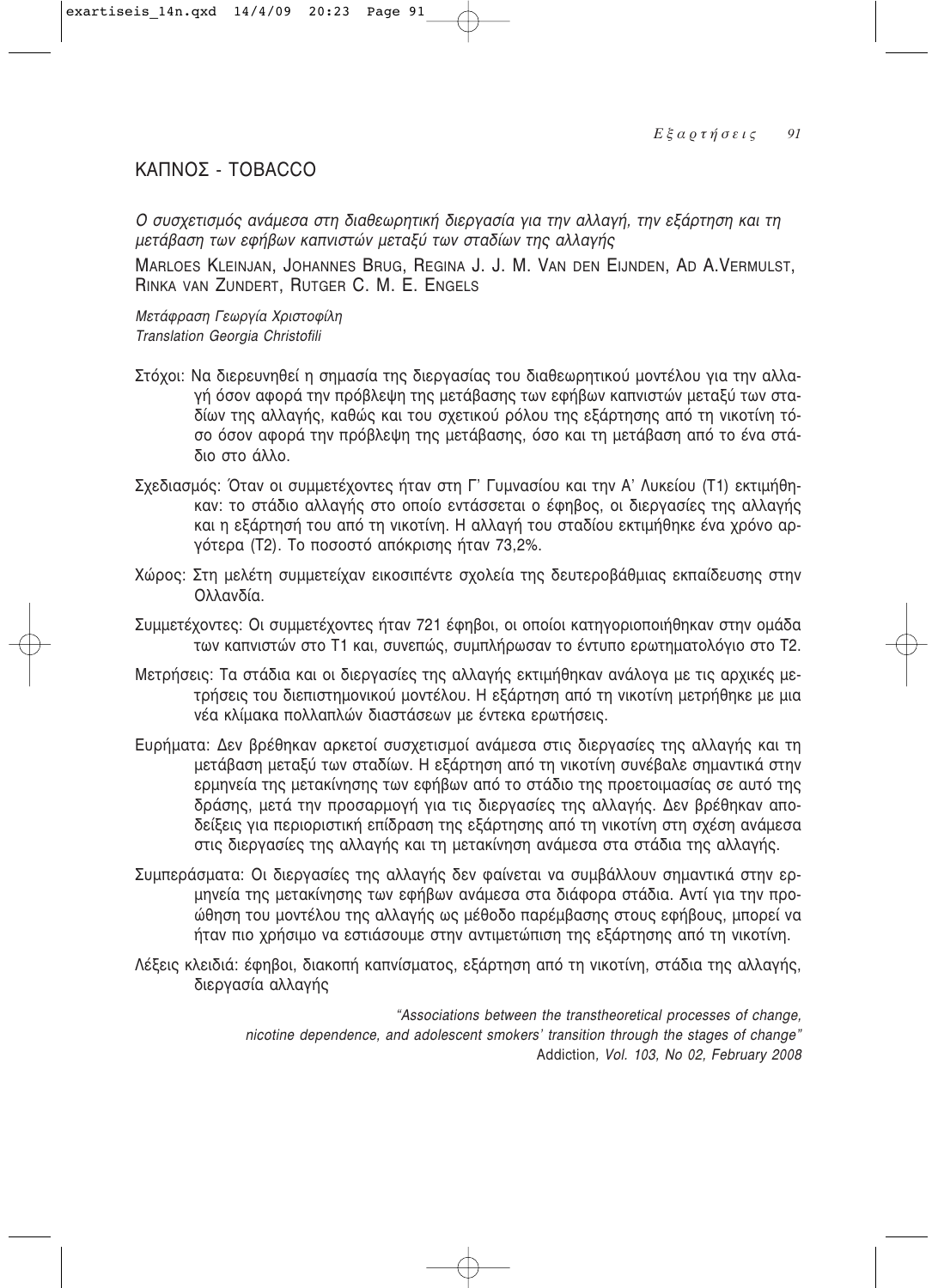*Η ερμηνεία της προσέγγισης των τιμών της επικράτησης του καπνίσματος σε άνδρες και* γυναίκες στην Αυστραλία

KATHERINE I. MORLEY AND WAYNE D. HALL

*Μετάφραση Γεωργία Χριστοφίλη Translation Georgia Christofili*

- Στόχος: Να διερευνήσει τις αλλαγές στην ηλικία πειραματισμού με τον καπνό και την εξέλιξή του σε καθημερινό κάπνισμα στους άνδρες και τις γυναίκες που είναι ενταγμένοι σε ερευνητικές ομάδες, οι οποίες κατά τη γέννηση των ατόμων παρουσίαζαν διαφορές όσον αφορά τη συμμετοχή σε προγράμματα δημόσιας υγείας με στόχο την αποτροπή του καπνίσματος.
- Σχεδιασμός: Ανάλυση Συγχρονικής Επισκόπησης όσον αφορά το κάπνισμα, σε Νοικοκυριά σε Εθνικό Επίπεδο, που πραγματοποιήθηκε στην Αυστραλία μεταξύ 2001-2004.
- Χώρος και συμμετέχοντες: Ενήλικες Αυστραλοί ηλικίας από 22 ετών και μεγαλύτεροι, τα έτη 2001 και 2004 οι οποίοι απάντησαν στην Έρευνα σε Νοικοκυριά για την Εθνική Στρατηγική για τα Ναρκωτικά.
- Κύριες μετρήσεις αποτελεσμάτων: Εκτιμήθηκε η επικράτηση του πειραματισμού με το κάπνισμα και η εξέλιξή του σε καθημερινή συνήθεια μέχρι την ηλικία των 21 ετών, σε ομάδες ανάλογα με το φύλο και την ηλικία. Τα ποσοστά πειραματισμού με το κάπνισμα και η εξέλιξή του σε καθημερινή συνήθεια μέχρι την ηλικία των 21 ετών, εκτιμήθηκαν για κάθε ομάδα ανάλογα με το φύλο σε συσχετισμό με την επίδραση της τεχνικής "forward telescoping'" όσον αφορά την ανάκληση της ηλικίας χρήσης.
- Αποτελέσματα: Οι διαφορές των δύο φύλων όσον αφορά την επικράτηση του καπνίσματος είναι μικρότερες στις νεαρότερες ηλικιακά ομάδες. Ο πειραματισμός με το κάπνισμα έχει αυξηθεί για τις γυναίκες, ενώ η εξέλιξή του σε καθημερινή συνήθεια έχει περιοριστεί για τους άνδρες.
- Συμπεράσματα: Οι διαφορές των δύο φύλων όσον αφορά τον πειραματισμό με το κάπνισμα και την εξέλιξή του σε καθημερινή συνήθεια έχουν μειωθεί στις νεαρότερες ηλικιακά ομάδες. Ωστόσο, ένα σημαντικό ποσοστό νέων ανδρών και γυναικών εξακολουθούν να πειραματίζονται με τον καπνό και να καπνίζουν καθημερινά παρά τις σημαντικές προσπάθειες που γίνονται από την πλευρά της δημόσιας υγείας για να αποθαρρυνθεί το κάπνισμα. Χρειάζεται να γίνουν περισσότερες έρευνες, έτσι ώστε να αποδειχθεί για ποιο λόγο οι διαφορές μεταξύ των φύλων όσον αφορά τη συμπεριφορά σχετικά με το κάπνισμα δεν είναι εμφανείς στις νεαρότερες ηλικιακά ομάδες.
- Επιπτώσεις: Παρότι οι στρατηγικές της δημόσιας υγείας για τη μείωση της έναρξης του καπνίσματος και την ενίσχυση της διακοπής του είναι αποτελεσματικές, μπορεί να χρειάζονται νέες προσεγγίσεις, που θα εστιάσουν αποτελεσματικά στους (εναπομείναντες) καπνιστές και την έναρξη καπνίσματος στις νεαρότερες ηλικιακά ομάδες.

Λέξεις κλειδιά: κάπνισμα, επικράτηση, διαφορές μεταξύ των φύλων

*"Explaining the convergence of male and female smoking prevalence in Australia"* Addiction*, Vol. 103, No 03, March 2008*

<sup>1</sup> Η αναφορά ή χρονολόγηση γεγονότων σαν να ήταν πιο πρόσφατα από ότι πραγματικά ήταν. Μέθοδος που παρατηρείται συχνά σε μελέτες αν και οδηγεί σε ανακριβή αποτελέσματα.

Thyn: http://www.ingentaconnect.com/content/psych/pmem/1998/00000006/0000004/art00007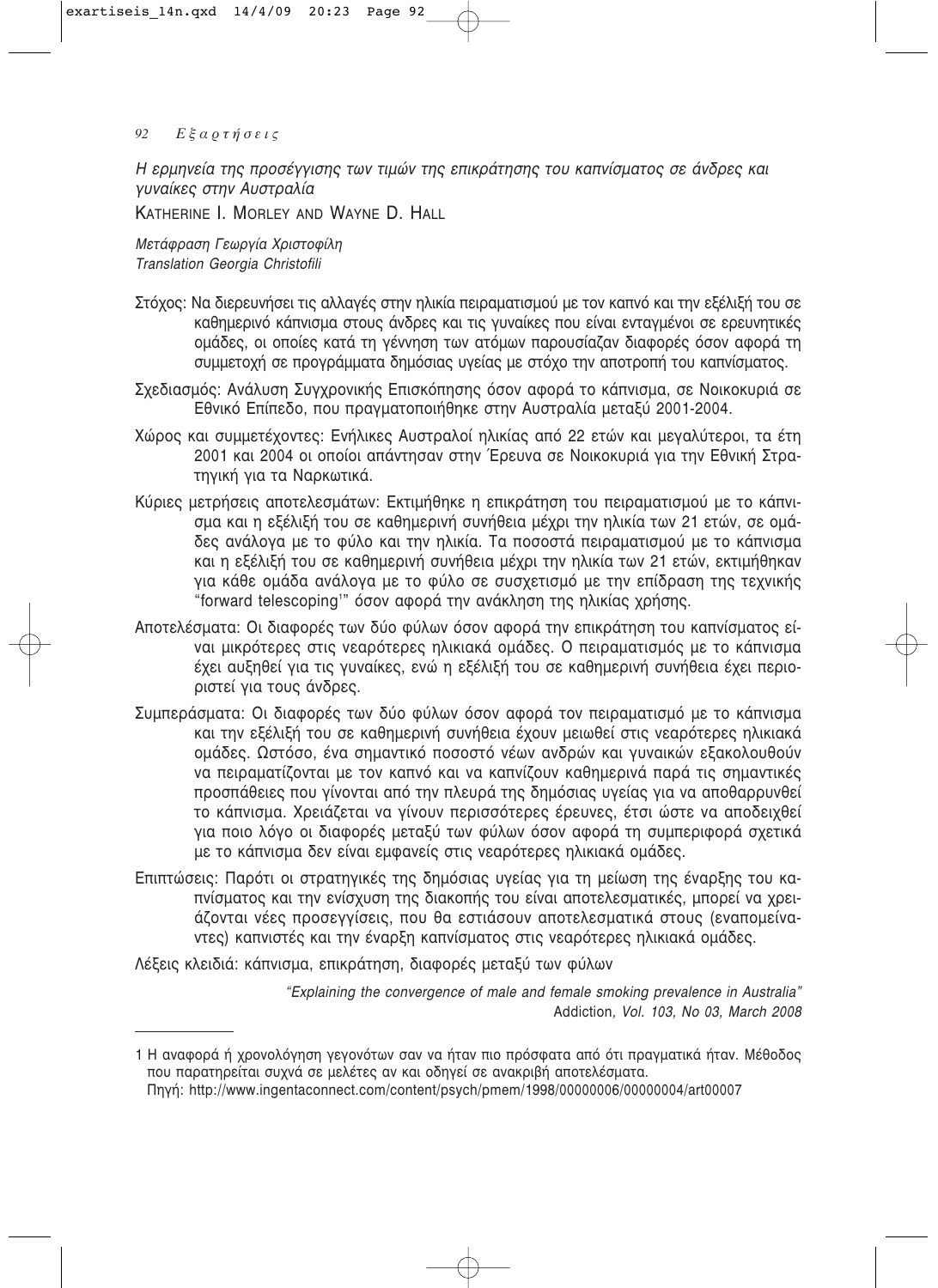exartiseis\_14n.qxd 14/4/09 20:23 Page 93

*ΔÔ Î¿ÓÈÛÌ· ÙˆÓ ıÂÙÒÓ ÁÔÓÈÒÓ ˆ˜ ·Ú¿ÁÔÓÙ·˜ ÎÈÓ‰‡ÓÔ˘ ÁÈ· ÙÔ Î¿ÓÈÛÌ· ÙˆÓ ·È‰ÈÒÓ ÛÙËÓ*  $\epsilon$ *<i>¢n* $\beta$ *ɛí* $\alpha$ 

JENNIFER A FIDLER, ROBERT WEST, CORNELIA HM VAN JAARSVELD, MARTIN J JARVIS, JANE **WARDLE** 

*Μετάφραση Γεωργία Χριστοφίλη Translation Georgia Christofili*

Στόχος: Να διερευνηθεί ο βαθμός στον οποίο το κάπνισμα από τους θετούς και τους βιολογικούς γονείς μπορεί να προβλέψει το κάπνισμα στην εφηβεία.

Σχεδιασμός: Πενταετής μελέτη κοόρτης.

Χώρος: 36 Σχολεία στο Νότιο Λονδίνο, Αννλία.

- Συμμετέχοντες: Ένα υποσύνολο 650 μαθητών που συμμετείχαν στη Μελέτη HABITS (Health And Behaviour In Teenagers), οι οποίοι είχαν αναφέρει ότι ζούσαν σε ανάδοχες οικογένειες, συμμετείχαν σε ετήσιες εκτιμήσεις από την ηλικία 11-12 ετών έως 15-16 ετών.
- Μετρήσεις: Οι μαθητές ανέφεραν τη συμπεριφορά τους σχετικά με το κάπνισμα, η οποία επιβεβαιώθηκε με έλεγχο κοτινίνης, καθώς επίσης και εάν κάπνιζαν οι γονείς τους, εάν έμεναν με θετούς γονείς και εάν εκείνοι κάπνιζαν. Οι αναλύσεις επίσης έλεγξαν τους παράγοντες φύλου, εθνικότητας και στερήσεων.
- Ευρήματα: Οι μαθητές, οι οποίοι στην ηλικία των 11-12 ετών ανέφεραν ότι κάπνιζε μόνο ο θετός γονιός, ήταν πιο πιθανό να αναφέρουν ότι καπνίζουν σε οποιαδήποτε χρονική στιγμή στο μέλλον μεταξύ των 11-16 ετών από ό,τι εκείνοι που ανέφεραν ότι κανένας από τους βιολογικούς ή θετούς γονείς τους δεν κάπνιζε (OR 2,72, 95% CI = 1,36-5,47), όπως και εκείνοι που είχαν και βιολογικό και θετό γονιό, ο οποίος κάπνιζε (OR 2,23, 95% CI = 1,46-3,41). Παρότι ο συσχετισμός μεταξύ του καπνίσματος των μαθητών και του καπνίσματος των βιολογικών γονιών στο συγκεκριμένο υπο-δείγμα δεν φάνηκε να έχει στατιστική σημαντικότητα (OR 1,39, 95% CI = 0,88-2,19), οι συγκεκριμένοι μαθητές δεν είχαν ούτε περισσότερες ούτε λιγότερες πιθανότητες να καπνίζουν από ό,τι οι μαθητές των οποίων μόνο ο θετός γονιός κάπνιζε.
- Συμπεράσματα: Το κάπνισμα του θετού γονέα φαίνεται να έχει τουλάχιστον την ίδια επίδραση όσο το κάπνισμα του βιολογικού. Αυτό επιβεβαιώνει τη σημασία της κοινωνικής επιρροής στην έναρξη του καπνίσματος και υποδεικνύει ότι οι προσπάθειες για την πρόληψη του καπνίσματος στους γονείς θα πρέπει να περιλαμβάνουν και ενδεχομένως να δίνουν ιδιαίτερη έμφαση και στο κάπνισμα των θετών γονιών.

Λέξεις κλειδιά: κάπνισμα, εφηβεία, παράγοντες κινδύνου, γονείς

*"Smoking status of step-parents as a risk factor for smoking in adolescence"* Addiction*, Vol. 103, No 03, March 2008*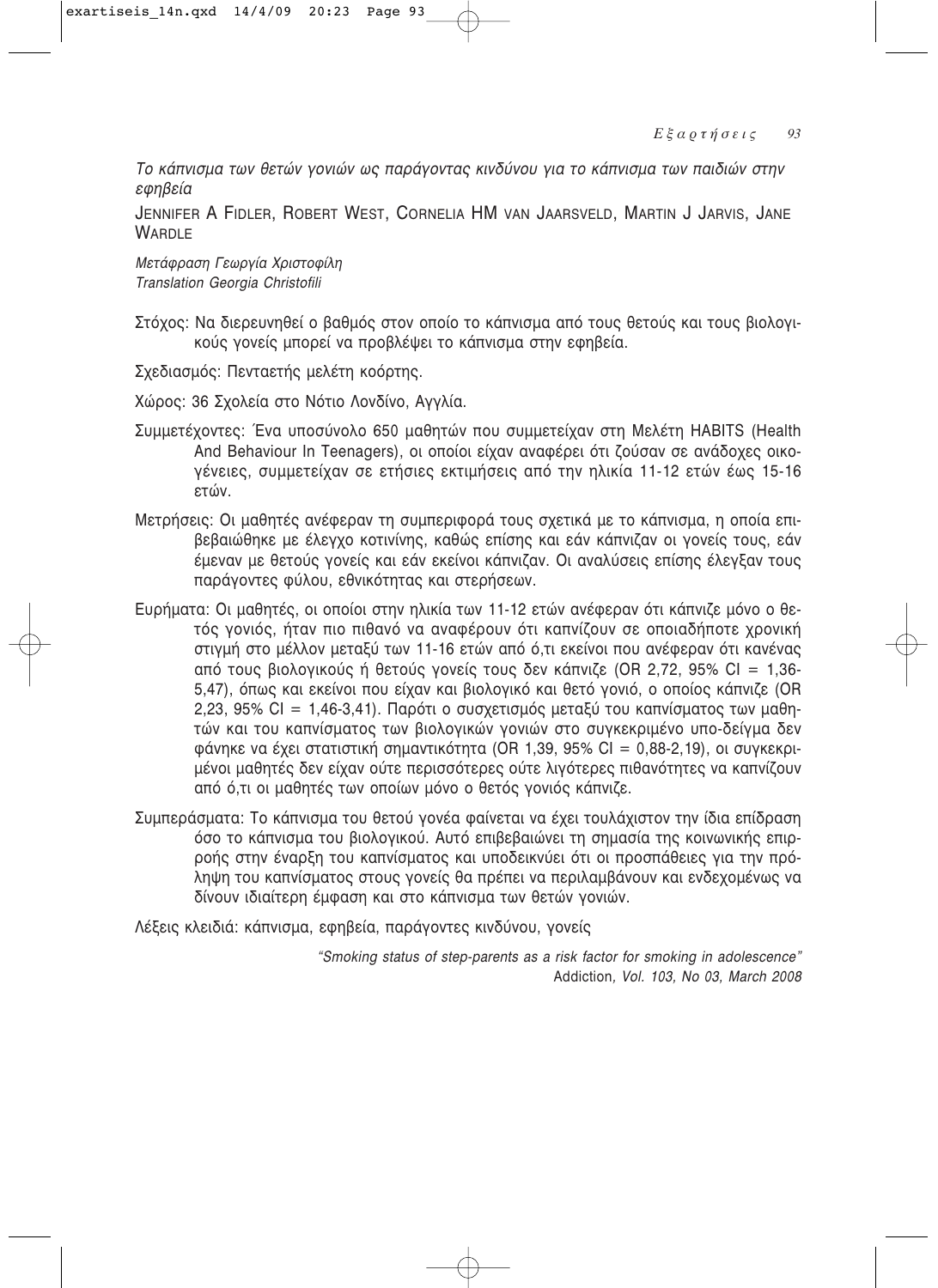Ο ρόλος της εθνικής πολιτικής με στόχο τη ρύθμιση του καπνίσματος στους εφήβους *·ÈÙÈÔÏÔÁÒÓÙ·˜ ÙËÓ ÂÈÎÚ¿ÙËÛË ÙÔ˘ ηıËÌÂÚÈÓÔ‡ ηӛÛÌ·ÙÔ˜: ªÈ· ÌÂϤÙË Û ÂÊ‹'Ô˘˜ ·fi* 27 Ευρωπαϊκά Κράτη

CHRISTINA W. SCHNOHR, SVEND KREINER, METTE RASMUSSEN, PERNILLE DUE, CANDACE CURRIE, FINN DIDERICHSEN

*Μετάφραση Αλεξάνδρα Τζάλα Translation Alexandra Tzala*

- Στόχοι: Αυτή η μελέτη στοχεύει στη διερεύνηση της επίδρασης των παραγόντων συνάφειας στο καθημερινό κάπνισμα των εφήβων. Εστίασε σε τρία μοντέλα τροποποιήσιμης πολιτικής που λειτουργούν σε εθνικό επίπεδο: την πολιτική απαγόρευσης του καπνίσματος σε εκπαιδευτικά πλαίσια, την τιμή και το ελάχιστο όριο ηλικίας για την αγορά καπνού.
- Σχεδιασμός: Αυτή η μελέτη βασίστηκε στη συγχώνευση δεδομένων που προέρχονται από τη Μελέτη του 2001/02 της Υγιούς Συμπεριφοράς σε Παιδιά Σχολικής Ηλικίας (HBSC) [1] και από δεδομένα σε εθνικό επίπεδο που συλλέχθηκαν από τη Βάση Δεδομένων του Ευρωπαϊκού Κέντρου για τον Έλεγχο του Καπνίσματος του 2003 και τη Βάση Δεδομένων των Δεικτών της Παγκόσμιας Ανάπτυξης. Η μελέτη της Υγιούς Συμπεριφοράς σε Παιδιά Σχολικής Ηλικίας είναι μια διεθνής μελέτη που περιλαμβάνει εφήβους από 32 χώρες της Ευρώπης, το Ισραήλ και τη Βόρεια Αμερική. Η ανάλυση των δεδομένων έγινε με τη χρήση ιεραρχικών μοντέλων παλινδρόμησης πολλαπλών επιπέδων.
- Ευρήματα: Η μελέτη εντόπισε μεγάλες διαφορές στην επικράτηση του καθημερινού καπνίσματος των εφήβων, και εξίσου μεγάλες ανάμεσα στα αγόρια και τα κορίτσια του ίδιου Κράτους. Επίσης, έδειξε ότι η απανόρευση του καπνίσματος σε σχολεία σχετιζόταν με μικρότερα διαγώνια πηλίκα (OR) καθημερινού καπνίσματος, γεγονός που αποτέλεσε τον πρώτο θετικό συσχετισμό αυτής της μελέτης. Επιπλέον δεν υποστηρίζει την ύπαρξη συσχετισμού ανάμεσα στην τιμή του καπνού και την επικράτηση του καθημερινού καπνίσματος των εφήβων. Εντοπίστηκε όμως ένα μάλλον απρόσμενο εύρημα, ότι η ύπαρξη ορίου ηλικίας στην αγορά καπνού σε έφηβους σχετίζεται με τον αυξημένο κίνδυνο του καθημερινού καπνίσματος.
- Συμπεράσματα: Βρέθηκε ένα συσχετισμός ανάμεσα στην υποχρεωτική εθνική απαγόρευση του καπνίσματος και τη μειωμένη επικράτηση του καπνίσματος. Αυτό πρέπει να επαληθευτεί από μελέτες που εξετάζουν αν οι υποχρεωτικές απαγορεύσεις εφαρμόζονται πιο αυστηρά σε σχέση με τις προαιρετικές απαγορεύσεις. Εάν αυτός ο συσχετισμός είναι αιτιώδης, η εισαγωγή υποχρεωτικής απαγόρευσης δύναται να περιορίσει την επικράτηση του καπνίσματος στους εφήβους. Τα ευρήματα που υποστηρίζουν ότι η τιμή δεν σχετίζεται με την επικράτηση του καπνίσματος υπονομεύουν άλλα ευρήματα που δείχνουν ότι οι έφηβοι καπνιστές είναι περισσότερο ευαίσθητοι ως προς την τιμή σε σχέση με τους ενήλικους καπνιστές, όμως χρειάζονται περαιτέρω διαχρονικές μελέτες.

Λέξεις-κλειδιά: Έφηβοι, καθημερινό κάπνισμα, πολιτική, διακρατικό

*"The role of national policies intended to regulate adolescent smoking in explaining the prevalence of daily smoking: A study of adolescents from 27 European countries"* Addiction*, Vol. 103, No 05, May, 2008*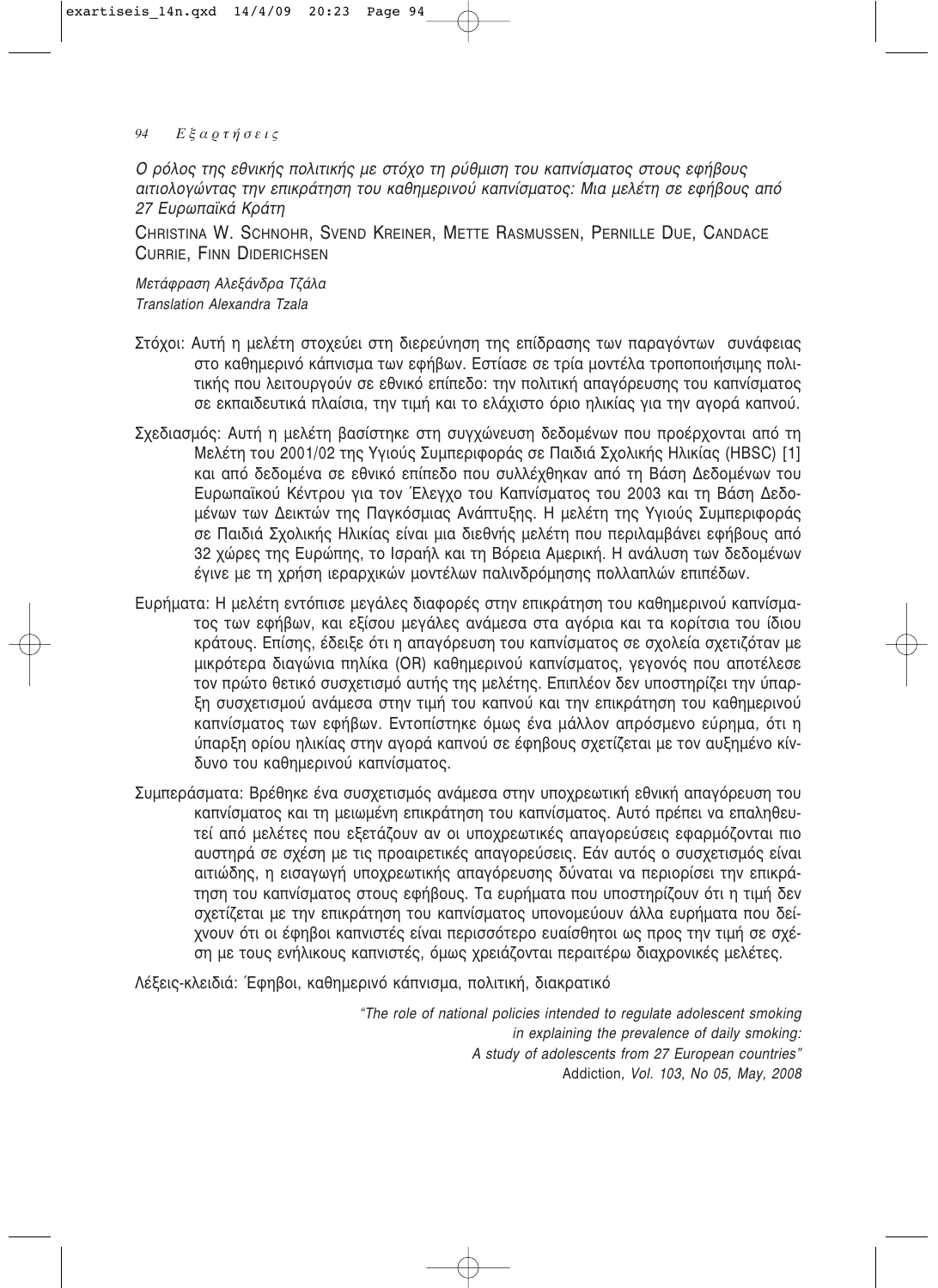*ΔÔ Î¿ÓÈÛÌ· ÙˆÓ ÁÔÓ¤ˆÓ Î·È Ô ÂÈÚ·Ì·ÙÈÛÌfi˜ Ì ÙÔ Î¿ÓÈÛÌ· ÛÙËÓ ·È‰È΋ ËÏÈΛ· ·˘Í¿ÓÔ˘Ó* τον κίνδυνο να γίνει κάποιος καπνιστής είκοσι χρόνια αργότερα: προσδιοριστικοί παράγοντες *από μία μελέτη Υγείας Ενηλίκων* 

Seana L. Paul', Leigh Blizzard', George C. Patton<sup>2</sup>, Terry Dwyer<sup>1,3</sup> & Alison Venn'

*Μετάφραση Γεωργία Χριστοφίλη Translation Georgia Christofili*

exartiseis\_14n.qxd 14/4/09 20:23 Page 95

- Στόχοι: Να διερευνηθούν τα μακροχρόνια αποτελέσματα του πειραματισμού με το κάπνισμα στην παιδική ηλικία και της έκθεσης στο κάπνισμα από τους γονείς αναφορικά με τον κίνδυνο καπνίσματος στην ενήλικη ζωή.
- Μεθοδολογία: Τα στοιχεία προήλθαν από μία 20-ετή έρευνα follow-up παιδιών 9-15 ετών που είχαν συμπληρώσει ερωτηματολόγιο στην έρευνα Australian Schools Health and Fitness Survey ( $n=6.559$ ) το 1985. Εκτιμήθηκαν ο σχετικός κίνδυνος (RR) καπνίσματος στην ενήλικη ζωή το 2004-05 με βάση τον πειραματισμό κατά την παιδική ηλικία (ποτέ, μερικές ρουφηξιές, <10 τσιγάρα, >10 τσιγάρα) και το κάπνισμα των γονιών (κανένας, ο πατέρας, η μητέρα, και οι δύο γονείς) το 1985, αφού προσαρμόστηκαν οι παράγοντες σύγχυσης, με διωνυμικό λογαριθμικό μοντέλο. Οι αναλύσεις στρωματοποιήθηκαν ανά ηλικία (9-13 και 14-15 ετών) και ανά φύλο.
- Ευρήματα: Η συμμετοχή στο follow-up ήταν 54% (n=3.559). Ο πειραματισμός με το κάπνισμα στην παιδική ηλικία αύξησε τον κίνδυνο να γίνει κάποιος καπνιστής στην ενήλικη ζωή ιδιαίτερα για τα άτομα που πειραματίστηκαν με περισσότερα από 10 τσιγάρα στην ηλικία των 14-15 ετών [άνδρες, RR 2,72, 95% διάστημα εμπιστοσύνης (CI) 1,74-4,25; γυναίκες, RR 6,39, 95% Cl 2,85-14,33]. Το κάπνισμα των γονέων σχετίστηκε με κίνδυ-VO Καπνίσματος στην ενήλικη ζωή των παιδιών, ιδιαίτερα για τα παιδιά ηλικίας 9-13 ετών, και οι δυο γονείς ήταν καπνιστές (άνδρες, RR 1,53, 95% Cl 1,19–1,96; γυναίκες, RR 1,99, 95% Cl 1,52-2,61) και τα μεγαλύτερα σε ηλικία αγόρια των οποίων η μητέρα κάπνιζε (RR 1,82, 95% CI 1,22-2,73). Το κάπνισμα των γονέων δεν σχετίστηκε με τον πειραματισμό με το κάπνισμα κατά την παιδική ηλικία.
- Συμπεράσματα: Αποδείξαμε για πρώτη φορά σε μια μεγάλη εθνική ομάδα ότι οποιοδήποτε επίπεδο πειραματισμού με το κάπνισμα στην παιδική ηλικία συνδέεται με αυξανόμενο κίνδυνο να γίνει κάποιος καπνιστής 20 χρόνια αργότερα. Το κάπνισμα των γονιών μπορεί να μην επηρεάζει τον πειραματισμό με το κάπνισμα στην παιδική ηλικία, ωστόσο αυξάνει τον κίνδυνο καπνίσματος κατά την ενηλικίωση. Οι γονείς που καπνίζουν πρέπει να είναι ενήμεροι ότι, εκτός του ότι καταστρέφουν την υγεία των παιδιών τους μέσω του παθητικού καπνίσματος, το κάπνισμά τους αυξάνει τον κίνδυνο να γίνουν και τα παιδιά τους καπνιστές ως ενήλικοι.

Λέξεις κλειδιά: έφηβος, παιδί, μακροχρόνιες έρευνες, γονιός, παράγοντας κινδύνου, κάπνισμα

*"Parental smoking and smoking experimentation in childhood increase the risk of being a smoker 20 years later: the Childhood Determinants of Adult Health Study"* Addiction*, Vol. 103, No 05, May, 2008*

Menzies Research Institute, University of Tasmania, Australia', Centre for Adolescent Health, Murdoch Childrens Research Institute, Australia<sup>2</sup> and Murdoch Childrens Research Institute, Australia<sup>3</sup>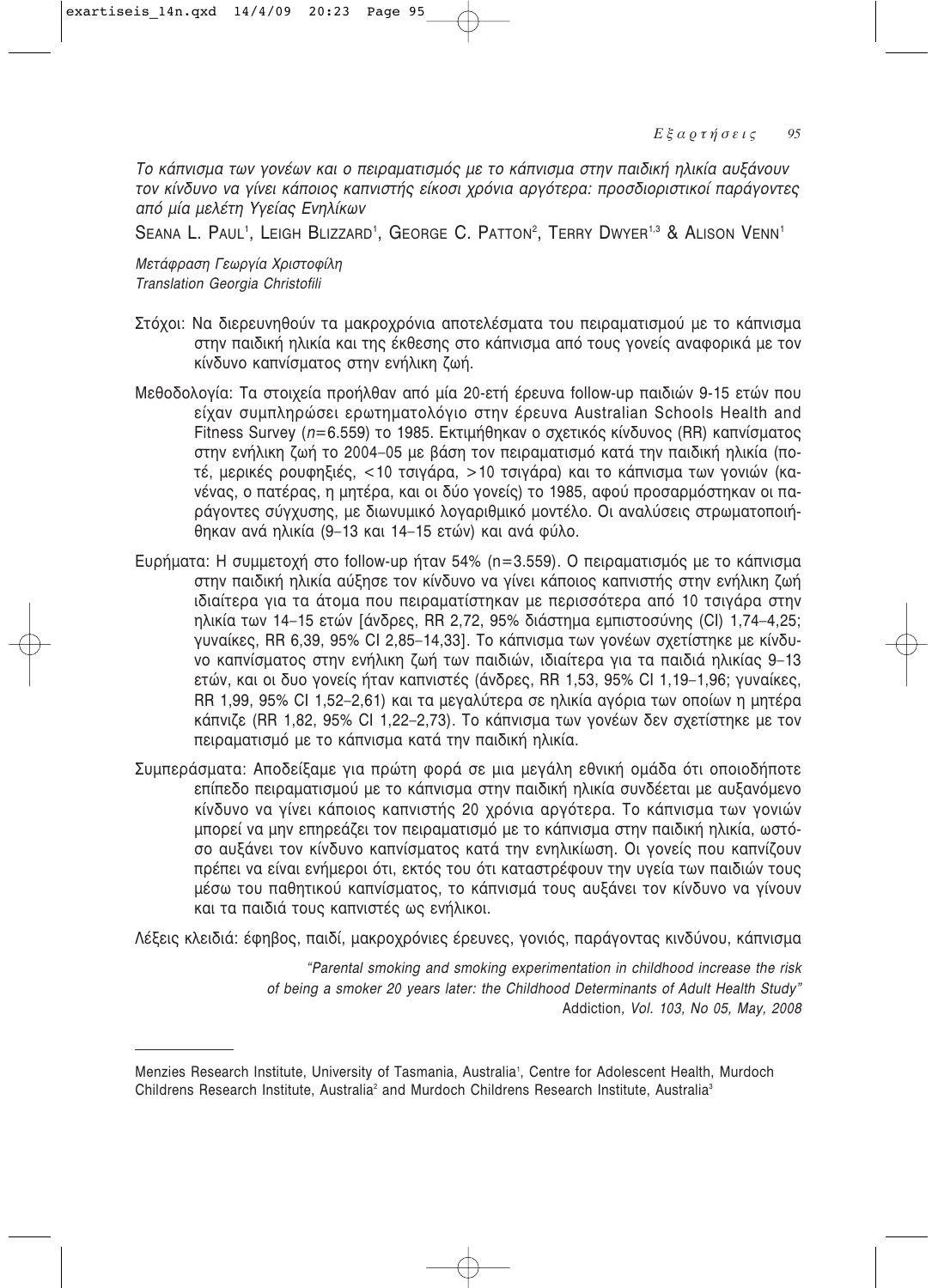# A§§∞ £∂ª∞Δ∞ - OTHER ISSUES

Υπάρχει γενετική επιρροή στις εξαρτήσεις: Στοιχεία από μελέτες που έγιναν σε οικογένειες, ιιοθεσίες και διδύμους

ARPANA AGRAWAL & MICHAEL T. LYNSKEY

*Μετάφραση Μαρία Σταϊκοπούλου Translation Maria Staikopoulou*

- Στόχοι: Σε αυτήν τη συναρπαστική εποχή ανακάλυψης των γονιδίων, μελετήσαμε στοιχεία από έρευνες που έγιναν σε οικονένειες, υιοθεσίες και διδύμους, οι οποίες εξετάζουν τη γενετική βάση για τις εξαρτήσεις. Επικεντρωθήκαμε στον κλασικό σχεδιασμό έρευνας για διδύμους, που αξιοποιεί δεδομένα από μονοζυγωτικούς και διζυγωτικούς δίδυμους. Τα στοιχεία δείχνουν την κληρονομήσιμη επιρροή για το αλκοόλ, τη νικοτίνη, την κάνναβη και τις άλλες παράνομες ουσίες εξάρτησης.
- Μέθοδος: Μελετήσαμε κατά πόσο αυτοί οι γενετικοί παράγοντες επηρεάζουν τα πρώτα στάδια της διαδικασίας της εξάρτησης (π.χ. τον πειραματισμό) και κατά πόσο υπάρχουν γενετικές επιρροές ξεχωριστά για κάθε ψυχοδραστική ουσία.
- Αποτελέσματα: Κοινά στοιχεία από αυτές τις έρευνες υποστηρίζουν το ρόλο της μέτριας έως μεγάλης γενετικής επιρροής στις εξαρτήσεις με τους υπολογισμούς να κυμαίνονται από 0.30-0.70. Επίσης, συζητήσαμε το μεταβαλλόμενο ρόλο αυτών των κληρονομήσιμων παραγόντων ως αποτέλεσμα του φύλου, της ηλικίας και των πολιτιστικών χαρακτηριστικών. Τονίσαμε τη σημασία της αλληλεπίδρασης μεταξύ των γονιδίων και του περιβάλλοντος, καθώς σχετίζεται με τον κίνδυνο εμφάνισης της εξάρτησης και παρουσιάσαμε τη χρησιμότητα του σχεδιασμού έρευνας σε διδύμους για επόμενες μελέτες όσον αφορά την αλληλεπίδραση μεταξύ γονιδίων και περιβάλλοντος.
- Συμπεράσματα: Παρά την πρόοδο που έχει γίνει από τις χαμηλού κόστους και υψηλής απόδοσης αναλύσεις συσχέτισης ολόκληρου του γονιδιώματος, διατυπώνουμε ως αρχή ότι οι πληροφορίες που έχουν συγκεντρωθεί από τις μελέτες σε διδύμους, ειδικά στο σχεδιασμό μελετών για διδύμους με δυνατότητα να εξετάσουν την αλληλεπίδραση μεταξύ γονιδίων και περιβάλλοντος, θα συνεχίσουν να αποτελούν τη βάση για τη γονιδιωματική έρευνα.

Λέξεις κλειδιά: εξάρτηση, γενετικός, περιβάλλον, δίδυμοι

*"Are there genetic influences on addiction: Evidence from family, adoption and twin studies" Addiction, Vol. 103, No 07, July, 2008*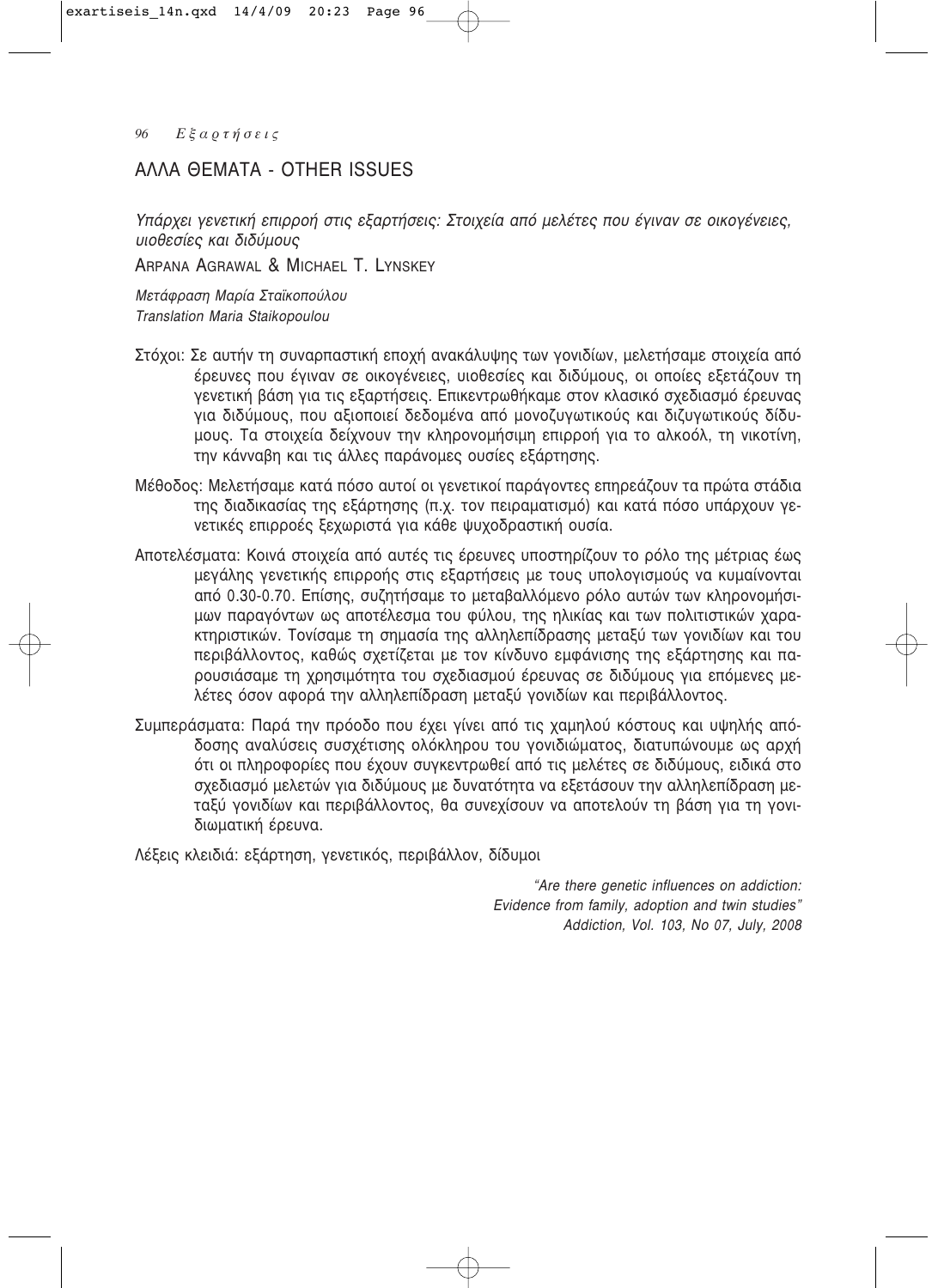Η αλλαγή του τρόπου θνησιμότητας λόγω ειδικών αιτιών σε μια μελέτη κοορτής σε μολυσμένους και μη μολυσμένους από τον ιό HIV ενδοφλέβιους χρήστες ουσιών FERREROS I., LUMBRERAS B., HURTADO I., PÉREZ-HOYOS S., HERNÁNDEZ-AGUADO I.

*Μετάφραση Μαρία Σταϊκοπούλου Translation Maria Staikopoulou*

exartiseis\_14n.qxd 14/4/09 20:23 Page 97

- Στόχοι: Η καταγραφή των αλλαγών του τρόπου θνησιμότητας λόγω ειδικών αιτιών πριν και μετά το 1997 σύμφωνα με την ορολογική κατάσταση του ιού HIV σε μια μελέτη κοορτής των ενδοφλέβιων χρηστών που παρατηρήθηκαν σε μια περίοδο 17 ετών (1987-2004).
- Σχεδιασμός: Προδρομική μελέτη κοορτής ενδοφλέβιων χρηστών από 3 κέντρα πρόληψης του AIDS που συνεχίστηκε μέχρι το 2004.
- Μέθοδος: Συγκεντρώσαμε τα ετήσια, συνολικά ποσοστά θνησιμότητας και τα ποσοστά θνησιμότητας από ειδικά αίτια σύμφωνα με τη φάση του ιού HIV. Μοντέλα παλινδρόμησης Poisson προσαρμόστηκαν, για να συγκρίνουν τα ποσοστά θνησιμότητας ανάμεσα σε ημερολογιακές περιόδους. Σημαντικές αλλαγές στις αποκλίσεις αξιολογήθηκαν με join-point παλινδρόμηση. Τα ποσοστά θνησιμότητας βάσει ασθενειών υπολογίστηκαν χρησιμοποιώντας μοντέλα συναγωνιζόμενου κινδύνου.
- Ευρήματα: Από τους 7186 ενδοφλέβιους χρήστες που συμμετείχαν στην έρευνα (80.677,218 «ανθρωπο-έτη\*»), 1.589 θάνατοι παρατηρήθηκαν με συνολικό δείκτη θνησιμότητας 19,7 ανά 1000 «ανθρωπο-έτη» (95%Cl, 18,8– 20,7). Αυτό το ποσοστό μειώθηκε από 22,9 avá 1000 (95%Cl, 21,4–24,7) πριν το 1997 σε 17,4 avá 1000 (95%Cl, 16,3–18,6) μετά το 1997 (RR 0,83; 95%Cl, 0,75-0,92). Ο κίνδυνος θανάτου για τους οροθετικούς στον ιό HIV ήταν τέσσερις φορές μεγαλύτερος από τους αρνητικούς στον ιό HIV (RR 4,08; 95%CI, 3,63-4,58). Ανάμεσα στους οροθετικούς στον ιό HIV παρουσιάστηκε σημαντική μείωση το 1997 στα ποσοστά συνολικής θνησιμότητας και τη θνησιμότητα από AIDS. Οι αρνητικοί στον ιό HIV παρουσίασαν μια παρόμοια κατάσταση λόγω κατάχρησης ουσιών, αυτοκτονίας και θνησιμότητας λόγω ατυχήματος. Και οι δύο ομάδες έδειξαν μια αύξηση στην αναλογική θνησιμότητα από αίτια που σχετίζονται με το ήπαρ, τις καρδιαγγειακές παθήσεις και τον καρκίνο. Επιπλέον, παρατηρήθηκε μια σταδιακή αυξητική τάση και για τα τρία αίτια. Ωστόσο, δεν υπήρχαν σημαντικές διαφορές ανάλογα με τις οροθετικές ομάδες.
- Συμπεράσματα: Η θνησιμότητα λόγω καρδιαγγειακών παθήσεων και καρκίνου αυξάνεται στους ενδοφλέβιους χρήστες ουσιών, αλλά η αύξηση αυτή δεν σχετίζεται με τη μόλυνση από τον ιό HIV. Δεν βρήκαμε κάποια σχέση μεταξύ της έναρξης της Υψηλής Δραστικότητας Αντιρετροϊκής Θεραπείας (HAART, Highly Active Antiretroviral Therapy) και την αύξηση της θνησιμότητας από ειδικά αίτια.

Λέξεις κλειδιά: θνησιμότητα, HIV, χρήστες ουσιών, HAART, αιτία θανάτου

*"The shifting pattern of cause-specific mortality in a cohort of HIV infected and non-infected injecting drug users" Addiction, Vol. 103, No 04, April 2008*

<sup>\*</sup> Με τον όρο ανθρωπο-έτη περιγράφεται η χρονική περίοδος βιώματος ή έκθεσης μιας ομάδας ατόμων που παρακολουθείται για διαφορετικές χρονικές περιόδους. Πρόκειται για το συνολικό άθροισμα του χρόνου κατά τον οποίο το κάθε άτομο έχει εκτεθεί, παρατηρηθεί ή βρίσκεται σε κίνδυνο. Πηγή: Public Health Agency of Canada, http://www.phac-aspc.gc.ca/publicat/haest-tesvs/p-eng.php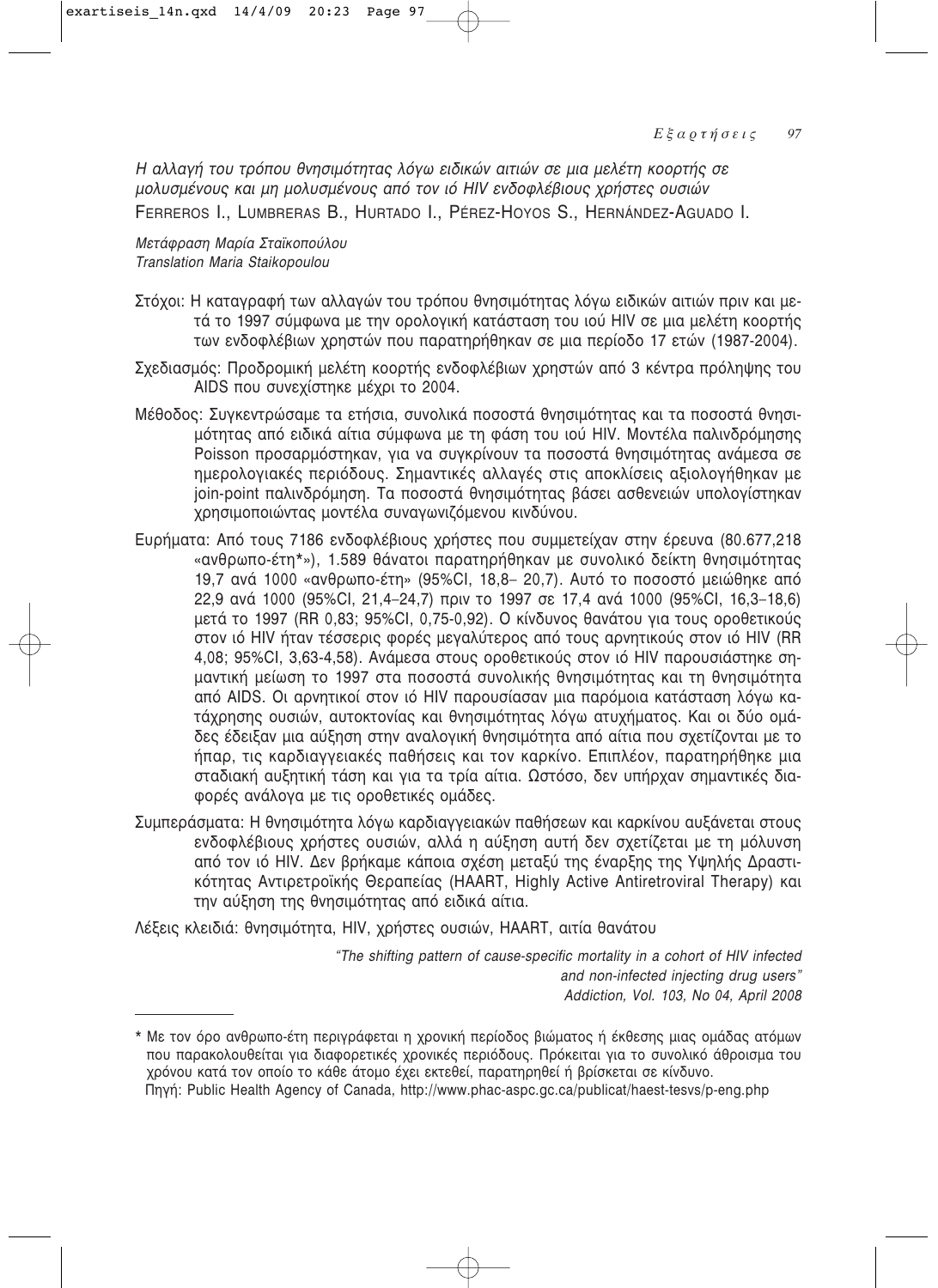Σεξουαλικός προσανατολισμός και χρήση ουσιών στην εφηβεία: Μια μετά-ανάλυση και μεθοδολονική ανασκόπηση

MICHAEL P. MARSHAL, PHD, MARK S. FRIEDMAN, PHD, RON STALL, PHD, MPH, KEVIN M. KING, PHD, JONATHAN MILES, PHD, MELANIE A. GOLD, DO, OSCAR G. BUKSTEIN, MD, MPH, AND JENNIFER Q. MORSE, PHD

Μετάφραση Μαρία Σταϊκοπούλου Translation Maria Staikopoulou

- Στόχοι: Πολλές δεκαετίες ερευνών έχουν δείξει ότι οι ομοφυλόφιλοι άνδρες και γυναίκες, καθώς και οι αμφιφυλόφιλοι ανήκουν στην ομάδα υψηλού κινδύνου για χρήση ουσιών και διαταραχές που προκαλούνται από τη χρήση ουσιών. Συχνά, αυτά τα προβλήματα μπορεί να ξεκινούν πριν από τη νεαρή ενήλικη ζωή. Ωστόσο, γνωρίζουμε σχετικά λίγα για τον κίνδυνο της χρήσης ουσιών στους ομοφυλόφιλους (άνδρες και γυναίκες) και τους αμφιφυλόφιλους εφήβους. Πρωταρχικοί στόχοι αυτής της έρευνας ήταν να πραγματοποιήσει μια μετά-ανάλυση της σχέσης μεταξύ του σεξουαλικού προσανατολισμού και της χρήσης ουσιών στην εφηβεία, καθώς και μια συστηματική ανασκόπηση και κριτική των μεθοδολογικών χαρακτηριστικών της βιβλιογραφίας.
- Μέθοδοι: Επιστημονικά περιοδικά της ιατρικής και των κοινωνικών επιστημών διερευνήθηκαν με τη χρήση των βάσεων δεδομένων Medline και PsychInfo. Επιλέχθηκαν οι έρευνες που μελετούσαν τη σχέση μεταξύ του σεξουαλικού προσανατολισμού και της χρήσης ουσιών στην εφηβεία. Εντοπίστηκαν 18 δημοσιευμένες έρευνες. Οι διαδικασίες ανάλυσης των δεδομένων ένιναν σύμφωνα με σαφείς οδηνίες και το λονισμικό που χρησιμοποιήθηκε για την μετά-ανάλυση χρηματοδοτήθηκε από τα Εθνικά Ινστιτούτα για την Υγεία στις ΗΠΑ (NIH, National Institutes of Health)
- Αποτελέσματα: Οι ομοφυλόφιλοι (άνδρες και γυναίκες) και οι αμφιφυλόφιλοι έφηβοι ανέφεραν υψηλότερα ποσοστά χρήσης ουσιών σε σύγκριση με τους ετεροφυλόφιλους νέους (συνολικά OR=2,89, Cohen's d=,59). Τα μεγέθη των επιδράσεων διέφεραν ανάλογα με το φύλο, την κατάσταση της αμφιφυλοφιλίας, τον ορισμό του σεξουαλικού προσανατολισμού και τον τόπο καταγωγής των ερωτώμενων. Καμία από τις έρευνες δεν έλεγξε τη διαμεσολάβηση και μόνο μια διερεύνησε τη μετρίαση. Μία έρευνα χρησιμοποίησε σχεδιασμό συγκριτικής μελέτης αντίστοιχων ομάδων (matched comparison group design), άλλη μία χρησιμοποίησε διαχρονικό μοντέλο ενώ πολύ λίγες έρευνες έλεγξαν για πιθανές συγχέουσες μεταβλητές.
- Συμπεράσματα: Οι πιθανότητες για χρήση ουσιών στους ομοφυλόφιλους (άνδρες και γυναίκες) και στους αμφιφυλόφιλους νέους ήταν κατά μέσο όρο 190% υψηλότερες από ό.τι στους ετερόφυλους νέους και σημαντικά υψηλότερες μέσα σε κάποιους υπό-πληθυσμούς των ομοφυλόφιλων (άνδρες και γυναίκες) και των αμφιφυλόφιλων έφηβων (340% υψηλότερες στους αμφιφυλόφιλους νέους, 400% στις γυναίκες). Οι αιτιολογικοί μηχανισμοί, προστατευτικοί παράγοντες και εναλλακτικές ερμηνείες για αυτό το αποτέλεσμα, όπως επίσης και τα αποτελέσματα της μακροχρόνιας χρήσης ουσιών στους ομοφυλόφιλους (άνδρες και γυναίκες) και στους αμφιφυλόφιλους νέους παραμένουν άγνωστα.

"Sexual orientation and adolescent substance use: A meta-analysis and methodological review" Addiction, Vol. 103, No 04, April 2008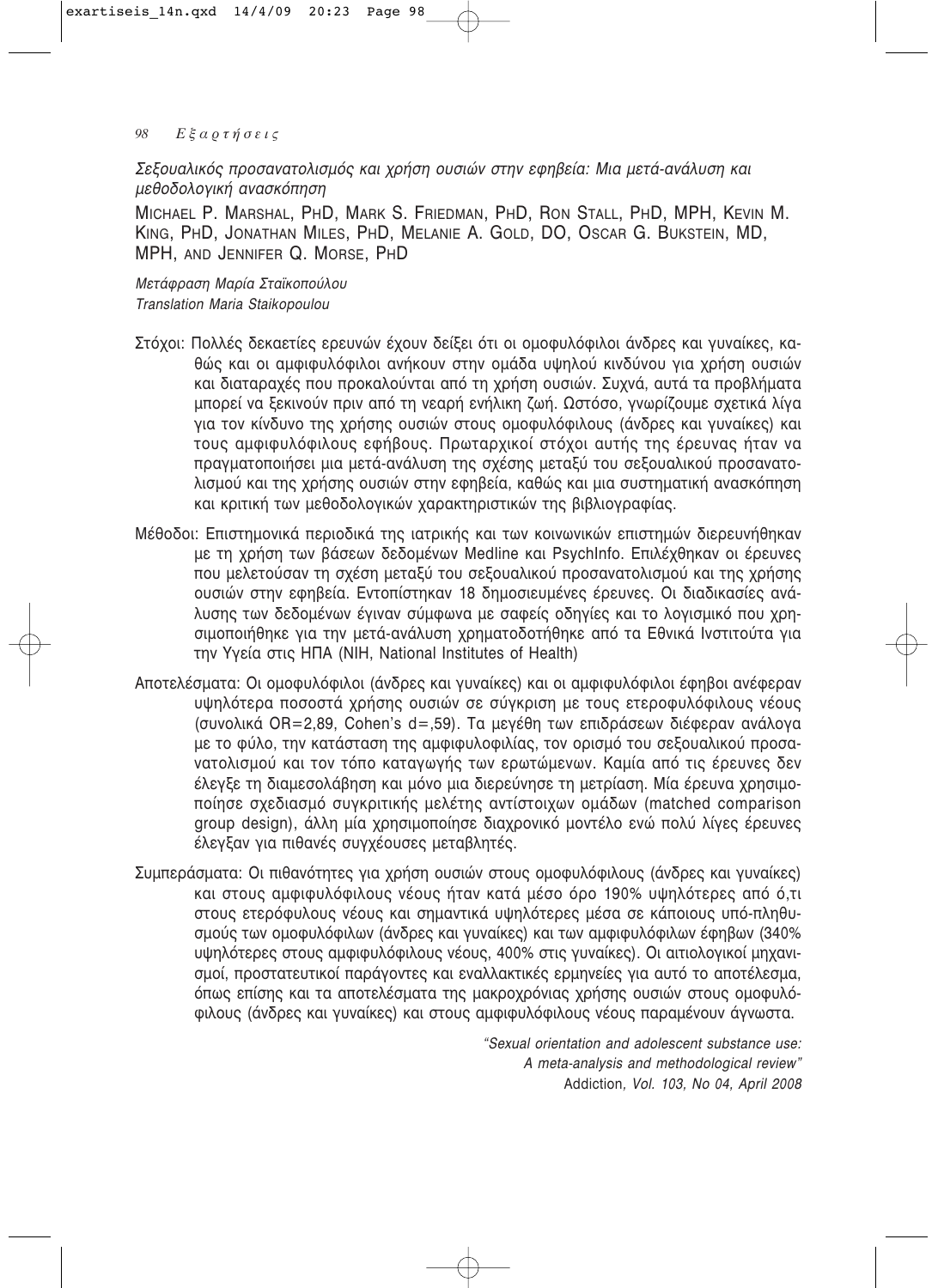Οι δείκτες ηπατίτιδας A, B, και C σε ασθενείς που παρακολουθούν πρόγραμμα συντήρησης με μεθαδόνη: Μια απρόσμενα υψηλή επιμόλυνση με την ασυμπτωματική ηπατίτιδα Β GAVIN BART, PAOLA PICCOLO, LINQI ZHANG, IRA JACOBSON, ROBERT SCHAEFER, MARY JEANNE KREEK

*Μετάφραση Μαρία Σταϊκοπούλου Translation Maria Staikopoulou*

exartiseis\_14n.qxd 14/4/09 20:23 Page 99

Στόχοι: Να προσδιορίσει τη διάδοση του ιού της ηπατίτιδας A, B και C σε ασθενείς που παρακολουθούν ένα πρόγραμμα συντήρησης με μεθαδόνη στη Νέα Υόρκη.

Σχεδιασμός: Διατμηματική Μελέτη.

Τοποθεσία: Η Κλινική Υπηρεσιών για Ενήλικες του Weill Cornell Medical College, ενός νοσοκομείου όπου λειτουργεί πρόγραμμα μεθαδόνης.

Συμμετέχοντες: Πρώην ενήλικες ηρωινομανείς (n=103) που ακολουθούν θεραπεία συντήρησης με μεθαδόνη.

Μετρήσεις: Δείκτες για ηπατίτιδα A (HAV IgM και IgG), ηπατίτιδα B (HBsAg, HBsAb, και HBcAb), και ηπατίτιδα C (HCVAb). Συλλέχθηκαν επίσης στοιχεία για την αλανίνη αμινοτρανσφεράση στον ορό (ALT) και ποσοτικά για την HCV RNA. Ποιοτικός εντοπισμός των HBV DNA και του γενότυπου της HCV συλλέχθηκαν επίσης από μια υποομάδα των συμμετεχόντων.

Ευρήματα: Πάνω από το 40% των συμμετεχόντων παρουσίασαν δείκτες και από τους 3 ιούς. Ο ιός HCVAb ήταν ο επικρατέστερος (83,5%) και ακολουθούν οι ιοί HBcAb (65,0%), HAV IgG (46,1%), και HBsAb (41,1%). Ο ιός της ηπατίτιδας C RNA ανιχνεύτηκε στο 70,6% των HCVAb θετικών δεινμάτων, ενώ κανένα δείνμα δεν είχε HBsAg, Επίσης, ανιχνεύτηκε HBV DNA στο 26% των συμμετεχόντων που υποβλήθηκαν σε αυτήν τη μέτρηση. Όλοι είχαν (n=20) HBcAb ως το μοναδικό τους δείκτη HBV. Η παρουσία των HBV DNA δεν επηρέασε την ALT. Οι συμμετέχοντες με HCV RNA είχαν υψηλότερη ALT σε σχέση με αυτούς χωρίς HCV RNA.

Συμπεράσματα: Οι περισσότεροι συμμετέχοντες που παρακολουθούν πρόγραμμα συντήρησης μεθαδόνης είχαν τουλάχιστον ένα δείκτη ιογενούς ηπατίτιδας με σχεδόν το 40% των συμμετεχόντων να έχουν δείκτες για HAV, HBV, και HCV. Το ένα τέταρτο των συμμετεχόντων είχαν ασυμπτωματική HBV λοίμωξη που εμφανίζεται με την παρουσία των HBV DNA κατά την απουσία της HBsAg. Οι συγκεκριμένοι συμμετέχοντες θα έπρεπε να θεωρούνται μολυσματικοί, καθώς αποτελούν κίνδυνο για τη δημόσια υγεία.

Λέξεις κλειδιά: Ιογενής ηπατίτιδα, ηπατίτιδα C, ηπατίτιδα B, λανθάνουσα λοίμωξη, συντήρηση με μεθαδόνη

> *"Markers for hepatitis A, B, and C in methadone maintained patients: an unexpectedly high coinfection with silent hepatitis B"* Addiction*, Vol. 103, No 04, April 2008*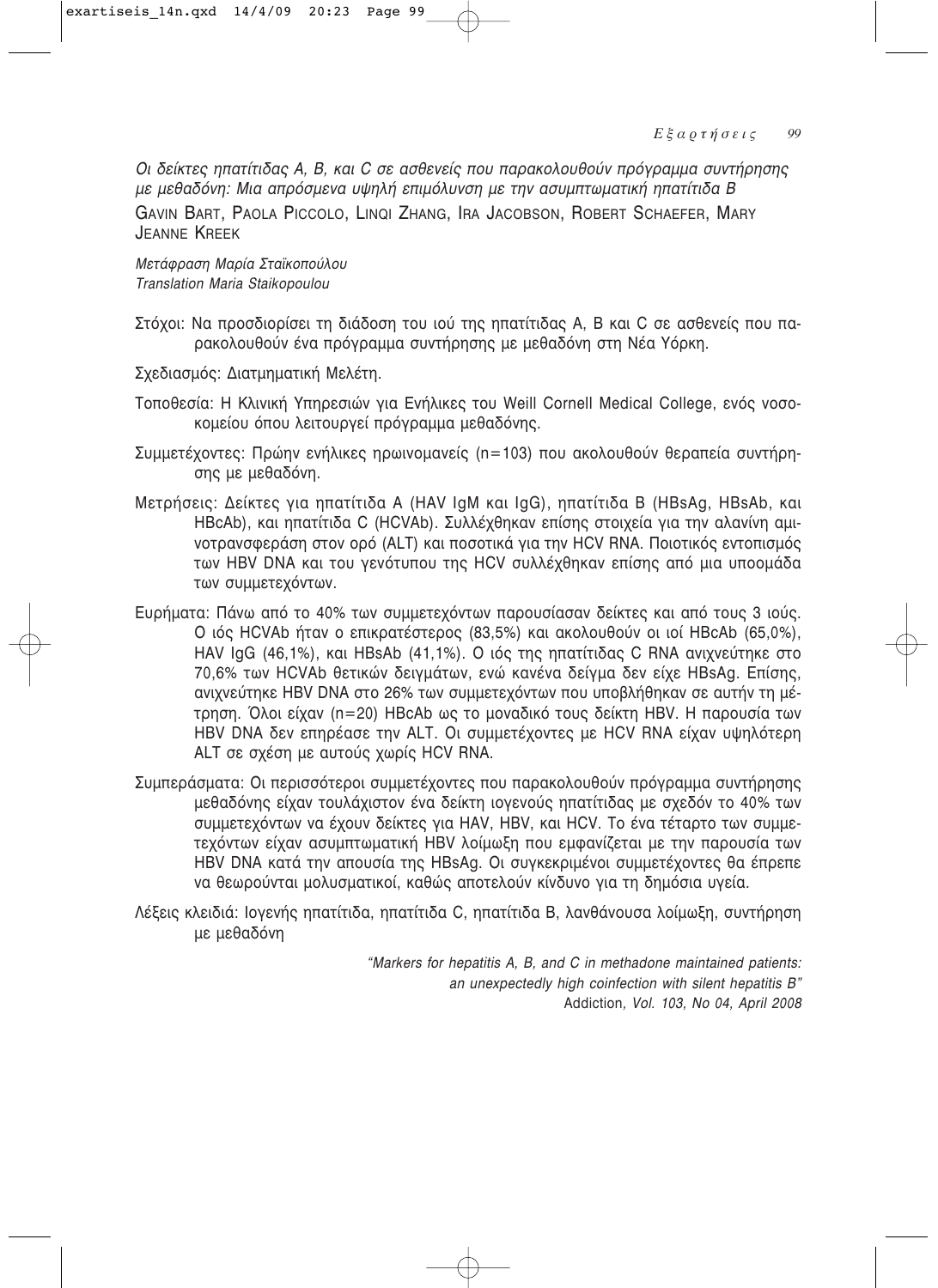*Kατάχρηση ουσιών και υπεύθυνη κηδεμονία: μια συγκριτική μελέτη με άνδρες που* συμμετέχουν σε πρόγραμμα συντήρησης με μεθαδόνη THOMAS J. MCMAHON, JUSTIN D. WINKEL, BRUCE J. ROUNSAVILLE

*Μετάφραση Γεωργία Χριστοφίλη Translation Georgia Christofili*

- Στόχος: Λίγα είναι γνωστά για την ικανότητα υπεύθυνης κηδεμονίας ανδρών που κάνουν κατάχρηση ουσιών, αυτή η μελέτη έχει σχεδιαστεί για να καταγράψει τους τρόπους με τους οποίους η χρήση ουσιών επιδρά στη μείωση αυτής της ικανότητας.
- Σχεδιασμός, χώρος και συμμετέχοντες: Χρησιμοποιήθηκαν γενικευμένα γραμμικά μοντέλα και δεδομένα που αντιπροσωπεύουν διαφορετικές διαστάσεις της υπεύθυνης κηδεμονίας, για να διευκρινιστεί με ποιον τρόπο η κηδεμονία 106 ανδρών, που συμμετέχουν σε πρόγραμμα μεθαδόνης, διαφέρει από τους 118 της ίδιας κοινότητας, οι οποίοι δεν έχουν ιστορικό χρήσης αλκοόλ ή ουσιών.
- Μετρήσεις: Οι άνδρες που συμμετείχαν σε αυτήν τη μελέτη πραγματοποίησαν δύο δομημένες συνεντεύξεις και επιλέχθηκε μια μπαταρία πέντε μετρήσεων αυτό-αναφοράς, για να καταγραφεί η υπεύθυνη κηδεμονία στο παρόν και το παρελθόν.
- Ευρήματα: Όταν οι εξαρτημένοι από τα οπιοειδή πατέρες συγκρίθηκαν με τους άλλους, φάvηκαν σημαντικές διαφορές: (α) στους οικονομικούς πόρους υποστήριξης της οικογέvειας, (β) στους τρόπους σχετίζεσθαι του ζευγαριού, (γ) στους τρόπους τεκνοποίησης και (δ) στη νονική συμπεριφορά. Όταν διερευνήθηκε η κηδεμονία του νεαρότερου βιολογικού παιδιού, οι εξαρτημένοι από τα οπιούχα πατέρες επιβεβαίωσαν ορισμένες διαφορές όσον αφορά τις πληροφορίες για την κηδεμονία στο παρελθόν, ενώ ανέφεραν, σημαντικές διαφορές και στις πληροφορίες που αφορούσαν την παρούσα κατάσταση που αποτελούσαν: (α) περιορισμούς στους προσωπικούς ορισμούς τους σχετικά με το ρόλο του πατέρα, (β) όχι καλές σχέσεις με τη βιολογική μητέρα του παιδιού, (γ) έμεναν λιγότερο συχνά με το παιδί, (δ) συχνά δεν παρείχαν οικονομική υποστήριξη, (ε) μικρότερη βελτίωση στην επαρκή κηδεμονία, (στ) χαμηλή αυτοεκτίμηση ως πατέρες και (ζ) μικρότερη ικανοποίηση από αυτόν το ρόλο.
- Συμπεράσματα: Τα ευρήματα υποστηρίζουν τους τρόπους με τους οποίους η χρήση ουσιών συμβάλλει στη μείωση της υπεύθυνης κηδεμονίας και αναδεικνύουν ερωτήματα σχετικά με τους τρόπους, με τους οποίους το σύστημα θεραπείας της τοξικοεξάρτησης μπορεί να αντιμετωπίσει καλύτερα ως θεραπευτικό ζήτημα τον πατρικό ρόλο.

Λέξεις κλειδιά: γονείς, γονικός ρόλος, πατέρες, σχέσεις πατέρα-παιδιού, κατάχρηση ουσιών

*"Drug Abuse and Responsible Fathering: A Comparative Study of Men Enrolled in Methadone Maintenance Treatment"* Addiction*, Vol. 103, No 02, February 2008*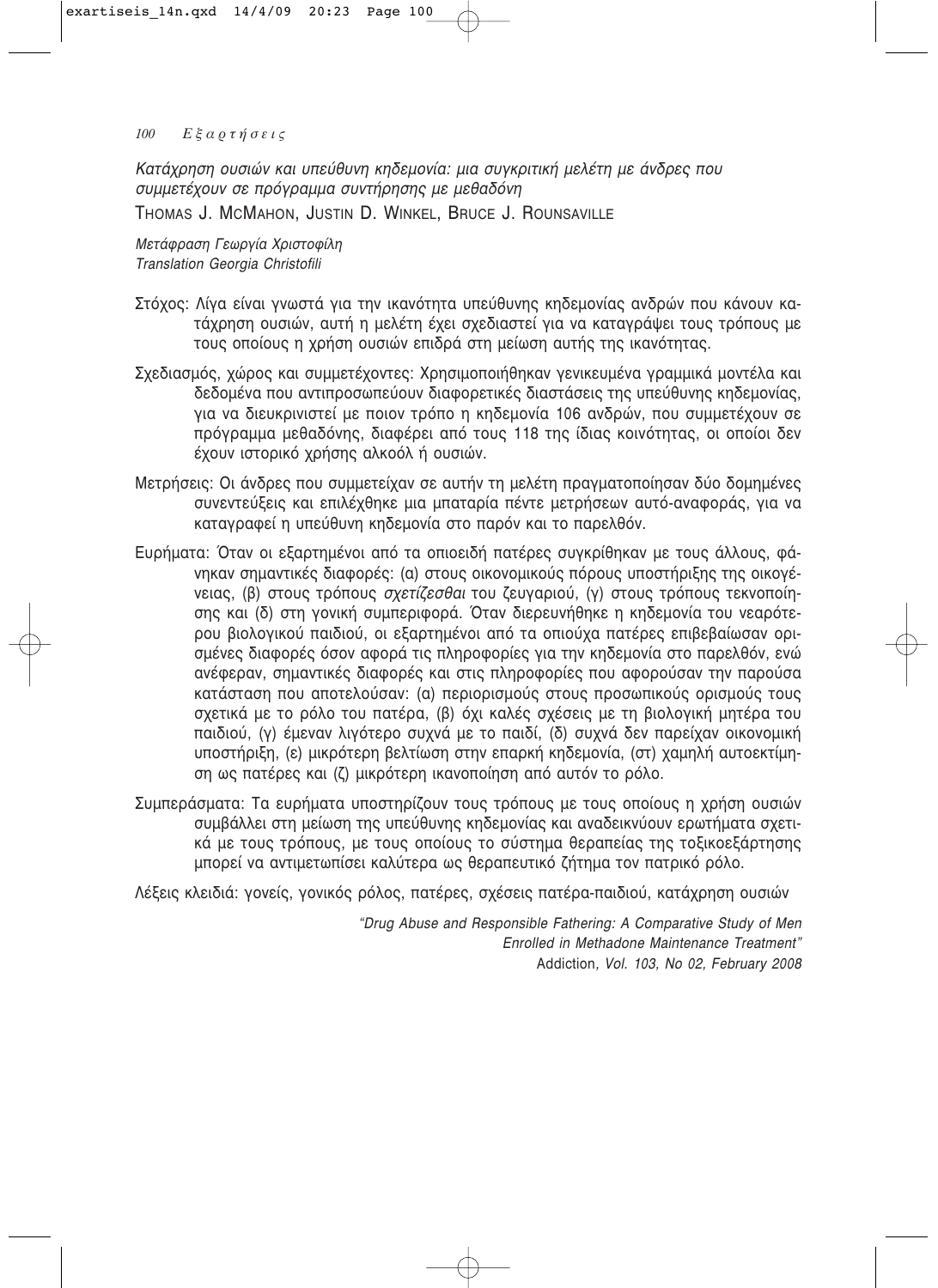exartiseis\_14n.qxd 14/4/09 20:23 Page 101

Ο έλεγχος των μηχανισμών δράσης για την εντατική διαχείριση περιστατικού JON MORGENSTERN, KIMBERLY A. BLANCHARD, CHRISTOPHER KAHLER, KIRSTEN M. BARBOSA, BARBARA S. MCCRADY, KATHARINE H. MCVEIGH

*Μετάφραση Γεωργία Χριστοφίλη Translation Georgia Christofili*

- Στόχος: Αυτή η μελέτη εστίασε στον εντοπισμό των παραγόντων που μπορούν να προβλέψουν, να επηρεάσουν ή να μετριάσουν την επίδραση που έχει η εντατική διαχείριση περιστατικού (ICM) στη μακρόχρονη αποχή από τις ουσίες σε γυναίκες που βρίσκονται στην πρόνοια.
- Σχεδιασμός: Σε μια μελέτη με γονείς, εννέα (9) γυναίκες εντάχθηκαν, τυχαία, είτε σε ομάδα όπου έλαβαν τη συνήθη φροντίδα (UC) είτε σε ομάδα εντατικής διαχείρισης περιστατικού (ICM). Η θεραπεία διήρκησε 12 εβδομάδες και το follow-up συνεχίστηκε για 15 μήνες μετά την έναρξη της μελέτης. Τον τρίτο μήνα αξιολογήθηκε ένα σύνολο υποθετικών παραγόντων επιρροής και ελέγχθηκε ένα αυστηρό διαμεσολαβητικό μοντέλο τεσσάρων βημάτων, βασιζόμενο στα αποτελέσματα για τους μήνες 4-15.
- Συμμετέχοντες: Οι συμμετέχοντες ήταν 302 εξαρτημένες γυναίκες, που είχαν κάνει αίτηση και πληρούσαν τα κριτήρια για να λάβουν επίδομα πρόνοιας σε επίπεδο ομοσπονδιακής πολιτικής, οι οποίες τη συγκεκριμένη περίοδο δεν λάμβαναν θεραπεία για τη χρήση ουσιών.
- Παρεμβάσεις: Η εντατική διαχείριση περιστατικού (ICM) πρόσφερε εντατική εμπλοκή με τη θεραπεία και ενίσχυση των κινήτρων για συμμετοχή στη θεραπεία και τη λήψη υπηρεσιών διαχείρισης της περίπτωσης παρέχοντας κουπόνια. Η συνήθης φροντίδα περιελάμβανε, κυρίως, παραπομπή σε προγράμματα θεραπείας στην κοινότητα.
- Μετρήσεις: Τα αποτελέσματα για τη χρήση ουσιών εκτιμήθηκαν με τη Διαχρονική Αναδρομική Συνέντευξη και επιβεβαιώθηκαν με βιολογικές μετρήσεις και άλλες πηγές παράλληλα.
- Ευρήματα: Οι συμμετέχοντες στην ομάδα εντατικής διαχείρισης περιστατικού είχαν περισσότερες επαφές με τον υπεύθυνο για τη διαχείριση του περιστατικού, μεγαλύτερη εμπλοκή με τη θεραπεία και περισσότερη παρακολούθηση για αυτό-βοήθεια από ό,τι τα άτομα στην ομάδα συνήθους φροντίδας. Όλες αυτές οι μεταβλητές προέβλεπαν, και φάνηκε ότι επηρέαζαν, το αποτέλεσμα. Ωστόσο, σημαντικός παράγοντας επιρροής ήταν η επαφή με τη διαχείριση περιστατικού. Επιπλέον, οι επιδράσεις της εντατικής διαχείρισης περιστατικού ήταν εντονότερες για τα άτομα που παρέμειναν λιγότερο στη θεραπεία. Αντίθετα με τις προβλέψεις, η μεγαλύτερη ψυχοπαθολογία και οι στρεσογόνοι περιβαλλοντικοί παράγοντες δεν προέβλεψαν χειρότερα αποτελέσματα.
- Συμπεράσματα: Τα ευρήματά μας δείχνουν ότι η διαχείριση περιστατικού αποτελεί μια ενεργή παρέμβαση η οποία μπορεί τόσο να διευκολύνει όσο και να υποκαταστήσει την τυπική μορφή θεραπείας της τοξικοεξάρτησης.
- Λέξεις κλειδιά: θεραπευτική διαδικασία, παράγοντες επιρροής, παράγοντες μετριασμού, διαχείριση περιστατικού, θεραπεία γυναικών

*"Testing Mechanisms of Action for Intensive Case Management"* Addiction*, Vol. 103, No 03, March 2008*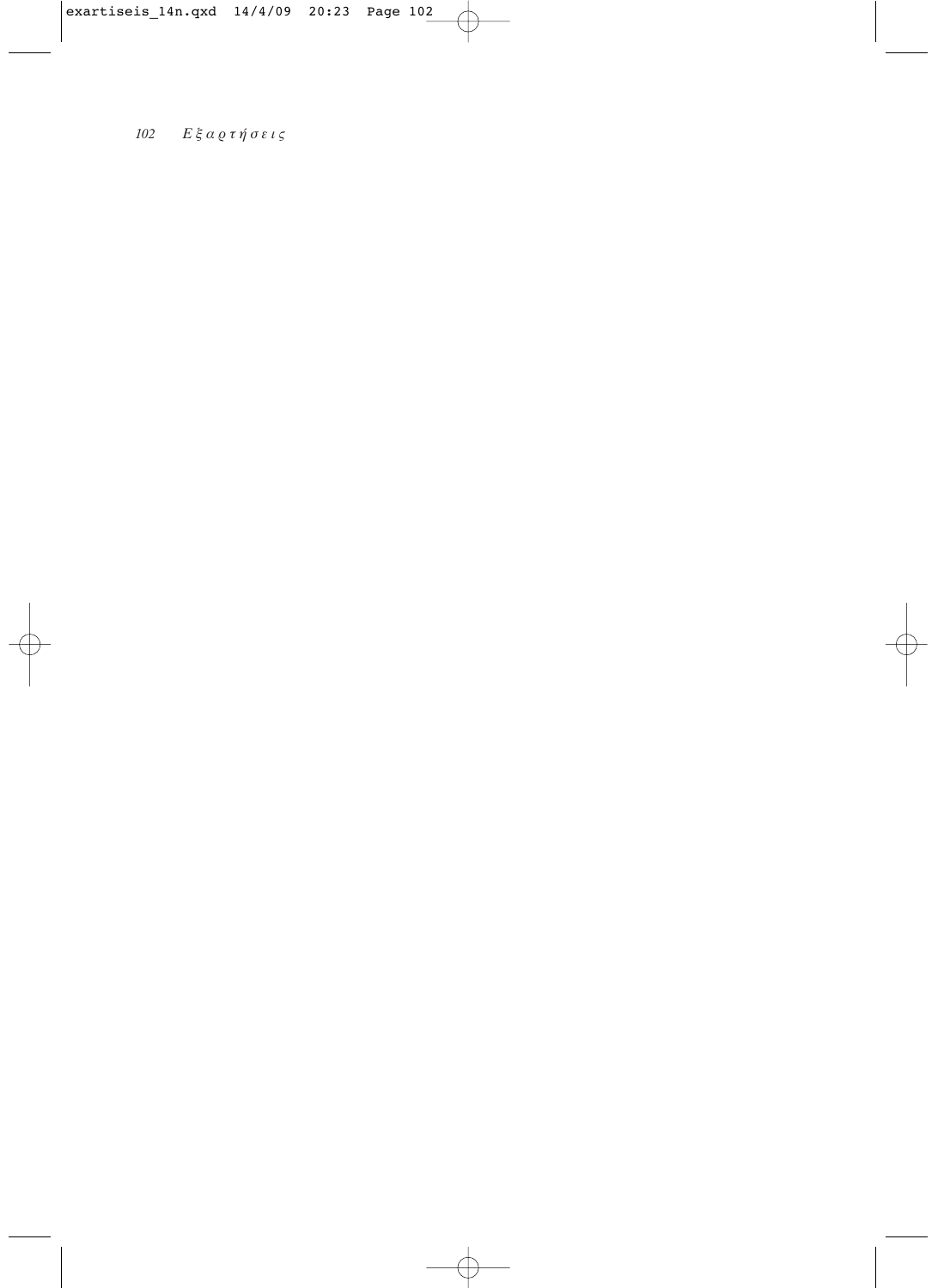$E$ ξαρτήσεις 103

# ΓΙΑ ΤΗΝ ΕΝΗΜΕΡΩΣΗ ΤΟΥ ΑΝΑΓΝΩΣΤΗ<br>FOR THE READER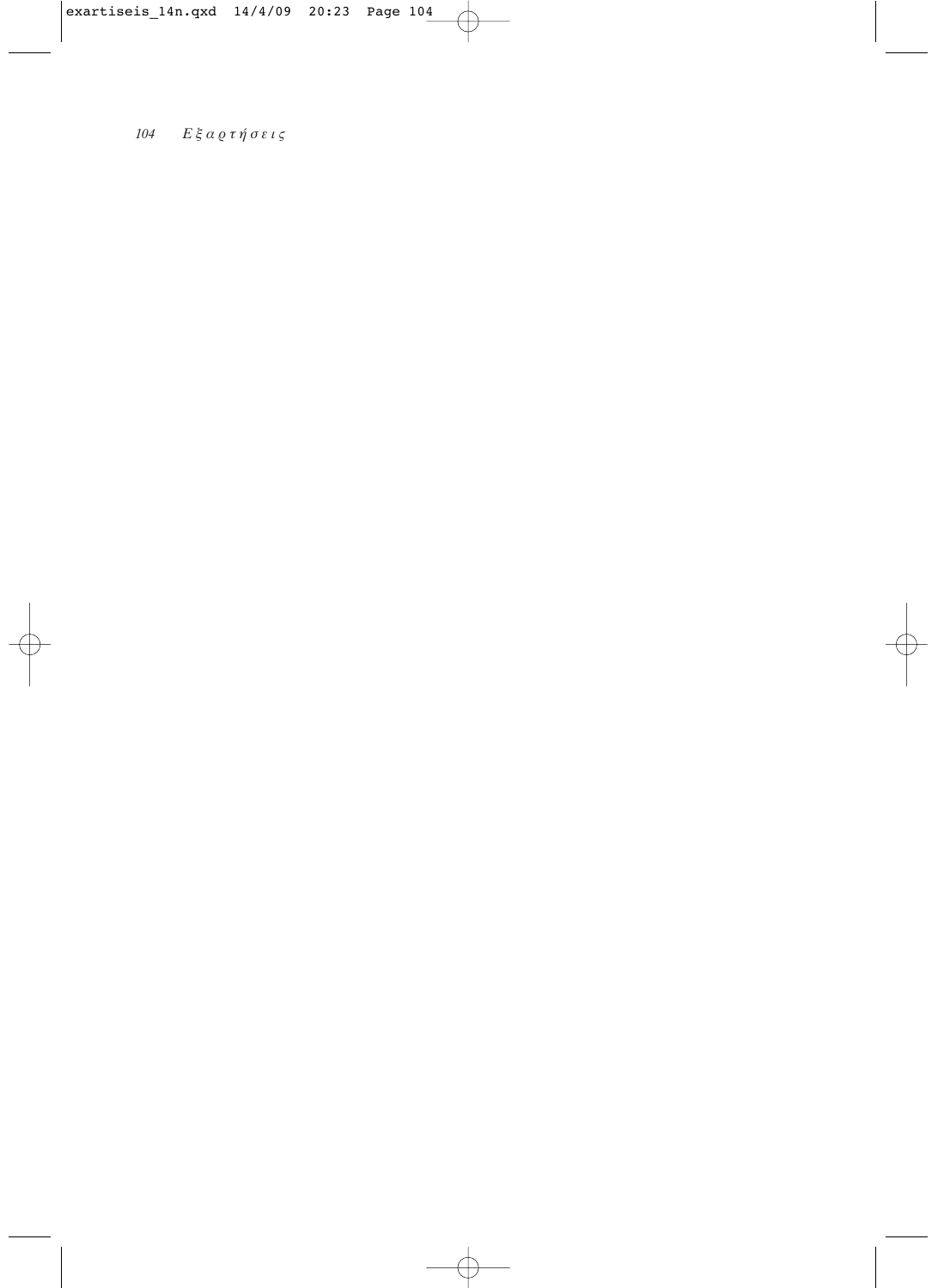### exartiseis\_14n.qxd 14/4/09 20:23 Page 105

# NEA KAI FEFONOTA - NEWS AND NOTES

ΚΩΝΣΤΑΝΤΙΝΑ ΥΦΑΝΤΗ KONSTANTINA IFANTI

Στα Νέα και Γεγονότα αυτού του τεύχους μπορείτε να διαβάσετε για:

- v Tη συμπλήρωση 25 χρόνων από την έναρξη της λειτουργίας του ΚΕΘΕΑ-ΙΘΑΚΗ
- $V$  Το νέο ηλεκτρονικό μηνιαίο ενημερωτικό δελτίο του ΚΕΘΕΑ
- v Τη βιβλιοθήκη του ΚΕΘΕΑ στο Διαδίκτυο
- $V$  Συνέδρια σχετικά με τις εξαρτήσεις που θα πραγματοποιηθούν τους προσεχείς μήνες τόσο στην Ελλάδα όσο και στο εξωτερικό
- v Μια ενδιαφέρουσα είδηση και πληροφορίες για την ασφάλεια των ηλεκτρονικών τσιγάρων από τον Παγκόσμιο Οργανισμό Υγείας
- v Δύο βιβλιοπαρουσιάσεις τίτλων από την εκδοτική συνεργασία του ΚΕΘΕΑ με τον εκδοτικό οίκο ΕΡΕΥΝΗΤΕΣ
- Το ΚΕΘΕΑ συμπλήρωσε 25 χρόνια δράσης από την έναρξη της λειτουργίας της πρώτης Θεραπευτικής Κοινότητας ΙΘΑΚΗ. Αποτέλεσε την πρώτη οργανωμένη θεραπευτική παρέμβαση στην Ελλάδα, καθώς μέχρι τότε δεν υπήρχε κάποιο άλλο οργανωμένο πλαίσιο που να αντιμετωπίζει την εξάρτηση από ουσίες με αποτέλεσμα οι χρήστες να καταλήγουν στο ψυχιατρείο ή στη φυλακή. Το χρονικό διάστημα που μεσολάβησε το ΚΕ-ΘΕΑ ανέπτυξε τις δράσεις του και σήμερα αριθμεί στο σύνολό του πάνω από 90 μονάδες σε 16 ελληνικές πόλεις. Ένας στόχος του οργανισμού ήταν να προσεγγίσει τις ευαίσθητες κοινωνικές ομάδες και να δημιουργήσει μονάδες που παρέχουν εξειδικευμένη αντιμετώπιση. Έτσι δημιουργήθηκαν τα προγράμματα στις φυλακές, που υποστηρίζουν τους φυλακισμένους με προβλήματα εξάρτησης, καθώς και προγράμματα για νέες μητέρες και εφήβους.
- Σήμερα, υπάρχουν πολλά αιτήματα για δημιουργία κέντρων συμβουλευτικής σε πολλές ελληνικές πόλεις, τα οποία γίνεται προσπάθεια να απαντηθούν. Με αυτό το στόχο έχουν ξεκινήσει νέες μονάδες στα Γιάννενα, τη Μυτιλήνη, την Καλαμάτα, ενώ εκκρεμούν αιτήματα για νέες μονάδες από πόλεις και περιοχές όπως τα Γρεβενά, η Κοζάνη, η Καστοριά, η Πτολεμαΐδα, η Δράμα, η Χαλκιδική, η Ραφήνα, το Λαύριο, η Παιανία, το Ίλιον, η Ελευσίνα, η Εύβοια, το Ναύπλιο, η Κόρινθος, η Μυτιλήνη, η Ρόδος, η Λειβαδιά, το Μεσολόγγι, τα Χανιά και η Ηγουμενίτσα.
- Στόχος του ΚΕΘΕΑ είναι μέσα από το έργο του και την ανάπτυξη κλίματος συνεργασίας με άλλους φορείς να συμβάλλει στην αντιμετώπιση του προβλήματος της εξάρτησης και στην ομαλή κοινωνική επανένταξη των μελών που το προσεγγίζουν.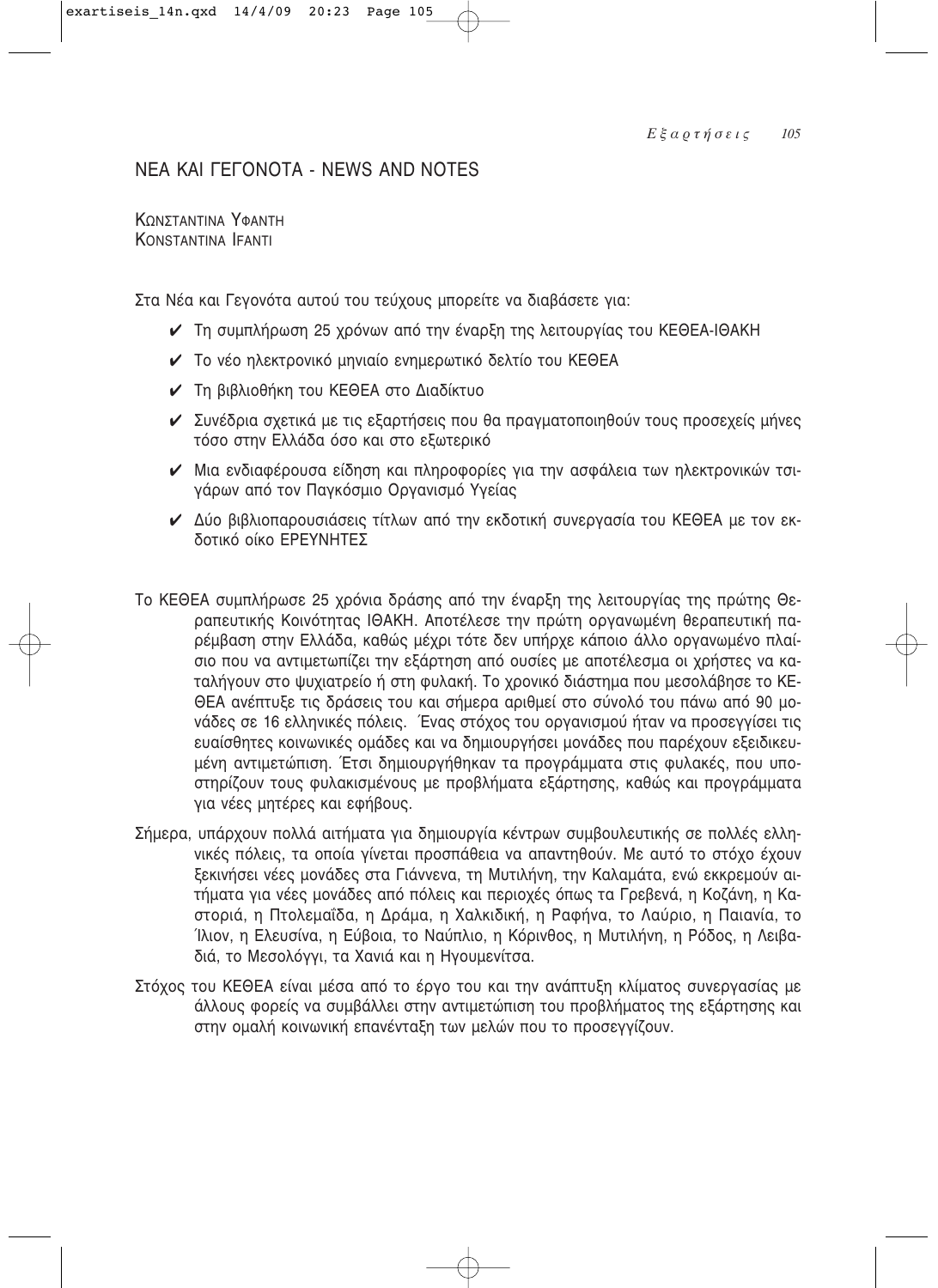- Ξεκίνησε το νέο ηλεκτρονικό μηνιαίο ενημερωτικό δελτίο του ΚΕΘΕΑ, που έχει ως στόχο την ενημέρωση όσων δραστηριοποιούνται στον τομέα της τοξικοεξάρτησης και ενδιαφέρονται για το χώρο. Περιλαμβάνει ειδήσεις που αφορούν την τρέχουσα δραστηριότητα του ΚΕΘΕΑ, δημοσιοποίηση στοιχείων, δράσεις ενημέρωσης – ευαισθητοποίησης και πρόληψης, εκπαιδευτικές και επιστημονικές πρωτοβουλίες, καθώς και επίκαιρα σημαντικά θέματα από το χώρο της τοξικοεξάρτησης.
- Στο πρώτο τεύχος μπορείτε να διαβάσετε ειδήσεις όπως η επίσκεψη του ΚΕΘΕΑ στον Πρόεδρο της Δημοκρατίας, η παρουσίαση του ΚΕΘΕΑ στην Επιτροπή Κοινωνικών Υποθέσεων, οι προτάσεις του για τη βελτίωση του νομοθετικού πλαισίου για τα ναοκωτικά. εκδηλώσεις των θεραπευτικών προγραμμάτων, νέες εκδόσεις, επιστημονικές ημερίδες και πολλά άλλα.
- Για περισσότερες πληροφορίες ή εγγραφή στους παραλήπτες του, μπορείτε να απευθυνθείτε στην ηλεκτρονική ιστοσελίδα του ΚΕΘΕΑ, στην κατηγορία newsletter.

Website: www.kethea.gr

### Η ΒΙΒΛΙΟΘΗΚΗ ΤΟΥ ΚΕΘΕΑ ΣΤΟ ΔΙΑΔΙΚΤΥΟ

- Η βιβλιοθήκη του ΚΕΘΕΑ λειτουργεί από το 1999. Εξειδικεύεται σε θέματα εξαρτήσεων και απευθύνεται σε επαγγελματίες, ερευνητές, φοιτητές, καθώς και το ευρύτερο κοινό. Υποστηρίζει εκπαιδευτικές και ερευνητικές δράσεις.
- Οι συλλογές της βιβλιοθήκης περιλαμβάνουν: 5.000 βιβλία και 2.000 άρθρα επιστημονικών περιοδικών σε θέματα κυρίως εξαρτήσεων αλλά και ψυχολογίας, κοινωνιολογίας, οικογενειακής θεραπείας, θεραπευτικών κοινοτήτων, θεραπείας εφήβων, συμβουλευτικής και εκπαίδευσης. Επιπλέον, είναι διαθέσιμες 35 τρέχουσες συνδρομές επιστημονικών περιοδικών σε θέματα εξαρτήσεων και ψυχικής υγείας, κάποια από τα οποία αποτελούν μοναδικές συνδρομές στην Ελλάδα.
- Πλέον, παρέχεται η δυνατότητα αναζήτησης του υλικού της βιβλιοθήκης, ηλεκτρονικά, μέσω του on line καταλόγου μας. Η αναζήτηση των τίτλων που σας ενδιαφέρουν μπορεί να γίνει απευθείας από την ιστοσελίδα της βιβλιοθήκης (http://library.kethea.gr) ή από την κεντρική σελίδα του ΚΕΘΕΑ.

### ΗΛΕΚΤΡΟΝΙΚΑ ΤΣΙΓΑΡΑ

- Διαβάσαμε στο περιοδικό Addiction του Δεκεμβρίου '08 για τα ηλεκτρονικά τσιγάρα μια νέα εναλλακτική πρόταση για το κάπνισμα, όχι τόσο όμως ασφαλή, όπως αναφέρει ο Παγκόσμιος Οργανισμός Υγείας (ΠΟΥ).
- Ο Παγκόσμιος Οργανισμός Υγείας έχει αναφέρει ότι τα ηλεκτρονικά τσιγάρα δεν βοηθούν τους καπνιστές να σταματήσουν το κάπνισμα, όπως ισχυρίζονται οι διαφημιστές και πιθανόν να είναι τοξικά. Το ηλεκτρονικό τσιγάρο μοιάζει με ένα κανονικό τσιγάρο, το οποίο αποτελείται από ένα σωληνάκι από ανοξείδωτο ατσάλι με μια κοιλότητα που συγκρατεί τη νικοτίνη σε υγρή μορφή. Ενώ έχει προωθηθεί ως η υγιέστερη εναλλακτική λύση για το κάπνισμα, καθώς δεν χρειάζεται να το ανάψει κανείς, κάποιοι το χρησιμοποιούν με στόχο να υπεκφεύγουν από την απαγόρευση του καπνίσματος στους δημόσιους χώ-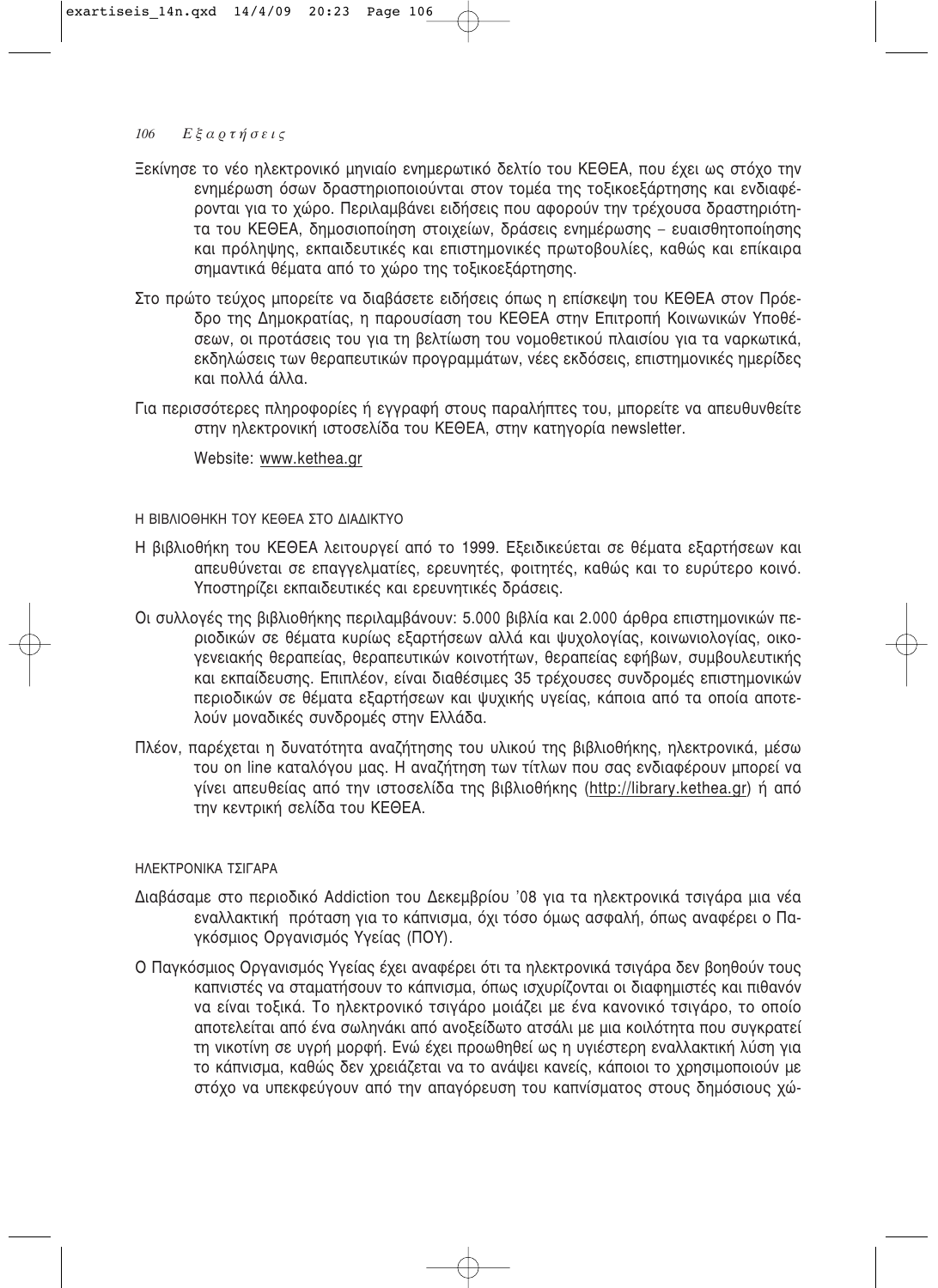ρους. Η συσκευή επαναφορτίζεται από μπαταρία και παράγει ένα πέπλο από νικοτίνη, το οποίο απορροφάται από τους πνεύμονες. Ο D.Bettcher από το Διεθνή Οργανισμό Υγείας αναφέρει ότι ο Οργανισμός δεν γνωρίζει κανένα επιστημονικό στοιχείο, που να πιστοποιεί ότι το ηλεκτρονικό τσιγάρο είναι ασφαλές και μπορεί να θεωρηθεί ασφαλής μέθοδος αντικατάστασης του τσιγάρου, όπως οι τσίχλες νικοτίνης και τα αυτοκόλλητα. Ο ΠΟΥ ζήτησε από τους διαφημιστές να αφαιρέσουν από τη διαφήμιση του προϊόντος οποιαδήποτε ένδειξη που σχετίζεται με τον οργανισμό.

Πηγή: CBC News, 19 Σεπτεμβρίου 2008

### BIBΛΙΟΠΑΡΟΥΣΙΑΣΕΙΣ

## ΠΡΟΛΑΜΒΑΝΟΝΤΑΣ ΤΗΝ ΥΠΟΤΡΟΠΗ

*G. ∞lan Marlatt*

- Στο πλαίσιο της συνεργασίας μας με τον εκδοτικό οίκο ΕΡΕΥΝΗΤΕΣ εκδόθηκε πρόσφατα άλλος ένας τίτλος: «Προλαμβάνοντας την υποτροπή» του γνωστού καθηγητή Ψυχολογίας στο Πανεπιστήμιο της Ουάσιγκτον, G.A.Marlatt.
- Στο βιβλίο αυτό, που απευθύνεται σε ειδικούς παρουσιάζονται, όπως αναφέρεται και στον υπότιτλο, στρατηγικές διατήρησης στη θεραπεία και πρόληψης πιθανής υποτροπής, ενώ έχει επεκταθεί πέρα από τα προβλήματα χρήσης ουσιών και σε άλλες διαταραχές που σχετίζονται με τη διατροφή, τον τζόγο και τη σεξουαλική συμπεριφορά υψηλού κινδύνου.
- Η πρόληψη της υποτροπής αποτελεί μια θεραπευτική παρέμβαση που αντλεί στοιχεία από τη γνωσιακή και τη συμπεριφορική κατεύθυνση, εστιάζοντας στο στάδιο της διατήρησης της αλλαγής της εξαρτητικής συμπεριφοράς ενώ έχει στόχο την πρόληψη της υποτροπής σε αρχικό επίπεδο και την αποφυγή της κλιμάκωσης του ολισθήματος σε καθολική υποτροπή. Στη νέα αυτή έκδοση περιλαμβάνονται έξι κεφάλαια που αφορούν στα προβλήματα χρήσης ουσιών και αλκοόλ, ενώ τα τέσσερα καλύπτουν προβληματικές συμπεριφορές, όπως οι διατροφικές διαταραχές και η παχυσαρκία, ο τζόγος, τα σεξουαλικά αδικήματα και οι σεξουαλικά επικίνδυνες συμπεριφορές.
- <u>Το πρόγραμμα που περιλαμβάνεται στο παρόν βιβλίο είναι πρόγραμμα αυτό-διαχείρισης με</u> στόχο τη διατήρηση της αλλαγής μιας συνήθειας. Στοιχεία από το μοντέλο πρόληψης της υποτροπής μπορούν να ενταχθούν και σε άλλα προγράμματα ώστε να ενισχυθεί η αποτελεσματικότητα της θεραπείας και να διατηρηθεί η αλλαγή της συνήθειας. Στόχος είναι η ενίσχυση της θεραπείας και η επίτευξη των θεραπευτικών στόχων, της αποχής ή και της μετρημένης χρήσης για τη μείωση της βλάβης. Με το προτεινόμενο πρόγραμμα οι πελάτες μαθαίνουν την αναδόμηση των αρνητικών τους σκέψεων που αφορούν τα ολισθήματα έτσι ώστε να μην τα βιώνουν ως αποτυχία.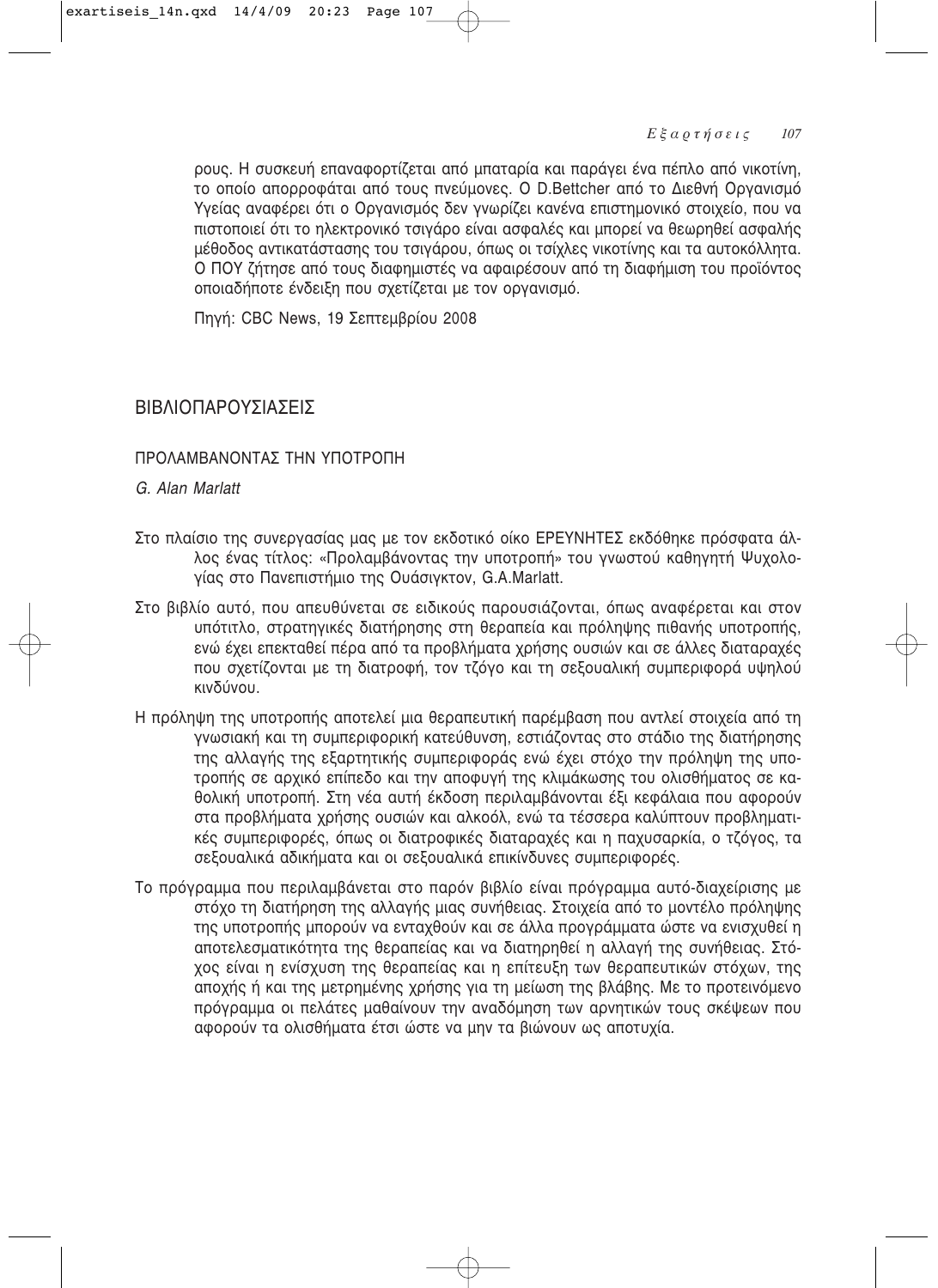### DRUGS

## *∏arry Shapiro*

- Το βιβλίο αυτό έχει νοαφτεί από το ννωστό συννοαφέα και δημοσιονοάφο H. Shapiro. Παρουσιάζει με επιστημονικό και απλό τρόπο τις ουσίες και τις επιδράσεις που έχουν στον ανθρώπινο οργανισμό. Εντάσσεται στο πλαίσιο της εκδοτικής συνεργασίας του ΚΕΘΕΑ με τους ΕΡΕΥΝΗΤΕΣ και μόλις κυκλοφόρησε. Συνδυάζει την παρουσίαση των ουσιών και των τοξικών τους επιδράσεων, με τις κοινωνικές προεκτάσεις της χρήσης. καθώς και τις ποινικές επιπτώσεις της.
- Αποτελεί μια έκδοση που βοηθά μέσα από την επιστημονική οπτική της τον ειδικό στο χώρο των εξαρτήσεων να κατανοήσει τη χρήση και τις επιδράσεις των ψυχοτρόπων ουσιών στον άνθρωπο. Είναι πολύτιμο βοήθημα για τους ειδικούς, καθώς προσεγγίζει το θέμα από διαφορετικές επιστημονικές οπτικές.
- Στα κεφάλαια που ακολουθούν παρουσιάζονται αναλυτικά οι ουσίες ανά κατηγορία όπως τα κατασταλτικά του κεντρικού νευρικού συστήματος, τα αντικαταθλιπτικά, τα αναλγητικά σε μια χωριστή κατηγορία, τα παραισθησιογόνα, ενώ σε ξεχωριστή κατηγορία πεοινράφονται και τα νόμιμα διενερτικά
- Επίσης, στο βιβλίο αναλύονται οι επιπτώσεις της χρήσης ουσιών, τι ακριβώς δηλαδή συμβαίνει στον ανθρώπινο οργανισμό, όταν κάνει χρήση ανάλογα με τη φύση της ουσίας, το περιβάλλον και το βαθμό εξάρτησης, με τρόπο απλό και για αυτόν ακριβώς το λόγο αποκαλυπτικό. Παράλληλα, δίνονται απαντήσεις σε ερωτήματα όπως: «η κάνναβη οδηγεί σε άλλα ναρκωτικά;», «υπάρχει διάκριση ανάμεσα σε μαλακά και σκληρά ναρκωτικά;», «είναι όλες οι ουσίες εθιστικές;», «γιατί πεθαίνουν οι άνθρωποι από τη χρήση;». Επίσης, παραθέτει αναλυτικά και με αντικειμενικό τρόπο τις θέσεις σχετικά με τη νομιμοποίηση των παράνομων ουσιών. Η έκδοσή του αποτελεί πολύτιμη πηγή πληροφόρησης και ενημέρωσης για τους ειδικούς στο χώρο αλλά και το ευρύτερο κοινό.
- Για περισσότερες πληροφορίες σχετικά με τα βιβλία, ή όσοι επιθυμούν να τα προμηθευτούν, μπορούν να επικοινωνήσουν με το Τμήμα Εκδόσεων του Τομέα Εκπαίδευσης ΚΕΘΕΑ, με τη Βιβλιοθηκονόμο, τηλέφωνο επικοινωνίας: 210-9241993-6, εσωτερικό 226.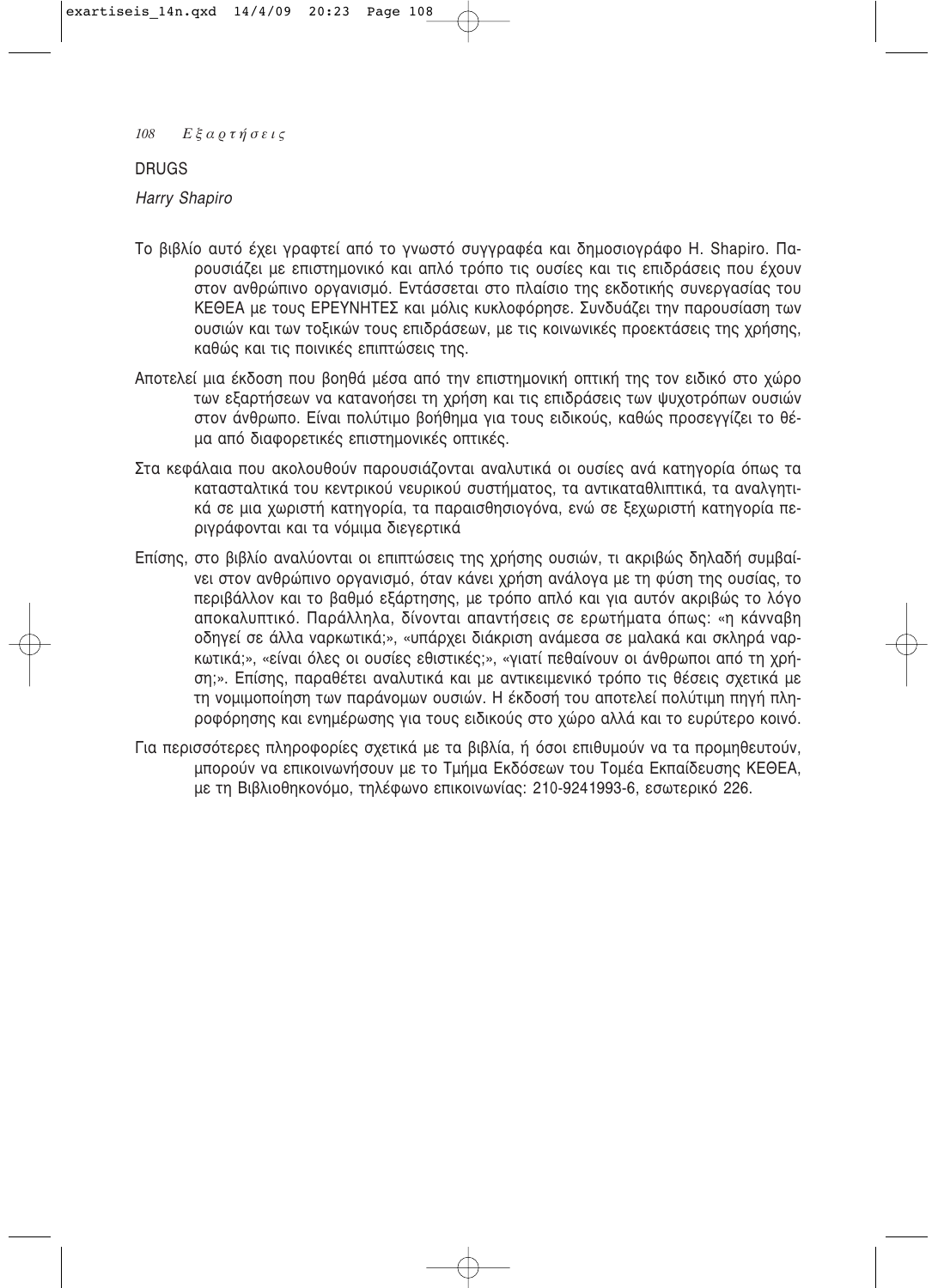exartiseis\_14n.qxd 14/4/09 20:23 Page 109

ΣΥΝΕΔΡΙΑ

Το 3ο διεθνές, ετήσιο συνέδριο της διεθνούς κοινότητας που αφορά την πολιτική για τα ναρκωτικά διοργανώθηκε στις 2-3/3/09 στη Βιέννη, καλύπτοντας μια ευρεία γκάμα θεμάτων από την ανθρωπολογία, τα οικονομικά, τις πολιτικές επιστήμες, τη δημόσια υγεία και την κοινωνιολογία.

Website: http://www.issdp.org/

<u>Το 14ο παγκόσμιο συνέδριο για το κάπνισμα και την Υγεία πραγματοποιήθηκε στις 8-12 Μαρ-</u> τίου 2009, στην πόλη Mumbai, στην Ινδία.

Website: http://www.14wctoh.org

To 20ο παγκόσμιο συνέδριο για τη μείωση της βλάβης θα πραγματοποιηθεί στις 19-23 Απριλίου 2009, στην Bangkok, της Ταϋλάνδης.

Website: http://www.ihra.net/Thailand/Home

Η Αμερικάνικη Επιτροπή για τη θεραπεία της εξάρτησης από οπιούχες ουσίες θα διοργανώσει το εθνικό συνέδριο στις 25-29 Απριλίου 2009, στη Νέα Υόρκη. Παρέχεται έτσι η δυνατότητα ενημέρωσης για τις πιο πρόσφατες τεχνικές στο χώρο, ποικίλες μαθησιακές ευκαιρίες μέσω θεωρητικών και βιωματικών εκπαιδευτικών τεχνικών, για θέματα που αφορούν τη φαρμακοθεραπεία, αλλά και σεμινάρια διοίκησης.

Website: http://www.aatod.org/aatodnational.html

Το 15ο συνέδριο για την έρευνα για τη νικοτίνη και τον καπνό, θα πραγματοποιηθεί στις 27-30 Απριλίου 2009, στο Δουβλίνο της Ιρλανδίας. Θα διοργανωθούν πολλά εργαστήρια με πολύτιμη πληροφόρηση για το θέμα της απεξάρτησης από το κάπνισμα.

Website: http//www.srnt.org/meeting/2009/idex.html

Το 12ο Ευρωπαϊκό Συνέδριο των Θεραπευτικών Κοινοτήτων με τα μάτια στο μέλλον αρχίζει στις 2/6/09- 5/6/09 θα πραγματοποιηθεί στη Χάγη, της Ολλανδίας.

Στα θέματα που θα παρουσιαστούν περιλαμβάνονται: Αναζητώντας τις καλύτερες πρακτικές, καινοτόμες δράσεις και νέες ομάδες στόχου, συνθέτοντας την παράδοση με τις νέες οπτικές.

Website: http://www.eftc-bepartofthesolution.eu/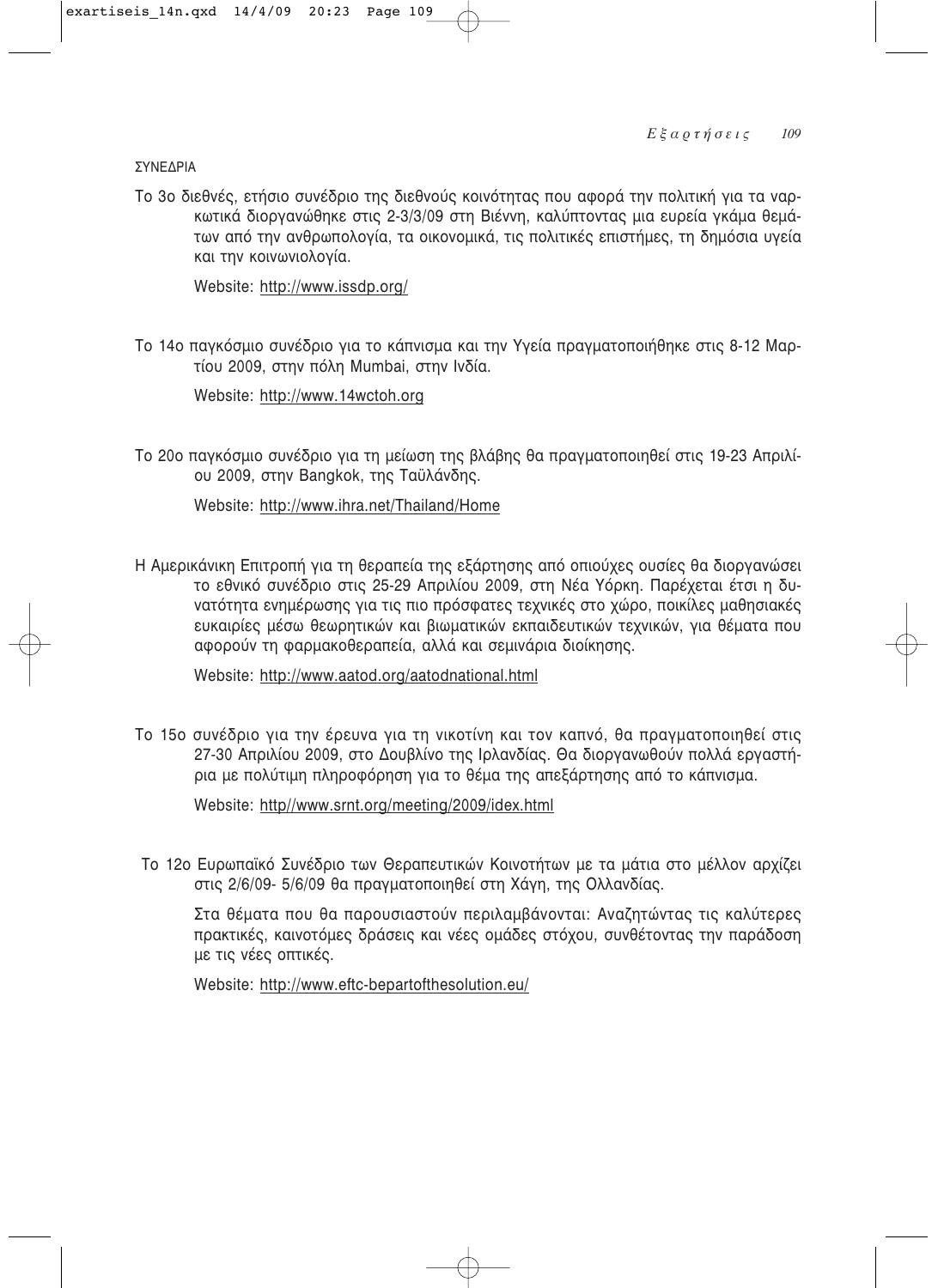# ΟΛΗΓΙΕΣ ΠΡΟΣ ΤΟΥΣ ΣΥΓΓΡΑΦΕΙΣ

Πριν την υποβολή του άρθρου σας, παρακαλείστε να διαβάσετε προσεκτικά τις παρακάτω οδηγίες. Οι οδηγίες αυτές ακολουθούνται από όλα τα περιοδικά τα οποία συμμετέχουν στη Διεθνή Επιτροπή των Εκδοτών Περιοδικών για τις Εξαρτήσεις (ISAJE).

Το περιοδικό Εξαρτήσεις υιοθετεί πλήρως τη "Συμφωνία του Farmington" (Addiction, 1997, 92, 1617-1618) ή βλέπε http://www.exartiseis.gr/ η Συμφωνία του Farmington http://www.exartiseis.gr/CategoryView.asp?langid=el&CategoryID=4

# *ΓΕΝΙΚΑ ΘΕΜΑΤΑ*

Στόχος του περιοδικού Εξαρτήσεις είναι να υπηρετήσει τη διεθνή διεπιστημονική επικοινωνία ανάμεσα σε ακαδημαϊκούς και κλινικούς, να ενδυναμώσει τους δεσμούς μεταξύ επιστήμης και πολιτικής, να ενισχύσει και να εμπλουτίσει την ποιότητα των απόψεων. Βιβλία και σημαντικές αναφορές μπορούν να υποβληθούν για ανασκόπηση ή /και παρουσίαση. Θα πρέπει, ωστόσο, να σας ενημερώσουμε εκ των προτέρων πως τα κείμενα δεν επιστρέφονται.

### ΖΗΤΗΜΑΤΑ ΗΘΙΚΗΣ ΚΑΙ ΔΕΟΝΤΟΛΟΓΙΑΣ

Τα άρθρα γίνονται αποδεκτά με την προϋπόθεση πως υπόκεινται σε έλεγχο από τη συντακτική επιτροπή. Όλα τα υποβληθέντα άρθρα πρέπει απαραιτήτως να συνοδεύονται από δήλωση υπογεγραμμένη από όλους τους συγγραφείς στην οποία θα αναφέρεται ότι:

(α) το υλικό που συμπεριλαμβάνεται στο άρθρο δεν έχει δημοσιευθεί εξ ολοκλήρου ή τμηματικά σε άλλο έντυπο,

(β) το κείμενο που υποβάλλεται για δημοσίευση δεν βρίσκεται ήδη υπό έκδοση,

(γ) όλοι οι συγγραφείς που υπογράφουν το άρθρο έχουν συμμετάσχει προσωπικά στη διαδικασία συγγραφής του και αναλαμβάνουν εξίσου την ευθύνη για το περιεχόμενό του,

(δ) έχουν τηρηθεί όλες οι αρχές ηθικής και δεοντολογίας που αφορούν στην προστασία των πελατών ή των συμμετεχόντων στις έρευνες και στα πειράματα με ζώα.

Στη δήλωση πρέπει, επίσης, να αναφέρονται ρητώς οι πηγές χρηματοδότησης, άμεσης και έμμεσης, καθώς και οποιαδήποτε σχέση με φαρμακευτικές βιομηχανίες, καπνοβιομηχανίες και βιομηχανίες παραγωγής αλκοόλ.

Σχετικά με τα σημεία (α) και (β): εάν στοιχεία από τη συγκεκριμένη έρευνα παρουσιάζονται σε περισσότερες από μία δημοσιεύσεις, αυτό θα πρέπει να αναφερθεί στο άρθρο και/ή σε επιστολή προς τον εκδότη με σαφή επεξήγηση των διαφορών που υπάρχουν στο άρθρο και με συνημμένα αντίτυπα όλων των κειμένων στα οποία αναφέρεται η συγκεκριμένη έρευνα.

Εάν, σε οποιοδήποτε στάδιο, οι συγγραφείς αποφασίσουν να αποσύρουν το άρθρο τους, καλούνται να ενημερώσουν εγκαίρως και εγγράφως τον εκδότη.

## ΕΚΤΑΣΗ

Οι συγγραφείς πρέπει να είναι όσο το δυνατόν πιο συνοπτικοί και στην περίπτωση που ο περιορισμός του άρθρου κριθεί σκόπιμος για τη διευκόλυνση της επικοινωνίας, το θέμα θα συζητηθεί με τον εκδότη. Η συνολική έκταση του άρθρου θα πρέπει να κυμαίνεται μεταξύ 6000-8000 λέξεων. Η παρουσίαση περιστατικών είναι αποδεκτή αλλά δεν θα πρέπει σε καμία περίπτωση να υπερβαίνει τις 2000 λέξεις. Οι επιστολές δεν θα πρέπει να υπερβαίνουν τις 600 λέξεις.

### ҮПОВОЛН КАІ МОРФН

Η υποβολή των εγγράφων πρέπει να γίνεται σε ηλεκτρονική μορφή, δισκέτα, ή CD. Θα πρέπει να είναι με γραμματοσειρά 12 στιγμών, διπλό διάστημα και περιθώρια τουλάχιστον 25 mm. Στην πρώτη σελίδα θα πρέπει να αναγράφεται ο τίτλος του άρθρου, ο οποίος δεν πρέπει να υπερβαίνει τους 45 χαρακτήρες, τα ονόματα των συγγραφέων, ο χώρος και η διεύθυνση διεξαγωγής της εργασίας και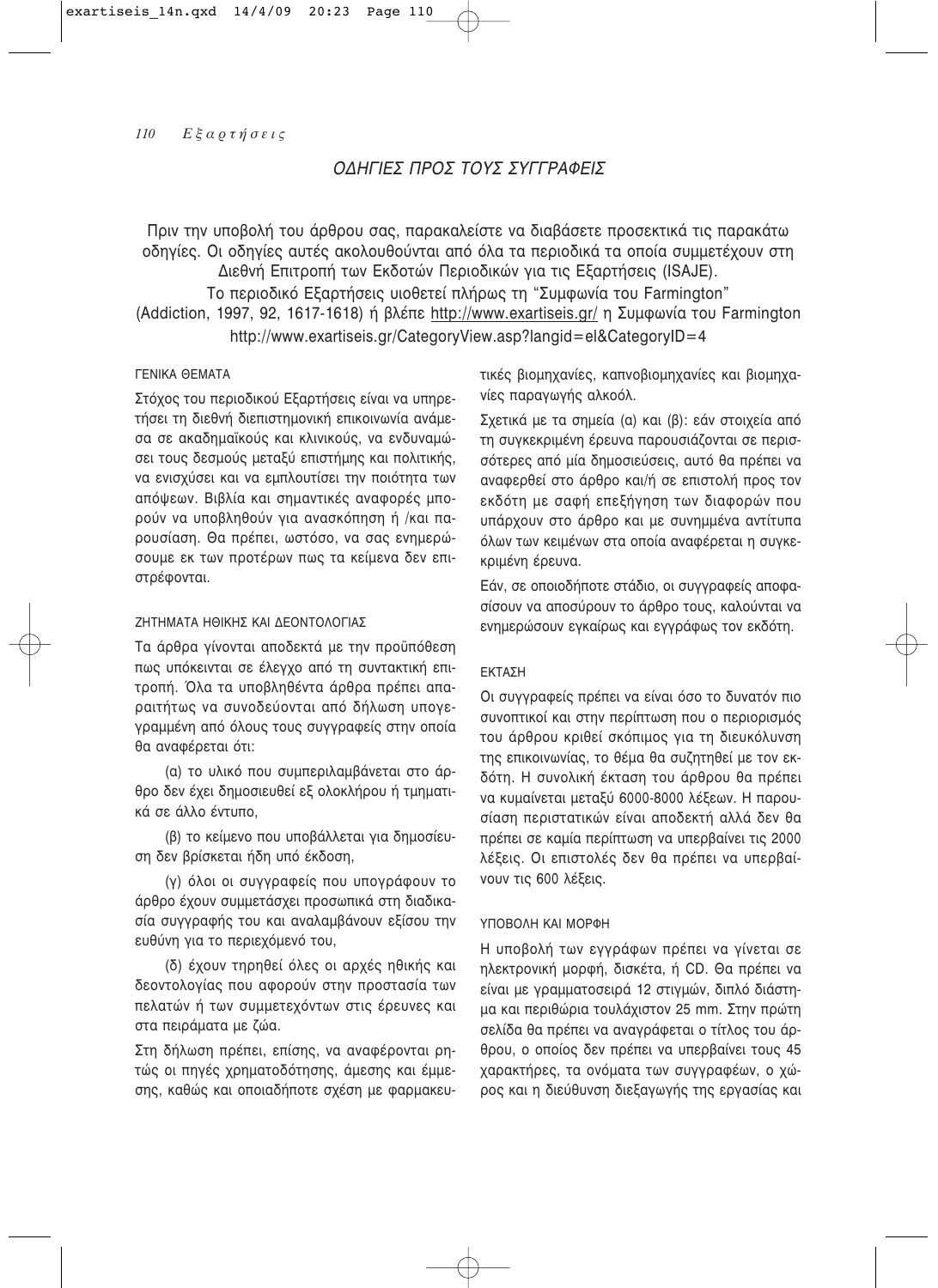η πλήρης ταχυδρομική διεύθυνση του συγγραφέα στον οποίο θα αποσταλούν τα σχόλια, η σχετική αλληλογραφία και τα αντίτυπα της έκδοσης. Στο κάτω μέρος της σελίδας του τίτλου παρακαλείστε να αναφέρετε το συνολικό αριθμό λέξεων του άρθρου. Στη δεύτερη σελίδα θα αναγράφονται μόνο ο τίτλος και τα ονόματα των συγγραφέων και η περίληψη. Ολόκληρο το άρθρο, συμπεριλαμβανομένων των παραπομπών, πινάκων, στοιχείων, και λοιπού υλικού, θα πρέπει να έχει συνεχή αρίθμηση από την πρώτη σελίδα του τίτλου ως το τέλος. Επίσης, είναι σκόπιμο να αποφεύγονται οι υποσημειώσεις, όπου είναι δυνατόν.

Μπορείτε να στείλετε το άρθρο σας ταχυδρομικά στην ακόλουθη διεύθυνση:

Για το Περιοδικό Εξαρτήσεις **KEOEA** Σορβόλου 24, 116 36 Αθήνα ή με email: exartisis@kethea.gr

### ΠΕΡΙΛΗΨΗ

Όταν πρόκειται για ερευνητικά άρθρα οι περιλήψεις θα πρέπει να περιλαμβάνουν τις ακόλουθες ενότητες: Στόχοι, Σχεδιασμός, Πλαίσιο/Χώρος, Συμμετέχοντες, Παρέμβαση (για τις πειραματικές δοκιμές μόνο), Μετρήσεις, Ευρήματα και Συμπεράσματα. Τα συμπεράσματα πρέπει να αναφέρονται με σαφήνεια, επειδή αυτά θα καθορίσουν σε μεγάλο μέρος την απόφαση του εκδότη. Κάθε εύρημα θα αποτιμηθεί σύμφωνα με την εγκυρότητα και την αξιοπιστία του. Όσον αφορά άλλου είδους κείμενα, δεν υπάρχουν συγκεκριμένοι κανόνες για τη δομή των περιλήψεων, αλλά πρέπει να είναι εμφανή τα συμπεράσματα της αποτίμησης, καθώς αυτά θα αποτελέσουν κεντρικό θέμα στη διαδικασία του σχολιασμού. Οι περιλήψεις δεν θα πρέπει να υπερβαίνουν συνήθως τις 250 λέξεις. Λέξεις κλειδιά θα πρέπει να αναφέρονται στο τέλος κάθε περίληψης. Οι περιλήψεις θα πρέπει να αποστέλλονται στα ελληνικά και στα αγγλικά.

### ΒΙΒΛΙΟΓΡΑΦΙΑ ΚΑΙ ΠΑΡΑΠΟΜΠΕΣ

Η βιβλιογραφία και οι παραπομπές μπορθούν να γίνονται είτε με το σύστημα Harvard είτε με το σύ-

#### Εξαρτήσεις 111

στημα Vancouver. Όταν ακολουθείται το σύστημα Harvard, στις παραπομπές πρέπει να τηρούνται τα ακόλουθα: πρώτο το όνομα του συγγραφέα, ακολουθεί η χρονολογία δημοσίευσης σε παρένθεση π.χ. Smith (1984). Εάν οι συγγραφείς είναι έως τρεις π.χ. Smith, Green & Jones (1984), τότε στην πρώτη παραπομπή αναφέρονται και οι τρεις, ενώ στις υπόλοιπες αναφέρεται Smith et.al. (1984). Στην περίπτωση που οι συγγραφείς είναι περισσότεροι από τρεις, τότε σε όλες τις παραπομπές αναγράφεται: Smith et.al. (1984). Εάν υπάρχουν πολλές δημοσιεύσεις από τους ίδιους συγγραφείς μέσα στο ίδιο έτος, οι παραπομπές πρέπει να περιέχουν (α) (β) (γ) κ.λπ. μετά τη χρονολογία δημοσίευσης. Οι παραπομπές παρατίθενται στο τέλος του άρθρου με αλφαβητική σειρά, π.χ:

Abrams, D.B. & Wilson, G.T. (1979) Effects of alcohol on social anxiety... 88, 161-173. Blane, H.T. & Leonard, K.E. (1987) Psychological Theories.... (New York Guildford Press).

Όταν ακολουθείται το σύστημα Vancouver, οι παραπομπές αριθμούνται σύμφωνα με τη σειρά που απαντώνται στο κείμενο. Σημειώστε τις παραπομπές στο κείμενο, στους πίνακες, στις λεζάντες βάζοντας διαδοχική αρίθμηση εντός παρενθέσεως (1, 2, 3, κ.λ.π.). Οι παραπομπές που βρίσκονται μόνο μέσα σε πίνακες ή λεζάντες σχημάτων θα πρέπει να αριθμούνται σύμφωνα με τη σειρά που απαντώνται στο κείμενο.

Η αριθμητική απαρίθμηση των παραπομπών πρέπει να παρατίθεται στο τέλος του άρθρου, παράδειγμα:

- 1. Cotton, N. (1987) The familial incidence of Alcoholism, Journal of Studies on Alcohol, 40, 89-116.
- 2. Merikangas, K.R. (1989) Genetics of alcoholism: a review of Human studies...

Ανεξαρτήτως του συστήματος που θα επιλέξετε, για τους τίτλους των εφημερίδων, των περιοδικών και λοιπών εντύπων δεν πρέπει να χρησιμοποιούνται συντομογραφίες. Θα πρέπει να αναφέρονται οπωσδήποτε όλοι οι συγγραφείς. Ο κατάλογος της βιβλιογραφίας δεν πρέπει να είναι ασκόπως μακροσκελής, και πρέπει να περιλαμβάνει μόνο βι-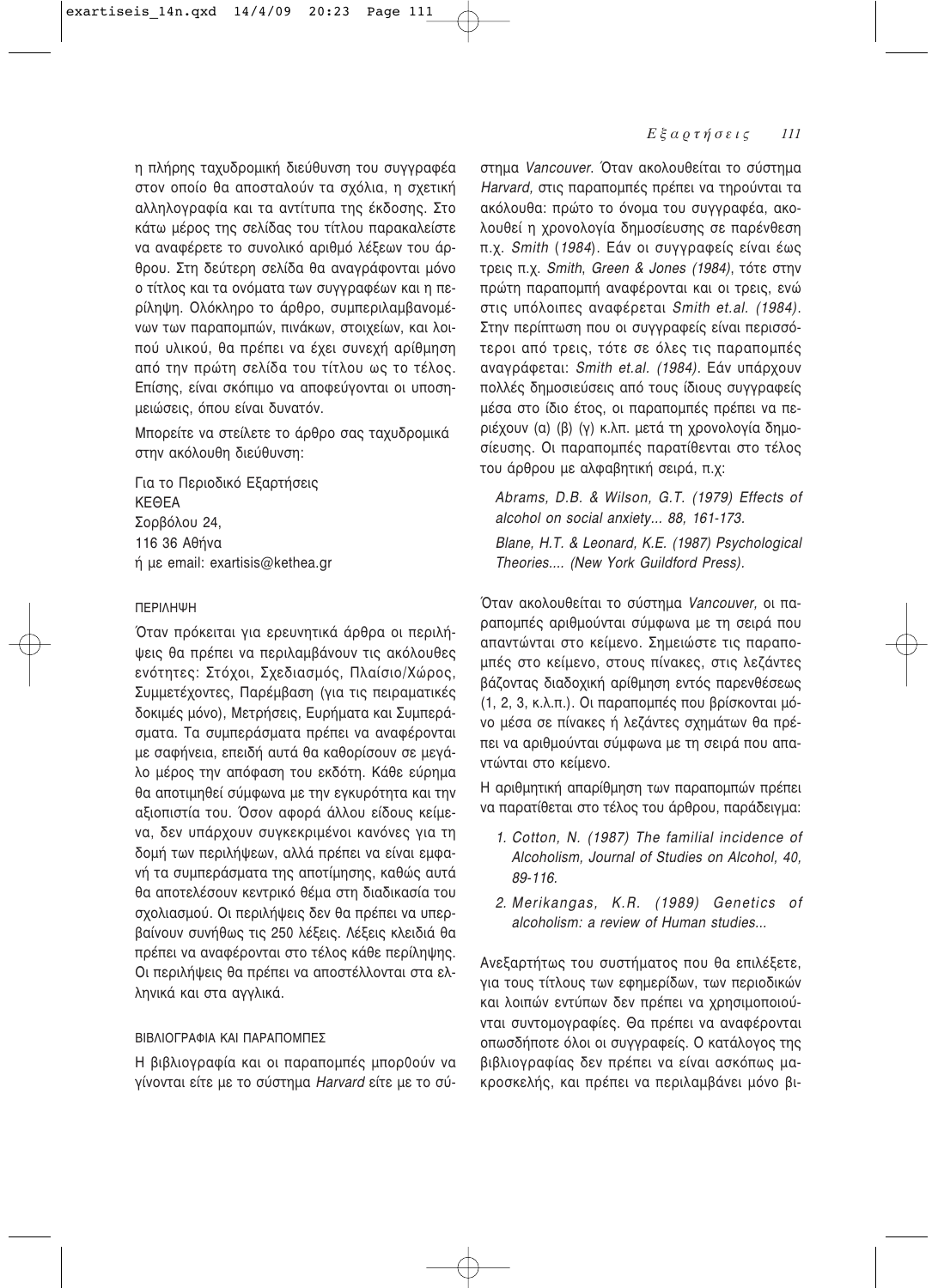βλία και έντυπα στα οποία είναι δυνατή η πρόσβαση δια μέσου των συνηθισμένων βιβλιογραφικών πηγών. Όταν πρόκειται για ξενόγλωσσα άρθρα ή βιβλία, θα πρέπει να δίνεται ο τίτλος και στα ελληνικά σε παρένθεση μετά τον πρωτότυπο τίτλο.

### ΑΠΕΙΚΟΝΙΣΕΙΣ

Οι απεικονίσεις δεν πρέπει να είναι ενταγμένες στο κείμενο, αλλά θα πρέπει να κατατεθούν χωριστά στο τέλος με το όνομα του συγγραφέα και με σχετική αρίθμηση. Όλες οι φωτογραφίες, τα γραφήματα και τα διαγράμματα θα αναφέρονται ως «σχήματα» και θα πρέπει να έχουν διαδοχική καταχώρηση στο κείμενο με αριθμούς (π.χ. Σχήμα 1, Σχήμα 2). Η θέση των σχημάτων μέσα στο κείμενο θα πρέπει να υποδεικνύεται σαφώς. Οι τίτλοι για όλα τα σχήματα θα πρέπει να αναγράφονται σε χωριστή σελίδα. Στους τίτλους θα πρέπει, επίσης, να συμπεριλαμβάνονται και επεξηγήσεις για όλα τα σύμβολα που χρησιμοποιούνται.

### ΠΙΝΑΚΕΣ

Οι πίνακες θα πρέπει να εκτυπώνονται σε χωριστή σελίδα και η θέση τους στο κείμενο πρέπει να υποδεικνύεται σαφώς. Οι μονάδες πρέπει να αναγράφονται εντός παρενθέσεως στην πρώτη γραμμή της εκάστοτε στήλης και όχι στο κυρίως σώμα του πίνακα. Οι λέξεις ή οι αριθμοί πρέπει να επαναλαμβάνονται σε όλες τις γραμμές, ενώ τα ομοιωματικά και λέξεις όπως: ομοίως, βλέπε, ως άνω κ.λ.π. δεν πρέπει να χρησιμοποιούνται. Ακόμη, οι πίνακες δεν θα πρέπει να έχουν διαγράμμιση.

## ΕΠΙΜΕΛΕΙΑ

Η επιμέλεια γίνεται για έλεγχο και διευκόλυνση κάποιων βασικών διορθώσεων, όχι για γενική αναθεώρηση ή μετατροπή. Τα σχόλια επιμέλειας πρέπει να λαμβάνονται υπόψη και να επιστρέφεται το διορθωμένο κείμενο στον εκδότη μέσα σε δέκα ημέρες από την παραλαβή τους.

Τα άρθρα αποστέλλονται από τον εκδότη στον αναπληρωτή της έκδοσης για αναθεώρηση. Ο τελευταίος, αφού συμβουλευτεί τη συντακτική ομάδα, στέλνει τις προτάσεις του στον εκδότη. Ο εκδότης λαμβάνει την τελική απόφαση και επικοινωνεί με τους συγγραφείς. Εφόσον κριθεί θετικά από τη συντακτική ομάδα, το άρθρο προωθείται για επιστημονική επιμέλεια σε δύο έως τρεις σχολιαστές, μέλη της επιστημονικής επιτροπής του περιοδικού.

Ο εκδότης και ο αναπληρωτής διατηρούν το δικαίωμα να επιστρέψουν κάποιο άρθρο πριν ακόμη φτάσει στους σχολιαστές, εάν κρίνουν πως το περιεχόμενό του δεν είναι κατάλληλο για το περιοδικό εξ' αιτίας μεθοδολογικών περιορισμών, θεματολογίας ή προβλημάτων στην παρουσίαση των στοιχείων.

## **ANTITYNA**

Ένα αντίτυπο του περιοδικού, που περιέχει το άρθρο, θα αποσταλεί στον κύριο συγγραφέα περίπου τρεις εβδομάδες μετά την έκδοση του τεύχους.

### ΠΝΕΥΜΑΤΙΚΗ ΙΔΙΟΚΤΗΣΙΑ/ΠΝΕΥΜΑΤΙΚΑ ΔΙΚΑΙΩΜΑΤΑ

Είναι όρος της παρούσας έκδοσης οι συγγραφείς να διατηρούν τα πνευματικά δικαιώματα από τα άρθρα που προσκομίζουν. Ωστόσο ο οργανισμός διατηρεί κάθε δικαίωμα για πλήρη δημοσίευση και διάδοση του άρθρου και του περιοδικού σε όσο το δυνατόν ευρύτερο αναγνωστικό κοινό, τόσο σε έντυπη όσο και σε ηλεκτρονική μορφή. Οι συγγραφείς μπορούν να χρησιμοποιήσουν αλλού το άρθρο μετά από τη δημοσίευσή του στο περιοδικό και χωρίς να ζητηθεί έγκριση υπό τον όρο πως θα αναφερθεί ως πρωτότυπη πηγή της δημοσίευσης το παρόν περιοδικό. Οι συγγραφείς ευθύνονται αποκλειστικά για την παραχώρηση των δικαιωμάτων αναπαραγωγής στοιχείων που βρήκαν από άλλες πηγές.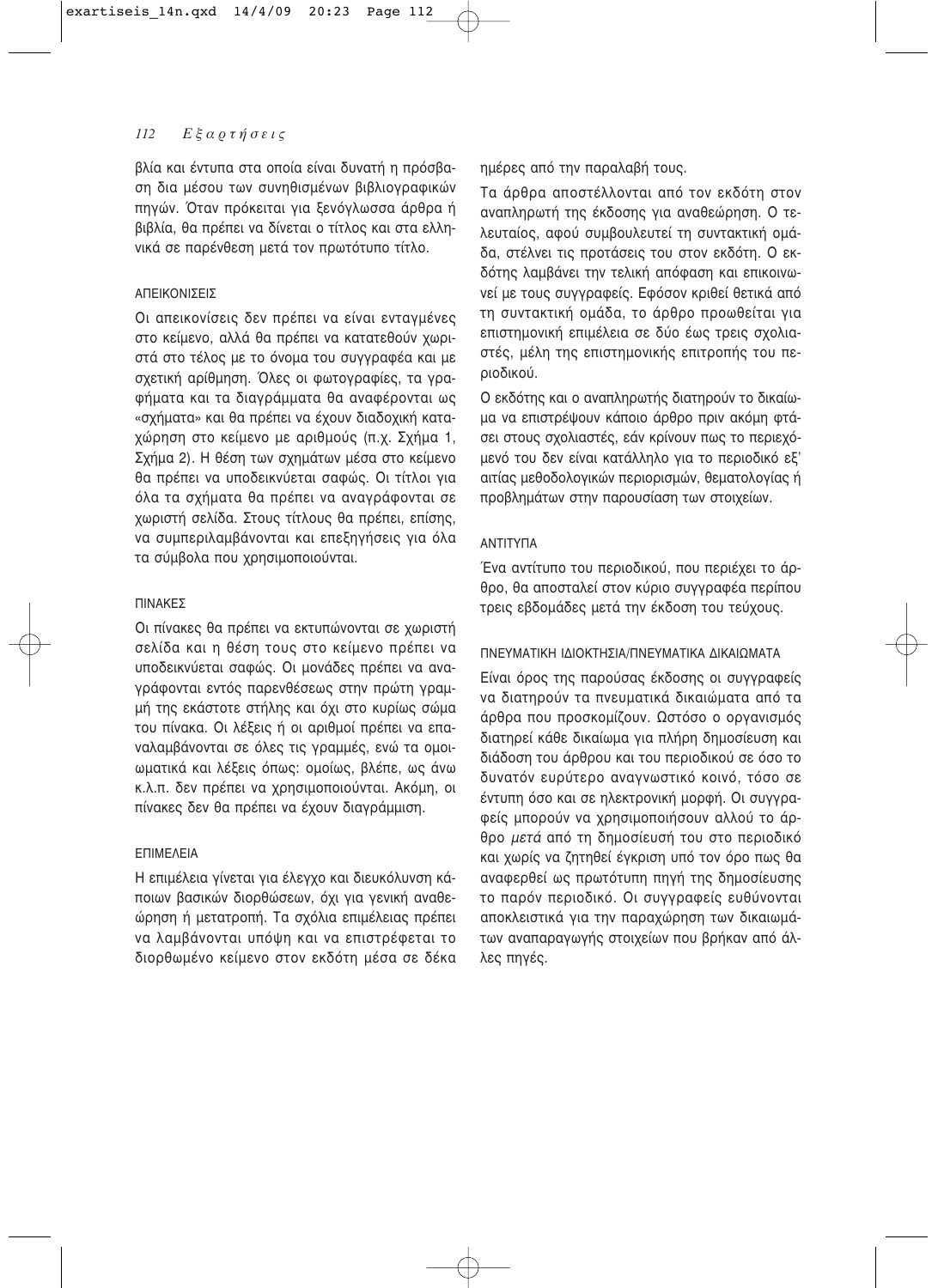$\vert$ exartiseis\_14n.qxd 14/4/09 20:23 Page 113  $\overline{\bigoplus}$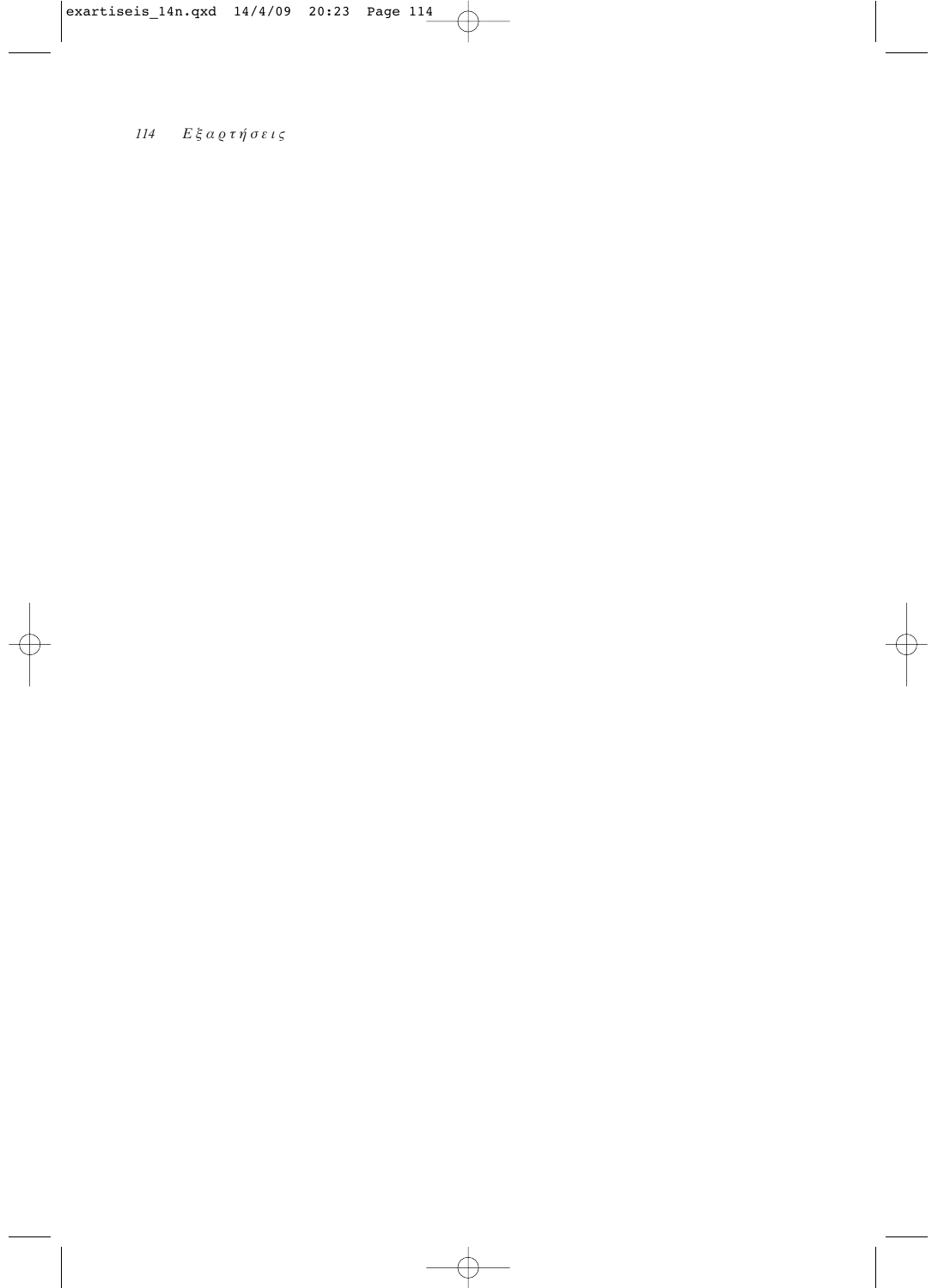exartiseis\_14n.qxd 14/4/09 20:23 Page 115

ΤΟ ΔΕΚΑΤΟΤΕΤΑΡΤΟ ΤΕΥΧΟΣ ΤΟΥ ΕΠΙΣΤΗΜΟΝΙΚΟΥ ΠΕΡΙΟΔΙΚΟΥ *ΕΞΑΡΤΗΣΕΙΣ* ΤΥΠΩΘΗΚΕ ΤΟΝ ΔΕΚΕΜΒΡΙΟ ΤΟΥ 2008 ΣΕ 700 ΑΝΤΙΤΥΠΑ ΑΠΟ ΤΗΝ ΠΑΡΑΓΩΓΙΚΗ ΜΟΝΑΔΑ ΤΟΥ ΚΕΝΤΡΟΥ ΘΕΡΑΠΕΙΑΣ ΕΞΑΡΤΗΜΕΝΩΝ ΑΤΟΜΩΝ  $(KEOEA)$ ΣΧΗΜΑ ΚΑΙ ΧΡΩΜΑ

| Εποπτεία Έκδοσης Γεράσιμος ΝΟΤΑΡΑΣ       | <b>Editing supervision Gerassimos NOTARAS</b> |
|------------------------------------------|-----------------------------------------------|
| Αρχικός Καλλιτεχνικός Σχεδιασμός Έκδοσης | <b>Initial Layout</b>                         |
| Βουβούλα ΣΚΟΥΡΑ                          | Vouvoula SKOURA                               |
| Πληκτρολόγηση Κειμένων                   | Typing                                        |
| Τομέας Εκπαίδευσης ΚΕΘΕΑ                 | <b>KETHEA Department of Education</b>         |
| Γλωσσική επιμέλεια - Διορθώσεις          | Proofreading                                  |
| Κωνσταντίνα ΥΦΑΝΤΗ                       | Konstantina YFANTI                            |
| Τυπογραφική επιμέλεια                    | Print editing                                 |
| Γεωργία ΧΡΙΣΤΟΦΙΛΗ                       | Georgia CHRISTOFILI                           |
| Σχεδιασμός Λογότυπου Τέτη ΚΑΜΟΥΤΣΗ       | Logo Teti KAMOUTSI                            |
| Ηλεκτρονική Επεξεργασία - Σελιδοποίηση   | Typeset - Layout                              |
| Σταύρος ΜΠΕΛΕΣΑΚΟΣ                       | Stavros BELESSAKOS                            |
| Εκτύπωση - Βιβλιοδεσία ΣΧΗΜΑ ΚΑΙ ΧΡΩΜΑ   | Publication - Binding SCHEMA AND CHROMA       |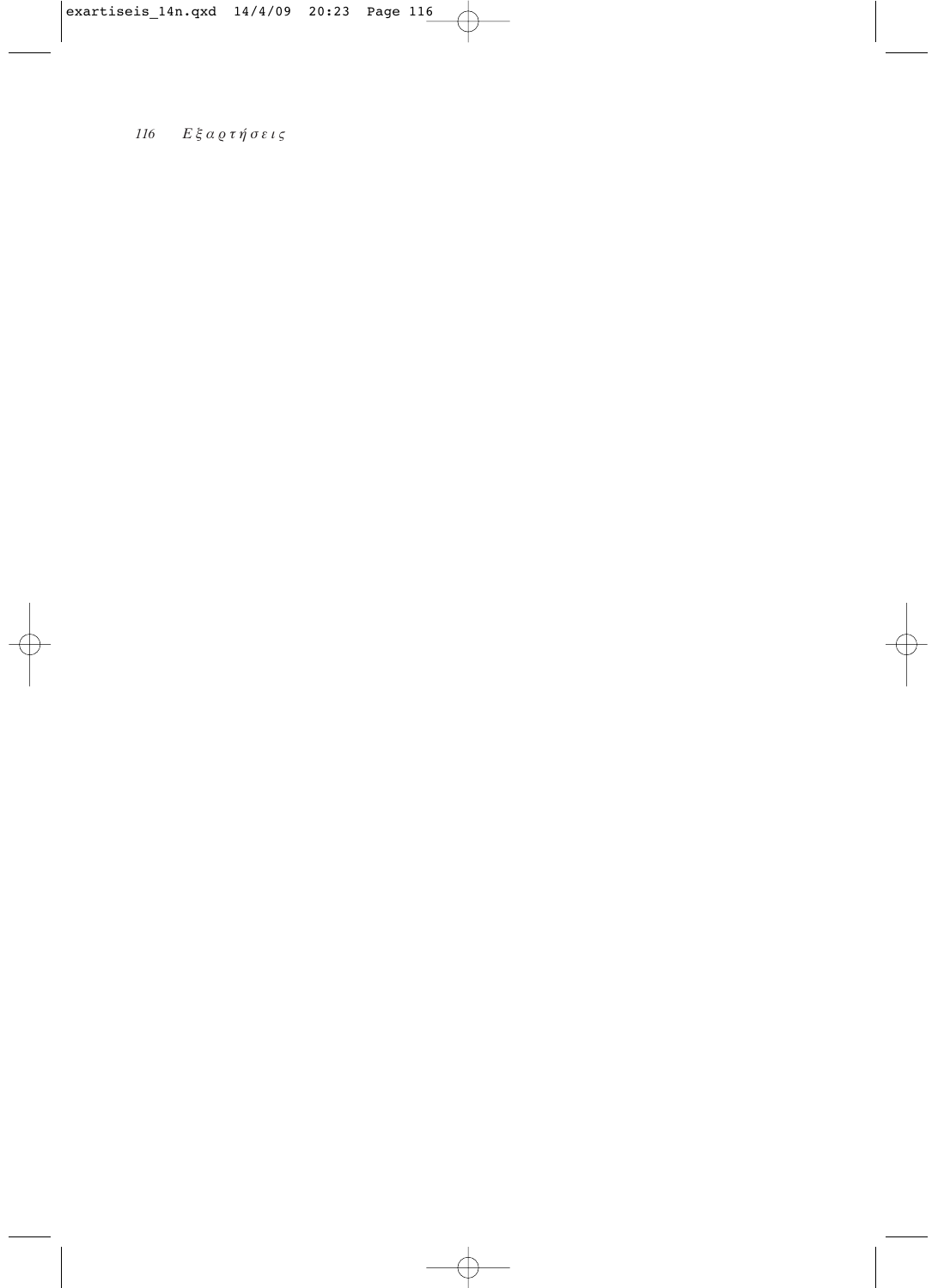# Δελτίο Παραγγελίας

ΕΠΙΣΤΗΜΟΝΙΚΗ ΠΕΡΙΟΔΙΚΗ ΕΚΔΟΣΗ ΓΙΑ ΘΕΜΑΤΑ ΕΞΑΡΤΗΣΕΩΝ EEAPTHZEIZ

| Θα ήθελα συνδρομή στο περιοδικό Εξαρτήσεις (ISSN 1109-5350) για το έτος 200 (2 τεύχη)<br>ΣΤΟΙΧΕΙΑ ΣΥΝΔΡΟΜΗΤΗ (ΠΑΡΑΚΑΛΩ ΣΥΜΠΛΗΡΩΣΤΕ ΜΕ ΚΕΦΑΛΑΙΑ) |  |  |                                                                                                                                                                                                                                                                            |
|-------------------------------------------------------------------------------------------------------------------------------------------------|--|--|----------------------------------------------------------------------------------------------------------------------------------------------------------------------------------------------------------------------------------------------------------------------------|
|                                                                                                                                                 |  |  |                                                                                                                                                                                                                                                                            |
|                                                                                                                                                 |  |  |                                                                                                                                                                                                                                                                            |
|                                                                                                                                                 |  |  |                                                                                                                                                                                                                                                                            |
|                                                                                                                                                 |  |  |                                                                                                                                                                                                                                                                            |
|                                                                                                                                                 |  |  |                                                                                                                                                                                                                                                                            |
| ΕΙΔΟΣ ΣΥΝΔΡΟΜΗΣ                                                                                                                                 |  |  |                                                                                                                                                                                                                                                                            |
| ΤΡΟΠΟΣ ΠΛΗΡΩΜΗΣ<br><b>Δ</b> Με ταχυδρομική επιταγή                                                                                              |  |  |                                                                                                                                                                                                                                                                            |
| <b>4</b> Με τραπεζική επιταγή στο όνομα ΚΕΘΕΑ                                                                                                   |  |  |                                                                                                                                                                                                                                                                            |
| ραγγελίας στη διεύθυνση του περιοδικού.                                                                                                         |  |  | Δ Με τραπεζική κατάθεση στο λογαριασμό 117/296000-12 της Εθνικής Τράπεζας της Ελλάδος,<br>όπου θα σημειώνεται η ένδειξη «για Εξαρτήσεις». Αντίγραφο της κατάθεσης όπου θα φαί-<br>νεται ευκρινώς το όνομα του καταθέτη, θα πρέπει να αποσταλεί μαζί με το παρόν δελτίο πα- |
| <b>Δ</b> Με κάρτα πληρωμής                                                                                                                      |  |  |                                                                                                                                                                                                                                                                            |
|                                                                                                                                                 |  |  |                                                                                                                                                                                                                                                                            |
| Επιλέξτε τύπο κάρτας:                                                                                                                           |  |  |                                                                                                                                                                                                                                                                            |
| Mastercard $\Box$ VISA $\Box$                                                                                                                   |  |  |                                                                                                                                                                                                                                                                            |
|                                                                                                                                                 |  |  |                                                                                                                                                                                                                                                                            |
|                                                                                                                                                 |  |  |                                                                                                                                                                                                                                                                            |
|                                                                                                                                                 |  |  | Όσοι επιθυμείτε την έκδοση τιμολογίου παρακαλώ συμπληρώστε τα παρακάτω στοιχεία:                                                                                                                                                                                           |
|                                                                                                                                                 |  |  |                                                                                                                                                                                                                                                                            |
|                                                                                                                                                 |  |  |                                                                                                                                                                                                                                                                            |
|                                                                                                                                                 |  |  |                                                                                                                                                                                                                                                                            |
|                                                                                                                                                 |  |  |                                                                                                                                                                                                                                                                            |
|                                                                                                                                                 |  |  |                                                                                                                                                                                                                                                                            |

Το παρόν έντυπο καθώς και το αποδεικτικό πληρωμής θα πρέπει να σταλούν στην παρακάτω διεύθυνση: ΚΕΘΕΑ, Σορβόλου 24, Αθήνα, 116 36

Για περισσότερες πληροφορίες μπορείτε να απευθυνθείτε στο τηλέφωνο 210 9241993-6, να στέλνετε φαξ στο 210 9241986, ή email στο exartisis@kethea.gr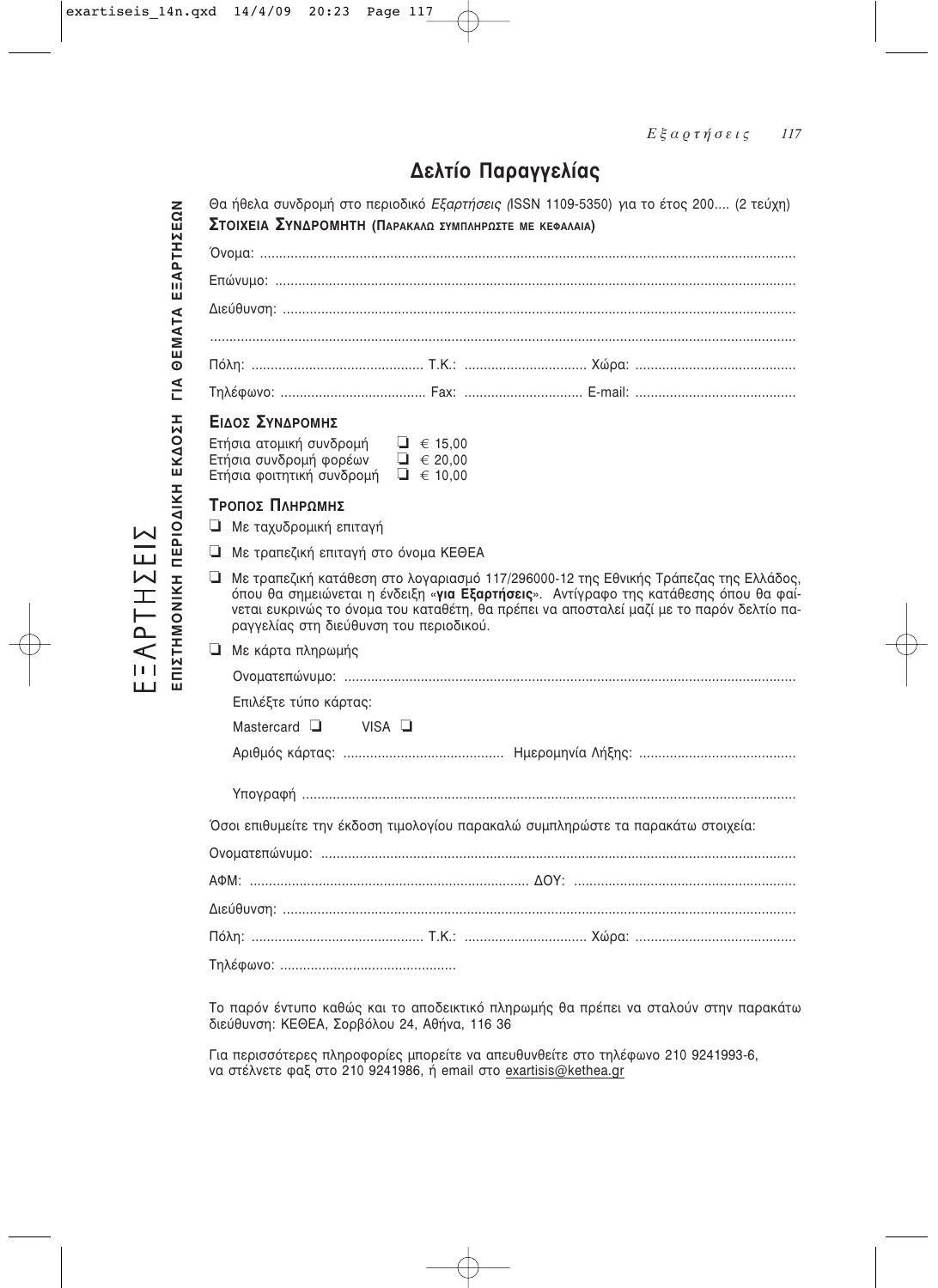# **Order Form**

|       | SSUES<br>DDICTION<br>২<br>7<br>N |
|-------|----------------------------------|
| くこくこと | ₹<br>JOURN<br>Ë                  |
|       | ≦<br>U<br>ō                      |

| Please enter my subscription to Exartisis (ISSN 1109-5350) for 200 (2 issues)<br><b>SUBSCRIBER DETAILS (PLEASE WRITE IN CAPITALS)</b>             |                    |  |  |
|---------------------------------------------------------------------------------------------------------------------------------------------------|--------------------|--|--|
|                                                                                                                                                   |                    |  |  |
|                                                                                                                                                   |                    |  |  |
|                                                                                                                                                   |                    |  |  |
|                                                                                                                                                   |                    |  |  |
|                                                                                                                                                   |                    |  |  |
| <b>ORDER DETAILS</b>                                                                                                                              |                    |  |  |
| Annual Personal Subscription                                                                                                                      | $\Box$ $\in$ 15.00 |  |  |
| Annual Agency/ Organisation Subscription $\Box \in 20.00$                                                                                         |                    |  |  |
| Annual Student Subscription                                                                                                                       | $\Box$ $\in$ 10.00 |  |  |
| <b>PAYMENT DETAILS</b>                                                                                                                            |                    |  |  |
| $\Box$ Payment enclosed by cheque, made payable to KETHEA.                                                                                        |                    |  |  |
| $\Box$ Remit the amount to our account 117/296000-12 with the National Bank of Greece, SWIFT<br>CODE: ETHNGRAA IBAN: GR4801101170000011729600012. |                    |  |  |
| $\Box$ Pay by credit card                                                                                                                         |                    |  |  |
| Please fill in the following details in capitals:                                                                                                 |                    |  |  |
|                                                                                                                                                   |                    |  |  |
| Select card type:                                                                                                                                 |                    |  |  |
| Mastercard $\Box$ VISA $\Box$                                                                                                                     |                    |  |  |
|                                                                                                                                                   |                    |  |  |
|                                                                                                                                                   |                    |  |  |
| If you wish for an invoice to be sent to you please fill in the following information:                                                            |                    |  |  |
|                                                                                                                                                   |                    |  |  |
|                                                                                                                                                   |                    |  |  |
|                                                                                                                                                   |                    |  |  |
|                                                                                                                                                   |                    |  |  |
|                                                                                                                                                   |                    |  |  |

This order form as well as the receipt from the bank have to be sent to the following address: KETHEA - Exartisis, 24, Sorvolou str., Athens 116 36, Greece

For any additional information you can call at +30 210 9241993-6, send a fax at +30 210 9241986, or email: exartisis@kethea.gr